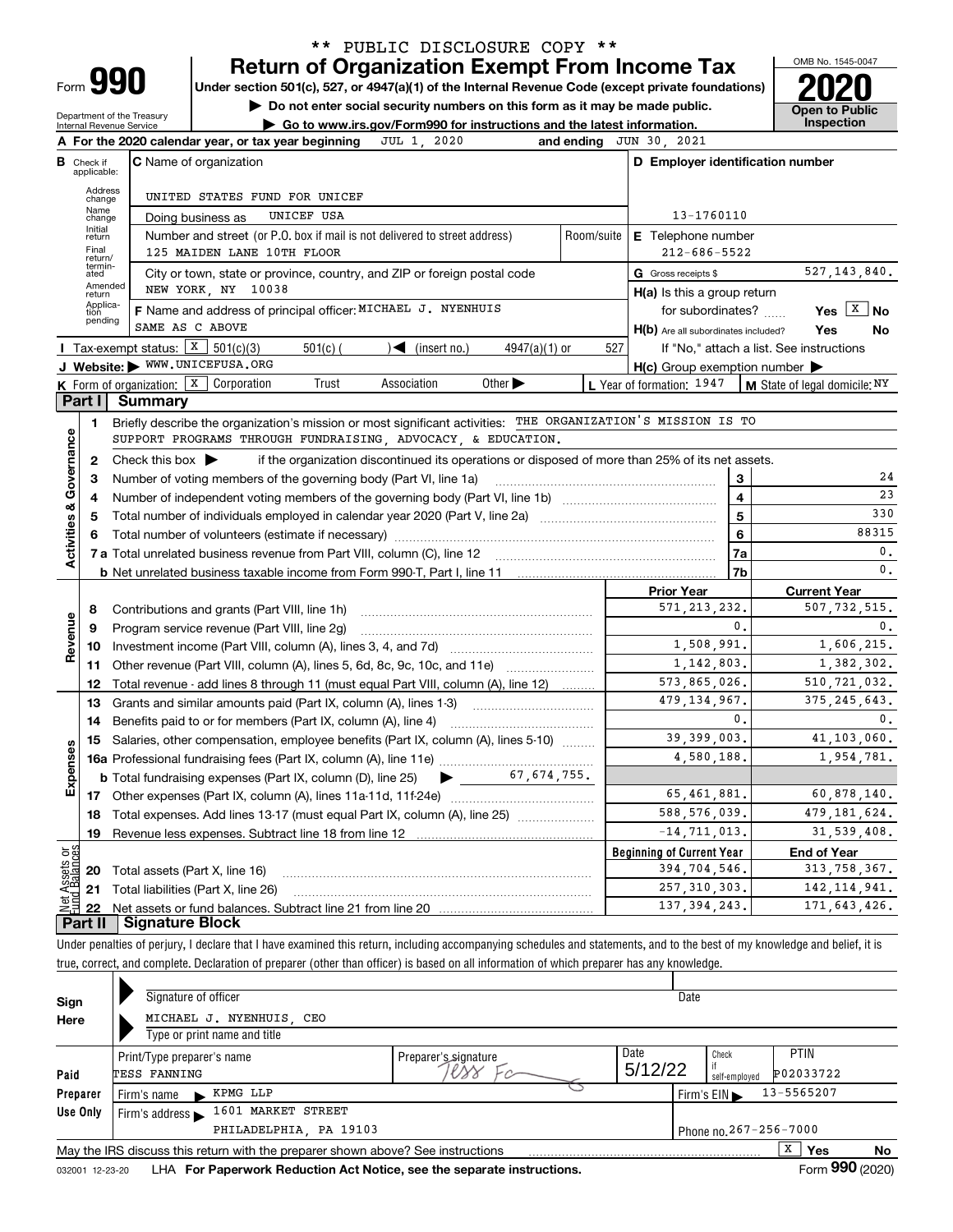| <b>Part III Statement of Program Service Accomplishments</b> |                                                                                                                                                                                                                                                                                                                                                                                                                                                                                                                                                                                                                                                                                                                                                                                                                                                                                                                                                                                                                                                                                                                                                                                                                                                                                                                                                                                                                                                                                                                                                                                                                                                                                                                                                                                                                                                                                                                                                                                                                                                                                                                                                                                                                                                                                                                                                                                                                                                                                                                                                                                                                                                                                                                                                                                                                                                                                                                                                                                                                                                                                                                                                                                                                                                                                                                                                                                                                                                                                                                                                                                                                                                                                                                                                  |
|--------------------------------------------------------------|--------------------------------------------------------------------------------------------------------------------------------------------------------------------------------------------------------------------------------------------------------------------------------------------------------------------------------------------------------------------------------------------------------------------------------------------------------------------------------------------------------------------------------------------------------------------------------------------------------------------------------------------------------------------------------------------------------------------------------------------------------------------------------------------------------------------------------------------------------------------------------------------------------------------------------------------------------------------------------------------------------------------------------------------------------------------------------------------------------------------------------------------------------------------------------------------------------------------------------------------------------------------------------------------------------------------------------------------------------------------------------------------------------------------------------------------------------------------------------------------------------------------------------------------------------------------------------------------------------------------------------------------------------------------------------------------------------------------------------------------------------------------------------------------------------------------------------------------------------------------------------------------------------------------------------------------------------------------------------------------------------------------------------------------------------------------------------------------------------------------------------------------------------------------------------------------------------------------------------------------------------------------------------------------------------------------------------------------------------------------------------------------------------------------------------------------------------------------------------------------------------------------------------------------------------------------------------------------------------------------------------------------------------------------------------------------------------------------------------------------------------------------------------------------------------------------------------------------------------------------------------------------------------------------------------------------------------------------------------------------------------------------------------------------------------------------------------------------------------------------------------------------------------------------------------------------------------------------------------------------------------------------------------------------------------------------------------------------------------------------------------------------------------------------------------------------------------------------------------------------------------------------------------------------------------------------------------------------------------------------------------------------------------------------------------------------------------------------------------------------------|
|                                                              | x                                                                                                                                                                                                                                                                                                                                                                                                                                                                                                                                                                                                                                                                                                                                                                                                                                                                                                                                                                                                                                                                                                                                                                                                                                                                                                                                                                                                                                                                                                                                                                                                                                                                                                                                                                                                                                                                                                                                                                                                                                                                                                                                                                                                                                                                                                                                                                                                                                                                                                                                                                                                                                                                                                                                                                                                                                                                                                                                                                                                                                                                                                                                                                                                                                                                                                                                                                                                                                                                                                                                                                                                                                                                                                                                                |
|                                                              |                                                                                                                                                                                                                                                                                                                                                                                                                                                                                                                                                                                                                                                                                                                                                                                                                                                                                                                                                                                                                                                                                                                                                                                                                                                                                                                                                                                                                                                                                                                                                                                                                                                                                                                                                                                                                                                                                                                                                                                                                                                                                                                                                                                                                                                                                                                                                                                                                                                                                                                                                                                                                                                                                                                                                                                                                                                                                                                                                                                                                                                                                                                                                                                                                                                                                                                                                                                                                                                                                                                                                                                                                                                                                                                                                  |
|                                                              |                                                                                                                                                                                                                                                                                                                                                                                                                                                                                                                                                                                                                                                                                                                                                                                                                                                                                                                                                                                                                                                                                                                                                                                                                                                                                                                                                                                                                                                                                                                                                                                                                                                                                                                                                                                                                                                                                                                                                                                                                                                                                                                                                                                                                                                                                                                                                                                                                                                                                                                                                                                                                                                                                                                                                                                                                                                                                                                                                                                                                                                                                                                                                                                                                                                                                                                                                                                                                                                                                                                                                                                                                                                                                                                                                  |
|                                                              |                                                                                                                                                                                                                                                                                                                                                                                                                                                                                                                                                                                                                                                                                                                                                                                                                                                                                                                                                                                                                                                                                                                                                                                                                                                                                                                                                                                                                                                                                                                                                                                                                                                                                                                                                                                                                                                                                                                                                                                                                                                                                                                                                                                                                                                                                                                                                                                                                                                                                                                                                                                                                                                                                                                                                                                                                                                                                                                                                                                                                                                                                                                                                                                                                                                                                                                                                                                                                                                                                                                                                                                                                                                                                                                                                  |
|                                                              |                                                                                                                                                                                                                                                                                                                                                                                                                                                                                                                                                                                                                                                                                                                                                                                                                                                                                                                                                                                                                                                                                                                                                                                                                                                                                                                                                                                                                                                                                                                                                                                                                                                                                                                                                                                                                                                                                                                                                                                                                                                                                                                                                                                                                                                                                                                                                                                                                                                                                                                                                                                                                                                                                                                                                                                                                                                                                                                                                                                                                                                                                                                                                                                                                                                                                                                                                                                                                                                                                                                                                                                                                                                                                                                                                  |
|                                                              |                                                                                                                                                                                                                                                                                                                                                                                                                                                                                                                                                                                                                                                                                                                                                                                                                                                                                                                                                                                                                                                                                                                                                                                                                                                                                                                                                                                                                                                                                                                                                                                                                                                                                                                                                                                                                                                                                                                                                                                                                                                                                                                                                                                                                                                                                                                                                                                                                                                                                                                                                                                                                                                                                                                                                                                                                                                                                                                                                                                                                                                                                                                                                                                                                                                                                                                                                                                                                                                                                                                                                                                                                                                                                                                                                  |
|                                                              |                                                                                                                                                                                                                                                                                                                                                                                                                                                                                                                                                                                                                                                                                                                                                                                                                                                                                                                                                                                                                                                                                                                                                                                                                                                                                                                                                                                                                                                                                                                                                                                                                                                                                                                                                                                                                                                                                                                                                                                                                                                                                                                                                                                                                                                                                                                                                                                                                                                                                                                                                                                                                                                                                                                                                                                                                                                                                                                                                                                                                                                                                                                                                                                                                                                                                                                                                                                                                                                                                                                                                                                                                                                                                                                                                  |
|                                                              | $\sqrt{}$ Yes $\sqrt{X}$ No                                                                                                                                                                                                                                                                                                                                                                                                                                                                                                                                                                                                                                                                                                                                                                                                                                                                                                                                                                                                                                                                                                                                                                                                                                                                                                                                                                                                                                                                                                                                                                                                                                                                                                                                                                                                                                                                                                                                                                                                                                                                                                                                                                                                                                                                                                                                                                                                                                                                                                                                                                                                                                                                                                                                                                                                                                                                                                                                                                                                                                                                                                                                                                                                                                                                                                                                                                                                                                                                                                                                                                                                                                                                                                                      |
|                                                              |                                                                                                                                                                                                                                                                                                                                                                                                                                                                                                                                                                                                                                                                                                                                                                                                                                                                                                                                                                                                                                                                                                                                                                                                                                                                                                                                                                                                                                                                                                                                                                                                                                                                                                                                                                                                                                                                                                                                                                                                                                                                                                                                                                                                                                                                                                                                                                                                                                                                                                                                                                                                                                                                                                                                                                                                                                                                                                                                                                                                                                                                                                                                                                                                                                                                                                                                                                                                                                                                                                                                                                                                                                                                                                                                                  |
|                                                              | $\sqrt{Y}$ es $\sqrt{X}$ No                                                                                                                                                                                                                                                                                                                                                                                                                                                                                                                                                                                                                                                                                                                                                                                                                                                                                                                                                                                                                                                                                                                                                                                                                                                                                                                                                                                                                                                                                                                                                                                                                                                                                                                                                                                                                                                                                                                                                                                                                                                                                                                                                                                                                                                                                                                                                                                                                                                                                                                                                                                                                                                                                                                                                                                                                                                                                                                                                                                                                                                                                                                                                                                                                                                                                                                                                                                                                                                                                                                                                                                                                                                                                                                      |
|                                                              |                                                                                                                                                                                                                                                                                                                                                                                                                                                                                                                                                                                                                                                                                                                                                                                                                                                                                                                                                                                                                                                                                                                                                                                                                                                                                                                                                                                                                                                                                                                                                                                                                                                                                                                                                                                                                                                                                                                                                                                                                                                                                                                                                                                                                                                                                                                                                                                                                                                                                                                                                                                                                                                                                                                                                                                                                                                                                                                                                                                                                                                                                                                                                                                                                                                                                                                                                                                                                                                                                                                                                                                                                                                                                                                                                  |
|                                                              |                                                                                                                                                                                                                                                                                                                                                                                                                                                                                                                                                                                                                                                                                                                                                                                                                                                                                                                                                                                                                                                                                                                                                                                                                                                                                                                                                                                                                                                                                                                                                                                                                                                                                                                                                                                                                                                                                                                                                                                                                                                                                                                                                                                                                                                                                                                                                                                                                                                                                                                                                                                                                                                                                                                                                                                                                                                                                                                                                                                                                                                                                                                                                                                                                                                                                                                                                                                                                                                                                                                                                                                                                                                                                                                                                  |
|                                                              |                                                                                                                                                                                                                                                                                                                                                                                                                                                                                                                                                                                                                                                                                                                                                                                                                                                                                                                                                                                                                                                                                                                                                                                                                                                                                                                                                                                                                                                                                                                                                                                                                                                                                                                                                                                                                                                                                                                                                                                                                                                                                                                                                                                                                                                                                                                                                                                                                                                                                                                                                                                                                                                                                                                                                                                                                                                                                                                                                                                                                                                                                                                                                                                                                                                                                                                                                                                                                                                                                                                                                                                                                                                                                                                                                  |
|                                                              |                                                                                                                                                                                                                                                                                                                                                                                                                                                                                                                                                                                                                                                                                                                                                                                                                                                                                                                                                                                                                                                                                                                                                                                                                                                                                                                                                                                                                                                                                                                                                                                                                                                                                                                                                                                                                                                                                                                                                                                                                                                                                                                                                                                                                                                                                                                                                                                                                                                                                                                                                                                                                                                                                                                                                                                                                                                                                                                                                                                                                                                                                                                                                                                                                                                                                                                                                                                                                                                                                                                                                                                                                                                                                                                                                  |
|                                                              |                                                                                                                                                                                                                                                                                                                                                                                                                                                                                                                                                                                                                                                                                                                                                                                                                                                                                                                                                                                                                                                                                                                                                                                                                                                                                                                                                                                                                                                                                                                                                                                                                                                                                                                                                                                                                                                                                                                                                                                                                                                                                                                                                                                                                                                                                                                                                                                                                                                                                                                                                                                                                                                                                                                                                                                                                                                                                                                                                                                                                                                                                                                                                                                                                                                                                                                                                                                                                                                                                                                                                                                                                                                                                                                                                  |
|                                                              |                                                                                                                                                                                                                                                                                                                                                                                                                                                                                                                                                                                                                                                                                                                                                                                                                                                                                                                                                                                                                                                                                                                                                                                                                                                                                                                                                                                                                                                                                                                                                                                                                                                                                                                                                                                                                                                                                                                                                                                                                                                                                                                                                                                                                                                                                                                                                                                                                                                                                                                                                                                                                                                                                                                                                                                                                                                                                                                                                                                                                                                                                                                                                                                                                                                                                                                                                                                                                                                                                                                                                                                                                                                                                                                                                  |
|                                                              |                                                                                                                                                                                                                                                                                                                                                                                                                                                                                                                                                                                                                                                                                                                                                                                                                                                                                                                                                                                                                                                                                                                                                                                                                                                                                                                                                                                                                                                                                                                                                                                                                                                                                                                                                                                                                                                                                                                                                                                                                                                                                                                                                                                                                                                                                                                                                                                                                                                                                                                                                                                                                                                                                                                                                                                                                                                                                                                                                                                                                                                                                                                                                                                                                                                                                                                                                                                                                                                                                                                                                                                                                                                                                                                                                  |
|                                                              |                                                                                                                                                                                                                                                                                                                                                                                                                                                                                                                                                                                                                                                                                                                                                                                                                                                                                                                                                                                                                                                                                                                                                                                                                                                                                                                                                                                                                                                                                                                                                                                                                                                                                                                                                                                                                                                                                                                                                                                                                                                                                                                                                                                                                                                                                                                                                                                                                                                                                                                                                                                                                                                                                                                                                                                                                                                                                                                                                                                                                                                                                                                                                                                                                                                                                                                                                                                                                                                                                                                                                                                                                                                                                                                                                  |
|                                                              |                                                                                                                                                                                                                                                                                                                                                                                                                                                                                                                                                                                                                                                                                                                                                                                                                                                                                                                                                                                                                                                                                                                                                                                                                                                                                                                                                                                                                                                                                                                                                                                                                                                                                                                                                                                                                                                                                                                                                                                                                                                                                                                                                                                                                                                                                                                                                                                                                                                                                                                                                                                                                                                                                                                                                                                                                                                                                                                                                                                                                                                                                                                                                                                                                                                                                                                                                                                                                                                                                                                                                                                                                                                                                                                                                  |
|                                                              |                                                                                                                                                                                                                                                                                                                                                                                                                                                                                                                                                                                                                                                                                                                                                                                                                                                                                                                                                                                                                                                                                                                                                                                                                                                                                                                                                                                                                                                                                                                                                                                                                                                                                                                                                                                                                                                                                                                                                                                                                                                                                                                                                                                                                                                                                                                                                                                                                                                                                                                                                                                                                                                                                                                                                                                                                                                                                                                                                                                                                                                                                                                                                                                                                                                                                                                                                                                                                                                                                                                                                                                                                                                                                                                                                  |
|                                                              |                                                                                                                                                                                                                                                                                                                                                                                                                                                                                                                                                                                                                                                                                                                                                                                                                                                                                                                                                                                                                                                                                                                                                                                                                                                                                                                                                                                                                                                                                                                                                                                                                                                                                                                                                                                                                                                                                                                                                                                                                                                                                                                                                                                                                                                                                                                                                                                                                                                                                                                                                                                                                                                                                                                                                                                                                                                                                                                                                                                                                                                                                                                                                                                                                                                                                                                                                                                                                                                                                                                                                                                                                                                                                                                                                  |
|                                                              |                                                                                                                                                                                                                                                                                                                                                                                                                                                                                                                                                                                                                                                                                                                                                                                                                                                                                                                                                                                                                                                                                                                                                                                                                                                                                                                                                                                                                                                                                                                                                                                                                                                                                                                                                                                                                                                                                                                                                                                                                                                                                                                                                                                                                                                                                                                                                                                                                                                                                                                                                                                                                                                                                                                                                                                                                                                                                                                                                                                                                                                                                                                                                                                                                                                                                                                                                                                                                                                                                                                                                                                                                                                                                                                                                  |
|                                                              |                                                                                                                                                                                                                                                                                                                                                                                                                                                                                                                                                                                                                                                                                                                                                                                                                                                                                                                                                                                                                                                                                                                                                                                                                                                                                                                                                                                                                                                                                                                                                                                                                                                                                                                                                                                                                                                                                                                                                                                                                                                                                                                                                                                                                                                                                                                                                                                                                                                                                                                                                                                                                                                                                                                                                                                                                                                                                                                                                                                                                                                                                                                                                                                                                                                                                                                                                                                                                                                                                                                                                                                                                                                                                                                                                  |
|                                                              |                                                                                                                                                                                                                                                                                                                                                                                                                                                                                                                                                                                                                                                                                                                                                                                                                                                                                                                                                                                                                                                                                                                                                                                                                                                                                                                                                                                                                                                                                                                                                                                                                                                                                                                                                                                                                                                                                                                                                                                                                                                                                                                                                                                                                                                                                                                                                                                                                                                                                                                                                                                                                                                                                                                                                                                                                                                                                                                                                                                                                                                                                                                                                                                                                                                                                                                                                                                                                                                                                                                                                                                                                                                                                                                                                  |
|                                                              |                                                                                                                                                                                                                                                                                                                                                                                                                                                                                                                                                                                                                                                                                                                                                                                                                                                                                                                                                                                                                                                                                                                                                                                                                                                                                                                                                                                                                                                                                                                                                                                                                                                                                                                                                                                                                                                                                                                                                                                                                                                                                                                                                                                                                                                                                                                                                                                                                                                                                                                                                                                                                                                                                                                                                                                                                                                                                                                                                                                                                                                                                                                                                                                                                                                                                                                                                                                                                                                                                                                                                                                                                                                                                                                                                  |
|                                                              |                                                                                                                                                                                                                                                                                                                                                                                                                                                                                                                                                                                                                                                                                                                                                                                                                                                                                                                                                                                                                                                                                                                                                                                                                                                                                                                                                                                                                                                                                                                                                                                                                                                                                                                                                                                                                                                                                                                                                                                                                                                                                                                                                                                                                                                                                                                                                                                                                                                                                                                                                                                                                                                                                                                                                                                                                                                                                                                                                                                                                                                                                                                                                                                                                                                                                                                                                                                                                                                                                                                                                                                                                                                                                                                                                  |
|                                                              | 0.                                                                                                                                                                                                                                                                                                                                                                                                                                                                                                                                                                                                                                                                                                                                                                                                                                                                                                                                                                                                                                                                                                                                                                                                                                                                                                                                                                                                                                                                                                                                                                                                                                                                                                                                                                                                                                                                                                                                                                                                                                                                                                                                                                                                                                                                                                                                                                                                                                                                                                                                                                                                                                                                                                                                                                                                                                                                                                                                                                                                                                                                                                                                                                                                                                                                                                                                                                                                                                                                                                                                                                                                                                                                                                                                               |
|                                                              |                                                                                                                                                                                                                                                                                                                                                                                                                                                                                                                                                                                                                                                                                                                                                                                                                                                                                                                                                                                                                                                                                                                                                                                                                                                                                                                                                                                                                                                                                                                                                                                                                                                                                                                                                                                                                                                                                                                                                                                                                                                                                                                                                                                                                                                                                                                                                                                                                                                                                                                                                                                                                                                                                                                                                                                                                                                                                                                                                                                                                                                                                                                                                                                                                                                                                                                                                                                                                                                                                                                                                                                                                                                                                                                                                  |
|                                                              |                                                                                                                                                                                                                                                                                                                                                                                                                                                                                                                                                                                                                                                                                                                                                                                                                                                                                                                                                                                                                                                                                                                                                                                                                                                                                                                                                                                                                                                                                                                                                                                                                                                                                                                                                                                                                                                                                                                                                                                                                                                                                                                                                                                                                                                                                                                                                                                                                                                                                                                                                                                                                                                                                                                                                                                                                                                                                                                                                                                                                                                                                                                                                                                                                                                                                                                                                                                                                                                                                                                                                                                                                                                                                                                                                  |
|                                                              |                                                                                                                                                                                                                                                                                                                                                                                                                                                                                                                                                                                                                                                                                                                                                                                                                                                                                                                                                                                                                                                                                                                                                                                                                                                                                                                                                                                                                                                                                                                                                                                                                                                                                                                                                                                                                                                                                                                                                                                                                                                                                                                                                                                                                                                                                                                                                                                                                                                                                                                                                                                                                                                                                                                                                                                                                                                                                                                                                                                                                                                                                                                                                                                                                                                                                                                                                                                                                                                                                                                                                                                                                                                                                                                                                  |
|                                                              |                                                                                                                                                                                                                                                                                                                                                                                                                                                                                                                                                                                                                                                                                                                                                                                                                                                                                                                                                                                                                                                                                                                                                                                                                                                                                                                                                                                                                                                                                                                                                                                                                                                                                                                                                                                                                                                                                                                                                                                                                                                                                                                                                                                                                                                                                                                                                                                                                                                                                                                                                                                                                                                                                                                                                                                                                                                                                                                                                                                                                                                                                                                                                                                                                                                                                                                                                                                                                                                                                                                                                                                                                                                                                                                                                  |
|                                                              |                                                                                                                                                                                                                                                                                                                                                                                                                                                                                                                                                                                                                                                                                                                                                                                                                                                                                                                                                                                                                                                                                                                                                                                                                                                                                                                                                                                                                                                                                                                                                                                                                                                                                                                                                                                                                                                                                                                                                                                                                                                                                                                                                                                                                                                                                                                                                                                                                                                                                                                                                                                                                                                                                                                                                                                                                                                                                                                                                                                                                                                                                                                                                                                                                                                                                                                                                                                                                                                                                                                                                                                                                                                                                                                                                  |
| THE UUSA COMMUNICATIONS TEAM WORKS RELENTLESSLY TO           |                                                                                                                                                                                                                                                                                                                                                                                                                                                                                                                                                                                                                                                                                                                                                                                                                                                                                                                                                                                                                                                                                                                                                                                                                                                                                                                                                                                                                                                                                                                                                                                                                                                                                                                                                                                                                                                                                                                                                                                                                                                                                                                                                                                                                                                                                                                                                                                                                                                                                                                                                                                                                                                                                                                                                                                                                                                                                                                                                                                                                                                                                                                                                                                                                                                                                                                                                                                                                                                                                                                                                                                                                                                                                                                                                  |
|                                                              |                                                                                                                                                                                                                                                                                                                                                                                                                                                                                                                                                                                                                                                                                                                                                                                                                                                                                                                                                                                                                                                                                                                                                                                                                                                                                                                                                                                                                                                                                                                                                                                                                                                                                                                                                                                                                                                                                                                                                                                                                                                                                                                                                                                                                                                                                                                                                                                                                                                                                                                                                                                                                                                                                                                                                                                                                                                                                                                                                                                                                                                                                                                                                                                                                                                                                                                                                                                                                                                                                                                                                                                                                                                                                                                                                  |
|                                                              |                                                                                                                                                                                                                                                                                                                                                                                                                                                                                                                                                                                                                                                                                                                                                                                                                                                                                                                                                                                                                                                                                                                                                                                                                                                                                                                                                                                                                                                                                                                                                                                                                                                                                                                                                                                                                                                                                                                                                                                                                                                                                                                                                                                                                                                                                                                                                                                                                                                                                                                                                                                                                                                                                                                                                                                                                                                                                                                                                                                                                                                                                                                                                                                                                                                                                                                                                                                                                                                                                                                                                                                                                                                                                                                                                  |
| TENS                                                         |                                                                                                                                                                                                                                                                                                                                                                                                                                                                                                                                                                                                                                                                                                                                                                                                                                                                                                                                                                                                                                                                                                                                                                                                                                                                                                                                                                                                                                                                                                                                                                                                                                                                                                                                                                                                                                                                                                                                                                                                                                                                                                                                                                                                                                                                                                                                                                                                                                                                                                                                                                                                                                                                                                                                                                                                                                                                                                                                                                                                                                                                                                                                                                                                                                                                                                                                                                                                                                                                                                                                                                                                                                                                                                                                                  |
|                                                              |                                                                                                                                                                                                                                                                                                                                                                                                                                                                                                                                                                                                                                                                                                                                                                                                                                                                                                                                                                                                                                                                                                                                                                                                                                                                                                                                                                                                                                                                                                                                                                                                                                                                                                                                                                                                                                                                                                                                                                                                                                                                                                                                                                                                                                                                                                                                                                                                                                                                                                                                                                                                                                                                                                                                                                                                                                                                                                                                                                                                                                                                                                                                                                                                                                                                                                                                                                                                                                                                                                                                                                                                                                                                                                                                                  |
|                                                              |                                                                                                                                                                                                                                                                                                                                                                                                                                                                                                                                                                                                                                                                                                                                                                                                                                                                                                                                                                                                                                                                                                                                                                                                                                                                                                                                                                                                                                                                                                                                                                                                                                                                                                                                                                                                                                                                                                                                                                                                                                                                                                                                                                                                                                                                                                                                                                                                                                                                                                                                                                                                                                                                                                                                                                                                                                                                                                                                                                                                                                                                                                                                                                                                                                                                                                                                                                                                                                                                                                                                                                                                                                                                                                                                                  |
|                                                              |                                                                                                                                                                                                                                                                                                                                                                                                                                                                                                                                                                                                                                                                                                                                                                                                                                                                                                                                                                                                                                                                                                                                                                                                                                                                                                                                                                                                                                                                                                                                                                                                                                                                                                                                                                                                                                                                                                                                                                                                                                                                                                                                                                                                                                                                                                                                                                                                                                                                                                                                                                                                                                                                                                                                                                                                                                                                                                                                                                                                                                                                                                                                                                                                                                                                                                                                                                                                                                                                                                                                                                                                                                                                                                                                                  |
|                                                              |                                                                                                                                                                                                                                                                                                                                                                                                                                                                                                                                                                                                                                                                                                                                                                                                                                                                                                                                                                                                                                                                                                                                                                                                                                                                                                                                                                                                                                                                                                                                                                                                                                                                                                                                                                                                                                                                                                                                                                                                                                                                                                                                                                                                                                                                                                                                                                                                                                                                                                                                                                                                                                                                                                                                                                                                                                                                                                                                                                                                                                                                                                                                                                                                                                                                                                                                                                                                                                                                                                                                                                                                                                                                                                                                                  |
|                                                              |                                                                                                                                                                                                                                                                                                                                                                                                                                                                                                                                                                                                                                                                                                                                                                                                                                                                                                                                                                                                                                                                                                                                                                                                                                                                                                                                                                                                                                                                                                                                                                                                                                                                                                                                                                                                                                                                                                                                                                                                                                                                                                                                                                                                                                                                                                                                                                                                                                                                                                                                                                                                                                                                                                                                                                                                                                                                                                                                                                                                                                                                                                                                                                                                                                                                                                                                                                                                                                                                                                                                                                                                                                                                                                                                                  |
|                                                              |                                                                                                                                                                                                                                                                                                                                                                                                                                                                                                                                                                                                                                                                                                                                                                                                                                                                                                                                                                                                                                                                                                                                                                                                                                                                                                                                                                                                                                                                                                                                                                                                                                                                                                                                                                                                                                                                                                                                                                                                                                                                                                                                                                                                                                                                                                                                                                                                                                                                                                                                                                                                                                                                                                                                                                                                                                                                                                                                                                                                                                                                                                                                                                                                                                                                                                                                                                                                                                                                                                                                                                                                                                                                                                                                                  |
|                                                              |                                                                                                                                                                                                                                                                                                                                                                                                                                                                                                                                                                                                                                                                                                                                                                                                                                                                                                                                                                                                                                                                                                                                                                                                                                                                                                                                                                                                                                                                                                                                                                                                                                                                                                                                                                                                                                                                                                                                                                                                                                                                                                                                                                                                                                                                                                                                                                                                                                                                                                                                                                                                                                                                                                                                                                                                                                                                                                                                                                                                                                                                                                                                                                                                                                                                                                                                                                                                                                                                                                                                                                                                                                                                                                                                                  |
|                                                              |                                                                                                                                                                                                                                                                                                                                                                                                                                                                                                                                                                                                                                                                                                                                                                                                                                                                                                                                                                                                                                                                                                                                                                                                                                                                                                                                                                                                                                                                                                                                                                                                                                                                                                                                                                                                                                                                                                                                                                                                                                                                                                                                                                                                                                                                                                                                                                                                                                                                                                                                                                                                                                                                                                                                                                                                                                                                                                                                                                                                                                                                                                                                                                                                                                                                                                                                                                                                                                                                                                                                                                                                                                                                                                                                                  |
|                                                              |                                                                                                                                                                                                                                                                                                                                                                                                                                                                                                                                                                                                                                                                                                                                                                                                                                                                                                                                                                                                                                                                                                                                                                                                                                                                                                                                                                                                                                                                                                                                                                                                                                                                                                                                                                                                                                                                                                                                                                                                                                                                                                                                                                                                                                                                                                                                                                                                                                                                                                                                                                                                                                                                                                                                                                                                                                                                                                                                                                                                                                                                                                                                                                                                                                                                                                                                                                                                                                                                                                                                                                                                                                                                                                                                                  |
|                                                              |                                                                                                                                                                                                                                                                                                                                                                                                                                                                                                                                                                                                                                                                                                                                                                                                                                                                                                                                                                                                                                                                                                                                                                                                                                                                                                                                                                                                                                                                                                                                                                                                                                                                                                                                                                                                                                                                                                                                                                                                                                                                                                                                                                                                                                                                                                                                                                                                                                                                                                                                                                                                                                                                                                                                                                                                                                                                                                                                                                                                                                                                                                                                                                                                                                                                                                                                                                                                                                                                                                                                                                                                                                                                                                                                                  |
|                                                              |                                                                                                                                                                                                                                                                                                                                                                                                                                                                                                                                                                                                                                                                                                                                                                                                                                                                                                                                                                                                                                                                                                                                                                                                                                                                                                                                                                                                                                                                                                                                                                                                                                                                                                                                                                                                                                                                                                                                                                                                                                                                                                                                                                                                                                                                                                                                                                                                                                                                                                                                                                                                                                                                                                                                                                                                                                                                                                                                                                                                                                                                                                                                                                                                                                                                                                                                                                                                                                                                                                                                                                                                                                                                                                                                                  |
|                                                              |                                                                                                                                                                                                                                                                                                                                                                                                                                                                                                                                                                                                                                                                                                                                                                                                                                                                                                                                                                                                                                                                                                                                                                                                                                                                                                                                                                                                                                                                                                                                                                                                                                                                                                                                                                                                                                                                                                                                                                                                                                                                                                                                                                                                                                                                                                                                                                                                                                                                                                                                                                                                                                                                                                                                                                                                                                                                                                                                                                                                                                                                                                                                                                                                                                                                                                                                                                                                                                                                                                                                                                                                                                                                                                                                                  |
|                                                              |                                                                                                                                                                                                                                                                                                                                                                                                                                                                                                                                                                                                                                                                                                                                                                                                                                                                                                                                                                                                                                                                                                                                                                                                                                                                                                                                                                                                                                                                                                                                                                                                                                                                                                                                                                                                                                                                                                                                                                                                                                                                                                                                                                                                                                                                                                                                                                                                                                                                                                                                                                                                                                                                                                                                                                                                                                                                                                                                                                                                                                                                                                                                                                                                                                                                                                                                                                                                                                                                                                                                                                                                                                                                                                                                                  |
|                                                              |                                                                                                                                                                                                                                                                                                                                                                                                                                                                                                                                                                                                                                                                                                                                                                                                                                                                                                                                                                                                                                                                                                                                                                                                                                                                                                                                                                                                                                                                                                                                                                                                                                                                                                                                                                                                                                                                                                                                                                                                                                                                                                                                                                                                                                                                                                                                                                                                                                                                                                                                                                                                                                                                                                                                                                                                                                                                                                                                                                                                                                                                                                                                                                                                                                                                                                                                                                                                                                                                                                                                                                                                                                                                                                                                                  |
|                                                              |                                                                                                                                                                                                                                                                                                                                                                                                                                                                                                                                                                                                                                                                                                                                                                                                                                                                                                                                                                                                                                                                                                                                                                                                                                                                                                                                                                                                                                                                                                                                                                                                                                                                                                                                                                                                                                                                                                                                                                                                                                                                                                                                                                                                                                                                                                                                                                                                                                                                                                                                                                                                                                                                                                                                                                                                                                                                                                                                                                                                                                                                                                                                                                                                                                                                                                                                                                                                                                                                                                                                                                                                                                                                                                                                                  |
|                                                              |                                                                                                                                                                                                                                                                                                                                                                                                                                                                                                                                                                                                                                                                                                                                                                                                                                                                                                                                                                                                                                                                                                                                                                                                                                                                                                                                                                                                                                                                                                                                                                                                                                                                                                                                                                                                                                                                                                                                                                                                                                                                                                                                                                                                                                                                                                                                                                                                                                                                                                                                                                                                                                                                                                                                                                                                                                                                                                                                                                                                                                                                                                                                                                                                                                                                                                                                                                                                                                                                                                                                                                                                                                                                                                                                                  |
|                                                              |                                                                                                                                                                                                                                                                                                                                                                                                                                                                                                                                                                                                                                                                                                                                                                                                                                                                                                                                                                                                                                                                                                                                                                                                                                                                                                                                                                                                                                                                                                                                                                                                                                                                                                                                                                                                                                                                                                                                                                                                                                                                                                                                                                                                                                                                                                                                                                                                                                                                                                                                                                                                                                                                                                                                                                                                                                                                                                                                                                                                                                                                                                                                                                                                                                                                                                                                                                                                                                                                                                                                                                                                                                                                                                                                                  |
| ) (Revenue \$<br>including grants of \$                      |                                                                                                                                                                                                                                                                                                                                                                                                                                                                                                                                                                                                                                                                                                                                                                                                                                                                                                                                                                                                                                                                                                                                                                                                                                                                                                                                                                                                                                                                                                                                                                                                                                                                                                                                                                                                                                                                                                                                                                                                                                                                                                                                                                                                                                                                                                                                                                                                                                                                                                                                                                                                                                                                                                                                                                                                                                                                                                                                                                                                                                                                                                                                                                                                                                                                                                                                                                                                                                                                                                                                                                                                                                                                                                                                                  |
|                                                              | Form 990 (2020)                                                                                                                                                                                                                                                                                                                                                                                                                                                                                                                                                                                                                                                                                                                                                                                                                                                                                                                                                                                                                                                                                                                                                                                                                                                                                                                                                                                                                                                                                                                                                                                                                                                                                                                                                                                                                                                                                                                                                                                                                                                                                                                                                                                                                                                                                                                                                                                                                                                                                                                                                                                                                                                                                                                                                                                                                                                                                                                                                                                                                                                                                                                                                                                                                                                                                                                                                                                                                                                                                                                                                                                                                                                                                                                                  |
|                                                              |                                                                                                                                                                                                                                                                                                                                                                                                                                                                                                                                                                                                                                                                                                                                                                                                                                                                                                                                                                                                                                                                                                                                                                                                                                                                                                                                                                                                                                                                                                                                                                                                                                                                                                                                                                                                                                                                                                                                                                                                                                                                                                                                                                                                                                                                                                                                                                                                                                                                                                                                                                                                                                                                                                                                                                                                                                                                                                                                                                                                                                                                                                                                                                                                                                                                                                                                                                                                                                                                                                                                                                                                                                                                                                                                                  |
|                                                              | Briefly describe the organization's mission:<br>THE ORGANIZATION'S MISSION IS TO SUPPORT PROGRAMS, THROUGH<br>FUNDRAISING, ADVOCACY, AND EDUCATION IN THE UNITED STATES, THAT<br>DELIVER THE ESSENTIALS THAT GIVE EVERY CHILD AN EQUITABLE CHANCE IN<br>LIFE. FOR MORE INFORMATION, SEE SCHEDULE O.<br>Did the organization undertake any significant program services during the year which were not listed on the<br>If "Yes," describe these new services on Schedule O.<br>Did the organization cease conducting, or make significant changes in how it conducts, any program services?<br>If "Yes," describe these changes on Schedule O.<br>Describe the organization's program service accomplishments for each of its three largest program services, as measured by expenses.<br>Section 501(c)(3) and 501(c)(4) organizations are required to report the amount of grants and allocations to others, the total expenses, and<br>revenue, if any, for each program service reported.<br>375, 245, 643. ) (Revenue \$<br>375, 245, 643. including grants of \$<br>$\left(\text{Code:} \right)$ $\left(\text{Expenses $}\right)$<br>GRANTS TO UNICEF AND OTHER NON-GOVERNMENTAL ORGANIZATIONS: THE BOARD OF<br>DIRECTORS OF THE UNITED STATES FUND FOR UNICEF (UUSA) HAS AUTHORIZED<br>GRANTS TO THE UNITED NATIONS CHILDREN'S FUND (UNICEF) AND OTHER<br>NON-GOVERNMENTAL ORGANIZATIONS (NGOS) FROM CONTRIBUTIONS AND IN-KIND<br>GIFTS RECEIVED BY UUSA. THESE GRANTS WERE USED BY UNICEF AND OTHER<br>NGOS IN MORE THAN 190 COUNTRIES AND TERRITORIES SOLELY FOR THOSE<br>ASSISTANCE PROJECTS APPROVED BY THE BOARD OF DIRECTORS. UUSA'S GRANTS<br>SUPPORT WORK TO DELIVER THE ESSENTIALS THAT GIVE EVERY CHILD AN<br>EQUITABLE CHANCE IN LIFE: HEALTH CARE AND IMMUNIZATIONS, SAFE WATER AND<br>SANITATION, NUTRITION, EDUCATION, EMERGENCY RELIEF AND MORE.<br>FOR MORE<br>INFORMATION, SEE SCHEDULE O.<br>$13$ , $120$ , $834$ and including grants of \$<br>) (Expenses \$<br>(Code:<br>(Revenue \$<br>PUBLIC INFORMATION: UUSA HAS RALLIED THE AMERICAN PUBLIC TO SUPPORT THE<br>WORLD'S MOST VULNERABLE CHILDREN, REACHING HUNDREDS OF THOUSANDS OF<br>SUPPORTERS THROUGH ISSUE-ORIENTED VIDEOS, TELEVISION AND PUBLIC RADIO<br>SERVICE ANNOUNCEMENTS, A VARIETY OF PRESS AND PUBLICATIONS, THE<br>INTERNET VIA OUR WEBSITE (WWW.UNICEFUSA.ORG) AND OTHER MOBILE AND<br>SOCIAL PLATFORMS.<br>EDUCATE THE PUBLIC ABOUT THE CHALLENGES FACING THE WORLD'S CHILDREN.<br>SUPPORTING OUR TRADEMARK FUNDRAISER, TRICK-OR-TREAT FOR UNICEF.<br>OF THOUSANDS OF COMPANIES AND INDIVIDUALS WERE INFORMED ABOUT THE WORK<br>OF UNICEF AND UUSA THROUGH IN-PERSON AND VIRTUAL GALAS, OUR SPEAKER<br>SERIES AND PROGRAM VISITS. FOR MORE INFORMATION, SEE SCHEDULE O.<br>2,863,899. including grants of \$<br>$\left($ Expenses \$ $\right)$<br>(Revenue \$<br>(Code:<br>ADVOCACY: THROUGH UUSA'S OFFICE OF PUBLIC POLICY AND ADVOCACY IN<br>WASHINGTON D.C., UUSA ACTS AS AN ADVOCATE FOR THE WELL BEING OF THE<br>WORLD'S CHILDREN. UUSA SUPPORTERS AND YOUTH ADVOCATES ARE SPEAKING OUT<br>AND TAKING ACTION ON ISSUES RANGING FROM BRIDGING THE DIGITAL DIVIDE IN<br>EDUCATION TO FIGHTING CLIMATE CHANGE. ONE OF THE SPECIAL FUNCTIONS OF<br>THE PUBLIC POLICY OFFICE IS TO ADVISE BOTH THE ADMINISTRATION AND<br>CONGRESS ON CHILDREN'S RIGHTS IN ORDER TO PROTECT THEIR BEST INTERESTS.<br>THROUGH THE ADVOCACY EFFORTS OF UUSA, THE U.S. GOVERNMENT ALLOCATED<br>\$134 MILLION TO UNICEF IN 2020. THE U.S. GOVERNMENT FUNDING IS PROVIDED<br>DIRECTLY TO UNICEF AND IS NOT REFLECTED AS REVENUE IN PART I.<br>4d Other program services (Describe on Schedule O.)<br>(Expenses \$<br>391, 230, 376.<br>Total program service expenses |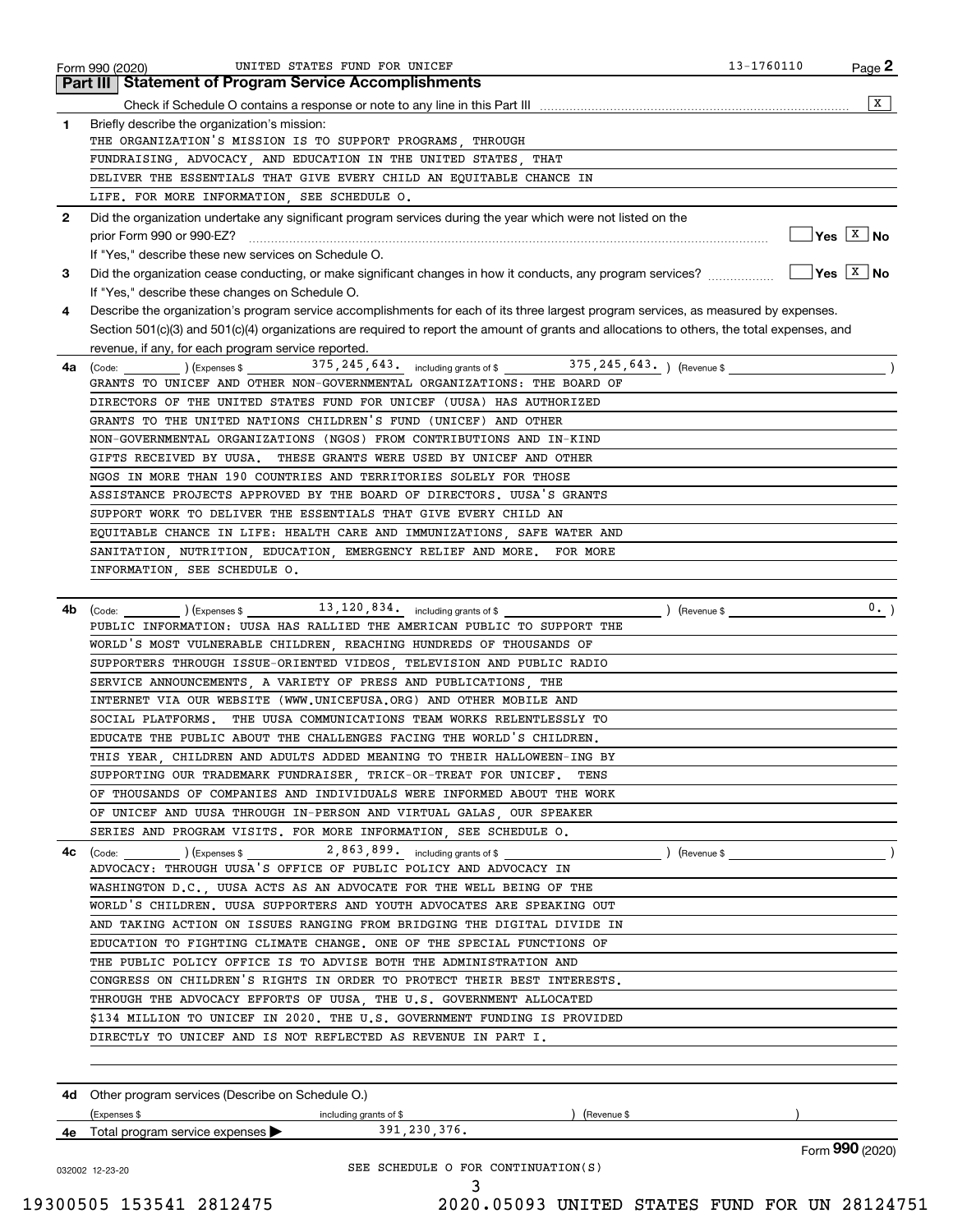|     |                                                                                                                                                                                                                                                       |                 | Yes | <b>NO</b>       |
|-----|-------------------------------------------------------------------------------------------------------------------------------------------------------------------------------------------------------------------------------------------------------|-----------------|-----|-----------------|
| 1.  | Is the organization described in section 501(c)(3) or 4947(a)(1) (other than a private foundation)?                                                                                                                                                   |                 |     |                 |
|     |                                                                                                                                                                                                                                                       | 1               | х   |                 |
| 2   |                                                                                                                                                                                                                                                       | $\mathbf{2}$    | х   |                 |
| 3.  | Did the organization engage in direct or indirect political campaign activities on behalf of or in opposition to candidates for                                                                                                                       |                 |     |                 |
|     |                                                                                                                                                                                                                                                       | 3               |     | x               |
| 4   | Section 501(c)(3) organizations. Did the organization engage in lobbying activities, or have a section 501(h) election in effect                                                                                                                      |                 |     |                 |
|     |                                                                                                                                                                                                                                                       | 4               | х   |                 |
| 5   | Is the organization a section 501(c)(4), 501(c)(5), or 501(c)(6) organization that receives membership dues, assessments, or                                                                                                                          |                 |     |                 |
|     |                                                                                                                                                                                                                                                       | 5               |     | x               |
| 6   | Did the organization maintain any donor advised funds or any similar funds or accounts for which donors have the right to                                                                                                                             |                 |     |                 |
|     | provide advice on the distribution or investment of amounts in such funds or accounts? If "Yes," complete Schedule D, Part I                                                                                                                          | 6               |     | x               |
| 7   | Did the organization receive or hold a conservation easement, including easements to preserve open space,                                                                                                                                             |                 |     |                 |
|     |                                                                                                                                                                                                                                                       | $\overline{7}$  |     | x               |
| 8   | Did the organization maintain collections of works of art, historical treasures, or other similar assets? If "Yes," complete                                                                                                                          |                 |     |                 |
|     |                                                                                                                                                                                                                                                       | 8               |     | x               |
| 9   | Did the organization report an amount in Part X, line 21, for escrow or custodial account liability, serve as a custodian for                                                                                                                         |                 |     |                 |
|     | amounts not listed in Part X; or provide credit counseling, debt management, credit repair, or debt negotiation services?                                                                                                                             |                 |     |                 |
|     |                                                                                                                                                                                                                                                       | 9               |     | x               |
| 10  | Did the organization, directly or through a related organization, hold assets in donor-restricted endowments                                                                                                                                          |                 |     |                 |
|     |                                                                                                                                                                                                                                                       | 10              | х   |                 |
| 11  | If the organization's answer to any of the following questions is "Yes," then complete Schedule D, Parts VI, VII, VIII, IX, or X                                                                                                                      |                 |     |                 |
|     | as applicable.                                                                                                                                                                                                                                        |                 |     |                 |
|     | a Did the organization report an amount for land, buildings, and equipment in Part X, line 10? If "Yes," complete Schedule D,                                                                                                                         |                 |     |                 |
|     |                                                                                                                                                                                                                                                       | 11a             | x   |                 |
|     | <b>b</b> Did the organization report an amount for investments - other securities in Part X, line 12, that is 5% or more of its total                                                                                                                 |                 |     |                 |
|     |                                                                                                                                                                                                                                                       | 11b             |     | x               |
|     | Did the organization report an amount for investments - program related in Part X, line 13, that is 5% or more of its total                                                                                                                           |                 |     |                 |
|     |                                                                                                                                                                                                                                                       | 11c             |     | x               |
|     | d Did the organization report an amount for other assets in Part X, line 15, that is 5% or more of its total assets reported in                                                                                                                       |                 |     |                 |
|     |                                                                                                                                                                                                                                                       | 11d             |     | x               |
|     | Did the organization report an amount for other liabilities in Part X, line 25? If "Yes," complete Schedule D, Part X                                                                                                                                 | 11e             | х   |                 |
|     | f Did the organization's separate or consolidated financial statements for the tax year include a footnote that addresses                                                                                                                             |                 |     |                 |
|     | the organization's liability for uncertain tax positions under FIN 48 (ASC 740)? If "Yes," complete Schedule D, Part X                                                                                                                                | 11f             | x   |                 |
|     | 12a Did the organization obtain separate, independent audited financial statements for the tax year? If "Yes," complete                                                                                                                               |                 |     | x               |
|     |                                                                                                                                                                                                                                                       | 12a             |     |                 |
|     | <b>b</b> Was the organization included in consolidated, independent audited financial statements for the tax year?                                                                                                                                    |                 | x   |                 |
|     | If "Yes," and if the organization answered "No" to line 12a, then completing Schedule D, Parts XI and XII is optional                                                                                                                                 | 12b             |     | х               |
| 13  |                                                                                                                                                                                                                                                       | 13              |     | X               |
| 14a | Did the organization maintain an office, employees, or agents outside of the United States?                                                                                                                                                           | 14a             |     |                 |
| b   | Did the organization have aggregate revenues or expenses of more than \$10,000 from grantmaking, fundraising, business,<br>investment, and program service activities outside the United States, or aggregate foreign investments valued at \$100,000 |                 |     |                 |
|     |                                                                                                                                                                                                                                                       | 14b             | x   |                 |
| 15  | Did the organization report on Part IX, column (A), line 3, more than \$5,000 of grants or other assistance to or for any                                                                                                                             |                 |     |                 |
|     |                                                                                                                                                                                                                                                       | 15              | x   |                 |
| 16  | Did the organization report on Part IX, column (A), line 3, more than \$5,000 of aggregate grants or other assistance to                                                                                                                              |                 |     |                 |
|     |                                                                                                                                                                                                                                                       | 16              |     | x               |
| 17  | Did the organization report a total of more than \$15,000 of expenses for professional fundraising services on Part IX,                                                                                                                               |                 |     |                 |
|     |                                                                                                                                                                                                                                                       | 17              | x   |                 |
| 18  | Did the organization report more than \$15,000 total of fundraising event gross income and contributions on Part VIII, lines                                                                                                                          |                 |     |                 |
|     |                                                                                                                                                                                                                                                       | 18              | x   |                 |
| 19  | Did the organization report more than \$15,000 of gross income from gaming activities on Part VIII, line 9a? If "Yes."                                                                                                                                |                 |     |                 |
|     |                                                                                                                                                                                                                                                       | 19              |     | x               |
| 20a |                                                                                                                                                                                                                                                       | 20a             |     | X               |
| b   | If "Yes" to line 20a, did the organization attach a copy of its audited financial statements to this return?                                                                                                                                          | 20 <sub>b</sub> |     |                 |
| 21  | Did the organization report more than \$5,000 of grants or other assistance to any domestic organization or                                                                                                                                           |                 |     |                 |
|     |                                                                                                                                                                                                                                                       | 21              | x   |                 |
|     | 032003 12-23-20                                                                                                                                                                                                                                       |                 |     | Form 990 (2020) |
|     |                                                                                                                                                                                                                                                       |                 |     |                 |

4

032003 12-23-20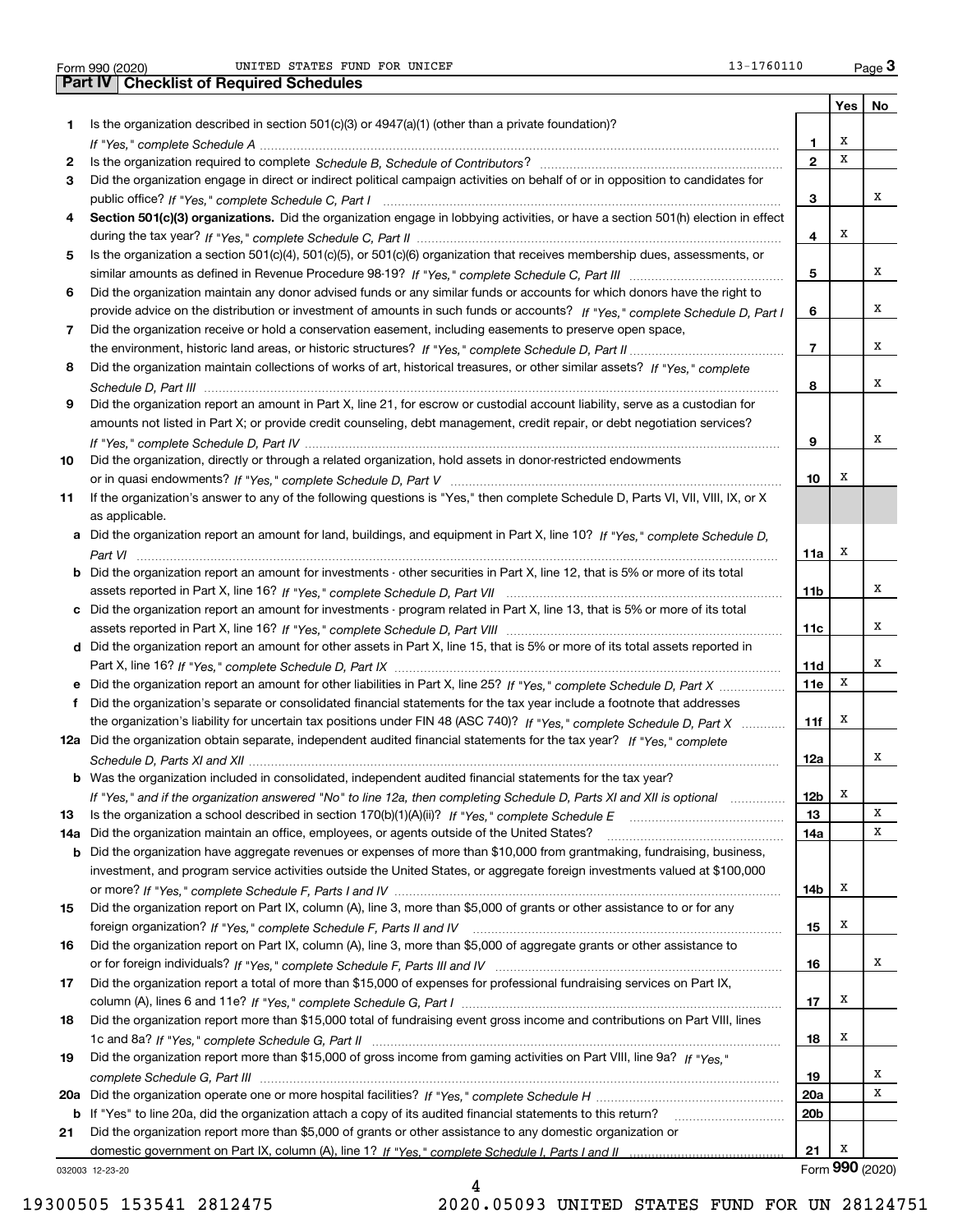Form 990 (2020) UNITED STATES FUND FOR UNICEF 13-1760110 <sub>Page</sub> 4<br>**Part IV | Checklist of Required Schedules** <sub>(continued)</sub> UNITED STATES FUND FOR UNICEF 13-1760110

|          | <b>Part IV</b>   Grecklist of Required Scriedules $_{(continued)}$                                                                                                                                                                                         |            |                 |    |
|----------|------------------------------------------------------------------------------------------------------------------------------------------------------------------------------------------------------------------------------------------------------------|------------|-----------------|----|
|          |                                                                                                                                                                                                                                                            |            | Yes             | No |
| 22       | Did the organization report more than \$5,000 of grants or other assistance to or for domestic individuals on                                                                                                                                              |            |                 |    |
|          |                                                                                                                                                                                                                                                            | 22         |                 | х  |
| 23       | Did the organization answer "Yes" to Part VII, Section A, line 3, 4, or 5 about compensation of the organization's current                                                                                                                                 |            |                 |    |
|          | and former officers, directors, trustees, key employees, and highest compensated employees? If "Yes," complete                                                                                                                                             |            | х               |    |
|          | 24a Did the organization have a tax-exempt bond issue with an outstanding principal amount of more than \$100,000 as of the                                                                                                                                | 23         |                 |    |
|          |                                                                                                                                                                                                                                                            |            |                 |    |
|          | last day of the year, that was issued after December 31, 2002? If "Yes," answer lines 24b through 24d and complete                                                                                                                                         | 24a        | х               |    |
|          |                                                                                                                                                                                                                                                            | 24b        |                 | х  |
|          | c Did the organization maintain an escrow account other than a refunding escrow at any time during the year to defease                                                                                                                                     |            |                 |    |
|          |                                                                                                                                                                                                                                                            | 24c        |                 | х  |
|          |                                                                                                                                                                                                                                                            | 24d        |                 | х  |
|          | 25a Section 501(c)(3), 501(c)(4), and 501(c)(29) organizations. Did the organization engage in an excess benefit                                                                                                                                           |            |                 |    |
|          |                                                                                                                                                                                                                                                            | 25a        |                 | х  |
|          | b Is the organization aware that it engaged in an excess benefit transaction with a disqualified person in a prior year, and                                                                                                                               |            |                 |    |
|          | that the transaction has not been reported on any of the organization's prior Forms 990 or 990-EZ? If "Yes," complete                                                                                                                                      |            |                 |    |
|          | Schedule L, Part I                                                                                                                                                                                                                                         | 25b        |                 | х  |
| 26       | Did the organization report any amount on Part X, line 5 or 22, for receivables from or payables to any current                                                                                                                                            |            |                 |    |
|          | or former officer, director, trustee, key employee, creator or founder, substantial contributor, or 35%                                                                                                                                                    |            |                 | х  |
|          |                                                                                                                                                                                                                                                            | 26         |                 |    |
| 27       | Did the organization provide a grant or other assistance to any current or former officer, director, trustee, key employee,<br>creator or founder, substantial contributor or employee thereof, a grant selection committee member, or to a 35% controlled |            |                 |    |
|          | entity (including an employee thereof) or family member of any of these persons? If "Yes," complete Schedule L, Part III                                                                                                                                   | 27         |                 | х  |
| 28       | Was the organization a party to a business transaction with one of the following parties (see Schedule L, Part IV                                                                                                                                          |            |                 |    |
|          | instructions, for applicable filing thresholds, conditions, and exceptions):                                                                                                                                                                               |            |                 |    |
|          | a A current or former officer, director, trustee, key employee, creator or founder, or substantial contributor? If                                                                                                                                         |            |                 |    |
|          |                                                                                                                                                                                                                                                            | 28a        |                 | х  |
|          |                                                                                                                                                                                                                                                            | 28b        |                 | х  |
|          | c A 35% controlled entity of one or more individuals and/or organizations described in lines 28a or 28b? If                                                                                                                                                |            |                 |    |
|          |                                                                                                                                                                                                                                                            | 28c        |                 | х  |
| 29       |                                                                                                                                                                                                                                                            | 29         | х               |    |
| 30       | Did the organization receive contributions of art, historical treasures, or other similar assets, or qualified conservation                                                                                                                                |            |                 |    |
|          |                                                                                                                                                                                                                                                            | 30         |                 | х  |
| 31       | Did the organization liquidate, terminate, or dissolve and cease operations? If "Yes," complete Schedule N, Part I                                                                                                                                         | 31         |                 | х  |
| 32       | Did the organization sell, exchange, dispose of, or transfer more than 25% of its net assets? If "Yes," complete                                                                                                                                           | 32         |                 | х  |
| 33       | Schedule N. Part II<br>Did the organization own 100% of an entity disregarded as separate from the organization under Regulations                                                                                                                          |            |                 |    |
|          |                                                                                                                                                                                                                                                            | 33         |                 | х  |
| 34       | Was the organization related to any tax-exempt or taxable entity? If "Yes," complete Schedule R, Part II, III, or IV, and                                                                                                                                  |            |                 |    |
|          |                                                                                                                                                                                                                                                            | 34         | x               |    |
|          | 35a Did the organization have a controlled entity within the meaning of section 512(b)(13)?                                                                                                                                                                | <b>35a</b> | х               |    |
|          | b If "Yes" to line 35a, did the organization receive any payment from or engage in any transaction with a controlled entity                                                                                                                                |            |                 |    |
|          |                                                                                                                                                                                                                                                            | 35b        | x               |    |
| 36       | Section 501(c)(3) organizations. Did the organization make any transfers to an exempt non-charitable related organization?                                                                                                                                 |            |                 |    |
|          |                                                                                                                                                                                                                                                            | 36         |                 | x  |
| 37       | Did the organization conduct more than 5% of its activities through an entity that is not a related organization                                                                                                                                           |            |                 |    |
|          |                                                                                                                                                                                                                                                            | 37         |                 | х  |
| 38       | Did the organization complete Schedule O and provide explanations in Schedule O for Part VI, lines 11b and 19?                                                                                                                                             |            |                 |    |
| ∣ Part V | Note: All Form 990 filers are required to complete Schedule O<br><b>Statements Regarding Other IRS Filings and Tax Compliance</b>                                                                                                                          | 38         | Х               |    |
|          | Check if Schedule O contains a response or note to any line in this Part V                                                                                                                                                                                 |            |                 |    |
|          |                                                                                                                                                                                                                                                            |            | Yes             | No |
|          | 205<br>1a                                                                                                                                                                                                                                                  |            |                 |    |
|          | 0<br><b>b</b> Enter the number of Forms W-2G included in line 1a. Enter -0- if not applicable<br>1b                                                                                                                                                        |            |                 |    |
|          | c Did the organization comply with backup withholding rules for reportable payments to vendors and reportable gaming                                                                                                                                       |            |                 |    |
|          | (gambling) winnings to prize winners?                                                                                                                                                                                                                      | 1c         | x               |    |
|          | 032004 12-23-20                                                                                                                                                                                                                                            |            | Form 990 (2020) |    |
|          | 5                                                                                                                                                                                                                                                          |            |                 |    |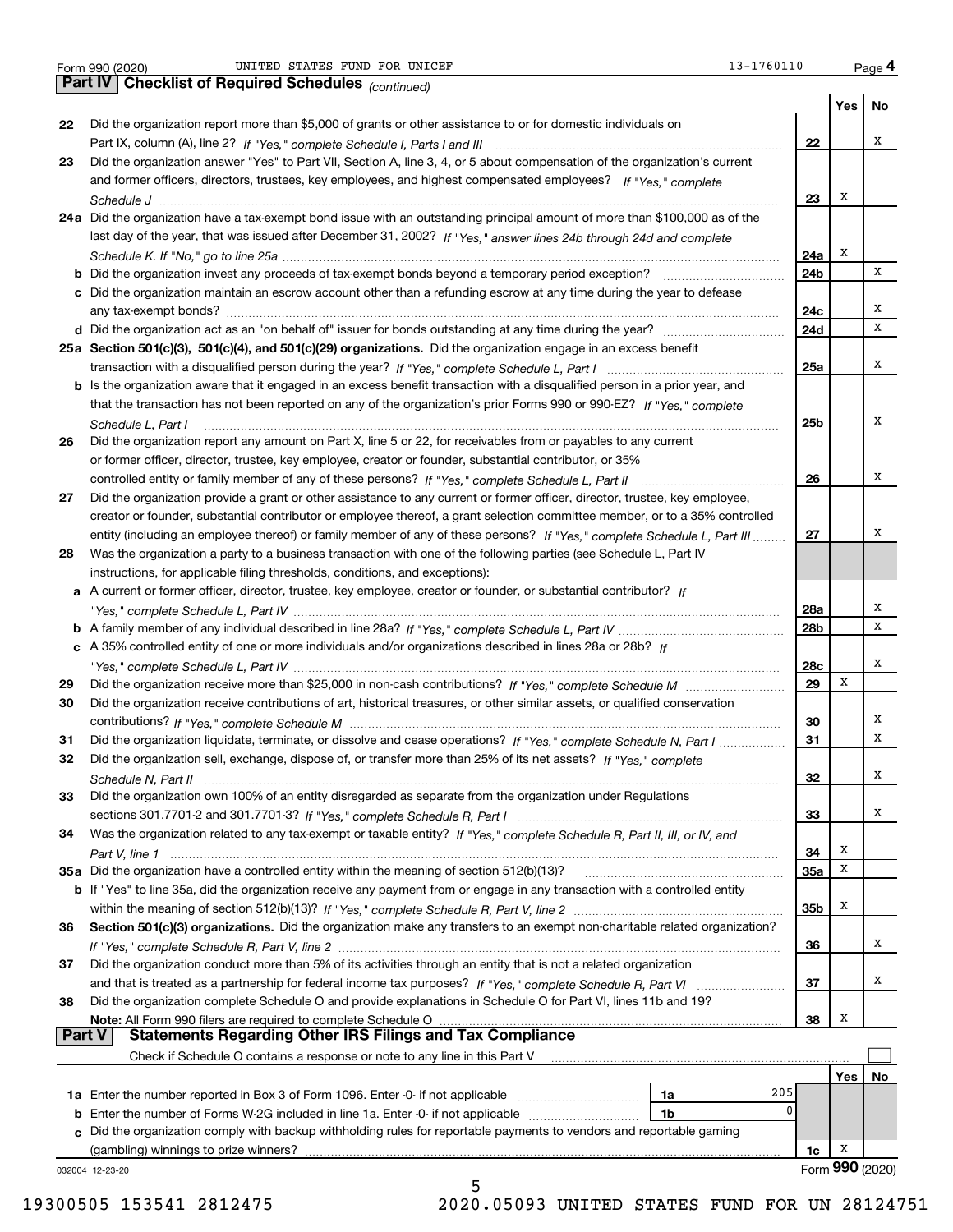|        | 13-1760110<br>UNITED STATES FUND FOR UNICEF<br>Form 990 (2020)                                                                                  |                |       | $_{\text{Page}}$ 5 |  |  |  |  |  |  |  |
|--------|-------------------------------------------------------------------------------------------------------------------------------------------------|----------------|-------|--------------------|--|--|--|--|--|--|--|
| Part V | Statements Regarding Other IRS Filings and Tax Compliance (continued)                                                                           |                |       |                    |  |  |  |  |  |  |  |
|        |                                                                                                                                                 |                | Yes   | No                 |  |  |  |  |  |  |  |
|        | 2a Enter the number of employees reported on Form W-3, Transmittal of Wage and Tax Statements,                                                  |                |       |                    |  |  |  |  |  |  |  |
|        | 330<br>filed for the calendar year ending with or within the year covered by this return<br>2a                                                  |                |       |                    |  |  |  |  |  |  |  |
|        | <b>b</b> If at least one is reported on line 2a, did the organization file all required federal employment tax returns?                         | 2 <sub>b</sub> | Х     |                    |  |  |  |  |  |  |  |
|        | <b>Note:</b> If the sum of lines 1a and 2a is greater than 250, you may be required to $e$ -file (see instructions) <i>marrouum</i> manu-       |                |       |                    |  |  |  |  |  |  |  |
|        | 3a Did the organization have unrelated business gross income of \$1,000 or more during the year?                                                |                |       |                    |  |  |  |  |  |  |  |
|        | b If "Yes," has it filed a Form 990-T for this year? If "No" to line 3b, provide an explanation on Schedule O                                   |                |       |                    |  |  |  |  |  |  |  |
|        | 4a At any time during the calendar year, did the organization have an interest in, or a signature or other authority over, a                    |                |       |                    |  |  |  |  |  |  |  |
|        | financial account in a foreign country (such as a bank account, securities account, or other financial account)?                                | 4a             |       | x                  |  |  |  |  |  |  |  |
|        | <b>b</b> If "Yes," enter the name of the foreign country $\triangleright$                                                                       |                |       |                    |  |  |  |  |  |  |  |
|        | See instructions for filing requirements for FinCEN Form 114, Report of Foreign Bank and Financial Accounts (FBAR).                             |                |       |                    |  |  |  |  |  |  |  |
|        | 5a Was the organization a party to a prohibited tax shelter transaction at any time during the tax year?                                        | 5a             |       | х                  |  |  |  |  |  |  |  |
| b      |                                                                                                                                                 | 5 <sub>b</sub> |       | х                  |  |  |  |  |  |  |  |
|        |                                                                                                                                                 | 5c             |       |                    |  |  |  |  |  |  |  |
|        | 6a Does the organization have annual gross receipts that are normally greater than \$100,000, and did the organization solicit                  |                |       |                    |  |  |  |  |  |  |  |
|        | any contributions that were not tax deductible as charitable contributions?                                                                     | 6a             |       | x                  |  |  |  |  |  |  |  |
|        | <b>b</b> If "Yes," did the organization include with every solicitation an express statement that such contributions or gifts                   |                |       |                    |  |  |  |  |  |  |  |
|        | were not tax deductible?                                                                                                                        | 6b             |       |                    |  |  |  |  |  |  |  |
| 7      | Organizations that may receive deductible contributions under section 170(c).                                                                   |                |       |                    |  |  |  |  |  |  |  |
| а      | Did the organization receive a payment in excess of \$75 made partly as a contribution and partly for goods and services provided to the payor? | 7a             | х     |                    |  |  |  |  |  |  |  |
|        | <b>b</b> If "Yes," did the organization notify the donor of the value of the goods or services provided?                                        | 7b             | х     |                    |  |  |  |  |  |  |  |
|        | c Did the organization sell, exchange, or otherwise dispose of tangible personal property for which it was required                             |                |       |                    |  |  |  |  |  |  |  |
|        | to file Form 8282?                                                                                                                              | 7c             |       | x                  |  |  |  |  |  |  |  |
|        | 7d<br><b>d</b> If "Yes," indicate the number of Forms 8282 filed during the year                                                                |                |       |                    |  |  |  |  |  |  |  |
| е      | Did the organization receive any funds, directly or indirectly, to pay premiums on a personal benefit contract?                                 | 7e             |       | Х                  |  |  |  |  |  |  |  |
| f.     | Did the organization, during the year, pay premiums, directly or indirectly, on a personal benefit contract?                                    | 7f             |       | х                  |  |  |  |  |  |  |  |
| g      | If the organization received a contribution of qualified intellectual property, did the organization file Form 8899 as required?                | 7g             |       |                    |  |  |  |  |  |  |  |
|        | h If the organization received a contribution of cars, boats, airplanes, or other vehicles, did the organization file a Form 1098-C?            | 7h             | х     |                    |  |  |  |  |  |  |  |
| 8      | Sponsoring organizations maintaining donor advised funds. Did a donor advised fund maintained by the                                            |                |       |                    |  |  |  |  |  |  |  |
|        | sponsoring organization have excess business holdings at any time during the year?                                                              | 8              |       |                    |  |  |  |  |  |  |  |
| 9      | Sponsoring organizations maintaining donor advised funds.                                                                                       |                |       |                    |  |  |  |  |  |  |  |
| а      | Did the sponsoring organization make any taxable distributions under section 4966?                                                              | 9а             |       |                    |  |  |  |  |  |  |  |
| b      | Did the sponsoring organization make a distribution to a donor, donor advisor, or related person?                                               | 9b             |       |                    |  |  |  |  |  |  |  |
| 10     | Section 501(c)(7) organizations. Enter:                                                                                                         |                |       |                    |  |  |  |  |  |  |  |
|        | 10a                                                                                                                                             |                |       |                    |  |  |  |  |  |  |  |
|        | <b>b</b> Gross receipts, included on Form 990, Part VIII, line 12, for public use of club facilities <i>manument</i><br>10b                     |                |       |                    |  |  |  |  |  |  |  |
| 11     | Section 501(c)(12) organizations. Enter:                                                                                                        |                |       |                    |  |  |  |  |  |  |  |
| а      | 11a                                                                                                                                             |                |       |                    |  |  |  |  |  |  |  |
| b      | Gross income from other sources (Do not net amounts due or paid to other sources against                                                        |                |       |                    |  |  |  |  |  |  |  |
|        | amounts due or received from them.)<br>11b                                                                                                      |                |       |                    |  |  |  |  |  |  |  |
|        | 12a Section 4947(a)(1) non-exempt charitable trusts. Is the organization filing Form 990 in lieu of Form 1041?                                  | 12a            |       |                    |  |  |  |  |  |  |  |
| b      | If "Yes," enter the amount of tax-exempt interest received or accrued during the year<br>12b                                                    |                |       |                    |  |  |  |  |  |  |  |
| 13     | Section 501(c)(29) qualified nonprofit health insurance issuers.                                                                                |                |       |                    |  |  |  |  |  |  |  |
|        |                                                                                                                                                 | 13а            |       |                    |  |  |  |  |  |  |  |
|        | <b>Note:</b> See the instructions for additional information the organization must report on Schedule O.                                        |                |       |                    |  |  |  |  |  |  |  |
|        | <b>b</b> Enter the amount of reserves the organization is required to maintain by the states in which the                                       |                |       |                    |  |  |  |  |  |  |  |
|        | 13b                                                                                                                                             |                |       |                    |  |  |  |  |  |  |  |
|        | 13с                                                                                                                                             |                |       |                    |  |  |  |  |  |  |  |
| 14a    | Did the organization receive any payments for indoor tanning services during the tax year?                                                      | 14a            |       | х                  |  |  |  |  |  |  |  |
| b      |                                                                                                                                                 | 14b            |       |                    |  |  |  |  |  |  |  |
| 15     | Is the organization subject to the section 4960 tax on payment(s) of more than \$1,000,000 in remuneration or                                   |                |       |                    |  |  |  |  |  |  |  |
|        |                                                                                                                                                 | 15             |       | х                  |  |  |  |  |  |  |  |
|        | If "Yes," see instructions and file Form 4720, Schedule N.                                                                                      |                |       |                    |  |  |  |  |  |  |  |
| 16     | Is the organization an educational institution subject to the section 4968 excise tax on net investment income?<br>.                            | 16             |       | х                  |  |  |  |  |  |  |  |
|        | If "Yes," complete Form 4720, Schedule O.                                                                                                       |                | റററ ക |                    |  |  |  |  |  |  |  |

Form (2020) **990**

032005 12-23-20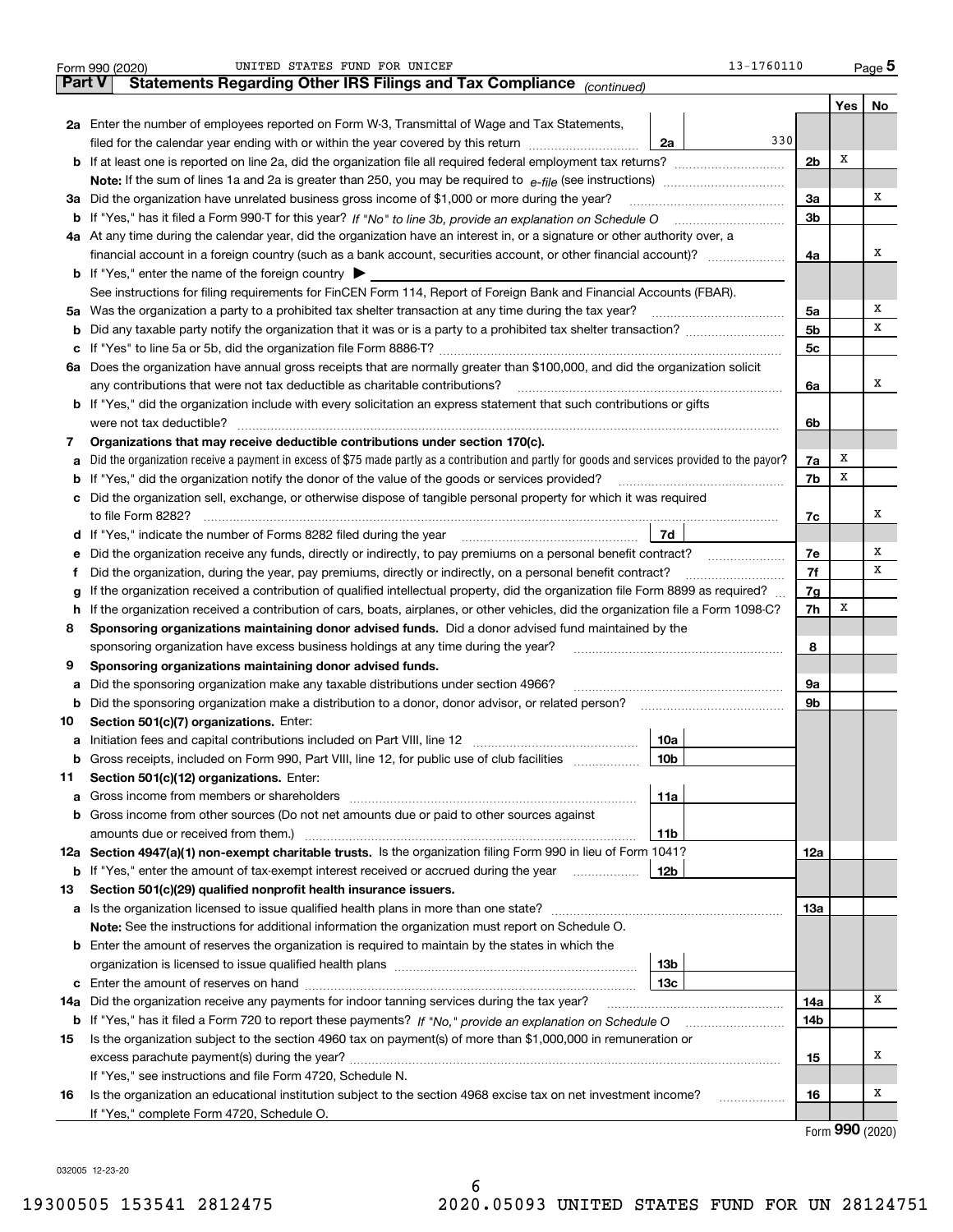| b<br>2<br>3<br>4 | Governance, Management, and Disclosure For each "Yes" response to lines 2 through 7b below, and for a "No" response<br>to line 8a, 8b, or 10b below, describe the circumstances, processes, or changes on Schedule O. See instructions.<br><b>Section A. Governing Body and Management</b><br>24<br><b>1a</b> Enter the number of voting members of the governing body at the end of the tax year<br>1a<br>If there are material differences in voting rights among members of the governing body, or if the governing<br>body delegated broad authority to an executive committee or similar committee, explain on Schedule O.<br>23<br>Enter the number of voting members included on line 1a, above, who are independent<br>1b |                         | Yes             |                |
|------------------|-----------------------------------------------------------------------------------------------------------------------------------------------------------------------------------------------------------------------------------------------------------------------------------------------------------------------------------------------------------------------------------------------------------------------------------------------------------------------------------------------------------------------------------------------------------------------------------------------------------------------------------------------------------------------------------------------------------------------------------|-------------------------|-----------------|----------------|
|                  |                                                                                                                                                                                                                                                                                                                                                                                                                                                                                                                                                                                                                                                                                                                                   |                         |                 | $\overline{X}$ |
|                  |                                                                                                                                                                                                                                                                                                                                                                                                                                                                                                                                                                                                                                                                                                                                   |                         |                 |                |
|                  |                                                                                                                                                                                                                                                                                                                                                                                                                                                                                                                                                                                                                                                                                                                                   |                         |                 |                |
|                  |                                                                                                                                                                                                                                                                                                                                                                                                                                                                                                                                                                                                                                                                                                                                   |                         |                 | No             |
|                  |                                                                                                                                                                                                                                                                                                                                                                                                                                                                                                                                                                                                                                                                                                                                   |                         |                 |                |
|                  |                                                                                                                                                                                                                                                                                                                                                                                                                                                                                                                                                                                                                                                                                                                                   |                         |                 |                |
|                  |                                                                                                                                                                                                                                                                                                                                                                                                                                                                                                                                                                                                                                                                                                                                   |                         |                 |                |
|                  |                                                                                                                                                                                                                                                                                                                                                                                                                                                                                                                                                                                                                                                                                                                                   |                         |                 |                |
|                  | Did any officer, director, trustee, or key employee have a family relationship or a business relationship with any other                                                                                                                                                                                                                                                                                                                                                                                                                                                                                                                                                                                                          |                         |                 |                |
|                  | officer, director, trustee, or key employee?                                                                                                                                                                                                                                                                                                                                                                                                                                                                                                                                                                                                                                                                                      | $\mathbf{2}$            |                 | х              |
|                  | Did the organization delegate control over management duties customarily performed by or under the direct supervision                                                                                                                                                                                                                                                                                                                                                                                                                                                                                                                                                                                                             |                         |                 |                |
|                  |                                                                                                                                                                                                                                                                                                                                                                                                                                                                                                                                                                                                                                                                                                                                   | 3                       |                 | x              |
|                  | Did the organization make any significant changes to its governing documents since the prior Form 990 was filed?                                                                                                                                                                                                                                                                                                                                                                                                                                                                                                                                                                                                                  | $\overline{4}$          |                 | x              |
| 5                |                                                                                                                                                                                                                                                                                                                                                                                                                                                                                                                                                                                                                                                                                                                                   | 5                       |                 | х              |
| 6                | Did the organization have members or stockholders?                                                                                                                                                                                                                                                                                                                                                                                                                                                                                                                                                                                                                                                                                | 6                       |                 | x              |
| 7a               | Did the organization have members, stockholders, or other persons who had the power to elect or appoint one or                                                                                                                                                                                                                                                                                                                                                                                                                                                                                                                                                                                                                    |                         |                 |                |
|                  |                                                                                                                                                                                                                                                                                                                                                                                                                                                                                                                                                                                                                                                                                                                                   | 7a                      |                 | х              |
|                  | <b>b</b> Are any governance decisions of the organization reserved to (or subject to approval by) members, stockholders, or                                                                                                                                                                                                                                                                                                                                                                                                                                                                                                                                                                                                       |                         |                 |                |
|                  | persons other than the governing body?                                                                                                                                                                                                                                                                                                                                                                                                                                                                                                                                                                                                                                                                                            | 7b                      |                 | х              |
| 8                | Did the organization contemporaneously document the meetings held or written actions undertaken during the year by the following:                                                                                                                                                                                                                                                                                                                                                                                                                                                                                                                                                                                                 |                         |                 |                |
| a                |                                                                                                                                                                                                                                                                                                                                                                                                                                                                                                                                                                                                                                                                                                                                   | 8a                      | х               |                |
| b                |                                                                                                                                                                                                                                                                                                                                                                                                                                                                                                                                                                                                                                                                                                                                   | 8b                      | Х               |                |
| 9                | Is there any officer, director, trustee, or key employee listed in Part VII, Section A, who cannot be reached at the                                                                                                                                                                                                                                                                                                                                                                                                                                                                                                                                                                                                              |                         |                 |                |
|                  |                                                                                                                                                                                                                                                                                                                                                                                                                                                                                                                                                                                                                                                                                                                                   | 9                       |                 | x              |
|                  | Section B. Policies <i>(This Section B requests information about policies not required by the Internal Revenue Code.)</i>                                                                                                                                                                                                                                                                                                                                                                                                                                                                                                                                                                                                        |                         |                 |                |
|                  |                                                                                                                                                                                                                                                                                                                                                                                                                                                                                                                                                                                                                                                                                                                                   |                         | Yes             | No             |
|                  |                                                                                                                                                                                                                                                                                                                                                                                                                                                                                                                                                                                                                                                                                                                                   | 10a                     | X               |                |
|                  | <b>b</b> If "Yes," did the organization have written policies and procedures governing the activities of such chapters, affiliates,                                                                                                                                                                                                                                                                                                                                                                                                                                                                                                                                                                                               |                         |                 |                |
|                  |                                                                                                                                                                                                                                                                                                                                                                                                                                                                                                                                                                                                                                                                                                                                   | 10 <sub>b</sub>         | х               |                |
|                  | 11a Has the organization provided a complete copy of this Form 990 to all members of its governing body before filing the form?                                                                                                                                                                                                                                                                                                                                                                                                                                                                                                                                                                                                   | 11a                     | х               |                |
|                  | <b>b</b> Describe in Schedule O the process, if any, used by the organization to review this Form 990.                                                                                                                                                                                                                                                                                                                                                                                                                                                                                                                                                                                                                            |                         |                 |                |
|                  |                                                                                                                                                                                                                                                                                                                                                                                                                                                                                                                                                                                                                                                                                                                                   | 12a                     | X<br>х          |                |
| b                |                                                                                                                                                                                                                                                                                                                                                                                                                                                                                                                                                                                                                                                                                                                                   | 12 <sub>b</sub>         |                 |                |
|                  | c Did the organization regularly and consistently monitor and enforce compliance with the policy? If "Yes," describe                                                                                                                                                                                                                                                                                                                                                                                                                                                                                                                                                                                                              |                         | X               |                |
| 13               | in Schedule O how this was done manufactured and contain an according to the state of the state of the state o                                                                                                                                                                                                                                                                                                                                                                                                                                                                                                                                                                                                                    | 12c<br>13 <sup>13</sup> | $\, {\rm X}$    |                |
| 14               | Did the organization have a written document retention and destruction policy? [11] manufaction policy?                                                                                                                                                                                                                                                                                                                                                                                                                                                                                                                                                                                                                           | 14                      | х               |                |
| 15               | Did the process for determining compensation of the following persons include a review and approval by independent                                                                                                                                                                                                                                                                                                                                                                                                                                                                                                                                                                                                                |                         |                 |                |
|                  | persons, comparability data, and contemporaneous substantiation of the deliberation and decision?                                                                                                                                                                                                                                                                                                                                                                                                                                                                                                                                                                                                                                 |                         |                 |                |
|                  | a The organization's CEO, Executive Director, or top management official manufactured content content of the organization's CEO, Executive Director, or top management official manufactured content of the state of the state                                                                                                                                                                                                                                                                                                                                                                                                                                                                                                    | 15a                     | х               |                |
|                  |                                                                                                                                                                                                                                                                                                                                                                                                                                                                                                                                                                                                                                                                                                                                   | 15b                     | Х               |                |
|                  | If "Yes" to line 15a or 15b, describe the process in Schedule O (see instructions).                                                                                                                                                                                                                                                                                                                                                                                                                                                                                                                                                                                                                                               |                         |                 |                |
|                  | 16a Did the organization invest in, contribute assets to, or participate in a joint venture or similar arrangement with a                                                                                                                                                                                                                                                                                                                                                                                                                                                                                                                                                                                                         |                         |                 |                |
|                  | taxable entity during the year?                                                                                                                                                                                                                                                                                                                                                                                                                                                                                                                                                                                                                                                                                                   | 16a                     |                 | х              |
|                  | b If "Yes," did the organization follow a written policy or procedure requiring the organization to evaluate its participation                                                                                                                                                                                                                                                                                                                                                                                                                                                                                                                                                                                                    |                         |                 |                |
|                  | in joint venture arrangements under applicable federal tax law, and take steps to safequard the organization's                                                                                                                                                                                                                                                                                                                                                                                                                                                                                                                                                                                                                    |                         |                 |                |
|                  | exempt status with respect to such arrangements?                                                                                                                                                                                                                                                                                                                                                                                                                                                                                                                                                                                                                                                                                  | 16b                     |                 |                |
|                  | <b>Section C. Disclosure</b>                                                                                                                                                                                                                                                                                                                                                                                                                                                                                                                                                                                                                                                                                                      |                         |                 |                |
| 17               | List the states with which a copy of this Form 990 is required to be filed SEE SCHEDULE O                                                                                                                                                                                                                                                                                                                                                                                                                                                                                                                                                                                                                                         |                         |                 |                |
| 18               | Section 6104 requires an organization to make its Forms 1023 (1024 or 1024-A, if applicable), 990, and 990-T (Section 501(c)(3)s only) available                                                                                                                                                                                                                                                                                                                                                                                                                                                                                                                                                                                  |                         |                 |                |
|                  | for public inspection. Indicate how you made these available. Check all that apply.                                                                                                                                                                                                                                                                                                                                                                                                                                                                                                                                                                                                                                               |                         |                 |                |
|                  | X   Own website<br>$X$ Upon request<br>  Another's website<br>Other (explain on Schedule O)                                                                                                                                                                                                                                                                                                                                                                                                                                                                                                                                                                                                                                       |                         |                 |                |
| 19               | Describe on Schedule O whether (and if so, how) the organization made its governing documents, conflict of interest policy, and financial                                                                                                                                                                                                                                                                                                                                                                                                                                                                                                                                                                                         |                         |                 |                |
|                  | statements available to the public during the tax year.                                                                                                                                                                                                                                                                                                                                                                                                                                                                                                                                                                                                                                                                           |                         |                 |                |
| 20               | State the name, address, and telephone number of the person who possesses the organization's books and records                                                                                                                                                                                                                                                                                                                                                                                                                                                                                                                                                                                                                    |                         |                 |                |
|                  | BRETT D ROBINSON - 917-720-1380                                                                                                                                                                                                                                                                                                                                                                                                                                                                                                                                                                                                                                                                                                   |                         |                 |                |
|                  | 125 MAIDEN LANE 10TH FLOOR, NEW YORK, NY 10038                                                                                                                                                                                                                                                                                                                                                                                                                                                                                                                                                                                                                                                                                    |                         |                 |                |
| 032006 12-23-20  |                                                                                                                                                                                                                                                                                                                                                                                                                                                                                                                                                                                                                                                                                                                                   |                         | Form 990 (2020) |                |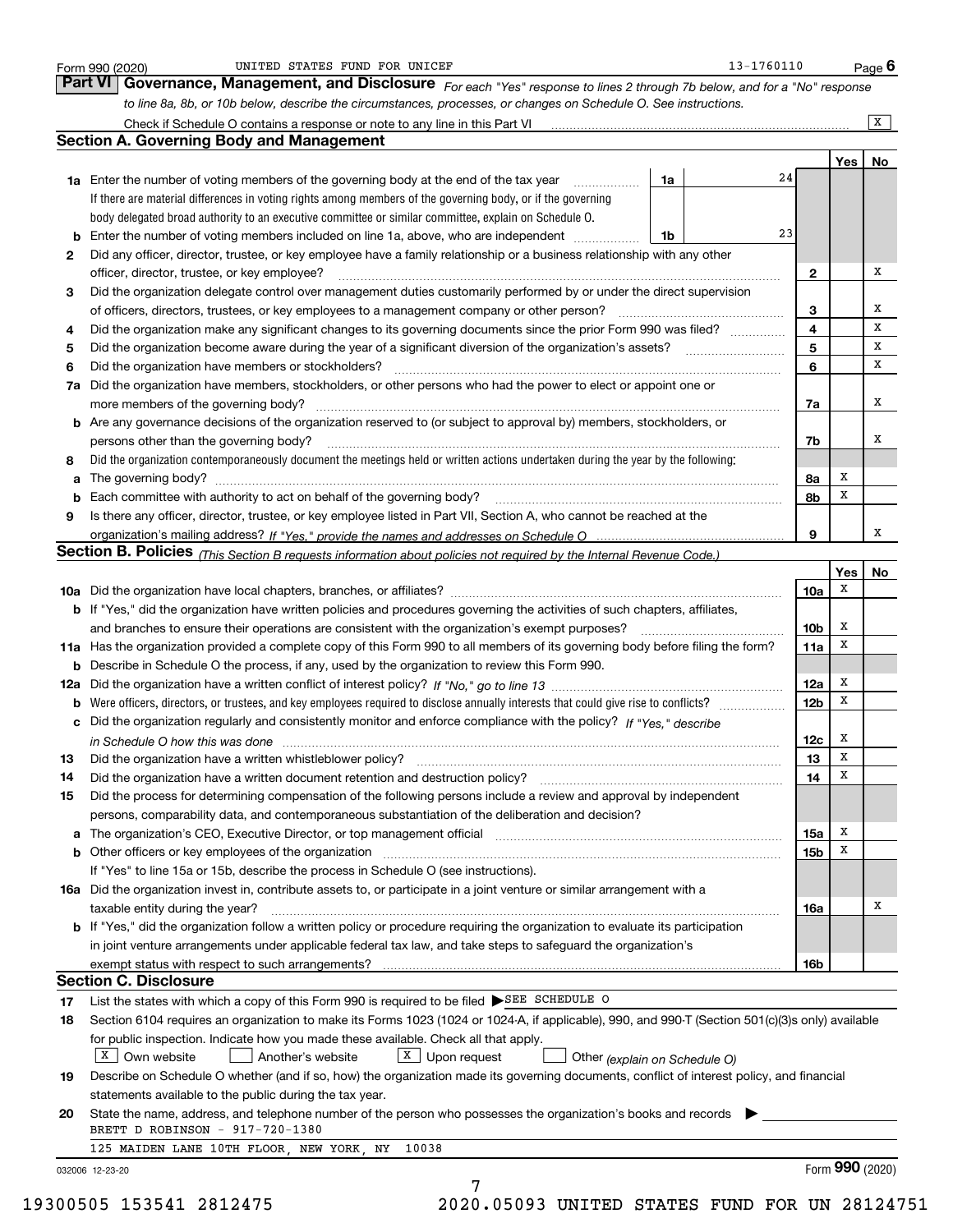| Form 990 (2020)                                                                                                                                            | UNITED STATES FUND FOR UNICEF                                                   | 13-1760110<br>Page. |  |  |  |  |  |  |  |
|------------------------------------------------------------------------------------------------------------------------------------------------------------|---------------------------------------------------------------------------------|---------------------|--|--|--|--|--|--|--|
| Part VII Compensation of Officers, Directors, Trustees, Key Employees, Highest Compensated                                                                 |                                                                                 |                     |  |  |  |  |  |  |  |
| <b>Employees, and Independent Contractors</b>                                                                                                              |                                                                                 |                     |  |  |  |  |  |  |  |
|                                                                                                                                                            | Check if Schedule O contains a response or note to any line in this Part VII    |                     |  |  |  |  |  |  |  |
| Section A.                                                                                                                                                 | Officers, Directors, Trustees, Key Employees, and Highest Compensated Employees |                     |  |  |  |  |  |  |  |
| 1a Complete this table for all persons required to be listed. Report compensation for the calendar year ending with or within the organization's tax year. |                                                                                 |                     |  |  |  |  |  |  |  |

**•** List all of the organization's current officers, directors, trustees (whether individuals or organizations), regardless of amount of compensation. Enter -0- in columns (D), (E), and (F) if no compensation was paid.

 $\bullet$  List all of the organization's  $\,$ current key employees, if any. See instructions for definition of "key employee."

**•** List the organization's five current highest compensated employees (other than an officer, director, trustee, or key employee) who received reportable compensation (Box 5 of Form W-2 and/or Box 7 of Form 1099-MISC) of more than \$100,000 from the organization and any related organizations.

**•** List all of the organization's former officers, key employees, and highest compensated employees who received more than \$100,000 of reportable compensation from the organization and any related organizations.

**former directors or trustees**  ¥ List all of the organization's that received, in the capacity as a former director or trustee of the organization, more than \$10,000 of reportable compensation from the organization and any related organizations.

See instructions for the order in which to list the persons above.

Check this box if neither the organization nor any related organization compensated any current officer, director, or trustee.  $\mathcal{L}^{\text{max}}$ 

| (A)                                  | (B)                    |                                         |                 |         | (C)          |                                                                  |            | (D)             | (E)                           | (F)                   |
|--------------------------------------|------------------------|-----------------------------------------|-----------------|---------|--------------|------------------------------------------------------------------|------------|-----------------|-------------------------------|-----------------------|
| Name and title                       | Average                | Position<br>(do not check more than one |                 |         |              |                                                                  | Reportable | Reportable      | Estimated                     |                       |
|                                      | hours per              |                                         |                 |         |              | box, unless person is both an<br>officer and a director/trustee) |            | compensation    | compensation                  | amount of             |
|                                      | week                   |                                         |                 |         |              |                                                                  |            | from<br>the     | from related<br>organizations | other<br>compensation |
|                                      | (list any<br>hours for |                                         |                 |         |              |                                                                  |            | organization    | (W-2/1099-MISC)               | from the              |
|                                      | related                |                                         | trustee         |         |              |                                                                  |            | (W-2/1099-MISC) |                               | organization          |
|                                      | organizations          |                                         |                 |         |              |                                                                  |            |                 |                               | and related           |
|                                      | below                  | ndividual trustee or director           | Institutional t |         | key employee | Highest compensated<br>  employee                                |            |                 |                               | organizations         |
|                                      | line)                  |                                         |                 | Officer |              |                                                                  | Former     |                 |                               |                       |
| MICHAEL J. NYENHUIS<br>(1)           | 55.00                  |                                         |                 |         |              |                                                                  |            |                 |                               |                       |
| DIRECTOR/PRESIDENT/CEO               | 5.25                   | х                                       |                 | X       |              |                                                                  |            | 493,770.        | 0.                            | 11,390.               |
| BRETT D. ROBINSON<br>(2)             | 50.00                  |                                         |                 |         |              |                                                                  |            |                 |                               |                       |
| CFAO/TREASURER                       | 5.25                   |                                         |                 | х       |              |                                                                  |            | 418,051.        | 0.                            | 70,707.               |
| <b>ANDREW RHODES</b><br>(3)          | 50.00                  |                                         |                 |         |              |                                                                  |            |                 |                               |                       |
| CHIEF INFORMATION OFFICER            | 0.00                   |                                         |                 |         | х            |                                                                  |            | 369,877.        | 0.                            | 55, 114.              |
| (4)<br><b>ANUCHA BROWNE</b>          | 50.00                  |                                         |                 |         |              |                                                                  |            |                 |                               |                       |
| CAEO/ASST. SECRETARY                 | 1.25                   |                                         |                 | X       |              |                                                                  |            | 322,740.        | 0.                            | 67,418.               |
| SHELLEY EFFMAN<br>(5)                | 50.00                  |                                         |                 |         |              |                                                                  |            |                 |                               |                       |
| CHIEF MARKETING OFFICER              | 0.00                   |                                         |                 |         | х            |                                                                  |            | 314, 318.       | 0.                            | 57,028.               |
| (6)<br>GABRIELLA MORRIS              | 50.00                  |                                         |                 |         |              |                                                                  |            |                 |                               |                       |
| SR. VP- FOUNDATION AND CORP. PARTN   | 0.00                   |                                         |                 |         | X            |                                                                  |            | 285,038.        | 0.                            | 49,960.               |
| <b>BRIAN MEYERS</b><br>(7)           | 50.00                  |                                         |                 |         |              |                                                                  |            |                 |                               |                       |
| VP-PHILANTHROPY ADVANCEMENT          | 0.00                   |                                         |                 |         |              | X                                                                |            | 261,018.        | 0.                            | 68,026.               |
| MICHAEL KLOMPUS<br>(8)               | 50.00                  |                                         |                 |         |              |                                                                  |            |                 |                               |                       |
| CHIEF PEOPLE OFFICER                 | 0.00                   |                                         |                 |         | X            |                                                                  |            | 251,445.        | 0.                            | 56,506.               |
| (9) HELENE L VALLONE-RAFFAELE        | 50.00                  |                                         |                 |         |              |                                                                  |            |                 |                               |                       |
| VP-DONOR STRATEGY AND EXPERIENCE     | 0.00                   |                                         |                 |         |              | x                                                                |            | 249,191.        | 0.                            | 57,522.               |
| (10) KRISTI BURNHAM                  | 50.00                  |                                         |                 |         |              |                                                                  |            |                 |                               |                       |
| VP-PROFESSIONAL LEARNING AND DEV.    | 0.00                   |                                         |                 |         |              | x                                                                |            | 222,592.        | 0.                            | 64,422.               |
| (11) MICHELE WALSH                   | 50.00                  |                                         |                 |         |              |                                                                  |            |                 |                               |                       |
| CHIEF OF STAFF/ASST. SECRETARY (AS O | 1.25                   |                                         |                 | х       |              |                                                                  |            | 209,162,        | 0.                            | 70,234.               |
| (12) LESLIE GOLDMAN                  | 50.00                  |                                         |                 |         |              |                                                                  |            |                 |                               |                       |
| VP-GLOBAL CAUSE PARTNERSHIPS         | 0.00                   |                                         |                 |         |              | X                                                                |            | 230,533.        | 0.                            | 41,932.               |
| (13) LISA SZARKOWSKI                 | 50.00                  |                                         |                 |         |              |                                                                  |            |                 |                               |                       |
| SPECIAL ADVISOR                      | 0.00                   |                                         |                 |         |              | x                                                                |            | 211,340.        | 0.                            | 28,042.               |
| (14) ALPHA CONTEH                    | 50.00                  |                                         |                 |         |              |                                                                  |            |                 |                               |                       |
| VP-FINANCE AND BUDGET/ASST. TREASU   | 5,25                   |                                         |                 | X       |              |                                                                  |            | 204,208.        | 0.                            | 33,904.               |
| (15) CHELSEA PETERS                  | 50.00                  |                                         |                 |         |              |                                                                  |            |                 |                               |                       |
| SVP-REGIONS (UNTIL 4/24/20)          | 0.00                   |                                         |                 |         | х            |                                                                  |            | 196,367.        | 0.                            | 25,940.               |
| (16) RICHARD ESSERMAN                | 50.00                  |                                         |                 |         |              |                                                                  |            |                 |                               |                       |
| FORMER OFFICER (UNTIL 1/31/20)       | 5,00                   |                                         |                 |         |              |                                                                  | x          | 122,754.        | 0.                            | 10,504.               |
| (17) JOAQUIN DUATO                   | 1,00                   |                                         |                 |         |              |                                                                  |            |                 |                               |                       |
| <b>DIRECTOR</b>                      | 0.00                   | X                                       |                 |         |              |                                                                  |            | 0.              | 0.                            | 0.                    |

032007 12-23-20

Form (2020) **990**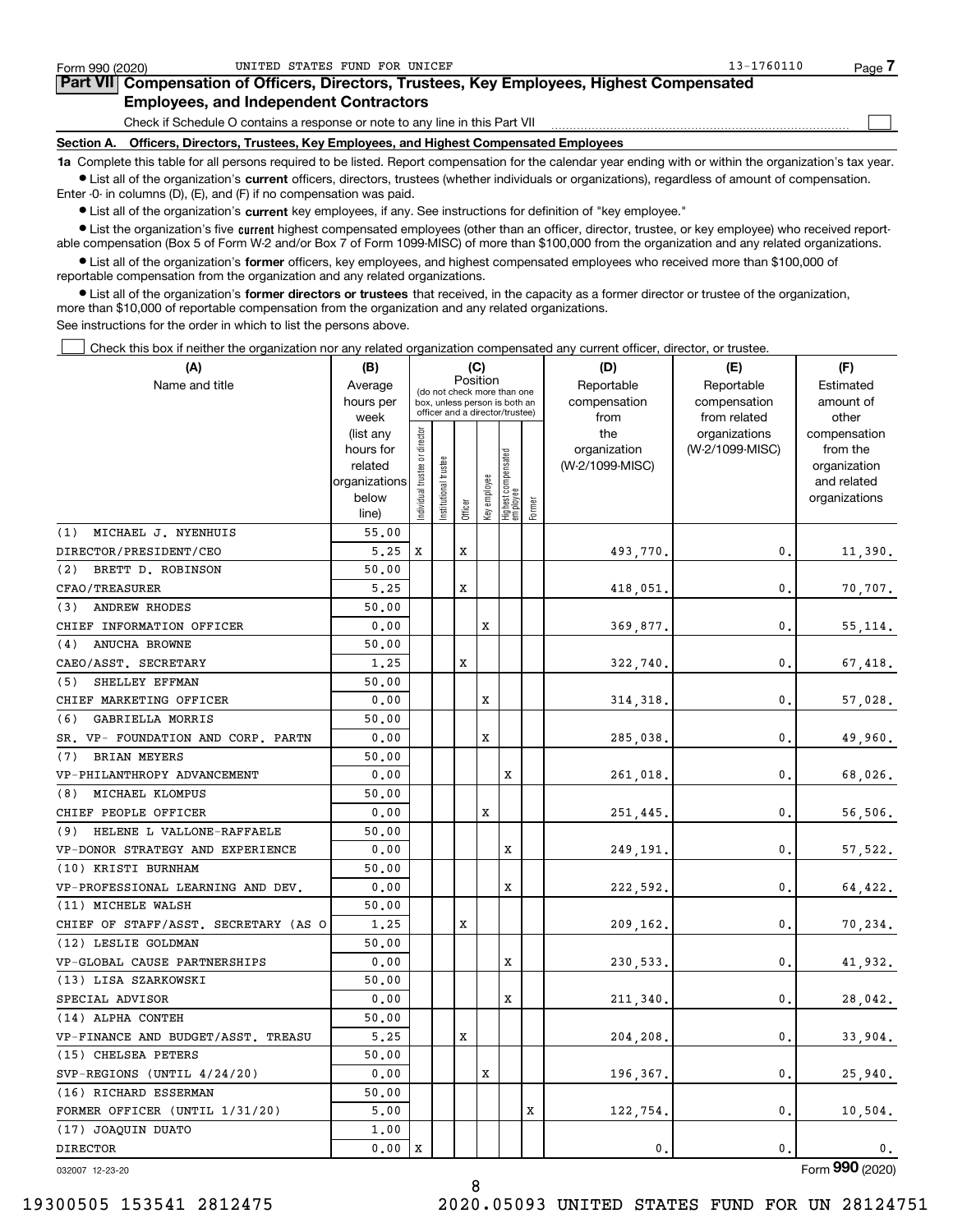| Form 990 (2020 |  |
|----------------|--|
|                |  |

| Part VII Section A. Officers, Directors, Trustees, Key Employees, and Highest Compensated Employees (continued)                              |                                                                      |                                         |                       |         |              |                                 |            |                 |                 |                |           |                              |     |
|----------------------------------------------------------------------------------------------------------------------------------------------|----------------------------------------------------------------------|-----------------------------------------|-----------------------|---------|--------------|---------------------------------|------------|-----------------|-----------------|----------------|-----------|------------------------------|-----|
| (A)                                                                                                                                          | (B)                                                                  |                                         |                       |         | (C)          |                                 |            | (D)             | (E)             |                |           | (F)                          |     |
| Name and title                                                                                                                               | Average                                                              | Position<br>(do not check more than one |                       |         |              |                                 | Reportable | Reportable      |                 |                | Estimated |                              |     |
|                                                                                                                                              | hours per                                                            |                                         |                       |         |              | box, unless person is both an   |            | compensation    | compensation    |                |           | amount of                    |     |
|                                                                                                                                              | week                                                                 |                                         |                       |         |              | officer and a director/trustee) |            | from            | from related    |                |           | other                        |     |
|                                                                                                                                              | (list any                                                            |                                         |                       |         |              |                                 |            | the             | organizations   |                |           | compensation                 |     |
|                                                                                                                                              | hours for<br>related                                                 |                                         |                       |         |              |                                 |            | organization    | (W-2/1099-MISC) |                |           | from the                     |     |
|                                                                                                                                              | organizations                                                        |                                         |                       |         |              |                                 |            | (W-2/1099-MISC) |                 |                |           | organization                 |     |
|                                                                                                                                              | below                                                                |                                         |                       |         |              |                                 |            |                 |                 |                |           | and related<br>organizations |     |
|                                                                                                                                              | line)                                                                | Individual trustee or director          | Institutional trustee | Officer | Key employee | Highest compensated<br>employee | Former     |                 |                 |                |           |                              |     |
| (18) JOHN O'FARRELL                                                                                                                          | 1,00                                                                 |                                         |                       |         |              |                                 |            |                 |                 |                |           |                              |     |
| <b>DIRECTOR</b>                                                                                                                              | 0.00                                                                 | X                                       |                       |         |              |                                 |            | 0.              |                 | 0.             |           |                              | 0.  |
| (19) SHAHRIAR SHAHIDA                                                                                                                        | 1.00                                                                 |                                         |                       |         |              |                                 |            |                 |                 |                |           |                              |     |
| <b>DIRECTOR</b>                                                                                                                              | 2.25                                                                 | $\mathbf x$                             |                       |         |              |                                 |            | 0.              |                 | $\mathbf{0}$ . |           |                              | 0.  |
| (20) EWOUT STEENBERGEN                                                                                                                       | 5,00                                                                 |                                         |                       |         |              |                                 |            |                 |                 |                |           |                              |     |
| DIRECTOR/CO-CHAIR                                                                                                                            | 0.00                                                                 | $\mathbf x$                             |                       | X       |              |                                 |            | 0.              |                 | $\mathbf{0}$ . |           |                              | 0.  |
| (21) KELLY WILSON                                                                                                                            | 1.00                                                                 |                                         |                       |         |              |                                 |            |                 |                 |                |           |                              |     |
| <b>DIRECTOR</b>                                                                                                                              | 0.00                                                                 | $\mathbf x$                             |                       |         |              |                                 |            | 0.              |                 | $\mathbf{0}$ . |           |                              | 0.  |
| (22) ELIZABETH A. SMITH                                                                                                                      | 1.00                                                                 |                                         |                       |         |              |                                 |            |                 |                 |                |           |                              |     |
| <b>DIRECTOR</b>                                                                                                                              | 0.00                                                                 | $\mathbf X$                             |                       |         |              |                                 |            | 0.              |                 | $\mathbf{0}$ . |           |                              | 0.  |
| (23) CAROL J. HAMILTON                                                                                                                       | 1.00                                                                 |                                         |                       |         |              |                                 |            |                 |                 |                |           |                              |     |
| <b>DIRECTOR</b>                                                                                                                              | 0.00                                                                 | X                                       |                       |         |              |                                 |            | 0.              |                 | $\mathbf{0}$ . |           |                              | 0.  |
| (24) ANDREW S. HOHNS                                                                                                                         | 1.00                                                                 |                                         |                       |         |              |                                 |            |                 |                 |                |           |                              |     |
| <b>DIRECTOR</b>                                                                                                                              | 0.00                                                                 | X                                       |                       |         |              |                                 |            | 0.              |                 | $\mathbf{0}$ . |           |                              | 0.  |
| (25) DAVID M. SABLE                                                                                                                          | 1.00                                                                 |                                         |                       |         |              |                                 |            |                 |                 |                |           |                              |     |
| <b>DIRECTOR</b>                                                                                                                              | 0.00                                                                 | $\mathbf X$                             |                       |         |              |                                 |            | 0.              |                 | $\mathbf{0}$ . |           |                              | 0.  |
| (26) DIKEMBE MUTOMBO                                                                                                                         | 1.00                                                                 |                                         |                       |         |              |                                 |            |                 |                 |                |           |                              |     |
| <b>DIRECTOR</b>                                                                                                                              | 0.00                                                                 | $\mathbf x$                             |                       |         |              |                                 |            | $\mathbf{0}$ .  |                 | 0.             |           |                              | 0.  |
| 1b Subtotal                                                                                                                                  |                                                                      |                                         |                       |         |              |                                 |            | 4,362,404.      |                 | $\mathbf{0}$ . |           | 768,649.                     |     |
|                                                                                                                                              |                                                                      |                                         |                       |         |              |                                 |            | $\mathbf{0}$ .  |                 | $\mathbf{0}$ . |           |                              | 0.  |
|                                                                                                                                              |                                                                      |                                         |                       |         |              |                                 |            | 4, 362, 404.    |                 | 0.             |           | 768,649.                     |     |
| Total number of individuals (including but not limited to those listed above) who received more than \$100,000 of reportable<br>$\mathbf{2}$ |                                                                      |                                         |                       |         |              |                                 |            |                 |                 |                |           |                              |     |
| compensation from the organization $\blacktriangleright$                                                                                     |                                                                      |                                         |                       |         |              |                                 |            |                 |                 |                |           |                              | 103 |
|                                                                                                                                              |                                                                      |                                         |                       |         |              |                                 |            |                 |                 |                |           | Yes                          | No  |
| Did the organization list any former officer, director, trustee, key employee, or highest compensated employee on<br>3                       |                                                                      |                                         |                       |         |              |                                 |            |                 |                 |                |           |                              |     |
| line 1a? If "Yes," complete Schedule J for such individual manufactured contained and the successive complete                                |                                                                      |                                         |                       |         |              |                                 |            |                 |                 |                | 3         | X                            |     |
| For any individual listed on line 1a, is the sum of reportable compensation and other compensation from the organization<br>4                |                                                                      |                                         |                       |         |              |                                 |            |                 |                 |                |           |                              |     |
|                                                                                                                                              |                                                                      |                                         |                       |         |              |                                 |            |                 |                 |                | 4         | $\mathbf x$                  |     |
| Did any person listed on line 1a receive or accrue compensation from any unrelated organization or individual for services<br>5              |                                                                      |                                         |                       |         |              |                                 |            |                 |                 |                |           |                              |     |
|                                                                                                                                              |                                                                      |                                         |                       |         |              |                                 |            |                 |                 |                | 5         |                              | х   |
| <b>Section B. Independent Contractors</b>                                                                                                    |                                                                      |                                         |                       |         |              |                                 |            |                 |                 |                |           |                              |     |
| Complete this table for your five highest compensated independent contractors that received more than \$100,000 of compensation from<br>1    |                                                                      |                                         |                       |         |              |                                 |            |                 |                 |                |           |                              |     |
| the organization. Report compensation for the calendar year ending with or within the organization's tax year.                               |                                                                      |                                         |                       |         |              |                                 |            |                 |                 |                |           |                              |     |
| (A)                                                                                                                                          |                                                                      |                                         |                       |         |              |                                 |            | (B)             |                 |                | (C)       |                              |     |
|                                                                                                                                              | Name and business address<br>Description of services<br>Compensation |                                         |                       |         |              |                                 |            |                 |                 |                |           |                              |     |

| Name and business address                                                                                             | Description of services    | Compensation                             |
|-----------------------------------------------------------------------------------------------------------------------|----------------------------|------------------------------------------|
| DELVE PARTNERS, LLC                                                                                                   |                            |                                          |
| 1881 9TH STREET, BOULDER, CO 80302                                                                                    | ADVERTISING AND PROMOTION  | 10,288,822.                              |
| GOOGLE LLC 1600 AMPHITHEATRE PARKWAY                                                                                  |                            |                                          |
| MOUNTAIN VIEW, CA 94043                                                                                               | ADVERTISING                | 5,048,480.                               |
| PHD MEDIA LLC                                                                                                         |                            |                                          |
| 220 EAST 42ND STREET, NEW YORK, NY 10017                                                                              | MEDIA MARKETING SERVICES   | 3,551,261.                               |
| BLUE STATE DIGITAL, 41 FLATBUSH AVENUE,                                                                               |                            |                                          |
| 8TH FLOOR, BROOKLYN, NY 11217                                                                                         | DIGITAL MARKETING SERVICES | 2, 355, 425.                             |
| CHARLES RIVER INTERACTIVE, 890 WINTER                                                                                 |                            |                                          |
| STREET, SUITE 120, WALTHAM, MA 02451                                                                                  | DIGITAL MARKETING SERVICES | 2,300,754.                               |
| Total number of independent contractors (including but not limited to those listed above) who received more than<br>2 |                            |                                          |
| $$100,000$ of compensation from the organization $\triangleright$                                                     | 50                         |                                          |
| CPP DAPT VIII CPCTION A CONTINUATION CUPPTC                                                                           |                            | $F_{\text{max}}$ 000 $\mu_{\text{2000}}$ |

SEE PART VII, SECTION A CONTINUATION SHEETS

Form (2020) **990**

032008 12-23-20

19300505 153541 2812475 2020.05093 UNITED STATES FUND FOR UN 28124751

9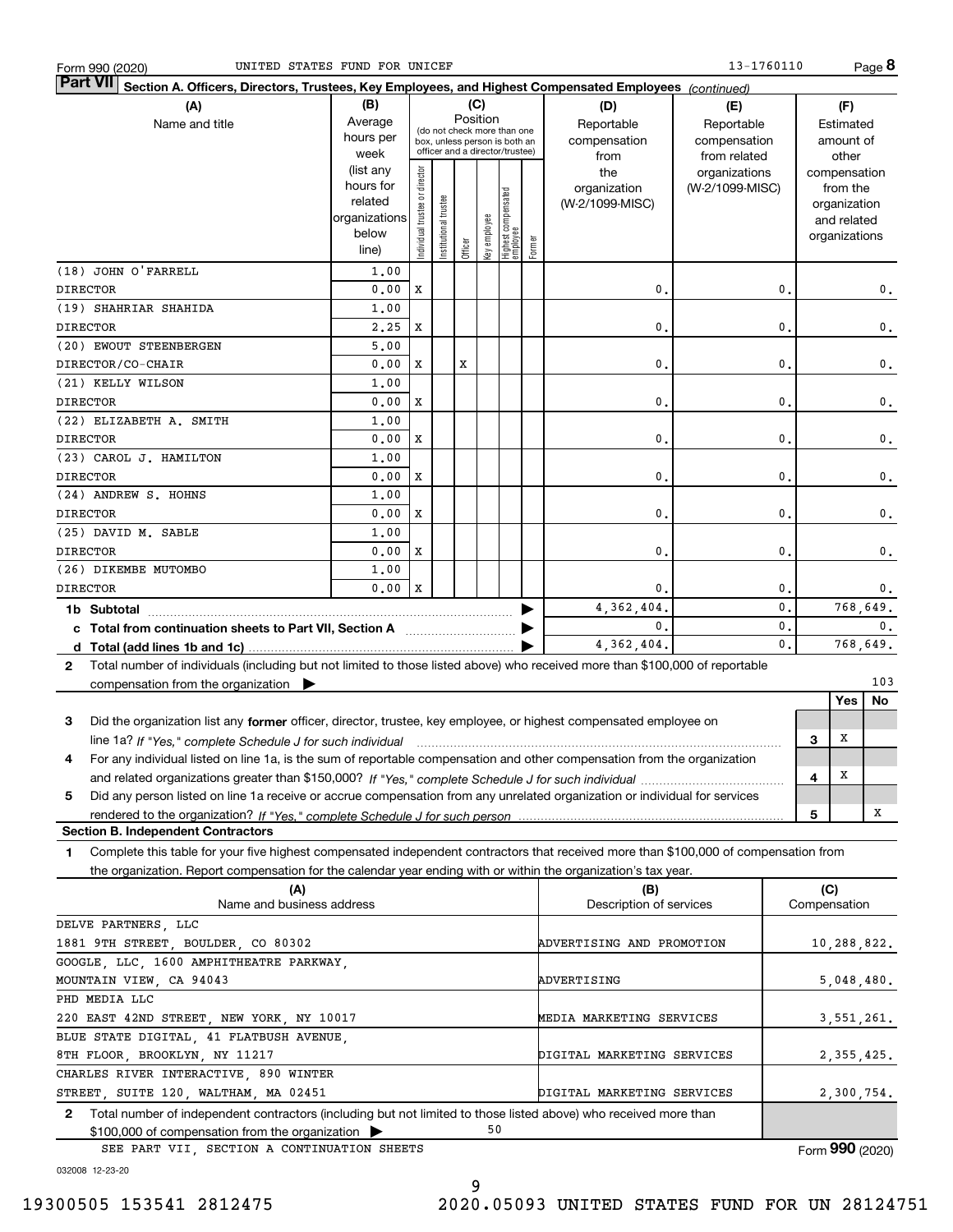| Part VII Section A. Officers, Directors, Trustees, Key Employees, and Highest Compensated Employees (continued) |                        |                                |                       |         |                        |                              |        |                 |                 |               |
|-----------------------------------------------------------------------------------------------------------------|------------------------|--------------------------------|-----------------------|---------|------------------------|------------------------------|--------|-----------------|-----------------|---------------|
| (A)                                                                                                             | (B)                    |                                |                       |         | (C)                    |                              |        | (D)             | (E)             | (F)           |
| Name and title                                                                                                  | Average                |                                |                       |         | Position               |                              |        | Reportable      | Reportable      | Estimated     |
|                                                                                                                 | hours                  |                                |                       |         | (check all that apply) |                              |        | compensation    | compensation    | amount of     |
|                                                                                                                 | per                    |                                |                       |         |                        |                              |        | from            | from related    | other         |
|                                                                                                                 | week                   |                                |                       |         |                        |                              |        | the             | organizations   | compensation  |
|                                                                                                                 | (list any              |                                |                       |         |                        |                              |        | organization    | (W-2/1099-MISC) | from the      |
|                                                                                                                 | hours for              |                                |                       |         |                        |                              |        | (W-2/1099-MISC) |                 | organization  |
|                                                                                                                 | related                |                                |                       |         |                        |                              |        |                 |                 | and related   |
|                                                                                                                 | organizations<br>below |                                |                       |         |                        |                              |        |                 |                 | organizations |
|                                                                                                                 | line)                  | Individual trustee or director | Institutional trustee | Officer | Key employee           | Highest compensated employee | Former |                 |                 |               |
| (27) BERNARD TAYLOR                                                                                             | 2,00                   |                                |                       |         |                        |                              |        |                 |                 |               |
| <b>DIRECTOR</b>                                                                                                 | 0.00                   | X                              |                       |         |                        |                              |        | 0.              | 0.              | $\mathbf 0$ . |
| (28) JOHN A. HERRMANN                                                                                           | 5,00                   |                                |                       |         |                        |                              |        |                 |                 |               |
| <b>DIRECTOR</b>                                                                                                 | 0.00                   | $\mathbf x$                    |                       |         |                        |                              |        | $\mathbf{0}$ .  | 0.              | $\mathbf 0$ . |
| (29) ROBERT T. BROWN                                                                                            | 1.00                   |                                |                       |         |                        |                              |        |                 |                 |               |
| <b>DIRECTOR</b>                                                                                                 | 0.00                   | $\mathbf x$                    |                       |         |                        |                              |        | $\mathbf{0}$ .  | 0.              | $\mathbf 0$ . |
| (30) MINDY GROSSMAN                                                                                             | 5,00                   |                                |                       |         |                        |                              |        |                 |                 |               |
| DIRECTOR/SECRETARY                                                                                              | 1.25                   | $\mathbf x$                    |                       | X       |                        |                              |        | $\mathbf{0}$ .  | $\mathbf{0}$ .  | $\mathbf 0$ . |
| (31) FRANKLIN W. HOBBS                                                                                          | 2,00                   |                                |                       |         |                        |                              |        |                 |                 |               |
| <b>DIRECTOR</b>                                                                                                 | 0.00                   | $\mathbf x$                    |                       |         |                        |                              |        | $\mathbf{0}$ .  | $\mathbf{0}$ .  | $\mathbf 0$ . |
| (32) HILARY Q. GUMBEL                                                                                           | 1.00                   |                                |                       |         |                        |                              |        |                 |                 |               |
| <b>DIRECTOR</b>                                                                                                 | 0.00                   | $\mathbf x$                    |                       |         |                        |                              |        | $\mathbf{0}$ .  | $\mathbf{0}$ .  | $\mathbf 0$ . |
| (33) HENRY SCHLEIFF                                                                                             | 1.00                   |                                |                       |         |                        |                              |        |                 |                 |               |
| <b>DIRECTOR</b>                                                                                                 | 0.00                   | $\mathbf x$                    |                       |         |                        |                              |        | $\mathbf{0}$ .  | $\mathbf{0}$ .  | $\mathbf 0$ . |
| (34) GARY M. COHEN                                                                                              | 1.00                   |                                |                       |         |                        |                              |        |                 |                 |               |
| <b>DIRECTOR</b>                                                                                                 | 0.00                   | $\mathbf x$                    |                       |         |                        |                              |        | $\mathbf{0}$ .  | $\mathbf{0}$ .  | $\mathbf 0$ . |
| (35) TEA LEONI                                                                                                  | 2.00                   |                                |                       |         |                        |                              |        |                 |                 |               |
| <b>DIRECTOR</b>                                                                                                 | 0.00                   | X                              |                       |         |                        |                              |        | $\mathbf{0}$ .  | 0.              | $\mathbf 0$ . |
| (36) DOLORES RICE GAHAN                                                                                         | 5.00                   |                                |                       |         |                        |                              |        |                 |                 |               |
| DIRECTOR/CO-CHAIR                                                                                               | 1.25                   | X                              |                       | X       |                        |                              |        | $\mathbf{0}$ .  | 0.              | $\mathbf 0$ . |
| (37) SHERRIE WESTIN                                                                                             | 1.00                   |                                |                       |         |                        |                              |        |                 |                 |               |
| <b>DIRECTOR</b>                                                                                                 | 0.00                   | X                              |                       |         |                        |                              |        | 0.              | 0.              | $\mathbf 0$ . |
| (38) GHADA IRANI                                                                                                | 1.00                   |                                |                       |         |                        |                              |        |                 |                 |               |
| DIRECTOR (UNTIL 9/9/20)                                                                                         | 0.00                   | $\mathbf x$                    |                       |         |                        |                              |        | 0.              | 0.              | $\mathbf 0$ . |
| (39) PHILIPPE GILBERT                                                                                           | 1.00                   |                                |                       |         |                        |                              |        |                 |                 |               |
| <b>DIRECTOR</b>                                                                                                 | 0.00                   | $\mathbf X$                    |                       |         |                        |                              |        | $\mathbf{0}$ .  | 0.              | $\mathbf 0$ . |
| (40) BRANNIGAN C. THOMPSON                                                                                      | 1.00                   |                                |                       |         |                        |                              |        |                 |                 |               |
| DIRECTOR (FROM 3/30/21)                                                                                         | 0.00X                  |                                |                       |         |                        |                              |        | $\mathbf 0$ .   | $\mathfrak o$ . | $\mathbf 0$ . |
|                                                                                                                 |                        |                                |                       |         |                        |                              |        |                 |                 |               |
|                                                                                                                 |                        |                                |                       |         |                        |                              |        |                 |                 |               |
|                                                                                                                 |                        |                                |                       |         |                        |                              |        |                 |                 |               |
|                                                                                                                 |                        |                                |                       |         |                        |                              |        |                 |                 |               |
|                                                                                                                 |                        |                                |                       |         |                        |                              |        |                 |                 |               |
|                                                                                                                 |                        |                                |                       |         |                        |                              |        |                 |                 |               |
|                                                                                                                 |                        |                                |                       |         |                        |                              |        |                 |                 |               |
|                                                                                                                 |                        |                                |                       |         |                        |                              |        |                 |                 |               |
|                                                                                                                 |                        |                                |                       |         |                        |                              |        |                 |                 |               |
|                                                                                                                 |                        |                                |                       |         |                        |                              |        |                 |                 |               |
|                                                                                                                 |                        |                                |                       |         |                        |                              |        |                 |                 |               |
|                                                                                                                 |                        |                                |                       |         |                        |                              |        |                 |                 |               |
|                                                                                                                 |                        |                                |                       |         |                        |                              |        |                 |                 |               |
| Total to Part VII, Section A, line 1c                                                                           |                        |                                |                       |         |                        |                              |        |                 |                 |               |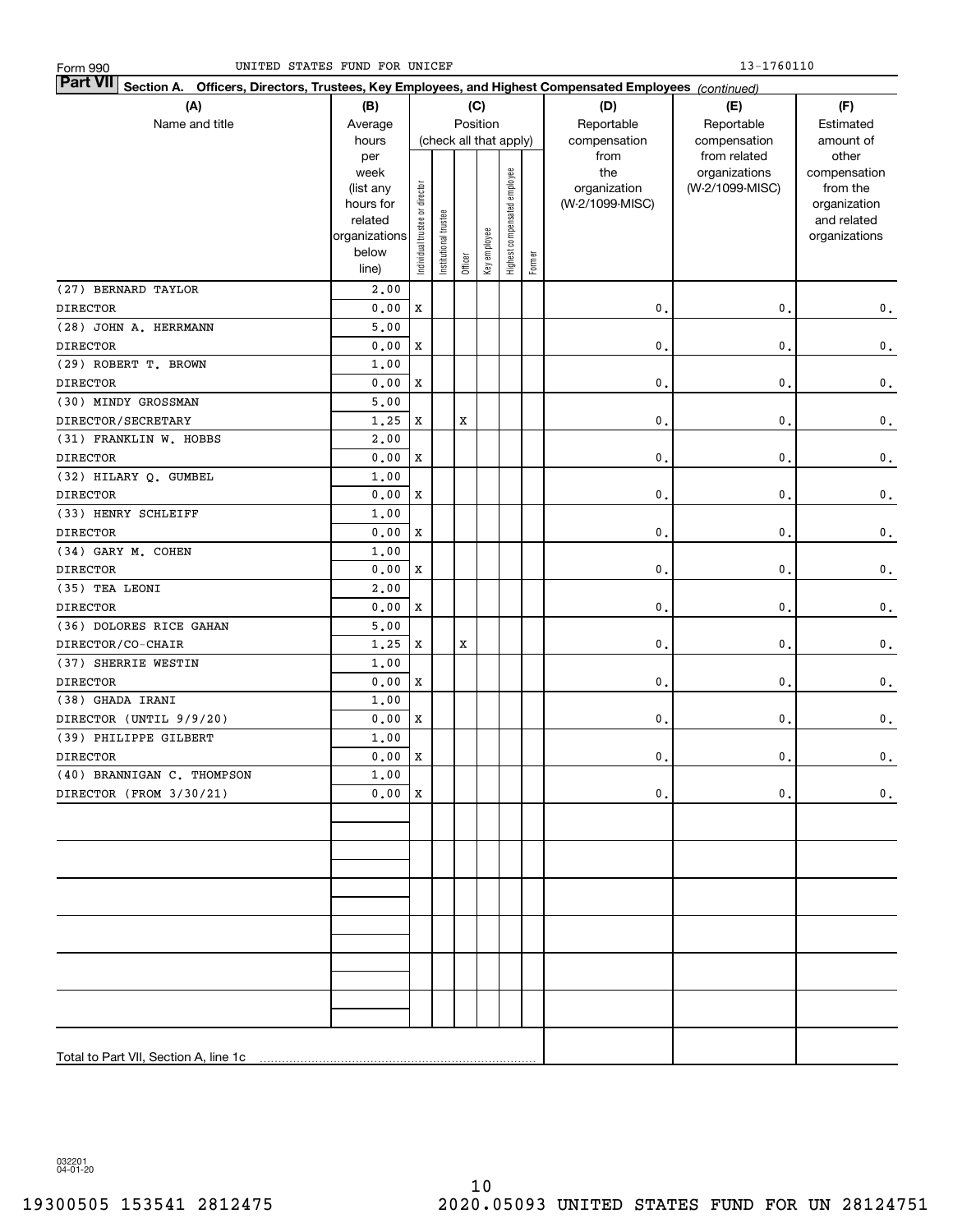|                                                           | <b>Part VIII</b> |        | <b>Statement of Revenue</b>                                                                                           |                    |                      |                      |                      |                                                           |                                                   |                                                                 |
|-----------------------------------------------------------|------------------|--------|-----------------------------------------------------------------------------------------------------------------------|--------------------|----------------------|----------------------|----------------------|-----------------------------------------------------------|---------------------------------------------------|-----------------------------------------------------------------|
|                                                           |                  |        | Check if Schedule O contains a response or note to any line in this Part VIII                                         |                    |                      |                      |                      |                                                           |                                                   |                                                                 |
|                                                           |                  |        |                                                                                                                       |                    |                      |                      | (A)<br>Total revenue | $\overline{(B)}$<br>Related or exempt<br>function revenue | $\overline{(C)}$<br>Unrelated<br>business revenue | (D)<br>Revenue excluded<br>from tax under<br>sections 512 - 514 |
|                                                           |                  |        | 1 a Federated campaigns                                                                                               |                    | 1a<br>1 <sub>b</sub> | 228,510.             |                      |                                                           |                                                   |                                                                 |
|                                                           |                  | b      | Membership dues<br>Fundraising events                                                                                 |                    | 1 <sub>c</sub>       | 5, 217, 709.         |                      |                                                           |                                                   |                                                                 |
|                                                           |                  | с<br>d | Related organizations                                                                                                 |                    | 1 <sub>d</sub>       |                      |                      |                                                           |                                                   |                                                                 |
| Contributions, Gifts, Grants<br>and Other Similar Amounts |                  |        | Government grants (contributions)                                                                                     |                    | 1e                   | 6,583,900.           |                      |                                                           |                                                   |                                                                 |
|                                                           |                  |        | f All other contributions, gifts, grants, and                                                                         |                    |                      |                      |                      |                                                           |                                                   |                                                                 |
|                                                           |                  |        | similar amounts not included above                                                                                    |                    | 1f                   | 495,702,396.         |                      |                                                           |                                                   |                                                                 |
|                                                           |                  | g      | Noncash contributions included in lines 1a-1f                                                                         |                    | $1g$ \$              | 21,877,636.          |                      |                                                           |                                                   |                                                                 |
|                                                           |                  |        |                                                                                                                       |                    |                      |                      | 507, 732, 515.       |                                                           |                                                   |                                                                 |
|                                                           |                  |        |                                                                                                                       |                    |                      | <b>Business Code</b> |                      |                                                           |                                                   |                                                                 |
|                                                           | 2 a              |        | <u> 1989 - Johann Barn, fransk politik formuler (d. 1989)</u>                                                         |                    |                      |                      |                      |                                                           |                                                   |                                                                 |
|                                                           |                  | b      | <u> 1999 - Johann Harry Harry Harry Harry Harry Harry Harry Harry Harry Harry Harry Harry Harry Harry Harry Harry</u> |                    |                      |                      |                      |                                                           |                                                   |                                                                 |
| evenue                                                    |                  | с      | <u> 1989 - Johann Barbara, martin amerikan personal (</u>                                                             |                    |                      |                      |                      |                                                           |                                                   |                                                                 |
|                                                           |                  | d      | the control of the control of the control of the control of the control of                                            |                    |                      |                      |                      |                                                           |                                                   |                                                                 |
| Program Service<br>Bevenue                                |                  | е      |                                                                                                                       |                    |                      |                      |                      |                                                           |                                                   |                                                                 |
|                                                           |                  |        | f All other program service revenue                                                                                   |                    |                      |                      |                      |                                                           |                                                   |                                                                 |
|                                                           |                  | a      |                                                                                                                       |                    |                      |                      |                      |                                                           |                                                   |                                                                 |
|                                                           | 3                |        | Investment income (including dividends, interest, and                                                                 |                    |                      |                      |                      |                                                           |                                                   |                                                                 |
|                                                           |                  |        |                                                                                                                       |                    |                      |                      | 1,503,096.           |                                                           |                                                   | 1,503,096.                                                      |
|                                                           | 4                |        | Income from investment of tax-exempt bond proceeds                                                                    |                    |                      |                      |                      |                                                           |                                                   |                                                                 |
|                                                           | 5                |        |                                                                                                                       |                    |                      |                      | 852,978.             |                                                           |                                                   | 852,978.                                                        |
|                                                           |                  |        |                                                                                                                       |                    | (i) Real             | (ii) Personal        |                      |                                                           |                                                   |                                                                 |
|                                                           | 6а               |        | Gross rents                                                                                                           | 6a                 |                      |                      |                      |                                                           |                                                   |                                                                 |
|                                                           |                  | b      | Less: rental expenses                                                                                                 | 6b                 |                      |                      |                      |                                                           |                                                   |                                                                 |
|                                                           |                  | с      | Rental income or (loss)                                                                                               | 6c                 |                      |                      |                      |                                                           |                                                   |                                                                 |
|                                                           |                  | d      | Net rental income or (loss)                                                                                           |                    |                      |                      |                      |                                                           |                                                   |                                                                 |
|                                                           |                  |        | 7 a Gross amount from sales of                                                                                        |                    | (i) Securities       | (ii) Other           |                      |                                                           |                                                   |                                                                 |
|                                                           |                  |        | assets other than inventory                                                                                           | $7a$ 16, 483, 110. |                      |                      |                      |                                                           |                                                   |                                                                 |
|                                                           |                  |        | <b>b</b> Less: cost or other basis                                                                                    | $7b$ 16, 379, 991. |                      |                      |                      |                                                           |                                                   |                                                                 |
| Revenue                                                   |                  |        | and sales expenses                                                                                                    | $\vert$ 7c $\vert$ | 103,119.             |                      |                      |                                                           |                                                   |                                                                 |
|                                                           |                  |        | <b>c</b> Gain or (loss) $\ldots$                                                                                      |                    |                      |                      | 103,119.             |                                                           |                                                   | 103, 119.                                                       |
|                                                           |                  |        | 8 a Gross income from fundraising events (not                                                                         |                    |                      |                      |                      |                                                           |                                                   |                                                                 |
| <b>Other</b>                                              |                  |        | 5,217,709. of<br>including $$$                                                                                        |                    |                      |                      |                      |                                                           |                                                   |                                                                 |
|                                                           |                  |        | contributions reported on line 1c). See                                                                               |                    |                      |                      |                      |                                                           |                                                   |                                                                 |
|                                                           |                  |        |                                                                                                                       |                    | l 8a                 | 42,817.              |                      |                                                           |                                                   |                                                                 |
|                                                           |                  | b      |                                                                                                                       |                    | 8b                   | 42,817.              |                      |                                                           |                                                   |                                                                 |
|                                                           |                  | с      | Net income or (loss) from fundraising events                                                                          |                    |                      |                      | 0.                   |                                                           |                                                   |                                                                 |
|                                                           |                  |        | 9 a Gross income from gaming activities. See                                                                          |                    |                      |                      |                      |                                                           |                                                   |                                                                 |
|                                                           |                  |        |                                                                                                                       |                    | 9a                   |                      |                      |                                                           |                                                   |                                                                 |
|                                                           |                  | b      |                                                                                                                       |                    | 9 <sub>b</sub>       |                      |                      |                                                           |                                                   |                                                                 |
|                                                           |                  |        | c Net income or (loss) from gaming activities                                                                         |                    |                      |                      |                      |                                                           |                                                   |                                                                 |
|                                                           |                  |        | 10 a Gross sales of inventory, less returns                                                                           |                    |                      |                      |                      |                                                           |                                                   |                                                                 |
|                                                           |                  |        |                                                                                                                       |                    | 10a                  |                      |                      |                                                           |                                                   |                                                                 |
|                                                           |                  |        | <b>b</b> Less: cost of goods sold                                                                                     |                    | 10bl                 |                      |                      |                                                           |                                                   |                                                                 |
|                                                           |                  |        | c Net income or (loss) from sales of inventory                                                                        |                    |                      |                      |                      |                                                           |                                                   |                                                                 |
|                                                           |                  |        |                                                                                                                       |                    |                      | <b>Business Code</b> |                      |                                                           |                                                   |                                                                 |
|                                                           | 11 a             |        | GREETING CARDS SALES                                                                                                  |                    |                      | 513191               | 529,324.             |                                                           |                                                   | 529, 324.                                                       |
|                                                           |                  | b      |                                                                                                                       |                    |                      |                      |                      |                                                           |                                                   |                                                                 |
|                                                           |                  | с      |                                                                                                                       |                    |                      |                      |                      |                                                           |                                                   |                                                                 |
| Miscellaneous<br>Revenue                                  |                  |        |                                                                                                                       |                    |                      |                      |                      |                                                           |                                                   |                                                                 |
|                                                           |                  |        |                                                                                                                       |                    |                      |                      | 529,324.             |                                                           |                                                   |                                                                 |
|                                                           | 12               |        |                                                                                                                       |                    |                      |                      | 510, 721, 032.       | 0.                                                        | 0.                                                | 2,988,517.                                                      |
|                                                           | 032009 12-23-20  |        |                                                                                                                       |                    |                      |                      |                      |                                                           |                                                   | Form 990 (2020)                                                 |

032009 12-23-20

Form 990 (2020) UNITED STATES FUND FOR UNICEF 13-1760110 Page **9**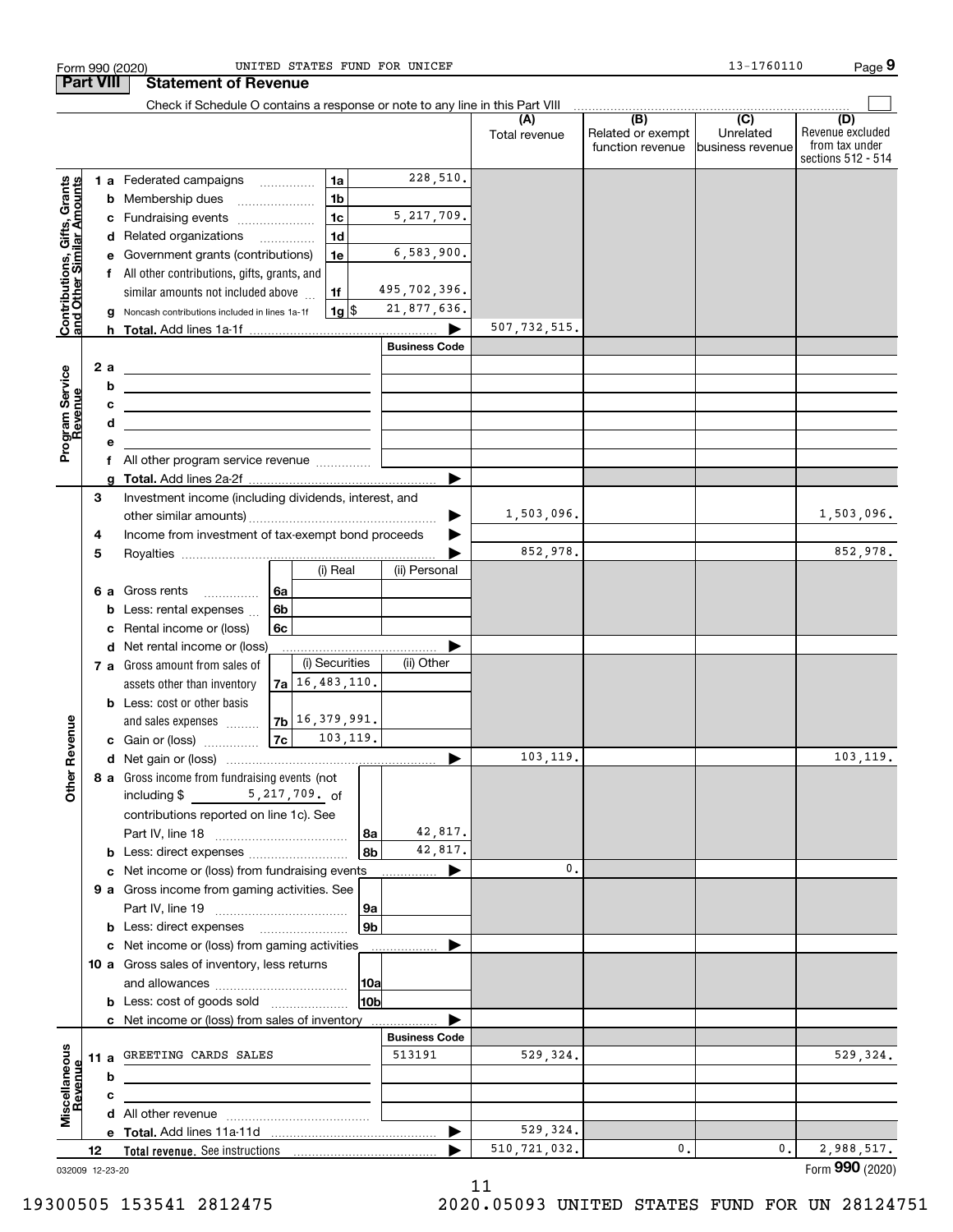**10**

#### **(A)**<br>Total expenses **(B) (C) (D) 1234567891011abcdefg12131415161718192021222324***Section 501(c)(3) and 501(c)(4) organizations must complete all columns. All other organizations must complete column (A).* Grants and other assistance to domestic organizations and domestic governments. See Part IV, line 21 Compensation not included above to disqualified persons (as defined under section 4958(f)(1)) and persons described in section 4958(c)(3)(B)  $\quad \ldots \ldots \ldots$ Pension plan accruals and contributions (include section 401(k) and 403(b) employer contributions) Professional fundraising services. See Part IV, line 17 Other. (If line 11g amount exceeds 10% of line 25, column (A) amount, list line 11g expenses on Sch O.) Other expenses. Itemize expenses not covered Form 990 (2020) Page UNITED STATES FUND FOR UNICEF 13-1760110 Check if Schedule O contains a response or note to any line in this Part IX (C) (C) (C) (C) (C) (C) Program service expenses Management and general expenses Fundraising expensesGrants and other assistance to domestic individuals. See Part IV, line 22 .......... Grants and other assistance to foreign organizations, foreign governments, and foreign individuals. See Part IV, lines 15 and 16  $\ldots$ Benefits paid to or for members ..................... Compensation of current officers, directors, trustees, and key employees  $\ldots$   $\ldots$   $\ldots$   $\ldots$   $\ldots$   $\ldots$ Other salaries and wages ~~~~~~~~~~ Other employee benefits ~~~~~~~~~~ Payroll taxes ~~~~~~~~~~~~~~~~ Fees for services (nonemployees): Management ~~~~~~~~~~~~~~~~ Legal ~~~~~~~~~~~~~~~~~~~~Accounting ~~~~~~~~~~~~~~~~~ Lobbying ~~~~~~~~~~~~~~~~~~ lnvestment management fees ....................... Advertising and promotion www.communication Office expenses ~~~~~~~~~~~~~~~ Information technology ~~~~~~~~~~~ Royalties ~~~~~~~~~~~~~~~~~~ Occupancy ~~~~~~~~~~~~~~~~~ Travel ……………………………………………… Payments of travel or entertainment expenses for any federal, state, or local public officials ... Conferences, conventions, and meetings InterestPayments to affiliates ~~~~~~~~~~~~ Depreciation, depletion, and amortization  $\,\,\ldots\,\,$ Insurance~~~~~~~~~~~~~~~~~*Do not include amounts reported on lines 6b, 7b, 8b, 9b, and 10b of Part VIII.* **Part IX Statement of Functional Expenses**  $\mathcal{L}^{\text{max}}$ 29,925,693. 345,319,950. 3,461,726. 28,140,187. 1,720,630. 5,675,043. 2,105,474. 454,681. 290,000. 1,954,781. 13,812,155. 18,263,012. 1,483,768. 911,755. 15,507. 38,526. 936,530. 2,384,816. 386,913. 184,557. 29,925,693. 345,319,950. 767,723. 1,792,085. 901,918. 6,314,162. 6,125,637. 15,700,388. 366,227. 472,193. 882,210. 1,516,882. 1,028,316. 3,129,845. 510,897. 490,634. 1,103,943. 33,813. 242,302. 178,566. 290,000. 1,954,781. 184,557. 3,007,952. 3,301,734. 7,502,469. 1,388,508. 72,810. 16,801,694. 100.179. 1.210.826. 172.763. 33,171. 820,490. 58,094. 8,543. 5,347. 1,617. 8,503. 10,950. 19,073. 213,132. 350,155. 373,243. 402,593. 528,743. 1,453,480. 89,660. 140,230. 157,023.

8,165,177. 7,446,815. 3,205,500. 1,200,296. 1,698,132. 479,181,624.

12

Check here  $\bullet$  if following SOP 98-2 (ASC 958-720) reported in column (B) joint costs from a combined educational campaign and fundraising solicitation. Check here  $\blacktriangleright$ 

OUTSIDE PRINTING/TELEMA POSTAGE AND SHIPPING DATA PROCESSING SERVICE EQUP REPAIRS & SUPPLIES

**Total functional expenses.**  Add lines 1 through 24e **Joint costs.** Complete this line only if the organization

above (List miscellaneous expenses on line 24e. If line 24e amount exceeds 10% of line 25, column (A) amount, list line 24e expenses on Schedule O.)

032010 12-23-20

**abcde2526**

All other expenses

493,631. 8,126. 7,663,420. 17,596. 31,582. 7,397,637. 374,184. 2,375,644. 455,672. 229,051. 574,895. 396,350. 108,326. 219,237. 1,370,569. 391,230,376. 20,276,493. 67,674,755.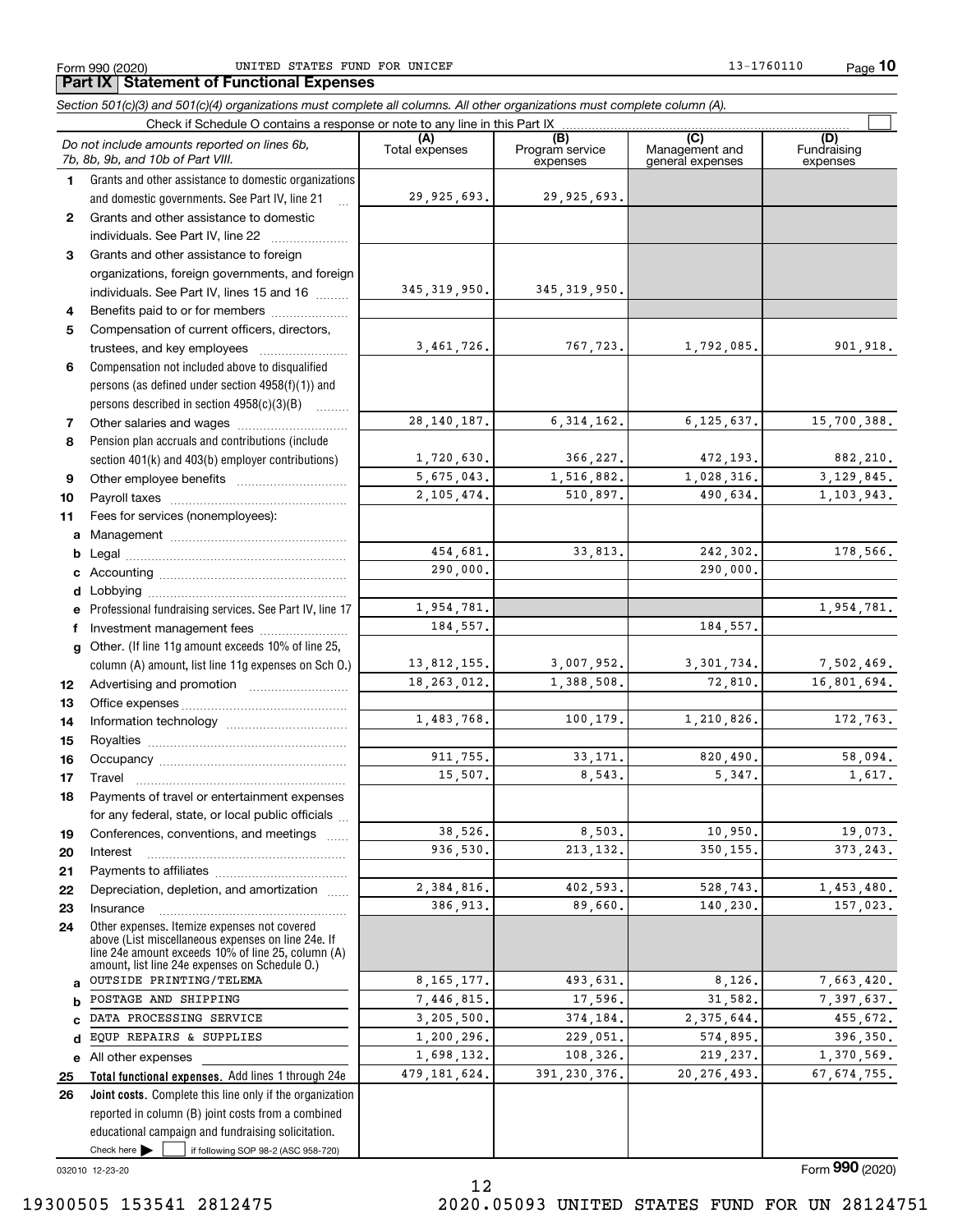**Part X Balance Sheet**

Form 990 (2020) UNITED STATES FUND FOR UNICEF 13-1760110 Page UNITED STATES FUND FOR UNICEF 13-1760110

|                             |    | Check if Schedule O contains a response or note to any line in this Part X                                                                                                                                                     |                |                              |                              |                |                           |
|-----------------------------|----|--------------------------------------------------------------------------------------------------------------------------------------------------------------------------------------------------------------------------------|----------------|------------------------------|------------------------------|----------------|---------------------------|
|                             |    |                                                                                                                                                                                                                                |                |                              | (A)<br>Beginning of year     |                | (B)<br>End of year        |
|                             | 1. |                                                                                                                                                                                                                                |                |                              | 23,808,472.                  | 1              | 73, 119, 494.             |
|                             | 2  |                                                                                                                                                                                                                                | 37, 356, 109.  | $\overline{2}$               | 26, 258, 938.                |                |                           |
|                             | з  |                                                                                                                                                                                                                                | 237, 442, 077. | 3                            | 109,709,076.                 |                |                           |
|                             | 4  |                                                                                                                                                                                                                                |                |                              |                              | 4              |                           |
|                             | 5  | Loans and other receivables from any current or former officer, director,                                                                                                                                                      |                |                              |                              |                |                           |
|                             |    | trustee, key employee, creator or founder, substantial contributor, or 35%                                                                                                                                                     |                |                              |                              |                |                           |
|                             |    | controlled entity or family member of any of these persons                                                                                                                                                                     |                |                              |                              | 5              |                           |
|                             | 6  | Loans and other receivables from other disqualified persons (as defined                                                                                                                                                        |                |                              |                              |                |                           |
|                             |    | under section 4958(f)(1)), and persons described in section 4958(c)(3)(B)                                                                                                                                                      |                | $\ldots$                     |                              | 6              |                           |
|                             | 7  |                                                                                                                                                                                                                                |                |                              |                              | $\overline{7}$ |                           |
| Assets                      | 8  |                                                                                                                                                                                                                                |                |                              |                              | 8              |                           |
|                             | 9  | Prepaid expenses and deferred charges                                                                                                                                                                                          |                |                              | 3,596,360.                   | 9              | 5,698,392.                |
|                             |    | <b>10a</b> Land, buildings, and equipment: cost or other                                                                                                                                                                       |                |                              |                              |                |                           |
|                             |    | basis. Complete Part VI of Schedule D  10a                                                                                                                                                                                     |                | 49,540,842.<br>19, 241, 252. |                              |                |                           |
|                             |    | <u> 10b</u><br><b>b</b> Less: accumulated depreciation                                                                                                                                                                         | 31,035,750.    | 10c                          | 30,299,590.                  |                |                           |
|                             | 11 |                                                                                                                                                                                                                                | 51, 427, 398.  | 11                           | 57,003,284.                  |                |                           |
|                             | 12 |                                                                                                                                                                                                                                | 10,038,380.    | 12                           | 11,669,593.                  |                |                           |
|                             | 13 |                                                                                                                                                                                                                                |                | 13                           |                              |                |                           |
|                             | 14 |                                                                                                                                                                                                                                |                |                              | 14                           |                |                           |
|                             | 15 |                                                                                                                                                                                                                                |                | 15                           |                              |                |                           |
|                             | 16 |                                                                                                                                                                                                                                | 394,704,546.   | 16                           | 313,758,367.                 |                |                           |
|                             | 17 |                                                                                                                                                                                                                                | 10,413,705.    | 17                           | 11, 539, 415.                |                |                           |
|                             | 18 |                                                                                                                                                                                                                                | 201,847,898.   | 18                           | 84, 105, 507.                |                |                           |
|                             | 19 | Deferred revenue manual contracts and contracts are all the contracts and contracts are contracted and contracts are contracted and contract are contracted and contract are contracted and contract are contracted and contra |                |                              |                              | 19             |                           |
|                             | 20 |                                                                                                                                                                                                                                |                |                              | 32,644,654.                  | 20             | 31,056,566.               |
|                             | 21 | Escrow or custodial account liability. Complete Part IV of Schedule D                                                                                                                                                          |                |                              |                              | 21             |                           |
|                             | 22 | Loans and other payables to any current or former officer, director,                                                                                                                                                           |                |                              |                              |                |                           |
| Liabilities                 |    | trustee, key employee, creator or founder, substantial contributor, or 35%                                                                                                                                                     |                |                              |                              |                |                           |
|                             |    | controlled entity or family member of any of these persons                                                                                                                                                                     |                |                              |                              | 22             |                           |
|                             | 23 |                                                                                                                                                                                                                                |                |                              | 6,583,900.                   | 23             |                           |
|                             | 24 | Unsecured notes and loans payable to unrelated third parties                                                                                                                                                                   |                |                              |                              | 24             |                           |
|                             | 25 | Other liabilities (including federal income tax, payables to related third                                                                                                                                                     |                |                              |                              |                |                           |
|                             |    | parties, and other liabilities not included on lines 17-24). Complete Part X<br>of Schedule D                                                                                                                                  |                |                              | $5,820,146$ . 25             |                | 15,413,453.               |
|                             |    | Total liabilities. Add lines 17 through 25                                                                                                                                                                                     |                |                              | $\overline{257}$ , 310, 303. | 26             | $\overline{142,114,941}.$ |
|                             | 26 | Organizations that follow FASB ASC 958, check here $\triangleright$ $\lfloor x \rfloor$                                                                                                                                        |                |                              |                              |                |                           |
|                             |    | and complete lines 27, 28, 32, and 33.                                                                                                                                                                                         |                |                              |                              |                |                           |
|                             | 27 | Net assets without donor restrictions                                                                                                                                                                                          |                |                              | 63,012,694.                  | 27             | 86,224,699.               |
|                             | 28 | Net assets with donor restrictions                                                                                                                                                                                             |                |                              | 74, 381, 549.                | 28             | 85, 418, 727.             |
|                             |    | Organizations that do not follow FASB ASC 958, check here $\blacktriangleright$                                                                                                                                                |                |                              |                              |                |                           |
|                             |    | and complete lines 29 through 33.                                                                                                                                                                                              |                |                              |                              |                |                           |
|                             | 29 |                                                                                                                                                                                                                                |                |                              |                              | 29             |                           |
|                             | 30 | Paid-in or capital surplus, or land, building, or equipment fund                                                                                                                                                               |                |                              |                              | 30             |                           |
|                             | 31 | Retained earnings, endowment, accumulated income, or other funds                                                                                                                                                               |                |                              |                              | 31             |                           |
| Net Assets or Fund Balances | 32 | Total net assets or fund balances                                                                                                                                                                                              |                |                              | 137, 394, 243.               | 32             | 171,643,426.              |
|                             | 33 | Total liabilities and net assets/fund balances                                                                                                                                                                                 |                |                              | 394,704,546.                 | 33             | 313, 758, 367.            |
|                             |    |                                                                                                                                                                                                                                |                |                              |                              |                |                           |

Form (2020) **990**

032011 12-23-20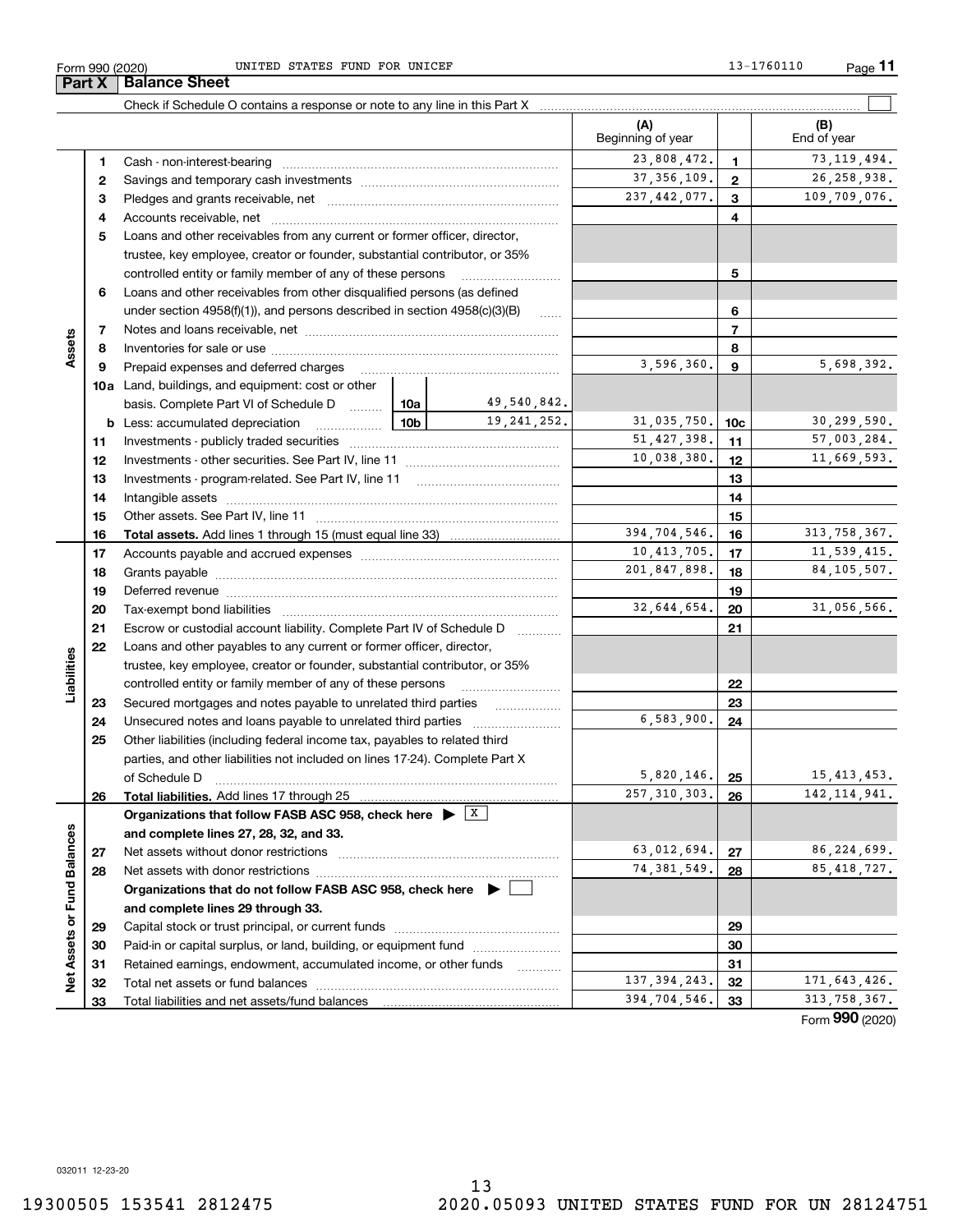|    | UNITED STATES FUND FOR UNICEF<br>Form 990 (2020)                                                                                                                                                                               | 13-1760110     |                |                | Page 12   |
|----|--------------------------------------------------------------------------------------------------------------------------------------------------------------------------------------------------------------------------------|----------------|----------------|----------------|-----------|
|    | <b>Reconciliation of Net Assets</b><br><b>Part XI</b>                                                                                                                                                                          |                |                |                |           |
|    |                                                                                                                                                                                                                                |                |                |                | x         |
|    |                                                                                                                                                                                                                                |                |                |                |           |
| 1  | Total revenue (must equal Part VIII, column (A), line 12)                                                                                                                                                                      | 1              |                | 510, 721, 032. |           |
| 2  |                                                                                                                                                                                                                                | $\mathbf{2}$   |                | 479, 181, 624. |           |
| з  | Revenue less expenses. Subtract line 2 from line 1                                                                                                                                                                             | 3              |                | 31,539,408.    |           |
| 4  |                                                                                                                                                                                                                                | 4              |                | 137, 394, 243. |           |
| 5  | Net unrealized gains (losses) on investments [11] matter continuum matter is a set of the set of the set of the                                                                                                                | 5              |                | 7,695,698.     |           |
| 6  |                                                                                                                                                                                                                                | 6              |                |                |           |
| 7  |                                                                                                                                                                                                                                | $\overline{7}$ |                |                |           |
| 8  | Prior period adjustments material contents and content of the content of the content of the content of the content of the content of the content of the content of the content of the content of the content of the content of | 8              |                |                |           |
| 9  | Other changes in net assets or fund balances (explain on Schedule O)                                                                                                                                                           | 9              |                | $-4,985,923.$  |           |
| 10 | Net assets or fund balances at end of year. Combine lines 3 through 9 (must equal Part X, line 32,                                                                                                                             |                |                |                |           |
|    | column (B))                                                                                                                                                                                                                    | 10             |                | 171,643,426.   |           |
|    | Part XII Financial Statements and Reporting                                                                                                                                                                                    |                |                |                |           |
|    |                                                                                                                                                                                                                                |                |                |                |           |
|    |                                                                                                                                                                                                                                |                |                | <b>Yes</b>     | <b>No</b> |
| 1  | $X$ Accrual<br>Accounting method used to prepare the Form 990: <u>I</u> Cash<br>Other                                                                                                                                          |                |                |                |           |
|    | If the organization changed its method of accounting from a prior year or checked "Other," explain in Schedule O.                                                                                                              |                |                |                |           |
|    | 2a Were the organization's financial statements compiled or reviewed by an independent accountant?                                                                                                                             |                | 2a             |                | х         |
|    | If "Yes," check a box below to indicate whether the financial statements for the year were compiled or reviewed on a                                                                                                           |                |                |                |           |
|    | separate basis, consolidated basis, or both:                                                                                                                                                                                   |                |                |                |           |
|    | Separate basis<br><b>Consolidated basis</b><br>Both consolidated and separate basis                                                                                                                                            |                |                |                |           |
|    | <b>b</b> Were the organization's financial statements audited by an independent accountant?                                                                                                                                    |                | 2 <sub>b</sub> | х              |           |
|    | If "Yes," check a box below to indicate whether the financial statements for the year were audited on a separate basis,                                                                                                        |                |                |                |           |
|    | consolidated basis, or both:                                                                                                                                                                                                   |                |                |                |           |
|    | X  <br>Consolidated basis<br>Separate basis<br>Both consolidated and separate basis                                                                                                                                            |                |                |                |           |
| c  | If "Yes" to line 2a or 2b, does the organization have a committee that assumes responsibility for oversight of the audit,                                                                                                      |                |                |                |           |
|    |                                                                                                                                                                                                                                |                | 2c             | х              |           |
|    | If the organization changed either its oversight process or selection process during the tax year, explain on Schedule O.                                                                                                      |                |                |                |           |
|    | 3a As a result of a federal award, was the organization required to undergo an audit or audits as set forth in the Single Audit                                                                                                |                |                |                |           |
|    |                                                                                                                                                                                                                                |                | За             |                | х         |
|    | b If "Yes," did the organization undergo the required audit or audits? If the organization did not undergo the required audit                                                                                                  |                |                |                |           |
|    | or audits, explain why on Schedule O and describe any steps taken to undergo such audits                                                                                                                                       |                | 3b             | റററ            |           |

Form (2020) **990**

032012 12-23-20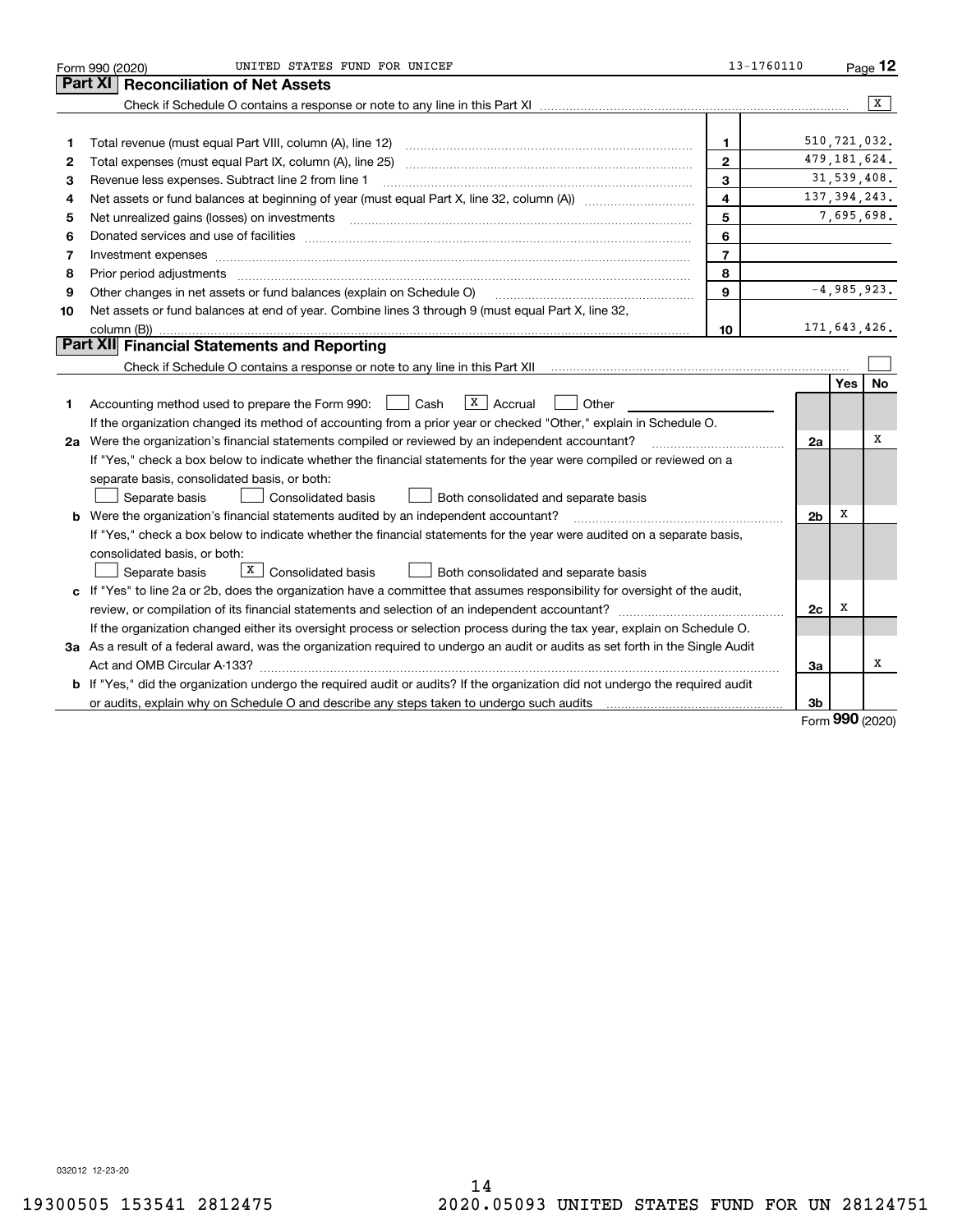Department of the Treasury

**(Form 990 or 990-EZ)**

# **Public Charity Status and Public Support**

**Complete if the organization is a section 501(c)(3) organization or a section 4947(a)(1) nonexempt charitable trust.**

**| Attach to Form 990 or Form 990-EZ. | Go to www.irs.gov/Form990 for instructions and the latest information.**

| OMB No. 1545-0047     |
|-----------------------|
| 2020                  |
| <b>Open to Public</b> |

|  | Name of the organization |
|--|--------------------------|

|                          |        | Internal Revenue Service                    |  | Go to www.irs.gov/Form990 for instructions and the latest information. | Inspection                                                                                                                                   |     |                                                                |                            |  |                                       |
|--------------------------|--------|---------------------------------------------|--|------------------------------------------------------------------------|----------------------------------------------------------------------------------------------------------------------------------------------|-----|----------------------------------------------------------------|----------------------------|--|---------------------------------------|
| Name of the organization |        |                                             |  |                                                                        |                                                                                                                                              |     |                                                                |                            |  | <b>Employer identification number</b> |
|                          |        |                                             |  | UNITED STATES FUND FOR UNICEF                                          |                                                                                                                                              |     |                                                                |                            |  | 13-1760110                            |
|                          | Part I |                                             |  |                                                                        | Reason for Public Charity Status. (All organizations must complete this part.) See instructions.                                             |     |                                                                |                            |  |                                       |
|                          |        |                                             |  |                                                                        | The organization is not a private foundation because it is: (For lines 1 through 12, check only one box.)                                    |     |                                                                |                            |  |                                       |
| 1.                       |        |                                             |  |                                                                        | A church, convention of churches, or association of churches described in section 170(b)(1)(A)(i).                                           |     |                                                                |                            |  |                                       |
| 2                        |        |                                             |  |                                                                        | A school described in section 170(b)(1)(A)(ii). (Attach Schedule E (Form 990 or 990-EZ).)                                                    |     |                                                                |                            |  |                                       |
| 3                        |        |                                             |  |                                                                        | A hospital or a cooperative hospital service organization described in section 170(b)(1)(A)(iii).                                            |     |                                                                |                            |  |                                       |
| 4                        |        |                                             |  |                                                                        | A medical research organization operated in conjunction with a hospital described in section 170(b)(1)(A)(iii). Enter the hospital's name,   |     |                                                                |                            |  |                                       |
|                          |        | city, and state:                            |  |                                                                        |                                                                                                                                              |     |                                                                |                            |  |                                       |
| 5                        |        |                                             |  |                                                                        | An organization operated for the benefit of a college or university owned or operated by a governmental unit described in                    |     |                                                                |                            |  |                                       |
|                          |        |                                             |  | section 170(b)(1)(A)(iv). (Complete Part II.)                          |                                                                                                                                              |     |                                                                |                            |  |                                       |
| 6                        |        |                                             |  |                                                                        | A federal, state, or local government or governmental unit described in section 170(b)(1)(A)(v).                                             |     |                                                                |                            |  |                                       |
| 7                        | X      |                                             |  |                                                                        | An organization that normally receives a substantial part of its support from a governmental unit or from the general public described in    |     |                                                                |                            |  |                                       |
|                          |        |                                             |  | section 170(b)(1)(A)(vi). (Complete Part II.)                          |                                                                                                                                              |     |                                                                |                            |  |                                       |
| 8                        |        |                                             |  |                                                                        | A community trust described in section 170(b)(1)(A)(vi). (Complete Part II.)                                                                 |     |                                                                |                            |  |                                       |
| 9                        |        |                                             |  |                                                                        | An agricultural research organization described in section 170(b)(1)(A)(ix) operated in conjunction with a land-grant college                |     |                                                                |                            |  |                                       |
|                          |        |                                             |  |                                                                        | or university or a non-land-grant college of agriculture (see instructions). Enter the name, city, and state of the college or               |     |                                                                |                            |  |                                       |
|                          |        | university:                                 |  |                                                                        |                                                                                                                                              |     |                                                                |                            |  |                                       |
| 10                       |        |                                             |  |                                                                        | An organization that normally receives (1) more than 33 1/3% of its support from contributions, membership fees, and gross receipts from     |     |                                                                |                            |  |                                       |
|                          |        |                                             |  |                                                                        | activities related to its exempt functions, subject to certain exceptions; and (2) no more than 33 1/3% of its support from gross investment |     |                                                                |                            |  |                                       |
|                          |        |                                             |  |                                                                        | income and unrelated business taxable income (less section 511 tax) from businesses acquired by the organization after June 30, 1975.        |     |                                                                |                            |  |                                       |
|                          |        |                                             |  | See section 509(a)(2). (Complete Part III.)                            |                                                                                                                                              |     |                                                                |                            |  |                                       |
| 11                       |        |                                             |  |                                                                        | An organization organized and operated exclusively to test for public safety. See section 509(a)(4).                                         |     |                                                                |                            |  |                                       |
| 12                       |        |                                             |  |                                                                        | An organization organized and operated exclusively for the benefit of, to perform the functions of, or to carry out the purposes of one or   |     |                                                                |                            |  |                                       |
|                          |        |                                             |  |                                                                        | more publicly supported organizations described in section 509(a)(1) or section 509(a)(2). See section 509(a)(3). Check the box in           |     |                                                                |                            |  |                                       |
|                          |        |                                             |  |                                                                        | lines 12a through 12d that describes the type of supporting organization and complete lines 12e, 12f, and 12g.                               |     |                                                                |                            |  |                                       |
| a                        |        |                                             |  |                                                                        | Type I. A supporting organization operated, supervised, or controlled by its supported organization(s), typically by giving                  |     |                                                                |                            |  |                                       |
|                          |        |                                             |  |                                                                        | the supported organization(s) the power to regularly appoint or elect a majority of the directors or trustees of the supporting              |     |                                                                |                            |  |                                       |
|                          |        |                                             |  | organization. You must complete Part IV, Sections A and B.             |                                                                                                                                              |     |                                                                |                            |  |                                       |
| b                        |        |                                             |  |                                                                        | Type II. A supporting organization supervised or controlled in connection with its supported organization(s), by having                      |     |                                                                |                            |  |                                       |
|                          |        |                                             |  |                                                                        | control or management of the supporting organization vested in the same persons that control or manage the supported                         |     |                                                                |                            |  |                                       |
|                          |        |                                             |  | organization(s). You must complete Part IV, Sections A and C.          |                                                                                                                                              |     |                                                                |                            |  |                                       |
|                          |        |                                             |  |                                                                        | Type III functionally integrated. A supporting organization operated in connection with, and functionally integrated with,                   |     |                                                                |                            |  |                                       |
|                          |        |                                             |  |                                                                        | its supported organization(s) (see instructions). You must complete Part IV, Sections A, D, and E.                                           |     |                                                                |                            |  |                                       |
| d                        |        |                                             |  |                                                                        | Type III non-functionally integrated. A supporting organization operated in connection with its supported organization(s)                    |     |                                                                |                            |  |                                       |
|                          |        |                                             |  |                                                                        | that is not functionally integrated. The organization generally must satisfy a distribution requirement and an attentiveness                 |     |                                                                |                            |  |                                       |
|                          |        |                                             |  |                                                                        | requirement (see instructions). You must complete Part IV, Sections A and D, and Part V.                                                     |     |                                                                |                            |  |                                       |
| е                        |        |                                             |  |                                                                        | Check this box if the organization received a written determination from the IRS that it is a Type I, Type II, Type III                      |     |                                                                |                            |  |                                       |
|                          |        |                                             |  |                                                                        | functionally integrated, or Type III non-functionally integrated supporting organization.                                                    |     |                                                                |                            |  |                                       |
| f                        |        | Enter the number of supported organizations |  |                                                                        |                                                                                                                                              |     |                                                                |                            |  |                                       |
|                          |        |                                             |  | Provide the following information about the supported organization(s). |                                                                                                                                              |     |                                                                |                            |  |                                       |
|                          |        | (i) Name of supported                       |  | (ii) EIN                                                               | (iii) Type of organization<br>(described on lines 1-10                                                                                       |     | (iv) Is the organization listed<br>in your governing document? | (v) Amount of monetary     |  | (vi) Amount of other                  |
|                          |        | organization                                |  |                                                                        | above (see instructions))                                                                                                                    | Yes | No                                                             | support (see instructions) |  | support (see instructions)            |
|                          |        |                                             |  |                                                                        |                                                                                                                                              |     |                                                                |                            |  |                                       |
|                          |        |                                             |  |                                                                        |                                                                                                                                              |     |                                                                |                            |  |                                       |
|                          |        |                                             |  |                                                                        |                                                                                                                                              |     |                                                                |                            |  |                                       |
|                          |        |                                             |  |                                                                        |                                                                                                                                              |     |                                                                |                            |  |                                       |
|                          |        |                                             |  |                                                                        |                                                                                                                                              |     |                                                                |                            |  |                                       |
|                          |        |                                             |  |                                                                        |                                                                                                                                              |     |                                                                |                            |  |                                       |
|                          |        |                                             |  |                                                                        |                                                                                                                                              |     |                                                                |                            |  |                                       |
|                          |        |                                             |  |                                                                        |                                                                                                                                              |     |                                                                |                            |  |                                       |
|                          |        |                                             |  |                                                                        |                                                                                                                                              |     |                                                                |                            |  |                                       |

**Total**

LHA For Paperwork Reduction Act Notice, see the Instructions for Form 990 or 990-EZ. <sub>032021</sub> o1-25-21 Schedule A (Form 990 or 990-EZ) 2020 15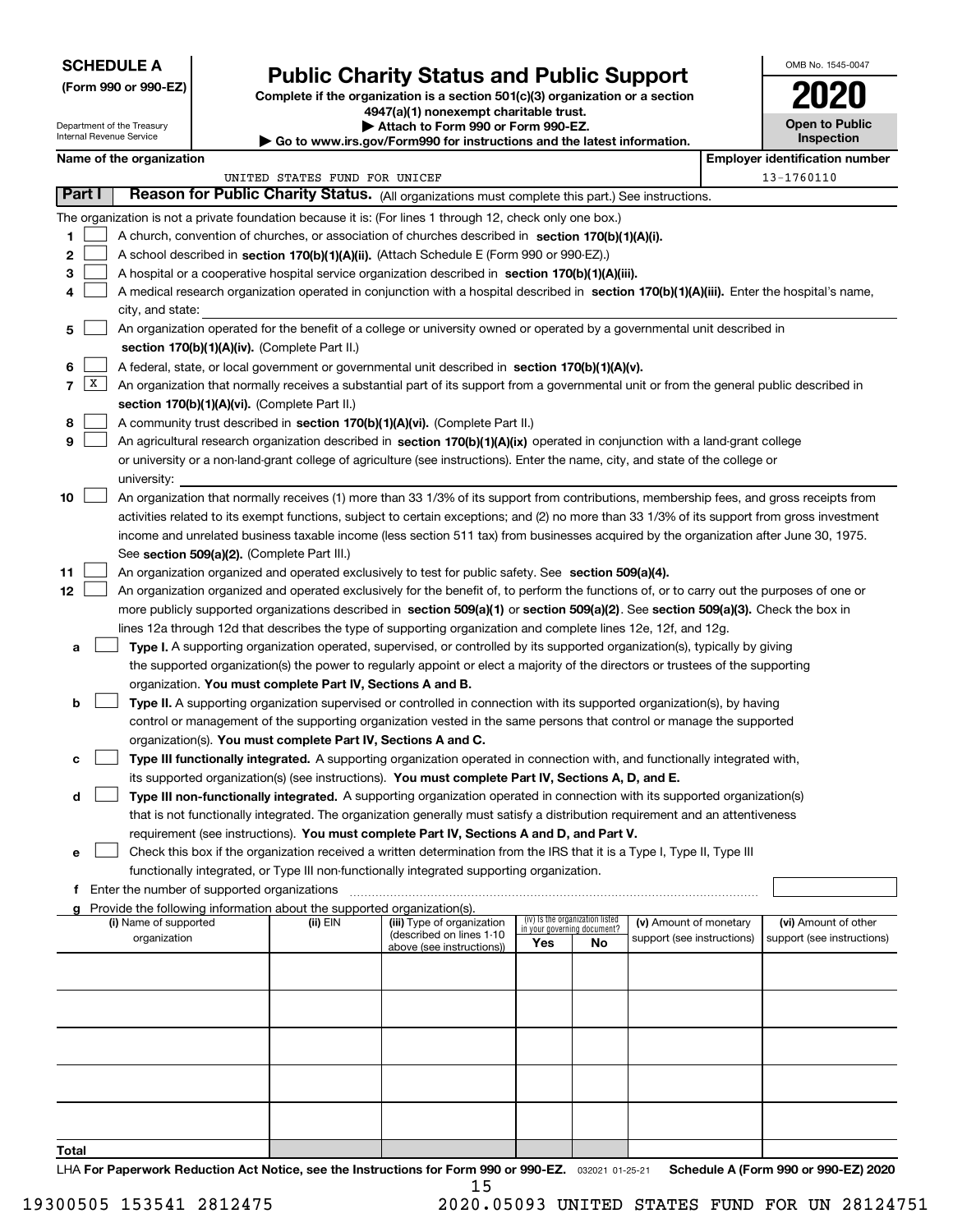#### Schedule A (Form 990 or 990-EZ) 2020 UNITED STATES FUND FOR UNICEF  $13$  –  $1760110$  Page

**Part II** Support Schedule for Organizations Described in Sections 170(b)(1)(A)(iv) and 170(b)(1)(A)(vi)

(Complete only if you checked the box on line 5, 7, or 8 of Part I or if the organization failed to qualify under Part III. If the organization fails to qualify under the tests listed below, please complete Part III.)

|    | <b>Section A. Public Support</b>                                                                                                                                                                                        |              |                                                                  |                           |                |                                      |                                |
|----|-------------------------------------------------------------------------------------------------------------------------------------------------------------------------------------------------------------------------|--------------|------------------------------------------------------------------|---------------------------|----------------|--------------------------------------|--------------------------------|
|    | Calendar year (or fiscal year beginning in)                                                                                                                                                                             | (a) 2016     | (b) 2017                                                         | $(c)$ 2018                | $(d)$ 2019     | (e) 2020                             | (f) Total                      |
|    | 1 Gifts, grants, contributions, and                                                                                                                                                                                     |              |                                                                  |                           |                |                                      |                                |
|    | membership fees received. (Do not                                                                                                                                                                                       |              |                                                                  |                           |                |                                      |                                |
|    | include any "unusual grants.")                                                                                                                                                                                          |              | 471,461,166. 563,969,559. 534,126,656. 568,242,415. 507,732,515. |                           |                |                                      | 2645532311.                    |
|    | 2 Tax revenues levied for the organ-                                                                                                                                                                                    |              |                                                                  |                           |                |                                      |                                |
|    | ization's benefit and either paid to                                                                                                                                                                                    |              |                                                                  |                           |                |                                      |                                |
|    | or expended on its behalf                                                                                                                                                                                               |              |                                                                  |                           |                |                                      |                                |
|    | 3 The value of services or facilities                                                                                                                                                                                   |              |                                                                  |                           |                |                                      |                                |
|    | furnished by a governmental unit to                                                                                                                                                                                     |              |                                                                  |                           |                |                                      |                                |
|    | the organization without charge                                                                                                                                                                                         |              |                                                                  |                           |                |                                      |                                |
|    | 4 Total. Add lines 1 through 3                                                                                                                                                                                          |              | 471,461,166. 563,969,559. 534,126,656. 568,242,415.              |                           |                | 507, 732, 515.                       | 2645532311.                    |
| 5. | The portion of total contributions                                                                                                                                                                                      |              |                                                                  |                           |                |                                      |                                |
|    | by each person (other than a                                                                                                                                                                                            |              |                                                                  |                           |                |                                      |                                |
|    | governmental unit or publicly<br>supported organization) included                                                                                                                                                       |              |                                                                  |                           |                |                                      |                                |
|    | on line 1 that exceeds 2% of the                                                                                                                                                                                        |              |                                                                  |                           |                |                                      |                                |
|    | amount shown on line 11,                                                                                                                                                                                                |              |                                                                  |                           |                |                                      |                                |
|    | column (f)                                                                                                                                                                                                              |              |                                                                  |                           |                |                                      | 1654003006.                    |
|    | 6 Public support. Subtract line 5 from line 4.                                                                                                                                                                          |              |                                                                  |                           |                |                                      | 991, 529, 305.                 |
|    | <b>Section B. Total Support</b>                                                                                                                                                                                         |              |                                                                  |                           |                |                                      |                                |
|    | Calendar year (or fiscal year beginning in) $\blacktriangleright$                                                                                                                                                       | (a) 2016     | (b) 2017                                                         | $(c)$ 2018                | $(d)$ 2019     | (e) 2020                             | (f) Total                      |
|    | <b>7</b> Amounts from line 4                                                                                                                                                                                            | 471,461,166. | 563,969,559.                                                     | 534, 126, 656.            | 568, 242, 415. | 507, 732, 515.                       | 2645532311.                    |
|    | 8 Gross income from interest,                                                                                                                                                                                           |              |                                                                  |                           |                |                                      |                                |
|    | dividends, payments received on                                                                                                                                                                                         |              |                                                                  |                           |                |                                      |                                |
|    | securities loans, rents, royalties,                                                                                                                                                                                     |              |                                                                  |                           |                |                                      |                                |
|    | and income from similar sources                                                                                                                                                                                         | 2, 283, 983. |                                                                  | $2,356,751.$ $2,527,361.$ | 2,411,125.     | 2,356,074.                           | 11,935,294.                    |
|    | <b>9</b> Net income from unrelated business                                                                                                                                                                             |              |                                                                  |                           |                |                                      |                                |
|    | activities, whether or not the                                                                                                                                                                                          |              |                                                                  |                           |                |                                      |                                |
|    | business is regularly carried on                                                                                                                                                                                        |              |                                                                  |                           |                |                                      |                                |
|    | 10 Other income. Do not include gain                                                                                                                                                                                    |              |                                                                  |                           |                |                                      |                                |
|    | or loss from the sale of capital                                                                                                                                                                                        |              |                                                                  |                           |                |                                      |                                |
|    | assets (Explain in Part VI.)                                                                                                                                                                                            | 188,188.     | 530,058.                                                         | 213,942.                  | 240,669.       | 529,324.                             | 1,702,181.                     |
|    | 11 Total support. Add lines 7 through 10                                                                                                                                                                                |              |                                                                  |                           |                |                                      | 2659169786.                    |
| 12 | Gross receipts from related activities, etc. (see instructions)                                                                                                                                                         |              |                                                                  |                           |                | 12 <sup>2</sup>                      |                                |
|    | 13 First 5 years. If the Form 990 is for the organization's first, second, third, fourth, or fifth tax year as a section 501(c)(3)                                                                                      |              |                                                                  |                           |                |                                      |                                |
|    |                                                                                                                                                                                                                         |              |                                                                  |                           |                |                                      |                                |
|    | Section C. Computation of Public Support Percentage                                                                                                                                                                     |              |                                                                  |                           |                |                                      | 37.29                          |
|    |                                                                                                                                                                                                                         |              |                                                                  |                           |                | 14                                   | %<br>45.26                     |
| 15 |                                                                                                                                                                                                                         |              |                                                                  |                           |                | 15                                   | %                              |
|    | 16a 33 1/3% support test - 2020. If the organization did not check the box on line 13, and line 14 is 33 1/3% or more, check this box and<br>stop here. The organization qualifies as a publicly supported organization |              |                                                                  |                           |                |                                      | $\blacktriangleright$ $\mid$ X |
|    | b 33 1/3% support test - 2019. If the organization did not check a box on line 13 or 16a, and line 15 is 33 1/3% or more, check this box                                                                                |              |                                                                  |                           |                |                                      |                                |
|    |                                                                                                                                                                                                                         |              |                                                                  |                           |                |                                      |                                |
|    | 17a 10% -facts-and-circumstances test - 2020. If the organization did not check a box on line 13, 16a, or 16b, and line 14 is 10% or more,                                                                              |              |                                                                  |                           |                |                                      |                                |
|    | and if the organization meets the facts-and-circumstances test, check this box and stop here. Explain in Part VI how the organization                                                                                   |              |                                                                  |                           |                |                                      |                                |
|    | meets the facts-and-circumstances test. The organization qualifies as a publicly supported organization                                                                                                                 |              |                                                                  |                           |                |                                      |                                |
|    | <b>b 10% -facts-and-circumstances test - 2019.</b> If the organization did not check a box on line 13, 16a, 16b, or 17a, and line 15 is 10% or                                                                          |              |                                                                  |                           |                |                                      |                                |
|    | more, and if the organization meets the facts-and-circumstances test, check this box and stop here. Explain in Part VI how the                                                                                          |              |                                                                  |                           |                |                                      |                                |
|    | organization meets the facts-and-circumstances test. The organization qualifies as a publicly supported organization                                                                                                    |              |                                                                  |                           |                |                                      |                                |
|    | 18 Private foundation. If the organization did not check a box on line 13, 16a, 16b, 17a, or 17b, check this box and see instructions                                                                                   |              |                                                                  |                           |                |                                      |                                |
|    |                                                                                                                                                                                                                         |              |                                                                  |                           |                | Schedule A (Form 990 or 990-EZ) 2020 |                                |

032022 01-25-21

**2**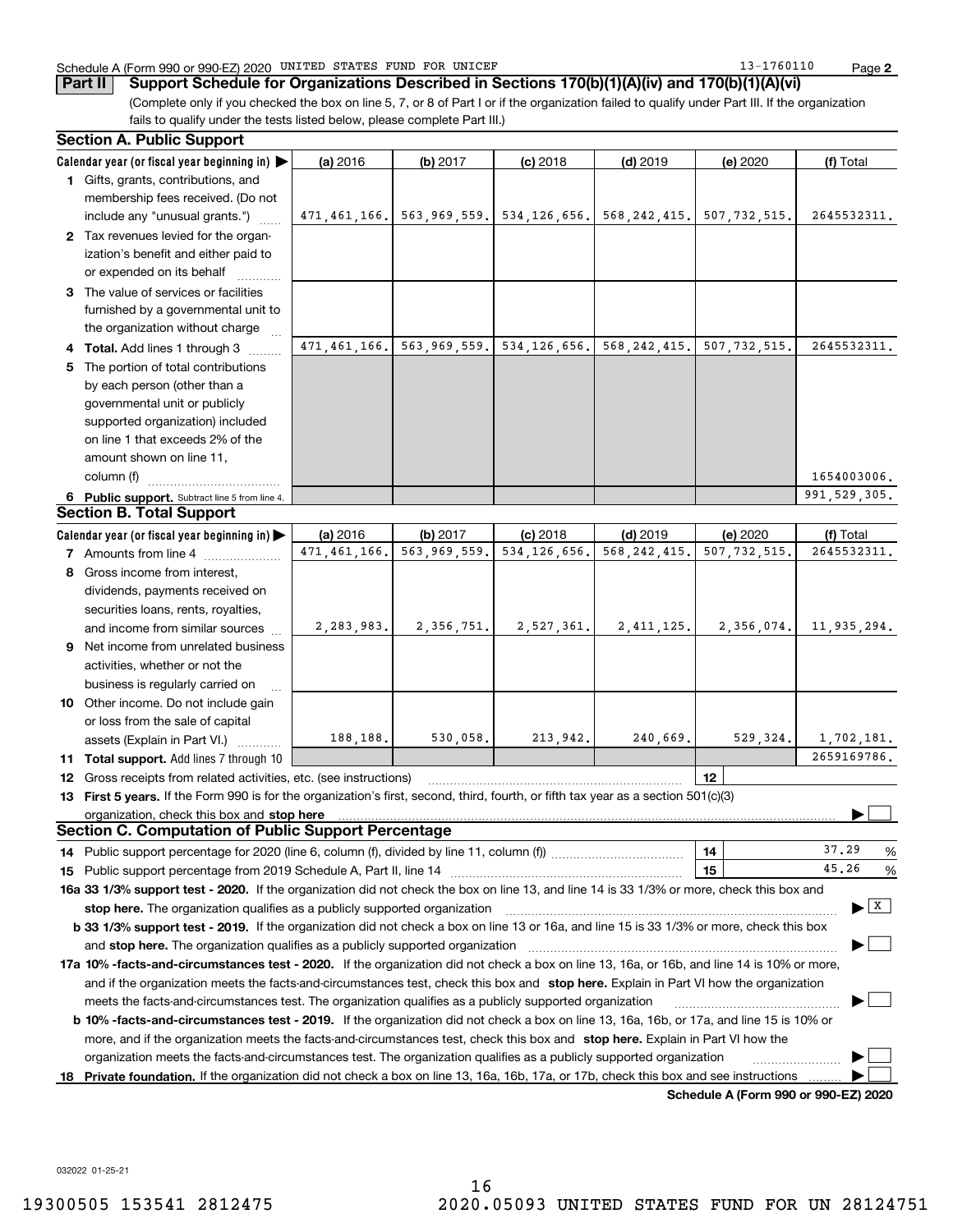#### Schedule A (Form 990 or 990-EZ) 2020 UNITED STATES FUND FOR UNICEF  $13$  –  $1760110$  Page

## **Part III Support Schedule for Organizations Described in Section 509(a)(2)**

(Complete only if you checked the box on line 10 of Part I or if the organization failed to qualify under Part II. If the organization fails to qualify under the tests listed below, please complete Part II.)

|    | <b>Section A. Public Support</b>                                                                                                                                                                                               |          |          |            |            |          |                                      |
|----|--------------------------------------------------------------------------------------------------------------------------------------------------------------------------------------------------------------------------------|----------|----------|------------|------------|----------|--------------------------------------|
|    | Calendar year (or fiscal year beginning in) $\blacktriangleright$                                                                                                                                                              | (a) 2016 | (b) 2017 | $(c)$ 2018 | $(d)$ 2019 | (e) 2020 | (f) Total                            |
|    | 1 Gifts, grants, contributions, and                                                                                                                                                                                            |          |          |            |            |          |                                      |
|    | membership fees received. (Do not                                                                                                                                                                                              |          |          |            |            |          |                                      |
|    | include any "unusual grants.")                                                                                                                                                                                                 |          |          |            |            |          |                                      |
|    | 2 Gross receipts from admissions,<br>merchandise sold or services per-<br>formed, or facilities furnished in<br>any activity that is related to the<br>organization's tax-exempt purpose                                       |          |          |            |            |          |                                      |
|    | 3 Gross receipts from activities that<br>are not an unrelated trade or bus-                                                                                                                                                    |          |          |            |            |          |                                      |
|    | iness under section 513                                                                                                                                                                                                        |          |          |            |            |          |                                      |
|    | 4 Tax revenues levied for the organ-                                                                                                                                                                                           |          |          |            |            |          |                                      |
|    | ization's benefit and either paid to<br>or expended on its behalf<br>.                                                                                                                                                         |          |          |            |            |          |                                      |
|    | 5 The value of services or facilities                                                                                                                                                                                          |          |          |            |            |          |                                      |
|    | furnished by a governmental unit to                                                                                                                                                                                            |          |          |            |            |          |                                      |
|    | the organization without charge                                                                                                                                                                                                |          |          |            |            |          |                                      |
|    | <b>6 Total.</b> Add lines 1 through 5                                                                                                                                                                                          |          |          |            |            |          |                                      |
|    | 7a Amounts included on lines 1, 2, and<br>3 received from disqualified persons                                                                                                                                                 |          |          |            |            |          |                                      |
|    | <b>b</b> Amounts included on lines 2 and 3 received<br>from other than disqualified persons that<br>exceed the greater of \$5,000 or 1% of the<br>amount on line 13 for the year                                               |          |          |            |            |          |                                      |
|    | c Add lines 7a and 7b                                                                                                                                                                                                          |          |          |            |            |          |                                      |
|    | 8 Public support. (Subtract line 7c from line 6.)                                                                                                                                                                              |          |          |            |            |          |                                      |
|    | <b>Section B. Total Support</b>                                                                                                                                                                                                |          |          |            |            |          |                                      |
|    | Calendar year (or fiscal year beginning in) $\blacktriangleright$                                                                                                                                                              | (a) 2016 | (b) 2017 | $(c)$ 2018 | $(d)$ 2019 | (e) 2020 | (f) Total                            |
|    | 9 Amounts from line 6                                                                                                                                                                                                          |          |          |            |            |          |                                      |
|    | 10a Gross income from interest,<br>dividends, payments received on<br>securities loans, rents, royalties,<br>and income from similar sources                                                                                   |          |          |            |            |          |                                      |
|    | <b>b</b> Unrelated business taxable income<br>(less section 511 taxes) from businesses                                                                                                                                         |          |          |            |            |          |                                      |
|    | acquired after June 30, 1975                                                                                                                                                                                                   |          |          |            |            |          |                                      |
|    | c Add lines 10a and 10b<br>11 Net income from unrelated business<br>activities not included in line 10b,<br>whether or not the business is                                                                                     |          |          |            |            |          |                                      |
|    | regularly carried on<br>12 Other income. Do not include gain<br>or loss from the sale of capital                                                                                                                               |          |          |            |            |          |                                      |
|    | assets (Explain in Part VI.)<br><b>13</b> Total support. (Add lines 9, 10c, 11, and 12.)                                                                                                                                       |          |          |            |            |          |                                      |
|    | 14 First 5 years. If the Form 990 is for the organization's first, second, third, fourth, or fifth tax year as a section 501(c)(3) organization,                                                                               |          |          |            |            |          |                                      |
|    | check this box and stop here measured and contained a state of the state of the state of the state of the state of the state of the state of the state of the state of the state of the state of the state of the state of the |          |          |            |            |          |                                      |
|    | Section C. Computation of Public Support Percentage                                                                                                                                                                            |          |          |            |            |          |                                      |
|    | 15 Public support percentage for 2020 (line 8, column (f), divided by line 13, column (f))                                                                                                                                     |          |          |            |            | 15       | %                                    |
|    | 16 Public support percentage from 2019 Schedule A, Part III, line 15                                                                                                                                                           |          |          |            |            | 16       | %                                    |
|    | <b>Section D. Computation of Investment Income Percentage</b>                                                                                                                                                                  |          |          |            |            |          |                                      |
|    | 17 Investment income percentage for 2020 (line 10c, column (f), divided by line 13, column (f))                                                                                                                                |          |          |            |            | 17       | %                                    |
|    | <b>18</b> Investment income percentage from <b>2019</b> Schedule A, Part III, line 17                                                                                                                                          |          |          |            |            | 18       | %                                    |
|    | 19a 33 1/3% support tests - 2020. If the organization did not check the box on line 14, and line 15 is more than 33 1/3%, and line 17 is not                                                                                   |          |          |            |            |          |                                      |
|    | more than 33 1/3%, check this box and stop here. The organization qualifies as a publicly supported organization                                                                                                               |          |          |            |            |          | ▶                                    |
|    | b 33 1/3% support tests - 2019. If the organization did not check a box on line 14 or line 19a, and line 16 is more than 33 1/3%, and                                                                                          |          |          |            |            |          |                                      |
|    | line 18 is not more than 33 1/3%, check this box and stop here. The organization qualifies as a publicly supported organization                                                                                                |          |          |            |            |          |                                      |
| 20 | <b>Private foundation.</b> If the organization did not check a box on line 14, 19a, or 19b, check this box and see instructions                                                                                                |          |          |            |            |          |                                      |
|    | 032023 01-25-21                                                                                                                                                                                                                |          | 17       |            |            |          | Schedule A (Form 990 or 990-EZ) 2020 |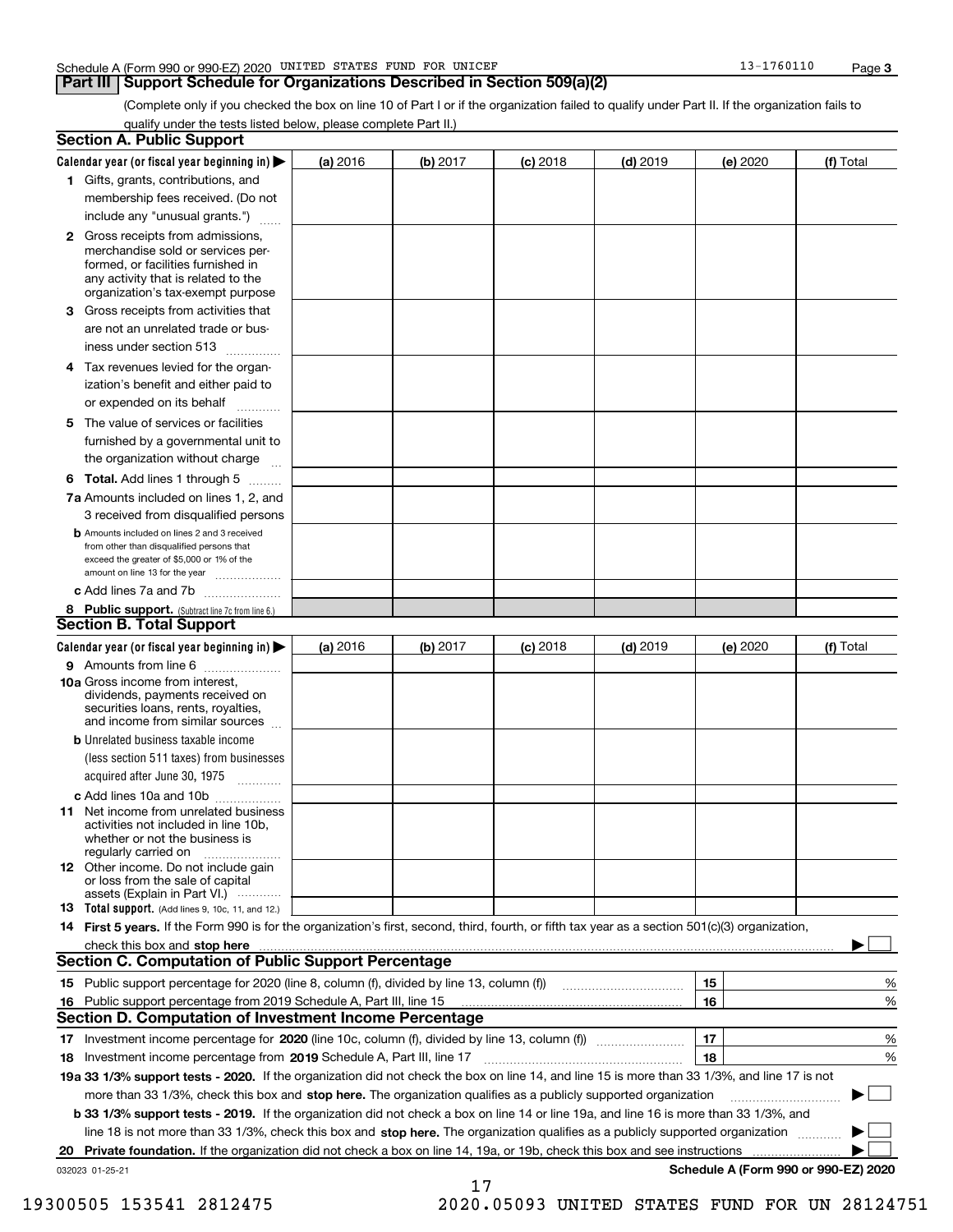**1**

**2**

**3a**

**3b**

**3c**

**4a**

**4b**

**4c**

**5a**

**5b5c**

**6**

**7**

**8**

**9a**

**9b**

**9c**

**10a**

**10b**

**YesNo**

# **Part IV Supporting Organizations**

(Complete only if you checked a box in line 12 on Part I. If you checked box 12a, Part I, complete Sections A and B. If you checked box 12b, Part I, complete Sections A and C. If you checked box 12c, Part I, complete Sections A, D, and E. If you checked box 12d, Part I, complete Sections A and D, and complete Part V.)

## **Section A. All Supporting Organizations**

- **1** Are all of the organization's supported organizations listed by name in the organization's governing documents? If "No," describe in **Part VI** how the supported organizations are designated. If designated by *class or purpose, describe the designation. If historic and continuing relationship, explain.*
- **2** Did the organization have any supported organization that does not have an IRS determination of status under section 509(a)(1) or (2)? If "Yes," explain in Part VI how the organization determined that the supported *organization was described in section 509(a)(1) or (2).*
- **3a** Did the organization have a supported organization described in section 501(c)(4), (5), or (6)? If "Yes," answer *lines 3b and 3c below.*
- **b** Did the organization confirm that each supported organization qualified under section 501(c)(4), (5), or (6) and satisfied the public support tests under section 509(a)(2)? If "Yes," describe in **Part VI** when and how the *organization made the determination.*
- **c**Did the organization ensure that all support to such organizations was used exclusively for section 170(c)(2)(B) purposes? If "Yes," explain in **Part VI** what controls the organization put in place to ensure such use.
- **4a***If* Was any supported organization not organized in the United States ("foreign supported organization")? *"Yes," and if you checked box 12a or 12b in Part I, answer lines 4b and 4c below.*
- **b** Did the organization have ultimate control and discretion in deciding whether to make grants to the foreign supported organization? If "Yes," describe in **Part VI** how the organization had such control and discretion *despite being controlled or supervised by or in connection with its supported organizations.*
- **c** Did the organization support any foreign supported organization that does not have an IRS determination under sections 501(c)(3) and 509(a)(1) or (2)? If "Yes," explain in **Part VI** what controls the organization used *to ensure that all support to the foreign supported organization was used exclusively for section 170(c)(2)(B) purposes.*
- **5a** Did the organization add, substitute, or remove any supported organizations during the tax year? If "Yes," answer lines 5b and 5c below (if applicable). Also, provide detail in **Part VI,** including (i) the names and EIN *numbers of the supported organizations added, substituted, or removed; (ii) the reasons for each such action; (iii) the authority under the organization's organizing document authorizing such action; and (iv) how the action was accomplished (such as by amendment to the organizing document).*
- **b** Type I or Type II only. Was any added or substituted supported organization part of a class already designated in the organization's organizing document?
- **cSubstitutions only.**  Was the substitution the result of an event beyond the organization's control?
- **6** Did the organization provide support (whether in the form of grants or the provision of services or facilities) to **Part VI.** *If "Yes," provide detail in* support or benefit one or more of the filing organization's supported organizations? anyone other than (i) its supported organizations, (ii) individuals that are part of the charitable class benefited by one or more of its supported organizations, or (iii) other supporting organizations that also
- **7**Did the organization provide a grant, loan, compensation, or other similar payment to a substantial contributor *If "Yes," complete Part I of Schedule L (Form 990 or 990-EZ).* regard to a substantial contributor? (as defined in section 4958(c)(3)(C)), a family member of a substantial contributor, or a 35% controlled entity with
- **8** Did the organization make a loan to a disqualified person (as defined in section 4958) not described in line 7? *If "Yes," complete Part I of Schedule L (Form 990 or 990-EZ).*
- **9a** Was the organization controlled directly or indirectly at any time during the tax year by one or more in section 509(a)(1) or (2))? If "Yes," *provide detail in* <code>Part VI.</code> disqualified persons, as defined in section 4946 (other than foundation managers and organizations described
- **b** Did one or more disqualified persons (as defined in line 9a) hold a controlling interest in any entity in which the supporting organization had an interest? If "Yes," provide detail in P**art VI**.
- **c**Did a disqualified person (as defined in line 9a) have an ownership interest in, or derive any personal benefit from, assets in which the supporting organization also had an interest? If "Yes," provide detail in P**art VI.**
- **10a** Was the organization subject to the excess business holdings rules of section 4943 because of section supporting organizations)? If "Yes," answer line 10b below. 4943(f) (regarding certain Type II supporting organizations, and all Type III non-functionally integrated
- **b** Did the organization have any excess business holdings in the tax year? (Use Schedule C, Form 4720, to *determine whether the organization had excess business holdings.)*

18

032024 01-25-21

**Schedule A (Form 990 or 990-EZ) 2020**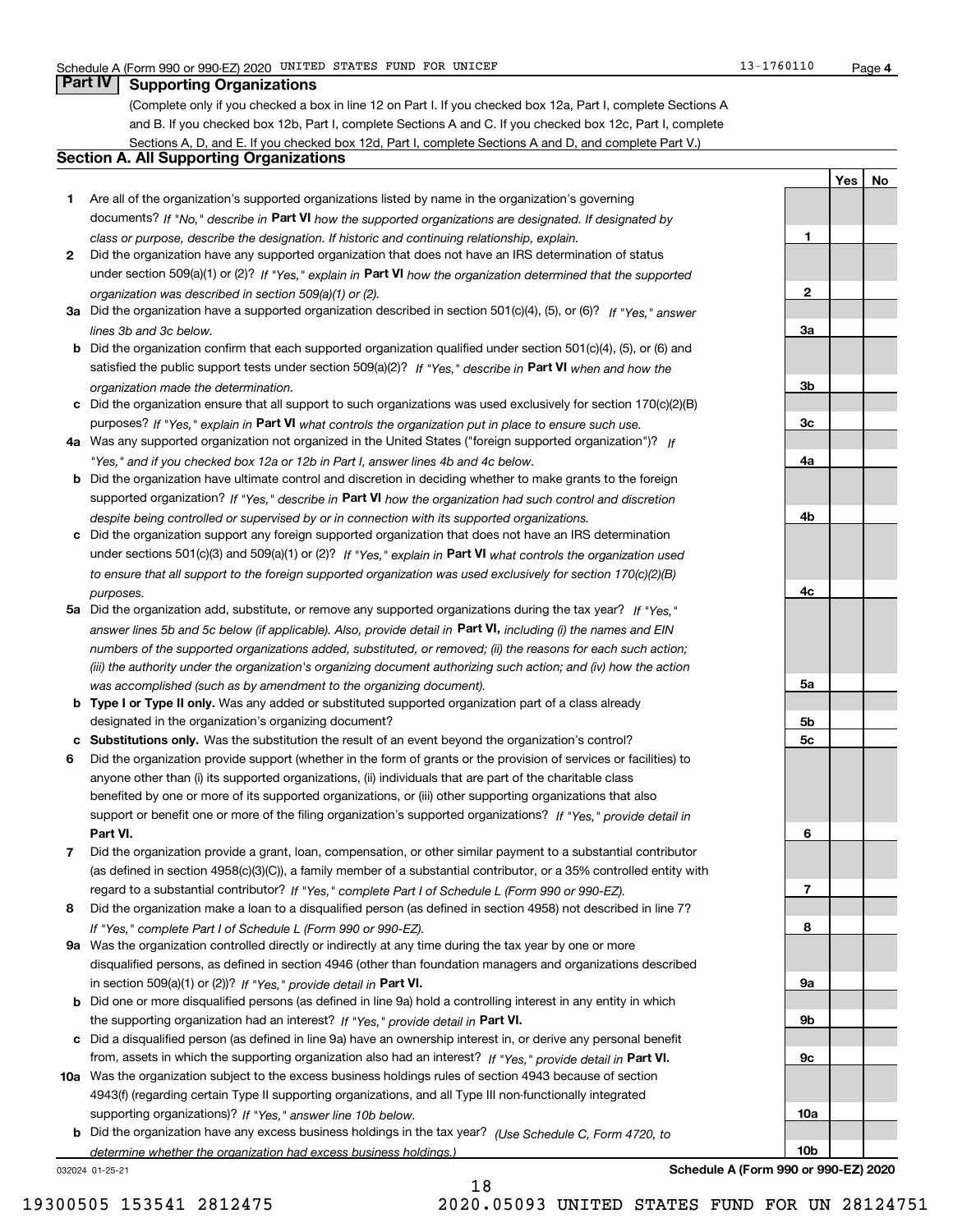**5**

**1**

**2**

**1**

**Yes No**

|    | Part IV | <b>Supporting Organizations (continued)</b>                                                                                                                                                                                                                                                                                                                                                                                                                                                                              |                 |     |           |
|----|---------|--------------------------------------------------------------------------------------------------------------------------------------------------------------------------------------------------------------------------------------------------------------------------------------------------------------------------------------------------------------------------------------------------------------------------------------------------------------------------------------------------------------------------|-----------------|-----|-----------|
|    |         |                                                                                                                                                                                                                                                                                                                                                                                                                                                                                                                          |                 | Yes | <b>No</b> |
| 11 |         | Has the organization accepted a gift or contribution from any of the following persons?                                                                                                                                                                                                                                                                                                                                                                                                                                  |                 |     |           |
|    |         | a A person who directly or indirectly controls, either alone or together with persons described in lines 11b and                                                                                                                                                                                                                                                                                                                                                                                                         |                 |     |           |
|    |         | 11c below, the governing body of a supported organization?                                                                                                                                                                                                                                                                                                                                                                                                                                                               | 11a             |     |           |
|    |         | <b>b</b> A family member of a person described in line 11a above?                                                                                                                                                                                                                                                                                                                                                                                                                                                        | 11 <sub>b</sub> |     |           |
|    |         | c A 35% controlled entity of a person described in line 11a or 11b above? If "Yes" to line 11a, 11b, or 11c, provide                                                                                                                                                                                                                                                                                                                                                                                                     |                 |     |           |
|    |         | detail in Part VI.                                                                                                                                                                                                                                                                                                                                                                                                                                                                                                       | 11c             |     |           |
|    |         | <b>Section B. Type I Supporting Organizations</b>                                                                                                                                                                                                                                                                                                                                                                                                                                                                        |                 |     |           |
|    |         |                                                                                                                                                                                                                                                                                                                                                                                                                                                                                                                          |                 | Yes | <b>No</b> |
|    |         | Did the governing body, members of the governing body, officers acting in their official capacity, or membership of one or<br>more supported organizations have the power to regularly appoint or elect at least a majority of the organization's officers,<br>directors, or trustees at all times during the tax year? If "No," describe in Part VI how the supported organization(s)<br>effectively operated, supervised, or controlled the organization's activities. If the organization had more than one supported |                 |     |           |

**2** Did the organization operate for the benefit of any supported organization other than the supported *organization, describe how the powers to appoint and/or remove officers, directors, or trustees were allocated among the supported organizations and what conditions or restrictions, if any, applied to such powers during the tax year. If "Yes," explain in* organization(s) that operated, supervised, or controlled the supporting organization?

**Part VI**  *how providing such benefit carried out the purposes of the supported organization(s) that operated,*

| supervised, or controlled the supporting organization. |  |
|--------------------------------------------------------|--|
| <b>Section C. Type II Supporting Organizations</b>     |  |
|                                                        |  |

**1**or trustees of each of the organization's supported organization(s)? If "No," describe in **Part VI** how control *or management of the supporting organization was vested in the same persons that controlled or managed the supported organization(s).* Were a majority of the organization's directors or trustees during the tax year also a majority of the directors

| Section D. All Type III Supporting Organizations |  |
|--------------------------------------------------|--|
|                                                  |  |

|                |                                                                                                                        |   | Yes l | No |
|----------------|------------------------------------------------------------------------------------------------------------------------|---|-------|----|
|                | Did the organization provide to each of its supported organizations, by the last day of the fifth month of the         |   |       |    |
|                | organization's tax year, (i) a written notice describing the type and amount of support provided during the prior tax  |   |       |    |
|                | year, (ii) a copy of the Form 990 that was most recently filed as of the date of notification, and (iii) copies of the |   |       |    |
|                | organization's governing documents in effect on the date of notification, to the extent not previously provided?       |   |       |    |
| $\overline{2}$ | Were any of the organization's officers, directors, or trustees either (i) appointed or elected by the supported       |   |       |    |
|                | organization(s) or (ii) serving on the governing body of a supported organization? If "No," explain in Part VI how     |   |       |    |
|                | the organization maintained a close and continuous working relationship with the supported organization(s).            | 2 |       |    |
| 3              | By reason of the relationship described in line 2, above, did the organization's supported organizations have a        |   |       |    |
|                | significant voice in the organization's investment policies and in directing the use of the organization's             |   |       |    |
|                | income or assets at all times during the tax year? If "Yes," describe in Part VI the role the organization's           |   |       |    |
|                | supported organizations played in this regard.                                                                         | з |       |    |

# *supported organizations played in this regard.* **Section E. Type III Functionally Integrated Supporting Organizations**

- **1**Check the box next to the method that the organization used to satisfy the Integral Part Test during the year (see instructions).
- **alinupy** The organization satisfied the Activities Test. Complete line 2 below.
- **b**The organization is the parent of each of its supported organizations. *Complete* line 3 *below.*  $\mathcal{L}^{\text{max}}$

|  |  |  | c $\Box$ The organization supported a governmental entity. Describe in Part VI how you supported a governmental entity (see instructions). |  |
|--|--|--|--------------------------------------------------------------------------------------------------------------------------------------------|--|
|--|--|--|--------------------------------------------------------------------------------------------------------------------------------------------|--|

19

- **2Answer lines 2a and 2b below. Yes No** Activities Test.
- **a** Did substantially all of the organization's activities during the tax year directly further the exempt purposes of the supported organization(s) to which the organization was responsive? If "Yes," then in **Part VI identify those supported organizations and explain**  *how these activities directly furthered their exempt purposes, how the organization was responsive to those supported organizations, and how the organization determined that these activities constituted substantially all of its activities.*
- **b** Did the activities described in line 2a, above, constitute activities that, but for the organization's involvement, **Part VI**  *the reasons for the organization's position that its supported organization(s) would have engaged in* one or more of the organization's supported organization(s) would have been engaged in? If "Yes," e*xplain in these activities but for the organization's involvement.*
- **3** Parent of Supported Organizations. Answer lines 3a and 3b below.

**a** Did the organization have the power to regularly appoint or elect a majority of the officers, directors, or trustees of each of the supported organizations? If "Yes" or "No" provide details in **Part VI.** 

**b** Did the organization exercise a substantial degree of direction over the policies, programs, and activities of each of its supported organizations? If "Yes," describe in Part VI the role played by the organization in this regard.

032025 01-25-21

**Schedule A (Form 990 or 990-EZ) 2020**

**2a**

**2b**

**3a**

**3b**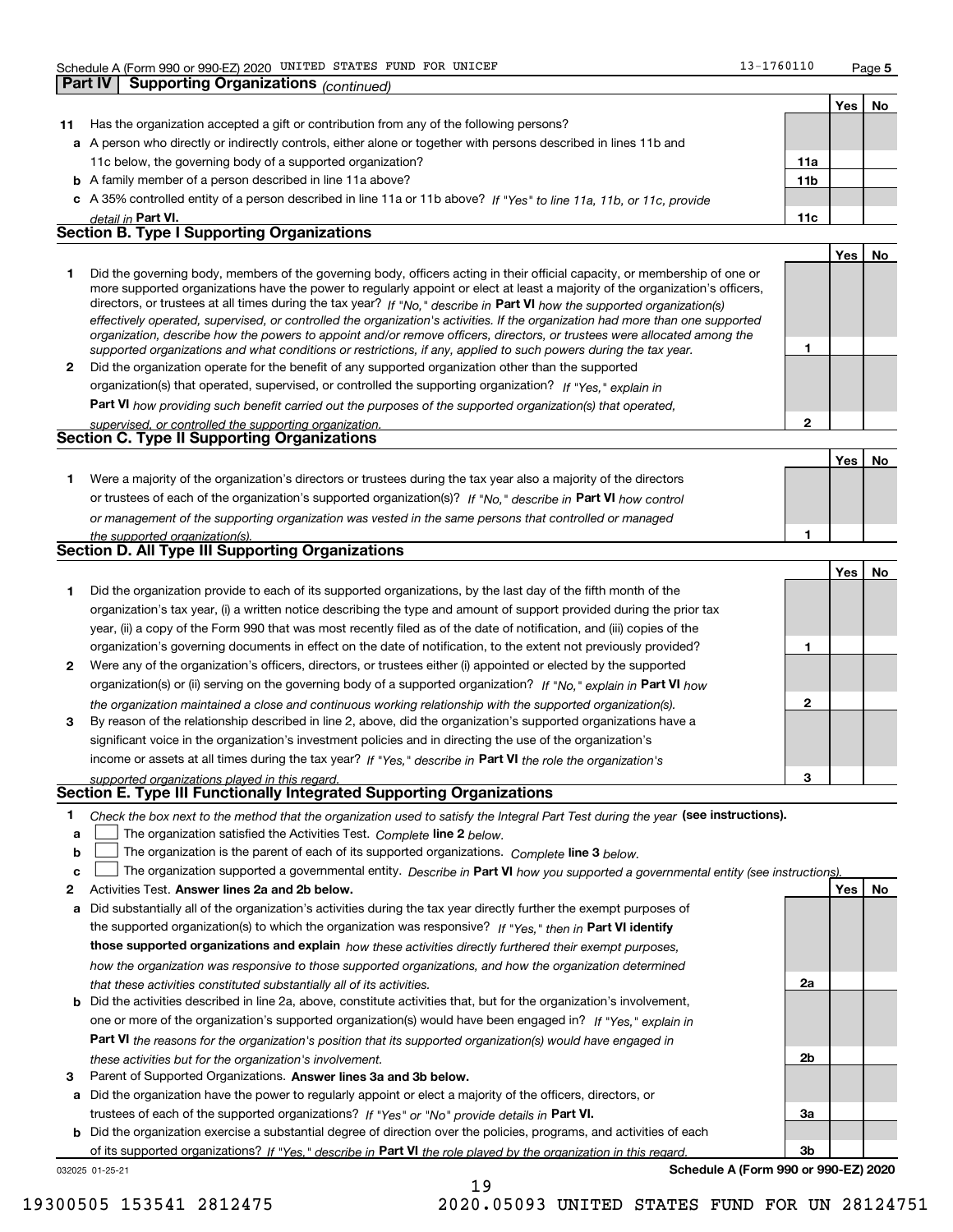|                | Part V<br>i ype iii Non-Funcuonally integrated 509(a)(5) Supporting Organizations                                                              |                         |                |                                |  |  |  |
|----------------|------------------------------------------------------------------------------------------------------------------------------------------------|-------------------------|----------------|--------------------------------|--|--|--|
| 1              | Check here if the organization satisfied the Integral Part Test as a qualifying trust on Nov. 20, 1970 (explain in Part VI). See instructions. |                         |                |                                |  |  |  |
|                | All other Type III non-functionally integrated supporting organizations must complete Sections A through E.                                    |                         |                |                                |  |  |  |
|                | Section A - Adjusted Net Income                                                                                                                |                         | (A) Prior Year | (B) Current Year<br>(optional) |  |  |  |
| 1              | Net short-term capital gain                                                                                                                    | 1                       |                |                                |  |  |  |
| 2              | Recoveries of prior-year distributions                                                                                                         | $\mathbf{2}$            |                |                                |  |  |  |
| 3              | Other gross income (see instructions)                                                                                                          | 3                       |                |                                |  |  |  |
| 4              | Add lines 1 through 3.                                                                                                                         | 4                       |                |                                |  |  |  |
| 5              | Depreciation and depletion                                                                                                                     | 5                       |                |                                |  |  |  |
| 6              | Portion of operating expenses paid or incurred for production or                                                                               |                         |                |                                |  |  |  |
|                | collection of gross income or for management, conservation, or                                                                                 |                         |                |                                |  |  |  |
|                | maintenance of property held for production of income (see instructions)                                                                       | 6                       |                |                                |  |  |  |
| 7              | Other expenses (see instructions)                                                                                                              | $\overline{7}$          |                |                                |  |  |  |
| 8              | <b>Adjusted Net Income</b> (subtract lines 5, 6, and 7 from line 4)                                                                            | 8                       |                |                                |  |  |  |
|                | <b>Section B - Minimum Asset Amount</b>                                                                                                        |                         | (A) Prior Year | (B) Current Year<br>(optional) |  |  |  |
| 1              | Aggregate fair market value of all non-exempt-use assets (see                                                                                  |                         |                |                                |  |  |  |
|                | instructions for short tax year or assets held for part of year):                                                                              |                         |                |                                |  |  |  |
|                | a Average monthly value of securities                                                                                                          | 1a                      |                |                                |  |  |  |
|                | <b>b</b> Average monthly cash balances                                                                                                         | 1b                      |                |                                |  |  |  |
|                | c Fair market value of other non-exempt-use assets                                                                                             | 1c                      |                |                                |  |  |  |
|                | d Total (add lines 1a, 1b, and 1c)                                                                                                             | 1d                      |                |                                |  |  |  |
|                | e Discount claimed for blockage or other factors                                                                                               |                         |                |                                |  |  |  |
|                | (explain in detail in Part VI):                                                                                                                |                         |                |                                |  |  |  |
|                | <b>2</b> Acquisition indebtedness applicable to non-exempt-use assets                                                                          | 2                       |                |                                |  |  |  |
| 3              | Subtract line 2 from line 1d.                                                                                                                  | 3                       |                |                                |  |  |  |
| 4              | Cash deemed held for exempt use. Enter 0.015 of line 3 (for greater amount,                                                                    |                         |                |                                |  |  |  |
|                | see instructions).                                                                                                                             | 4                       |                |                                |  |  |  |
| 5              | Net value of non-exempt-use assets (subtract line 4 from line 3)                                                                               | 5                       |                |                                |  |  |  |
| 6              | Multiply line 5 by 0.035.                                                                                                                      | 6                       |                |                                |  |  |  |
| 7              | Recoveries of prior-year distributions                                                                                                         | $\overline{\mathbf{r}}$ |                |                                |  |  |  |
| 8              | Minimum Asset Amount (add line 7 to line 6)                                                                                                    | 8                       |                |                                |  |  |  |
|                | <b>Section C - Distributable Amount</b>                                                                                                        |                         |                | <b>Current Year</b>            |  |  |  |
| 1              | Adjusted net income for prior year (from Section A, line 8, column A)                                                                          | 1                       |                |                                |  |  |  |
| $\mathbf{2}$   | Enter 0.85 of line 1.                                                                                                                          | $\mathbf{2}$            |                |                                |  |  |  |
| 3              | Minimum asset amount for prior year (from Section B, line 8, column A)                                                                         | 3                       |                |                                |  |  |  |
| 4              | Enter greater of line 2 or line 3.                                                                                                             | 4                       |                |                                |  |  |  |
| 5              | Income tax imposed in prior year                                                                                                               | 5                       |                |                                |  |  |  |
| 6              | Distributable Amount. Subtract line 5 from line 4, unless subject to                                                                           |                         |                |                                |  |  |  |
|                | emergency temporary reduction (see instructions).                                                                                              | 6                       |                |                                |  |  |  |
| $\overline{7}$ | Check here if the current year is the organization's first as a non-functionally integrated Type III supporting organization (see              |                         |                |                                |  |  |  |

Schedule A (Form 990 or 990-EZ) 2020 UNITED STATES FUND FOR UNICEF FOR THE STATES AND RESERVED THAT A Page ISL **Part V Type III Non-Functionally Integrated 509(a)(3) Supporting Organizations**  UNITED STATES FUND FOR UNICEF 13-1760110

032026 01-25-21

instructions).

**Schedule A (Form 990 or 990-EZ) 2020**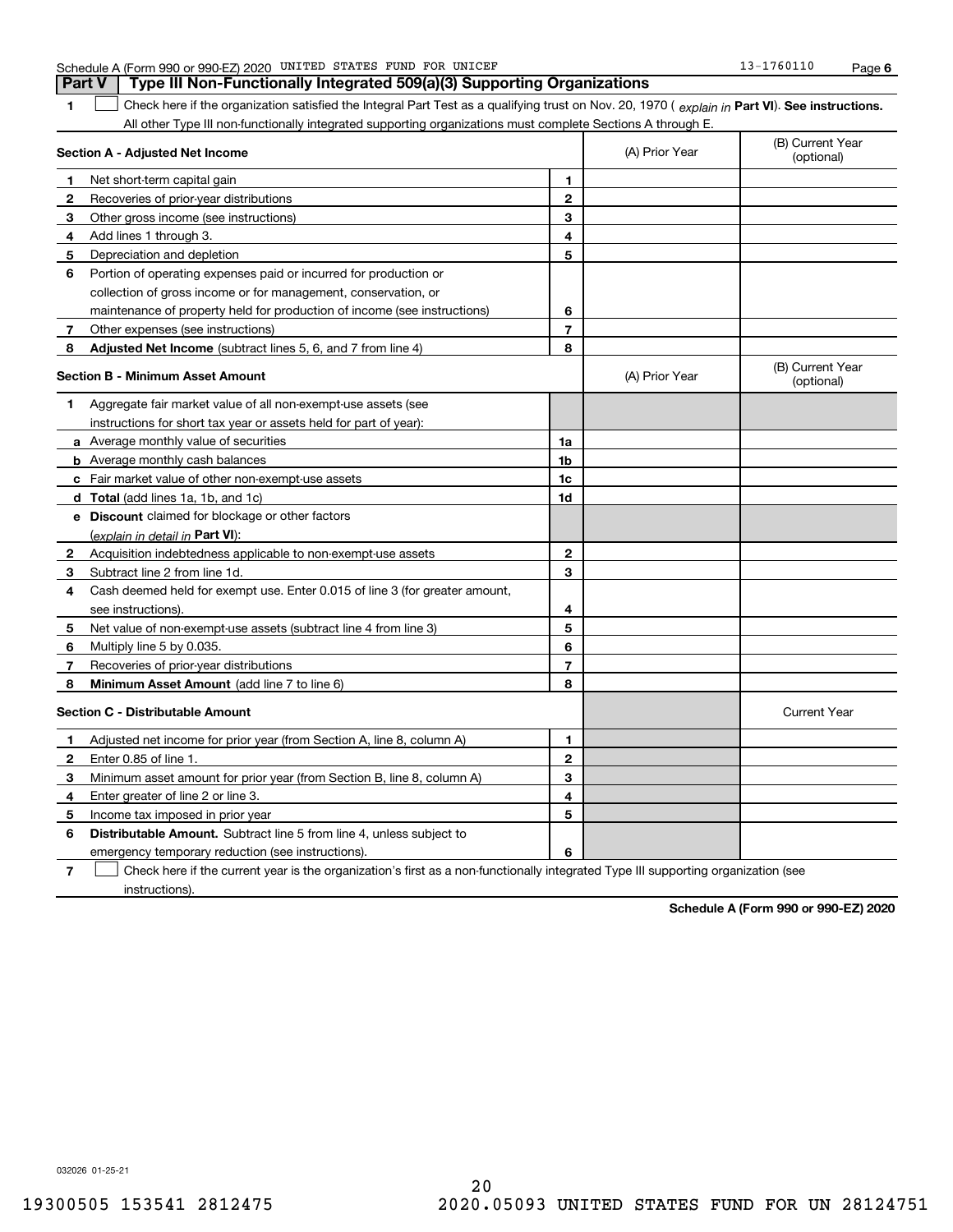| <b>Part V</b> | Type III Non-Functionally Integrated 509(a)(3) Supporting Organizations                    |                             | (continued)                           |                |                                         |
|---------------|--------------------------------------------------------------------------------------------|-----------------------------|---------------------------------------|----------------|-----------------------------------------|
|               | <b>Section D - Distributions</b>                                                           | <b>Current Year</b>         |                                       |                |                                         |
| 1             | Amounts paid to supported organizations to accomplish exempt purposes                      |                             | 1                                     |                |                                         |
| 2             | Amounts paid to perform activity that directly furthers exempt purposes of supported       |                             |                                       |                |                                         |
|               | organizations, in excess of income from activity                                           |                             | 2                                     |                |                                         |
| 3             | Administrative expenses paid to accomplish exempt purposes of supported organizations      |                             | 3                                     |                |                                         |
| 4             | Amounts paid to acquire exempt-use assets                                                  |                             |                                       | 4              |                                         |
| 5             | Qualified set-aside amounts (prior IRS approval required - provide details in Part VI)     |                             |                                       | 5              |                                         |
| 6             | Other distributions ( <i>describe in</i> Part VI). See instructions.                       |                             |                                       | 6              |                                         |
| 7             | Total annual distributions. Add lines 1 through 6.                                         |                             |                                       | $\overline{7}$ |                                         |
| 8             | Distributions to attentive supported organizations to which the organization is responsive |                             |                                       |                |                                         |
|               | (provide details in Part VI). See instructions.                                            |                             |                                       | 8              |                                         |
| 9             | Distributable amount for 2020 from Section C, line 6                                       |                             |                                       | 9              |                                         |
| 10            | Line 8 amount divided by line 9 amount                                                     |                             |                                       | 10             |                                         |
|               |                                                                                            | (i)                         | (ii)                                  |                | (iii)                                   |
|               | Section E - Distribution Allocations (see instructions)                                    | <b>Excess Distributions</b> | <b>Underdistributions</b><br>Pre-2020 |                | <b>Distributable</b><br>Amount for 2020 |
| 1             | Distributable amount for 2020 from Section C, line 6                                       |                             |                                       |                |                                         |
| 2             | Underdistributions, if any, for years prior to 2020 (reason-                               |                             |                                       |                |                                         |
|               | able cause required - explain in Part VI). See instructions.                               |                             |                                       |                |                                         |
| 3             | Excess distributions carryover, if any, to 2020                                            |                             |                                       |                |                                         |
|               | a From 2015                                                                                |                             |                                       |                |                                         |
|               | <b>b</b> From 2016                                                                         |                             |                                       |                |                                         |
|               | c From $2017$                                                                              |                             |                                       |                |                                         |
|               | d From 2018                                                                                |                             |                                       |                |                                         |
|               | e From 2019                                                                                |                             |                                       |                |                                         |
|               | f Total of lines 3a through 3e                                                             |                             |                                       |                |                                         |
|               | g Applied to underdistributions of prior years                                             |                             |                                       |                |                                         |
|               | <b>h</b> Applied to 2020 distributable amount                                              |                             |                                       |                |                                         |
|               | Carryover from 2015 not applied (see instructions)                                         |                             |                                       |                |                                         |
|               | Remainder. Subtract lines 3g, 3h, and 3i from line 3f.                                     |                             |                                       |                |                                         |
| 4             | Distributions for 2020 from Section D,                                                     |                             |                                       |                |                                         |
|               | line $7:$                                                                                  |                             |                                       |                |                                         |
|               | a Applied to underdistributions of prior years                                             |                             |                                       |                |                                         |
|               | <b>b</b> Applied to 2020 distributable amount                                              |                             |                                       |                |                                         |
|               | c Remainder. Subtract lines 4a and 4b from line 4.                                         |                             |                                       |                |                                         |
| 5.            | Remaining underdistributions for years prior to 2020, if                                   |                             |                                       |                |                                         |
|               | any. Subtract lines 3g and 4a from line 2. For result greater                              |                             |                                       |                |                                         |
|               | than zero, explain in Part VI. See instructions.                                           |                             |                                       |                |                                         |
| 6             | Remaining underdistributions for 2020. Subtract lines 3h                                   |                             |                                       |                |                                         |
|               | and 4b from line 1. For result greater than zero, explain in                               |                             |                                       |                |                                         |
|               | <b>Part VI.</b> See instructions.                                                          |                             |                                       |                |                                         |
| 7             | Excess distributions carryover to 2021. Add lines 3j                                       |                             |                                       |                |                                         |
|               | and 4c.                                                                                    |                             |                                       |                |                                         |
| 8             | Breakdown of line 7:                                                                       |                             |                                       |                |                                         |
|               | a Excess from 2016                                                                         |                             |                                       |                |                                         |
|               | b Excess from 2017                                                                         |                             |                                       |                |                                         |
|               | c Excess from 2018                                                                         |                             |                                       |                |                                         |
|               | d Excess from 2019                                                                         |                             |                                       |                |                                         |
|               | e Excess from 2020                                                                         |                             |                                       |                |                                         |

**Schedule A (Form 990 or 990-EZ) 2020**

032027 01-25-21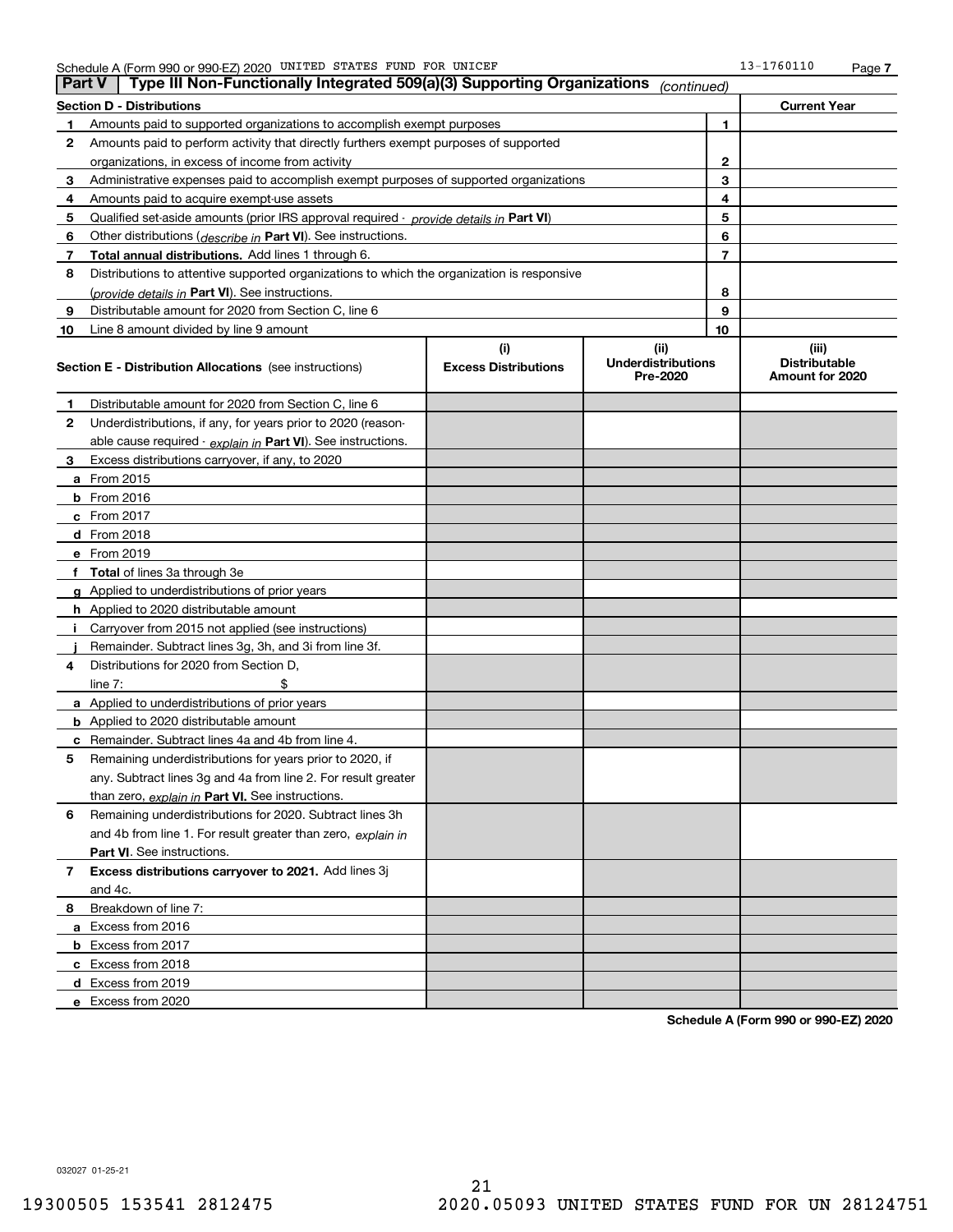Part VI | Supplemental Information. Provide the explanations required by Part II, line 10; Part II, line 17a or 17b; Part III, line 12; Part IV, Section A, lines 1, 2, 3b, 3c, 4b, 4c, 5a, 6, 9a, 9b, 9c, 11a, 11b, and 11c; Part IV, Section B, lines 1 and 2; Part IV, Section C, line 1; Part IV, Section D, lines 2 and 3; Part IV, Section E, lines 1c, 2a, 2b, 3a, and 3b; Part V, line 1; Part V, Section B, line 1e; Part V, Section D, lines 5, 6, and 8; and Part V, Section E, lines 2, 5, and 6. Also complete this part for any additional information. (See instructions.)

SCHEDULE A, PART II, LINE 10, EXPLANATION FOR OTHER INCOME:

| SALES OF GREETING CARDS AND OTHER MISCELLANEOUS INCOME |
|--------------------------------------------------------|
| 2016 AMOUNT: \$<br>188, 188.                           |
| 2017 AMOUNT: \$<br>530,058.                            |
| 2018 AMOUNT: \$<br>213,942.                            |
| 2019 AMOUNT: \$<br>240,669.                            |
| 2020 AMOUNT: \$<br>529,324.                            |
|                                                        |
|                                                        |
|                                                        |
|                                                        |
|                                                        |
|                                                        |
|                                                        |
|                                                        |
|                                                        |
|                                                        |
|                                                        |
|                                                        |
|                                                        |
|                                                        |
|                                                        |
|                                                        |
|                                                        |
|                                                        |
|                                                        |
|                                                        |
| $\sim$ $\sim$<br>$\sim$<br>$200 - 772000$              |

032028 01-25-21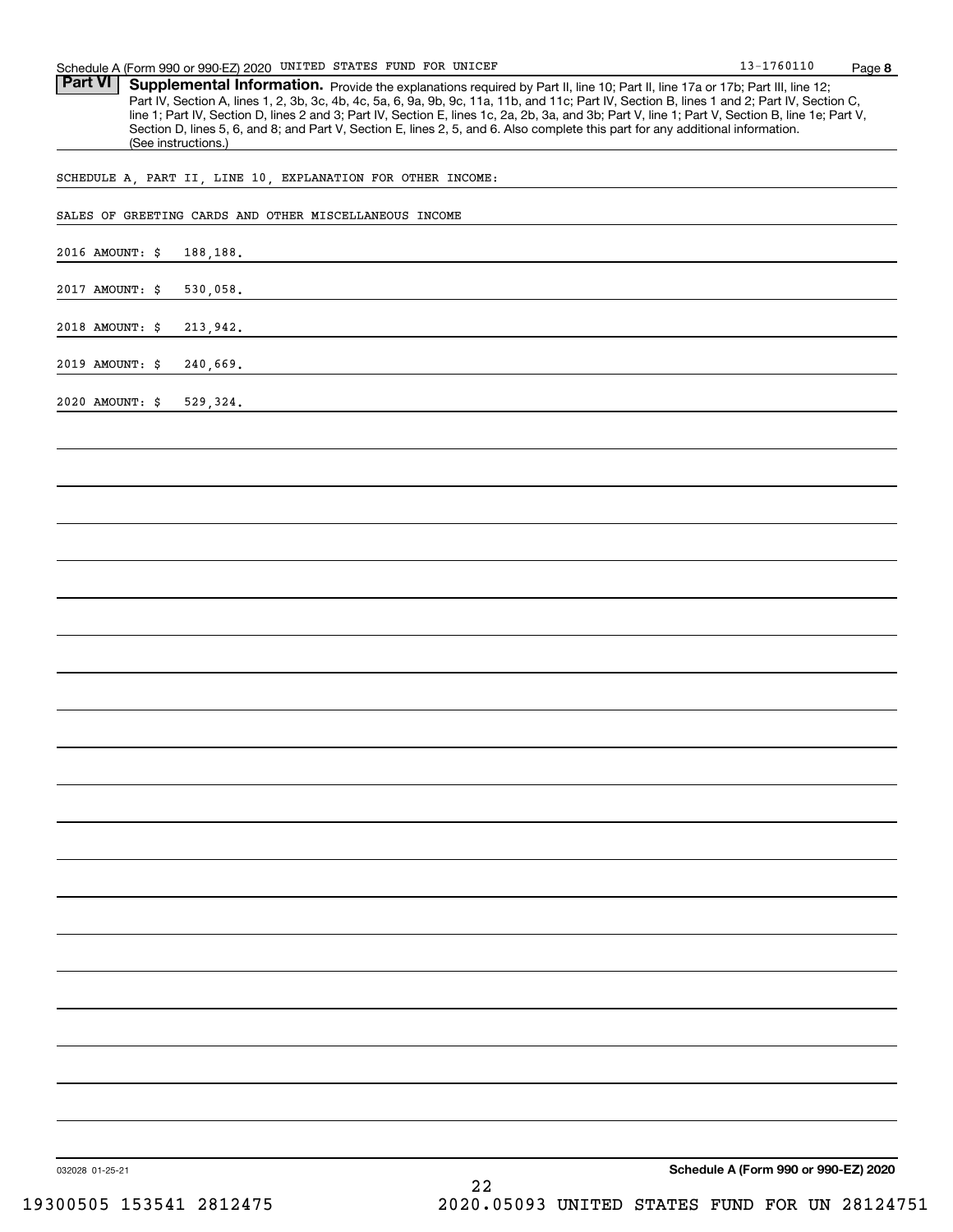Department of the Treasury Internal Revenue Service **(Form 990, 990-EZ, or 990-PF)**

#### Name of the organization

# **Schedule B Schedule of Contributors**

**| Attach to Form 990, Form 990-EZ, or Form 990-PF. | Go to www.irs.gov/Form990 for the latest information.** OMB No. 1545-0047

# **2020**

**Employer identification number**

| $3 - 1760110$ |  |  |  |  |
|---------------|--|--|--|--|

| UNITED STATES FUND FOR |  | UNICEF | 1760110<br>- 11 |
|------------------------|--|--------|-----------------|
|                        |  |        |                 |

| <b>Organization type (check one):</b> |                                                                             |  |  |  |  |  |  |
|---------------------------------------|-----------------------------------------------------------------------------|--|--|--|--|--|--|
| Filers of:                            | Section:                                                                    |  |  |  |  |  |  |
| Form 990 or 990-EZ                    | X  <br>$501(c)$ $(3)$ (enter number) organization                           |  |  |  |  |  |  |
|                                       | $4947(a)(1)$ nonexempt charitable trust not treated as a private foundation |  |  |  |  |  |  |
|                                       | 527 political organization                                                  |  |  |  |  |  |  |
| Form 990-PF                           | 501(c)(3) exempt private foundation                                         |  |  |  |  |  |  |
|                                       | 4947(a)(1) nonexempt charitable trust treated as a private foundation       |  |  |  |  |  |  |
|                                       | 501(c)(3) taxable private foundation                                        |  |  |  |  |  |  |

Check if your organization is covered by the **General Rule** or a **Special Rule. Note:**  Only a section 501(c)(7), (8), or (10) organization can check boxes for both the General Rule and a Special Rule. See instructions.

#### **General Rule**

 $\mathcal{L}^{\text{max}}$ 

For an organization filing Form 990, 990-EZ, or 990-PF that received, during the year, contributions totaling \$5,000 or more (in money or property) from any one contributor. Complete Parts I and II. See instructions for determining a contributor's total contributions.

#### **Special Rules**

any one contributor, during the year, total contributions of the greater of  $\,$  (1) \$5,000; or **(2)** 2% of the amount on (i) Form 990, Part VIII, line 1h;  $\overline{X}$  For an organization described in section 501(c)(3) filing Form 990 or 990-EZ that met the 33 1/3% support test of the regulations under sections 509(a)(1) and 170(b)(1)(A)(vi), that checked Schedule A (Form 990 or 990-EZ), Part II, line 13, 16a, or 16b, and that received from or (ii) Form 990-EZ, line 1. Complete Parts I and II.

For an organization described in section 501(c)(7), (8), or (10) filing Form 990 or 990-EZ that received from any one contributor, during the year, total contributions of more than \$1,000 exclusively for religious, charitable, scientific, literary, or educational purposes, or for the prevention of cruelty to children or animals. Complete Parts I (entering "N/A" in column (b) instead of the contributor name and address), II, and III.  $\mathcal{L}^{\text{max}}$ 

purpose. Don't complete any of the parts unless the **General Rule** applies to this organization because it received *nonexclusively* year, contributions <sub>exclusively</sub> for religious, charitable, etc., purposes, but no such contributions totaled more than \$1,000. If this box is checked, enter here the total contributions that were received during the year for an  $\;$ exclusively religious, charitable, etc., For an organization described in section 501(c)(7), (8), or (10) filing Form 990 or 990-EZ that received from any one contributor, during the religious, charitable, etc., contributions totaling \$5,000 or more during the year  $\Box$ — $\Box$   $\Box$   $\Box$  $\mathcal{L}^{\text{max}}$ 

**Caution:**  An organization that isn't covered by the General Rule and/or the Special Rules doesn't file Schedule B (Form 990, 990-EZ, or 990-PF),  **must** but it answer "No" on Part IV, line 2, of its Form 990; or check the box on line H of its Form 990-EZ or on its Form 990-PF, Part I, line 2, to certify that it doesn't meet the filing requirements of Schedule B (Form 990, 990-EZ, or 990-PF).

**For Paperwork Reduction Act Notice, see the instructions for Form 990, 990-EZ, or 990-PF. Schedule B (Form 990, 990-EZ, or 990-PF) (2020)** LHA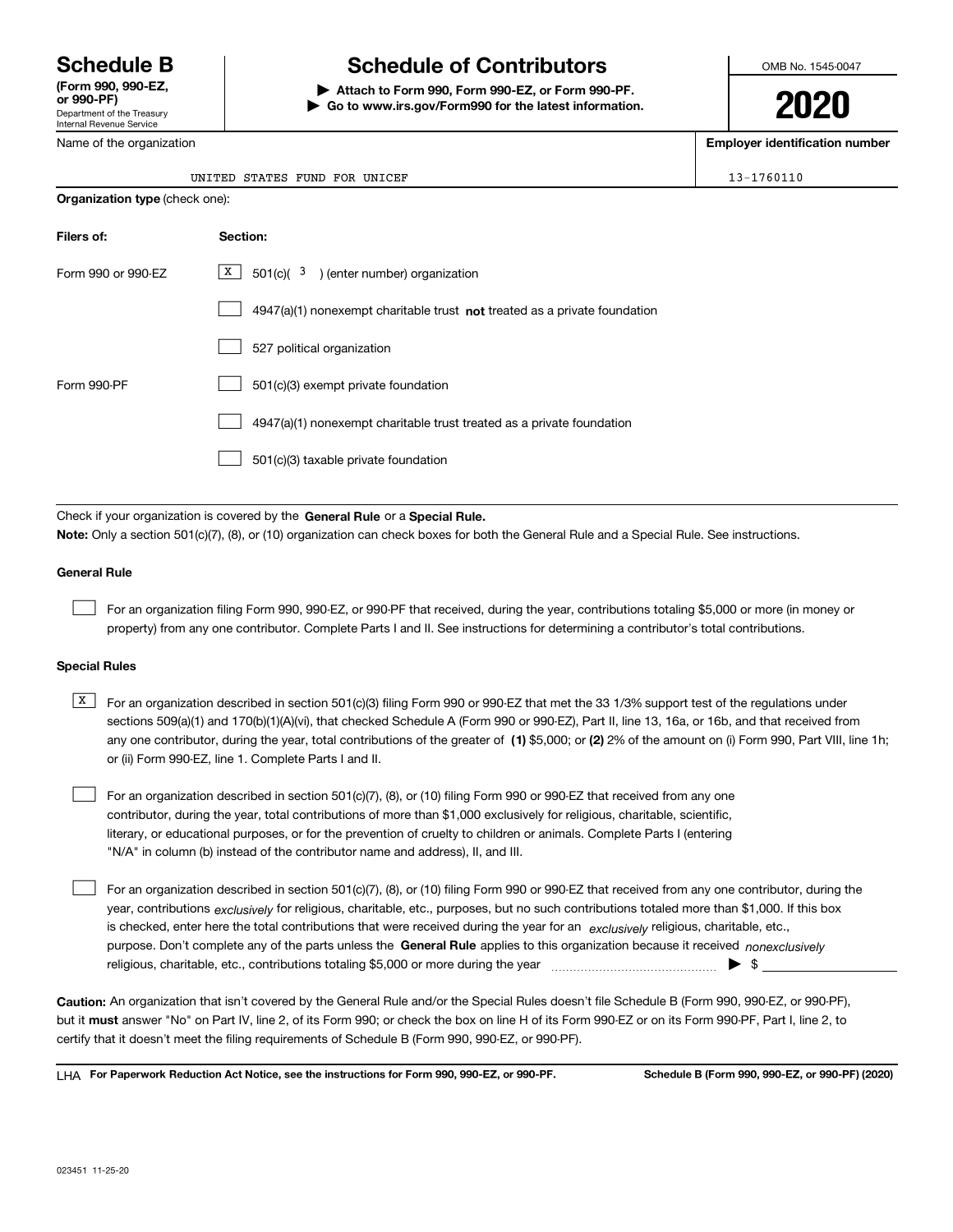# Schedule B (Form 990, 990-EZ, or 990-PF) (2020) Page 2

|                | Schedule B (Form 990, 990-EZ, or 990-PF) (2020)                                                       |                                   | Page 2                                                                                                          |
|----------------|-------------------------------------------------------------------------------------------------------|-----------------------------------|-----------------------------------------------------------------------------------------------------------------|
|                | Name of organization                                                                                  |                                   | <b>Employer identification number</b>                                                                           |
|                | UNITED STATES FUND FOR UNICEF                                                                         |                                   | 13-1760110                                                                                                      |
| Part I         | <b>Contributors</b> (see instructions). Use duplicate copies of Part I if additional space is needed. |                                   |                                                                                                                 |
| (a)<br>No.     | (b)<br>Name, address, and ZIP + 4                                                                     | (c)<br><b>Total contributions</b> | (d)<br>Type of contribution                                                                                     |
| $\mathbf{1}$   |                                                                                                       | 114,692,622.<br>\$                | $\mathbf{x}$<br>Person<br>Payroll<br>Noncash<br>(Complete Part II for<br>noncash contributions.)                |
| (a)<br>No.     | (b)<br>Name, address, and ZIP + 4                                                                     | (c)<br><b>Total contributions</b> | (d)<br>Type of contribution                                                                                     |
| $\overline{a}$ |                                                                                                       | 56, 118, 457.<br>\$               | $\mathbf{x}$<br>Person<br>Payroll<br>Noncash<br>(Complete Part II for<br>noncash contributions.)                |
| (a)<br>No.     | (b)<br>Name, address, and ZIP + 4                                                                     | (c)<br><b>Total contributions</b> | (d)<br>Type of contribution                                                                                     |
| 3              |                                                                                                       | 27,750,000.<br>\$                 | $\mathbf{x}$<br>Person<br>Payroll<br>Noncash<br>(Complete Part II for<br>noncash contributions.)                |
| (a)<br>No.     | (b)<br>Name, address, and ZIP + 4                                                                     | (c)<br><b>Total contributions</b> | (d)<br>Type of contribution                                                                                     |
| 4              |                                                                                                       | 12,629,197.<br>\$                 | $\mathbf{X}$<br>Person<br>Payroll<br>Noncash<br>(Complete Part II for<br>noncash contributions.)                |
| (a)<br>No.     | (b)<br>Name, address, and ZIP + 4                                                                     | (c)<br><b>Total contributions</b> | (d)<br>Type of contribution                                                                                     |
| 5              |                                                                                                       | 11,360,000.<br>\$                 | $\boxed{\mathbf{X}}$<br>Person<br>Payroll<br><b>Noncash</b><br>(Complete Part II for<br>noncash contributions.) |
| (a)<br>No.     | (b)<br>Name, address, and ZIP + 4                                                                     | (c)<br><b>Total contributions</b> | (d)<br>Type of contribution                                                                                     |
|                |                                                                                                       | \$                                | Person<br>Payroll<br>Noncash<br>(Complete Part II for<br>noncash contributions.)                                |

023452 11-25-20 **Schedule B (Form 990, 990-EZ, or 990-PF) (2020)**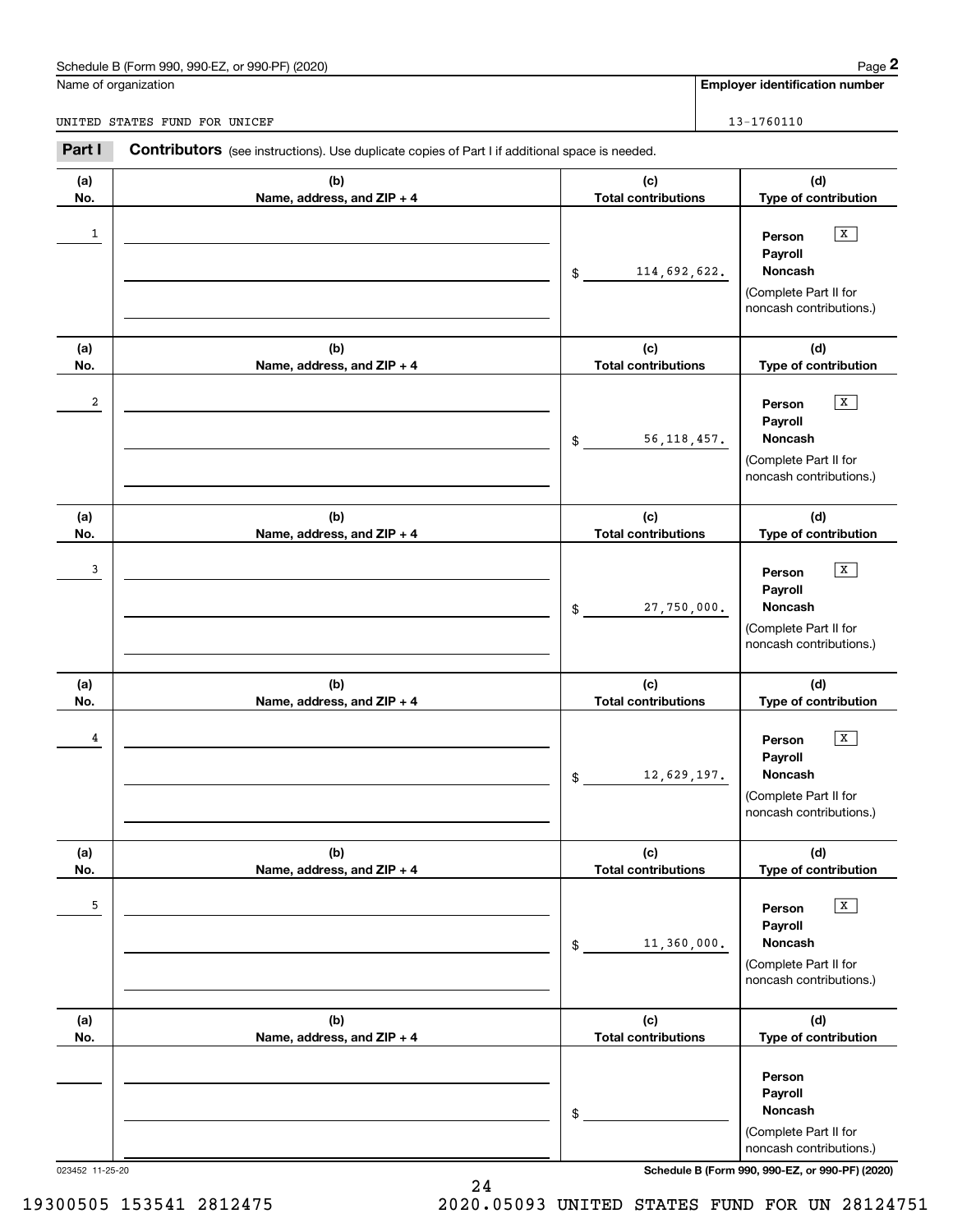# Schedule B (Form 990, 990-EZ, or 990-PF) (2020) Page 3

|                              | Schedule B (Form 990, 990-EZ, or 990-PF) (2020)                                                     |                                                 | Page 3                                          |
|------------------------------|-----------------------------------------------------------------------------------------------------|-------------------------------------------------|-------------------------------------------------|
|                              | Name of organization                                                                                |                                                 | <b>Employer identification number</b>           |
|                              | UNITED STATES FUND FOR UNICEF                                                                       |                                                 | 13-1760110                                      |
| Part II                      | Noncash Property (see instructions). Use duplicate copies of Part II if additional space is needed. |                                                 |                                                 |
| (a)<br>No.<br>from<br>Part I | (b)<br>Description of noncash property given                                                        | (c)<br>FMV (or estimate)<br>(See instructions.) | (d)<br>Date received                            |
|                              |                                                                                                     | \$                                              |                                                 |
| (a)<br>No.<br>from<br>Part I | (b)<br>Description of noncash property given                                                        | (c)<br>FMV (or estimate)<br>(See instructions.) | (d)<br>Date received                            |
|                              |                                                                                                     | \$                                              |                                                 |
| (a)<br>No.<br>from<br>Part I | (b)<br>Description of noncash property given                                                        | (c)<br>FMV (or estimate)<br>(See instructions.) | (d)<br>Date received                            |
|                              |                                                                                                     | \$                                              |                                                 |
| (a)<br>No.<br>from<br>Part I | (b)<br>Description of noncash property given                                                        | (c)<br>FMV (or estimate)<br>(See instructions.) | (d)<br>Date received                            |
|                              |                                                                                                     | \$                                              |                                                 |
| (a)<br>No.<br>from<br>Part I | (b)<br>Description of noncash property given                                                        | (c)<br>FMV (or estimate)<br>(See instructions.) | (d)<br>Date received                            |
|                              |                                                                                                     | \$                                              |                                                 |
| (a)<br>No.<br>from<br>Part I | (b)<br>Description of noncash property given                                                        | (c)<br>FMV (or estimate)<br>(See instructions.) | (d)<br>Date received                            |
|                              |                                                                                                     | \$                                              |                                                 |
| 023453 11-25-20              |                                                                                                     |                                                 | Schedule B (Form 990, 990-EZ, or 990-PF) (2020) |

25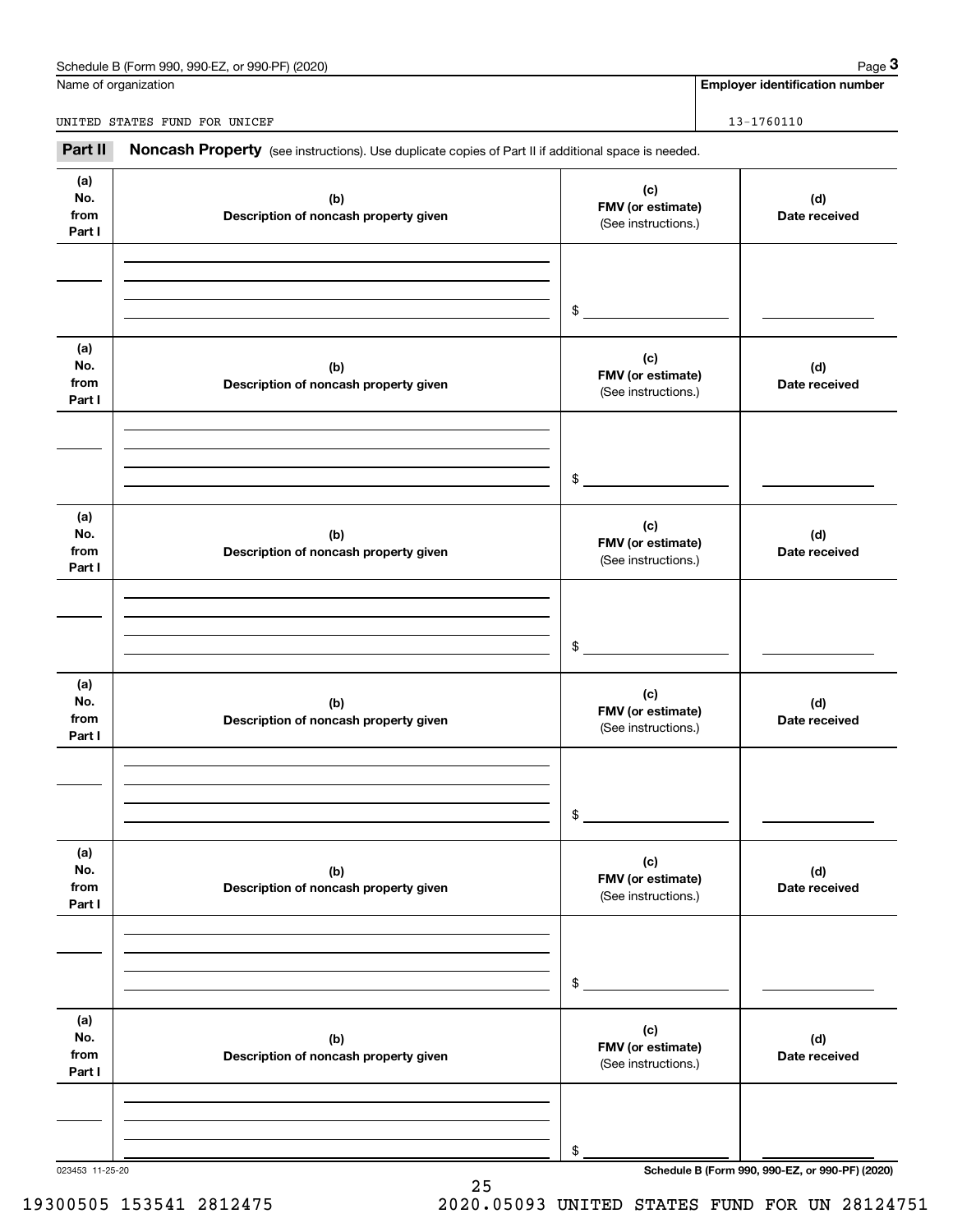|                      | Schedule B (Form 990, 990-EZ, or 990-PF) (2020)                                                                                                              |                      | Page 4                                                                                                                                                         |
|----------------------|--------------------------------------------------------------------------------------------------------------------------------------------------------------|----------------------|----------------------------------------------------------------------------------------------------------------------------------------------------------------|
| Name of organization |                                                                                                                                                              |                      | <b>Employer identification number</b>                                                                                                                          |
|                      | UNITED STATES FUND FOR UNICEF                                                                                                                                |                      | 13-1760110                                                                                                                                                     |
| Part III             | from any one contributor. Complete columns (a) through (e) and the following line entry. For organizations                                                   |                      | Exclusively religious, charitable, etc., contributions to organizations described in section 501(c)(7), (8), or (10) that total more than \$1,000 for the year |
|                      | completing Part III, enter the total of exclusively religious, charitable, etc., contributions of \$1,000 or less for the year. (Enter this info. once.) \\$ |                      |                                                                                                                                                                |
| (a) No.              | Use duplicate copies of Part III if additional space is needed.                                                                                              |                      |                                                                                                                                                                |
| from<br>Part I       | (b) Purpose of gift                                                                                                                                          | (c) Use of gift      | (d) Description of how gift is held                                                                                                                            |
|                      |                                                                                                                                                              |                      |                                                                                                                                                                |
|                      |                                                                                                                                                              |                      |                                                                                                                                                                |
|                      |                                                                                                                                                              |                      |                                                                                                                                                                |
|                      |                                                                                                                                                              | (e) Transfer of gift |                                                                                                                                                                |
|                      |                                                                                                                                                              |                      |                                                                                                                                                                |
|                      | Transferee's name, address, and ZIP + 4                                                                                                                      |                      | Relationship of transferor to transferee                                                                                                                       |
|                      |                                                                                                                                                              |                      |                                                                                                                                                                |
|                      |                                                                                                                                                              |                      |                                                                                                                                                                |
|                      |                                                                                                                                                              |                      |                                                                                                                                                                |
| (a) No.<br>from      | (b) Purpose of gift                                                                                                                                          | (c) Use of gift      | (d) Description of how gift is held                                                                                                                            |
| Part I               |                                                                                                                                                              |                      |                                                                                                                                                                |
|                      |                                                                                                                                                              |                      |                                                                                                                                                                |
|                      |                                                                                                                                                              |                      |                                                                                                                                                                |
|                      |                                                                                                                                                              | (e) Transfer of gift |                                                                                                                                                                |
|                      |                                                                                                                                                              |                      |                                                                                                                                                                |
|                      | Transferee's name, address, and ZIP + 4                                                                                                                      |                      | Relationship of transferor to transferee                                                                                                                       |
|                      |                                                                                                                                                              |                      |                                                                                                                                                                |
|                      |                                                                                                                                                              |                      |                                                                                                                                                                |
|                      |                                                                                                                                                              |                      |                                                                                                                                                                |
| (a) No.<br>from      | (b) Purpose of gift                                                                                                                                          | (c) Use of gift      | (d) Description of how gift is held                                                                                                                            |
| Part I               |                                                                                                                                                              |                      |                                                                                                                                                                |
|                      |                                                                                                                                                              |                      |                                                                                                                                                                |
|                      |                                                                                                                                                              |                      |                                                                                                                                                                |
|                      |                                                                                                                                                              | (e) Transfer of gift |                                                                                                                                                                |
|                      |                                                                                                                                                              |                      |                                                                                                                                                                |
|                      | Transferee's name, address, and ZIP + 4                                                                                                                      |                      | Relationship of transferor to transferee                                                                                                                       |
|                      |                                                                                                                                                              |                      |                                                                                                                                                                |
|                      |                                                                                                                                                              |                      |                                                                                                                                                                |
|                      |                                                                                                                                                              |                      |                                                                                                                                                                |
| (a) No.<br>from      | (b) Purpose of gift                                                                                                                                          | (c) Use of gift      | (d) Description of how gift is held                                                                                                                            |
| Part I               |                                                                                                                                                              |                      |                                                                                                                                                                |
|                      |                                                                                                                                                              |                      |                                                                                                                                                                |
|                      |                                                                                                                                                              |                      |                                                                                                                                                                |
|                      |                                                                                                                                                              |                      |                                                                                                                                                                |
|                      |                                                                                                                                                              | (e) Transfer of gift |                                                                                                                                                                |
|                      | Transferee's name, address, and $ZIP + 4$                                                                                                                    |                      | Relationship of transferor to transferee                                                                                                                       |
|                      |                                                                                                                                                              |                      |                                                                                                                                                                |
|                      |                                                                                                                                                              |                      |                                                                                                                                                                |
|                      |                                                                                                                                                              |                      |                                                                                                                                                                |
|                      |                                                                                                                                                              |                      |                                                                                                                                                                |

26

023454 11-25-20

**Schedule B (Form 990, 990-EZ, or 990-PF) (2020)**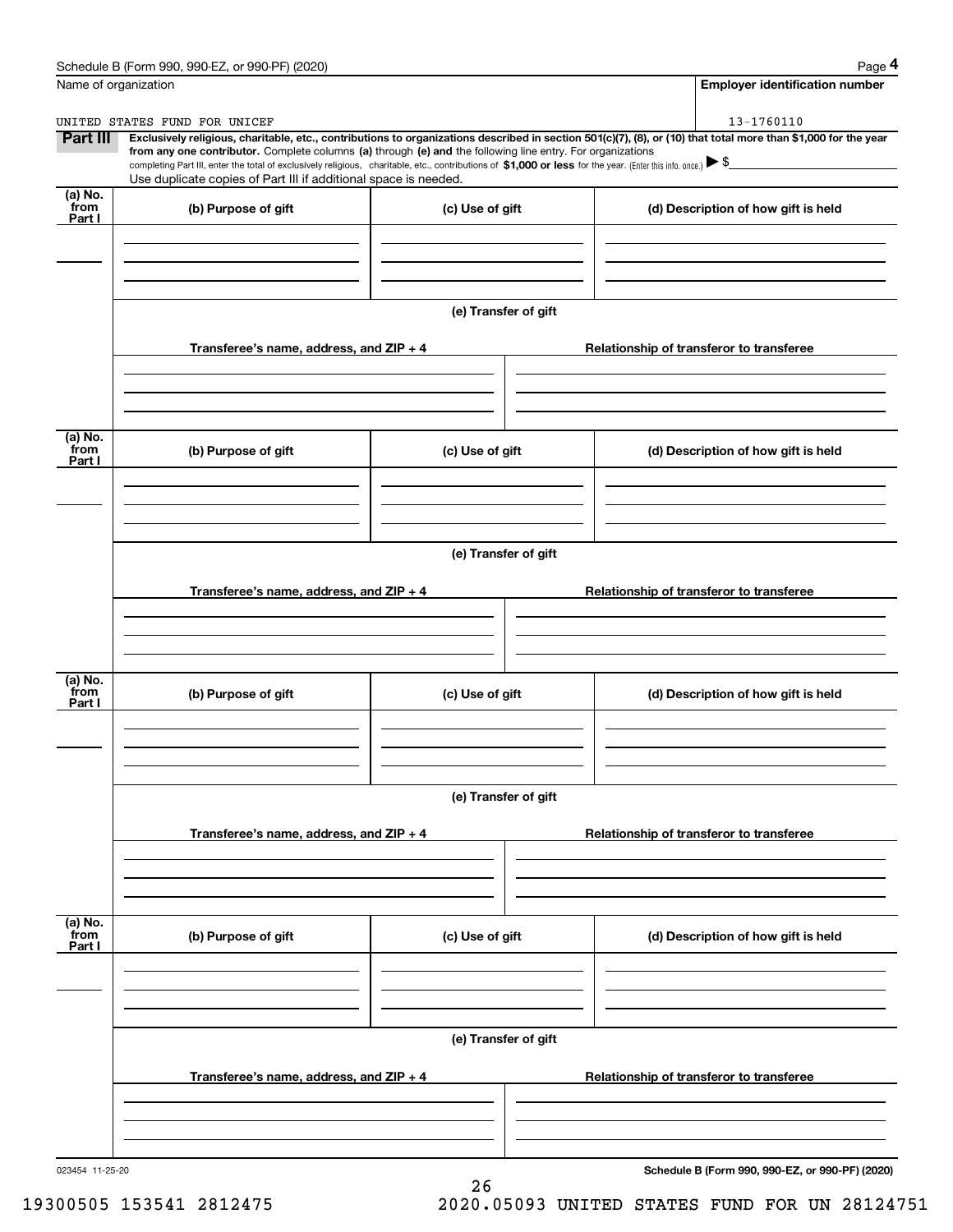| <b>Political Campaign and Lobbying Activities</b><br><b>SCHEDULE C</b>                                   |                                                                                                              |                                                                                                                                                                                                                                                                                                                                                                                                                                                                                                                                                                                      |         |                                                                             |                          | OMB No. 1545-0047                                                                                                                                           |  |
|----------------------------------------------------------------------------------------------------------|--------------------------------------------------------------------------------------------------------------|--------------------------------------------------------------------------------------------------------------------------------------------------------------------------------------------------------------------------------------------------------------------------------------------------------------------------------------------------------------------------------------------------------------------------------------------------------------------------------------------------------------------------------------------------------------------------------------|---------|-----------------------------------------------------------------------------|--------------------------|-------------------------------------------------------------------------------------------------------------------------------------------------------------|--|
| (Form 990 or 990-EZ)<br>For Organizations Exempt From Income Tax Under section 501(c) and section 527    |                                                                                                              |                                                                                                                                                                                                                                                                                                                                                                                                                                                                                                                                                                                      |         |                                                                             |                          |                                                                                                                                                             |  |
| Department of the Treasury                                                                               | Complete if the organization is described below. Attach to Form 990 or Form 990-EZ.<br><b>Open to Public</b> |                                                                                                                                                                                                                                                                                                                                                                                                                                                                                                                                                                                      |         |                                                                             |                          |                                                                                                                                                             |  |
| Internal Revenue Service                                                                                 | <b>Inspection</b><br>Go to www.irs.gov/Form990 for instructions and the latest information.                  |                                                                                                                                                                                                                                                                                                                                                                                                                                                                                                                                                                                      |         |                                                                             |                          |                                                                                                                                                             |  |
| • Section 527 organizations: Complete Part I-A only.                                                     |                                                                                                              | If the organization answered "Yes," on Form 990, Part IV, line 3, or Form 990-EZ, Part V, line 46 (Political Campaign Activities), then<br>• Section 501(c)(3) organizations: Complete Parts I-A and B. Do not complete Part I-C.<br>• Section 501(c) (other than section 501(c)(3)) organizations: Complete Parts I-A and C below. Do not complete Part I-B.                                                                                                                                                                                                                        |         |                                                                             |                          |                                                                                                                                                             |  |
|                                                                                                          |                                                                                                              | If the organization answered "Yes," on Form 990, Part IV, line 4, or Form 990-EZ, Part VI, line 47 (Lobbying Activities), then<br>• Section 501(c)(3) organizations that have filed Form 5768 (election under section 501(h)): Complete Part II-A. Do not complete Part II-B.<br>• Section 501(c)(3) organizations that have NOT filed Form 5768 (election under section 501(h)): Complete Part II-B. Do not complete Part II-A.<br>If the organization answered "Yes," on Form 990, Part IV, line 5 (Proxy Tax) (See separate instructions) or Form 990-EZ, Part V, line 35c (Proxy |         |                                                                             |                          |                                                                                                                                                             |  |
| Tax) (See separate instructions), then                                                                   |                                                                                                              |                                                                                                                                                                                                                                                                                                                                                                                                                                                                                                                                                                                      |         |                                                                             |                          |                                                                                                                                                             |  |
| Name of organization                                                                                     |                                                                                                              | • Section 501(c)(4), (5), or (6) organizations: Complete Part III.                                                                                                                                                                                                                                                                                                                                                                                                                                                                                                                   |         |                                                                             |                          | <b>Employer identification number</b>                                                                                                                       |  |
|                                                                                                          |                                                                                                              | UNITED STATES FUND FOR UNICEF                                                                                                                                                                                                                                                                                                                                                                                                                                                                                                                                                        |         |                                                                             |                          | 13-1760110                                                                                                                                                  |  |
| Part I-A                                                                                                 |                                                                                                              | Complete if the organization is exempt under section 501(c) or is a section 527 organization.                                                                                                                                                                                                                                                                                                                                                                                                                                                                                        |         |                                                                             |                          |                                                                                                                                                             |  |
| <b>2</b> Political campaign activity expenditures<br>3 Volunteer hours for political campaign activities |                                                                                                              | 1 Provide a description of the organization's direct and indirect political campaign activities in Part IV.                                                                                                                                                                                                                                                                                                                                                                                                                                                                          |         |                                                                             | $\blacktriangleright$ \$ |                                                                                                                                                             |  |
| Part I-B                                                                                                 |                                                                                                              | Complete if the organization is exempt under section 501(c)(3).                                                                                                                                                                                                                                                                                                                                                                                                                                                                                                                      |         |                                                                             |                          |                                                                                                                                                             |  |
|                                                                                                          |                                                                                                              | 1 Enter the amount of any excise tax incurred by the organization under section 4955                                                                                                                                                                                                                                                                                                                                                                                                                                                                                                 |         |                                                                             | $\blacktriangleright$ \$ |                                                                                                                                                             |  |
|                                                                                                          |                                                                                                              | 2 Enter the amount of any excise tax incurred by organization managers under section 4955                                                                                                                                                                                                                                                                                                                                                                                                                                                                                            |         | $\bullet$                                                                   |                          |                                                                                                                                                             |  |
|                                                                                                          |                                                                                                              |                                                                                                                                                                                                                                                                                                                                                                                                                                                                                                                                                                                      |         |                                                                             |                          | Yes<br><b>No</b>                                                                                                                                            |  |
| 4a Was a correction made?                                                                                |                                                                                                              |                                                                                                                                                                                                                                                                                                                                                                                                                                                                                                                                                                                      |         |                                                                             |                          | Yes<br>No                                                                                                                                                   |  |
| <b>b</b> If "Yes," describe in Part IV.                                                                  |                                                                                                              |                                                                                                                                                                                                                                                                                                                                                                                                                                                                                                                                                                                      |         |                                                                             |                          |                                                                                                                                                             |  |
|                                                                                                          |                                                                                                              | Part I-C Complete if the organization is exempt under section 501(c), except section 501(c)(3).                                                                                                                                                                                                                                                                                                                                                                                                                                                                                      |         |                                                                             |                          |                                                                                                                                                             |  |
|                                                                                                          |                                                                                                              | 1 Enter the amount directly expended by the filing organization for section 527 exempt function activities                                                                                                                                                                                                                                                                                                                                                                                                                                                                           |         |                                                                             | $\blacktriangleright$ \$ |                                                                                                                                                             |  |
|                                                                                                          |                                                                                                              | 2 Enter the amount of the filing organization's funds contributed to other organizations for section 527                                                                                                                                                                                                                                                                                                                                                                                                                                                                             |         |                                                                             |                          |                                                                                                                                                             |  |
| exempt function activities                                                                               |                                                                                                              |                                                                                                                                                                                                                                                                                                                                                                                                                                                                                                                                                                                      |         |                                                                             | $\blacktriangleright$ \$ |                                                                                                                                                             |  |
|                                                                                                          |                                                                                                              | 3 Total exempt function expenditures. Add lines 1 and 2. Enter here and on Form 1120-POL,                                                                                                                                                                                                                                                                                                                                                                                                                                                                                            |         |                                                                             |                          |                                                                                                                                                             |  |
|                                                                                                          |                                                                                                              |                                                                                                                                                                                                                                                                                                                                                                                                                                                                                                                                                                                      |         |                                                                             | $\blacktriangleright$ \$ |                                                                                                                                                             |  |
|                                                                                                          |                                                                                                              |                                                                                                                                                                                                                                                                                                                                                                                                                                                                                                                                                                                      |         |                                                                             |                          | Yes<br><b>No</b>                                                                                                                                            |  |
|                                                                                                          |                                                                                                              | 5 Enter the names, addresses and employer identification number (EIN) of all section 527 political organizations to which the filing organization<br>made payments. For each organization listed, enter the amount paid from the filing organization's funds. Also enter the amount of political<br>contributions received that were promptly and directly delivered to a separate political organization, such as a separate segregated fund or a<br>political action committee (PAC). If additional space is needed, provide information in Part IV.                               |         |                                                                             |                          |                                                                                                                                                             |  |
| (a) Name                                                                                                 |                                                                                                              | (b) Address                                                                                                                                                                                                                                                                                                                                                                                                                                                                                                                                                                          | (c) EIN | (d) Amount paid from<br>filing organization's<br>funds. If none, enter -0-. |                          | (e) Amount of political<br>contributions received and<br>promptly and directly<br>delivered to a separate<br>political organization.<br>If none, enter -0-. |  |
|                                                                                                          |                                                                                                              |                                                                                                                                                                                                                                                                                                                                                                                                                                                                                                                                                                                      |         |                                                                             |                          |                                                                                                                                                             |  |
|                                                                                                          |                                                                                                              |                                                                                                                                                                                                                                                                                                                                                                                                                                                                                                                                                                                      |         |                                                                             |                          |                                                                                                                                                             |  |
|                                                                                                          |                                                                                                              |                                                                                                                                                                                                                                                                                                                                                                                                                                                                                                                                                                                      |         |                                                                             |                          |                                                                                                                                                             |  |
|                                                                                                          |                                                                                                              |                                                                                                                                                                                                                                                                                                                                                                                                                                                                                                                                                                                      |         |                                                                             |                          |                                                                                                                                                             |  |
|                                                                                                          |                                                                                                              |                                                                                                                                                                                                                                                                                                                                                                                                                                                                                                                                                                                      |         |                                                                             |                          |                                                                                                                                                             |  |
|                                                                                                          |                                                                                                              |                                                                                                                                                                                                                                                                                                                                                                                                                                                                                                                                                                                      |         |                                                                             |                          |                                                                                                                                                             |  |
|                                                                                                          |                                                                                                              |                                                                                                                                                                                                                                                                                                                                                                                                                                                                                                                                                                                      |         |                                                                             |                          |                                                                                                                                                             |  |
|                                                                                                          |                                                                                                              |                                                                                                                                                                                                                                                                                                                                                                                                                                                                                                                                                                                      |         |                                                                             |                          |                                                                                                                                                             |  |
|                                                                                                          |                                                                                                              |                                                                                                                                                                                                                                                                                                                                                                                                                                                                                                                                                                                      |         |                                                                             |                          |                                                                                                                                                             |  |
|                                                                                                          |                                                                                                              |                                                                                                                                                                                                                                                                                                                                                                                                                                                                                                                                                                                      |         |                                                                             |                          |                                                                                                                                                             |  |
|                                                                                                          |                                                                                                              |                                                                                                                                                                                                                                                                                                                                                                                                                                                                                                                                                                                      |         |                                                                             |                          |                                                                                                                                                             |  |

**For Paperwork Reduction Act Notice, see the Instructions for Form 990 or 990-EZ. Schedule C (Form 990 or 990-EZ) 2020** LHA

032041 12-02-20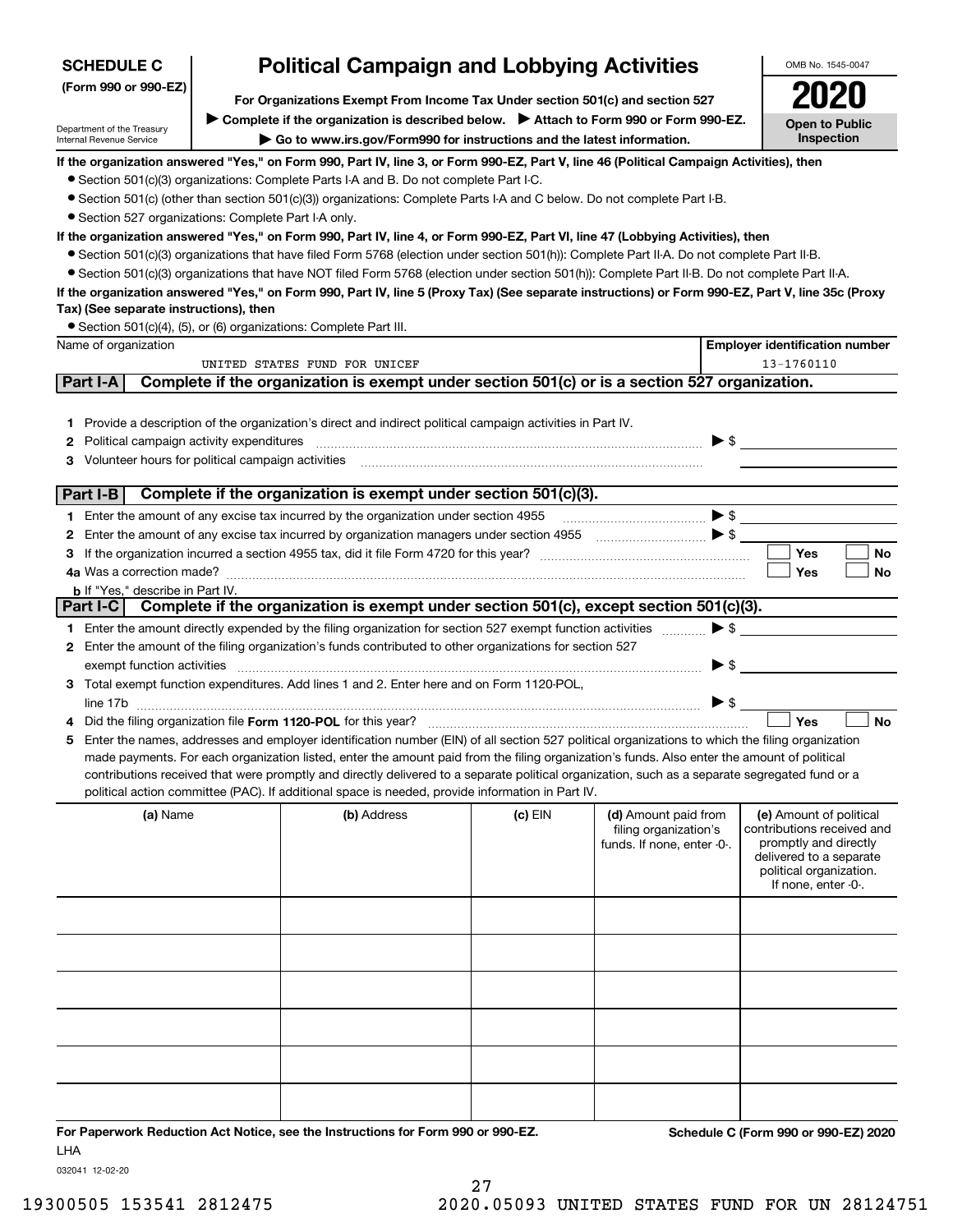| Schedule C (Form 990 or 990-EZ) 2020 UNITED STATES FUND FOR UNICEF                                  |                                                                                                                                   |                                | 13-1760110<br>Page 2 |
|-----------------------------------------------------------------------------------------------------|-----------------------------------------------------------------------------------------------------------------------------------|--------------------------------|----------------------|
| Part II-A                                                                                           | Complete if the organization is exempt under section 501(c)(3) and filed Form 5768 (election under                                |                                |                      |
| section $501(h)$ ).                                                                                 |                                                                                                                                   |                                |                      |
| A Check $\blacktriangleright$                                                                       | if the filing organization belongs to an affiliated group (and list in Part IV each affiliated group member's name, address, EIN, |                                |                      |
| expenses, and share of excess lobbying expenditures).                                               |                                                                                                                                   |                                |                      |
| <b>B</b> Check $\blacktriangleright$                                                                | if the filing organization checked box A and "limited control" provisions apply.                                                  |                                |                      |
| <b>Limits on Lobbying Expenditures</b><br>(The term "expenditures" means amounts paid or incurred.) | (a) Filing<br>organization's<br>totals                                                                                            | (b) Affiliated group<br>totals |                      |
| <b>1a</b> Total lobbying expenditures to influence public opinion (grassroots lobbying)             |                                                                                                                                   | 0.                             |                      |
| Total lobbying expenditures to influence a legislative body (direct lobbying)<br>b                  |                                                                                                                                   | 518,061.                       |                      |
| с                                                                                                   |                                                                                                                                   | 518,061.                       |                      |
| Other exempt purpose expenditures<br>d                                                              |                                                                                                                                   | 478,663,563.                   |                      |
| е                                                                                                   |                                                                                                                                   | 479, 181, 624.                 |                      |
| f Lobbying nontaxable amount. Enter the amount from the following table in both columns.            |                                                                                                                                   | 1,000,000.                     |                      |
| If the amount on line 1e, column (a) or (b) is:                                                     | The lobbying nontaxable amount is:                                                                                                |                                |                      |
| Not over \$500,000                                                                                  | 20% of the amount on line 1e.                                                                                                     |                                |                      |
| Over \$500,000 but not over \$1,000,000                                                             | \$100,000 plus 15% of the excess over \$500,000.                                                                                  |                                |                      |
| Over \$1,000,000 but not over \$1,500,000                                                           | \$175,000 plus 10% of the excess over \$1,000,000.                                                                                |                                |                      |
| Over \$1,500,000 but not over \$17,000,000                                                          | \$225,000 plus 5% of the excess over \$1,500,000.                                                                                 |                                |                      |
| Over \$17,000,000                                                                                   | \$1,000,000.                                                                                                                      |                                |                      |
| Grassroots nontaxable amount (enter 25% of line 1f)                                                 |                                                                                                                                   | 250,000.                       |                      |
| h Subtract line 1g from line 1a. If zero or less, enter -0-                                         |                                                                                                                                   | 0.                             |                      |

**i**Subtract line 1f from line 1c. If zero or less, enter -0- ~~~~~~~~~~~~~~~~~~~~~~~

**j** If there is an amount other than zero on either line 1h or line 1i, did the organization file Form 4720 reporting section 4911 tax for this year?

**Yes No**

 $\overline{\bullet}$ .

## **4-Year Averaging Period Under Section 501(h)**

**(Some organizations that made a section 501(h) election do not have to complete all of the five columns below.**

**See the separate instructions for lines 2a through 2f.)**

| Lobbying Expenditures During 4-Year Averaging Period                                 |            |                |            |            |            |  |  |  |
|--------------------------------------------------------------------------------------|------------|----------------|------------|------------|------------|--|--|--|
| Calendar year<br>(or fiscal year beginning in)                                       | (a) $2017$ | (b) 2018       | $(c)$ 2019 | $(d)$ 2020 | (e) Total  |  |  |  |
| 2a Lobbying nontaxable amount                                                        | 1,000,000. | 1,000,000.     | 1,000,000. | 1,000,000. | 4,000,000. |  |  |  |
| <b>b</b> Lobbying ceiling amount<br>$(150\% \text{ of line } 2a, \text{ column}(e))$ |            |                |            |            | 6,000,000. |  |  |  |
| c Total lobbying expenditures                                                        | 623,448.   | 486,408.       | 492,455.   | 518,061.   | 2,120,372. |  |  |  |
| Grassroots nontaxable amount<br>d                                                    | 250,000.   | 250,000.       | 250,000.   | 250,000.   | 1,000,000. |  |  |  |
| e Grassroots ceiling amount<br>(150% of line 2d, column (e))                         |            |                |            |            | 1,500,000. |  |  |  |
| f Grassroots lobbying expenditures                                                   | 0.         | $\mathbf{0}$ . | 0.         | 0.         |            |  |  |  |

**Schedule C (Form 990 or 990-EZ) 2020**

032042 12-02-20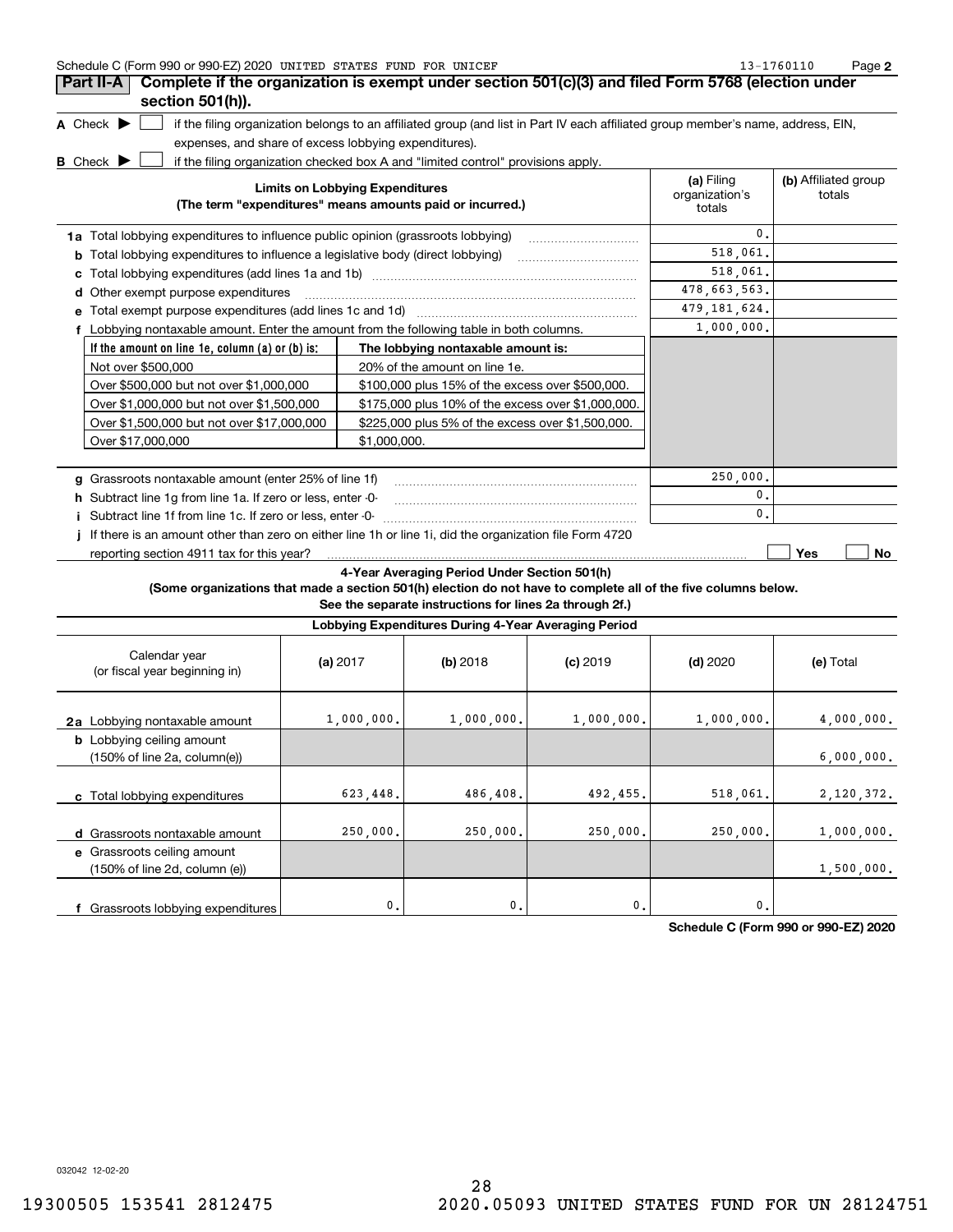## **Part II-B** Complete if the organization is exempt under section 501(c)(3) and has NOT filed Form 5768 **(election under section 501(h)).**

| For each "Yes" response on lines 1a through 1i below, provide in Part IV a detailed description |                                                                                                                                                                                                                                      | (a) |              | (b)    |    |
|-------------------------------------------------------------------------------------------------|--------------------------------------------------------------------------------------------------------------------------------------------------------------------------------------------------------------------------------------|-----|--------------|--------|----|
|                                                                                                 | of the lobbying activity.                                                                                                                                                                                                            | Yes | No           | Amount |    |
| 1                                                                                               | During the year, did the filing organization attempt to influence foreign, national, state, or<br>local legislation, including any attempt to influence public opinion on a legislative matter<br>or referendum, through the use of: |     |              |        |    |
|                                                                                                 | <b>b</b> Paid staff or management (include compensation in expenses reported on lines 1c through 1i)?<br>$\sim$                                                                                                                      |     |              |        |    |
|                                                                                                 |                                                                                                                                                                                                                                      |     |              |        |    |
|                                                                                                 | e Publications, or published or broadcast statements?                                                                                                                                                                                |     |              |        |    |
|                                                                                                 |                                                                                                                                                                                                                                      |     |              |        |    |
|                                                                                                 | g Direct contact with legislators, their staffs, government officials, or a legislative body?                                                                                                                                        |     |              |        |    |
|                                                                                                 | h Rallies, demonstrations, seminars, conventions, speeches, lectures, or any similar means?<br><i>i</i> Other activities?                                                                                                            |     |              |        |    |
|                                                                                                 |                                                                                                                                                                                                                                      |     |              |        |    |
|                                                                                                 | 2a Did the activities in line 1 cause the organization to be not described in section 501(c)(3)?                                                                                                                                     |     |              |        |    |
|                                                                                                 |                                                                                                                                                                                                                                      |     |              |        |    |
|                                                                                                 | c If "Yes," enter the amount of any tax incurred by organization managers under section 4912                                                                                                                                         |     |              |        |    |
|                                                                                                 | d If the filing organization incurred a section 4912 tax, did it file Form 4720 for this year?                                                                                                                                       |     |              |        |    |
|                                                                                                 | Complete if the organization is exempt under section 501(c)(4), section 501(c)(5), or section<br> Part III-A                                                                                                                         |     |              |        |    |
|                                                                                                 | 501(c)(6).                                                                                                                                                                                                                           |     |              |        |    |
|                                                                                                 |                                                                                                                                                                                                                                      |     |              | Yes    | No |
| 1                                                                                               |                                                                                                                                                                                                                                      |     | $\mathbf{1}$ |        |    |
| $\mathbf{2}$                                                                                    |                                                                                                                                                                                                                                      |     | $\mathbf{2}$ |        |    |
| 3                                                                                               | Did the organization agree to carry over lobbying and political campaign activity expenditures from the prior year?                                                                                                                  |     | 3            |        |    |
|                                                                                                 | Complete if the organization is exempt under section $501(c)(4)$ , section $501(c)(5)$ , or section<br> Part III-B                                                                                                                   |     |              |        |    |
|                                                                                                 | 501(c)(6) and if either (a) BOTH Part III-A, lines 1 and 2, are answered "No" OR (b) Part III-A, line 3, is                                                                                                                          |     |              |        |    |
|                                                                                                 | answered "Yes."                                                                                                                                                                                                                      |     |              |        |    |
| 1                                                                                               |                                                                                                                                                                                                                                      |     | $\mathbf{1}$ |        |    |
| 2                                                                                               | Section 162(e) nondeductible lobbying and political expenditures (do not include amounts of political                                                                                                                                |     |              |        |    |
|                                                                                                 | expenses for which the section 527(f) tax was paid).                                                                                                                                                                                 |     |              |        |    |
|                                                                                                 |                                                                                                                                                                                                                                      |     | 2a           |        |    |
|                                                                                                 | b Carryover from last year manufactured and continuum contracts and contact the contract of the contract of the contract of the contract of the contract of the contract of the contract of the contract of the contract of th       |     | 2b           |        |    |
|                                                                                                 |                                                                                                                                                                                                                                      |     | 2c           |        |    |
| з                                                                                               | Aggregate amount reported in section 6033(e)(1)(A) notices of nondeductible section 162(e) dues                                                                                                                                      |     | 3            |        |    |
| 4                                                                                               | If notices were sent and the amount on line 2c exceeds the amount on line 3, what portion of the excess                                                                                                                              |     |              |        |    |
|                                                                                                 | does the organization agree to carryover to the reasonable estimate of nondeductible lobbying and political                                                                                                                          |     |              |        |    |
|                                                                                                 | expenditure next year?                                                                                                                                                                                                               |     | 4            |        |    |
| 5                                                                                               |                                                                                                                                                                                                                                      |     | 5            |        |    |
|                                                                                                 | Part IV  <br>Supplemental Information                                                                                                                                                                                                |     |              |        |    |
|                                                                                                 | Provide the descriptions required for Part I-A, line 1; Part I-B, line 4; Part I-C, line 5; Part II-A (affiliated group list); Part II-A, lines 1 and 2 (See                                                                         |     |              |        |    |

29

instructions); and Part II-B, line 1. Also, complete this part for any additional information.

**Schedule C (Form 990 or 990-EZ) 2020**

032043 12-02-20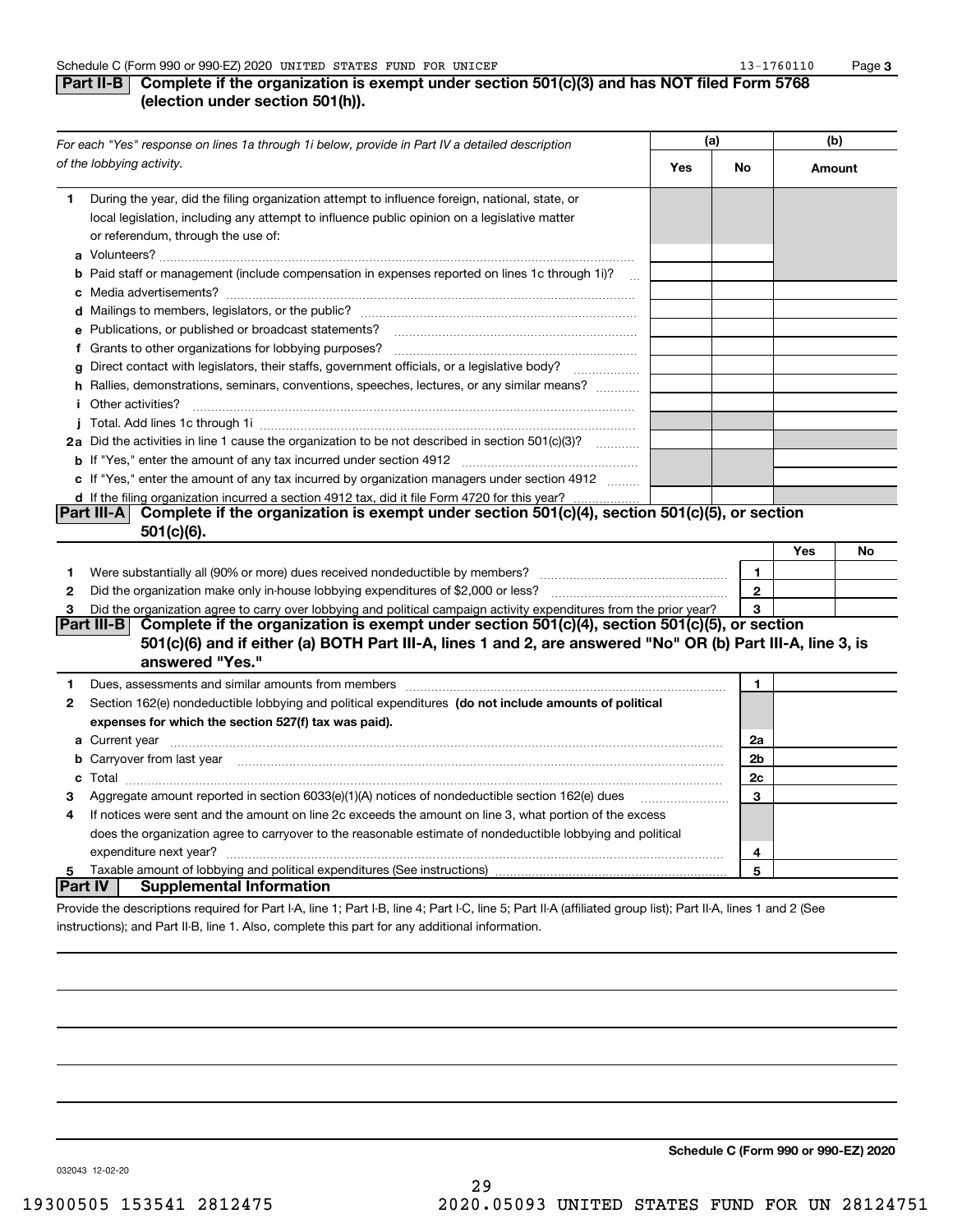| <b>Supplemental Financial Statements</b><br><b>SCHEDULE D</b><br>Complete if the organization answered "Yes" on Form 990,<br>(Form 990)<br>Part IV, line 6, 7, 8, 9, 10, 11a, 11b, 11c, 11d, 11e, 11f, 12a, or 12b.<br>Attach to Form 990.<br>Department of the Treasury<br>Go to www.irs.gov/Form990 for instructions and the latest information.<br>Internal Revenue Service |                                |                                                                                                                                                |                         |                                                    |    | OMB No. 1545-0047<br>Open to Public<br>Inspection   |
|--------------------------------------------------------------------------------------------------------------------------------------------------------------------------------------------------------------------------------------------------------------------------------------------------------------------------------------------------------------------------------|--------------------------------|------------------------------------------------------------------------------------------------------------------------------------------------|-------------------------|----------------------------------------------------|----|-----------------------------------------------------|
|                                                                                                                                                                                                                                                                                                                                                                                | Name of the organization       | UNITED STATES FUND FOR UNICEF                                                                                                                  |                         |                                                    |    | <b>Employer identification number</b><br>13-1760110 |
| Part I                                                                                                                                                                                                                                                                                                                                                                         |                                | Organizations Maintaining Donor Advised Funds or Other Similar Funds or Accounts. Complete if the                                              |                         |                                                    |    |                                                     |
|                                                                                                                                                                                                                                                                                                                                                                                |                                | organization answered "Yes" on Form 990, Part IV, line 6.                                                                                      |                         |                                                    |    |                                                     |
|                                                                                                                                                                                                                                                                                                                                                                                |                                |                                                                                                                                                | (a) Donor advised funds |                                                    |    | (b) Funds and other accounts                        |
|                                                                                                                                                                                                                                                                                                                                                                                |                                |                                                                                                                                                |                         |                                                    |    |                                                     |
| 2                                                                                                                                                                                                                                                                                                                                                                              |                                | Aggregate value of contributions to (during year)                                                                                              |                         |                                                    |    |                                                     |
| з                                                                                                                                                                                                                                                                                                                                                                              |                                |                                                                                                                                                |                         |                                                    |    |                                                     |
| 4                                                                                                                                                                                                                                                                                                                                                                              |                                |                                                                                                                                                |                         |                                                    |    |                                                     |
| 5                                                                                                                                                                                                                                                                                                                                                                              |                                | Did the organization inform all donors and donor advisors in writing that the assets held in donor advised funds                               |                         |                                                    |    |                                                     |
|                                                                                                                                                                                                                                                                                                                                                                                |                                |                                                                                                                                                |                         |                                                    |    | Yes<br><b>No</b>                                    |
| 6                                                                                                                                                                                                                                                                                                                                                                              |                                | Did the organization inform all grantees, donors, and donor advisors in writing that grant funds can be used only                              |                         |                                                    |    |                                                     |
|                                                                                                                                                                                                                                                                                                                                                                                |                                | for charitable purposes and not for the benefit of the donor or donor advisor, or for any other purpose conferring                             |                         |                                                    |    |                                                     |
|                                                                                                                                                                                                                                                                                                                                                                                | impermissible private benefit? |                                                                                                                                                |                         |                                                    |    | Yes<br><b>No</b>                                    |
| Part II                                                                                                                                                                                                                                                                                                                                                                        |                                | Conservation Easements. Complete if the organization answered "Yes" on Form 990, Part IV, line 7.                                              |                         |                                                    |    |                                                     |
| 1                                                                                                                                                                                                                                                                                                                                                                              |                                | Purpose(s) of conservation easements held by the organization (check all that apply).                                                          |                         |                                                    |    |                                                     |
|                                                                                                                                                                                                                                                                                                                                                                                |                                | Preservation of land for public use (for example, recreation or education)                                                                     |                         | Preservation of a historically important land area |    |                                                     |
|                                                                                                                                                                                                                                                                                                                                                                                |                                | Protection of natural habitat                                                                                                                  |                         | Preservation of a certified historic structure     |    |                                                     |
|                                                                                                                                                                                                                                                                                                                                                                                |                                | Preservation of open space                                                                                                                     |                         |                                                    |    |                                                     |
|                                                                                                                                                                                                                                                                                                                                                                                |                                |                                                                                                                                                |                         |                                                    |    |                                                     |
| 2                                                                                                                                                                                                                                                                                                                                                                              |                                | Complete lines 2a through 2d if the organization held a qualified conservation contribution in the form of a conservation easement on the last |                         |                                                    |    |                                                     |
|                                                                                                                                                                                                                                                                                                                                                                                | day of the tax year.           | Total number of conservation easements                                                                                                         |                         |                                                    | 2a | Held at the End of the Tax Year                     |

Number of conservation easements on a certified historic structure included in (a) ~~~~~~~~~~~~ Number of conservation easements included in (c) acquired after 7/25/06, and not on a historic structure listed in the National Register ~~~~~~~~~~~~~~~~~~~~~~~~~~~~~~~~~~~~~~

Number of states where property subject to conservation easement is located  $\blacktriangleright$ 

Number of conservation easements modified, transferred, released, extinguished, or terminated by the organization during the tax

| 5 | Does the organization have a written policy regarding the periodic monitoring, inspection, handling of                                                                                                                                                                                                                                                                        |                            |
|---|-------------------------------------------------------------------------------------------------------------------------------------------------------------------------------------------------------------------------------------------------------------------------------------------------------------------------------------------------------------------------------|----------------------------|
|   | Yes<br>violations, and enforcement of the conservation easements it holds?                                                                                                                                                                                                                                                                                                    | <b>No</b>                  |
| 6 | Staff and volunteer hours devoted to monitoring, inspecting, handling of violations, and enforcing conservation easements during the year                                                                                                                                                                                                                                     |                            |
|   |                                                                                                                                                                                                                                                                                                                                                                               |                            |
| 7 | Amount of expenses incurred in monitoring, inspecting, handling of violations, and enforcing conservation easements during the year                                                                                                                                                                                                                                           |                            |
|   | $\triangleright$ \$                                                                                                                                                                                                                                                                                                                                                           |                            |
| 8 | Does each conservation easement reported on line 2(d) above satisfy the requirements of section 170(h)(4)(B)(i)                                                                                                                                                                                                                                                               |                            |
|   | Yes<br>and section $170(h)(4)(B)(ii)?$<br>$\begin{bmatrix} \begin{bmatrix} 0 & 0 & 0 & 0 \\ 0 & 0 & 0 & 0 \\ 0 & 0 & 0 & 0 \\ 0 & 0 & 0 & 0 \\ 0 & 0 & 0 & 0 \\ 0 & 0 & 0 & 0 & 0 \\ 0 & 0 & 0 & 0 & 0 \\ 0 & 0 & 0 & 0 & 0 \\ 0 & 0 & 0 & 0 & 0 \\ 0 & 0 & 0 & 0 & 0 & 0 \\ 0 & 0 & 0 & 0 & 0 & 0 \\ 0 & 0 & 0 & 0 & 0 & 0 & 0 \\ 0 & 0 & 0 & 0 & 0 & 0 & 0 \\ 0 & 0 & 0 & $ | No                         |
| 9 | In Part XIII, describe how the organization reports conservation easements in its revenue and expense statement and                                                                                                                                                                                                                                                           |                            |
|   | balance sheet, and include, if applicable, the text of the footnote to the organization's financial statements that describes the                                                                                                                                                                                                                                             |                            |
|   | organization's accounting for conservation easements.                                                                                                                                                                                                                                                                                                                         |                            |
|   | Organizations Maintaining Collections of Art, Historical Treasures, or Other Similar Assets.<br>Part III                                                                                                                                                                                                                                                                      |                            |
|   | Complete if the organization answered "Yes" on Form 990, Part IV, line 8.                                                                                                                                                                                                                                                                                                     |                            |
|   | 1a If the organization elected, as permitted under FASB ASC 958, not to report in its revenue statement and balance sheet works                                                                                                                                                                                                                                               |                            |
|   | of art, historical treasures, or other similar assets held for public exhibition, education, or research in furtherance of public                                                                                                                                                                                                                                             |                            |
|   | service, provide in Part XIII the text of the footnote to its financial statements that describes these items.                                                                                                                                                                                                                                                                |                            |
| b | If the organization elected, as permitted under FASB ASC 958, to report in its revenue statement and balance sheet works of                                                                                                                                                                                                                                                   |                            |
|   | art, historical treasures, or other similar assets held for public exhibition, education, or research in furtherance of public service,                                                                                                                                                                                                                                       |                            |
|   | provide the following amounts relating to these items:                                                                                                                                                                                                                                                                                                                        |                            |
|   | (i)                                                                                                                                                                                                                                                                                                                                                                           |                            |
|   | (ii) Assets included in Form 990, Part X [11] [2000] [2010] Assets included in Form 990, Part X [11] [2000] [2010] [2010] [2010] [2010] [2010] [2010] [2010] [2010] [2010] [2010] [2010] [2010] [2010] [2010] [2010] [2010] [2                                                                                                                                                |                            |
| 2 | If the organization received or held works of art, historical treasures, or other similar assets for financial gain, provide                                                                                                                                                                                                                                                  |                            |
|   | the following amounts required to be reported under FASB ASC 958 relating to these items:                                                                                                                                                                                                                                                                                     |                            |
| a |                                                                                                                                                                                                                                                                                                                                                                               |                            |
|   |                                                                                                                                                                                                                                                                                                                                                                               |                            |
|   | LHA For Paperwork Reduction Act Notice, see the Instructions for Form 990.                                                                                                                                                                                                                                                                                                    | Schedule D (Form 990) 2020 |

032051 12-01-20

**3**

**cd**

**45**

year |

|   | 30 |   |        |  |  |
|---|----|---|--------|--|--|
| . |    | ~ | $   -$ |  |  |

19300505 153541 2812475 2020.05093 UNITED STATES FUND FOR UN 28124751

**2c**

**2d**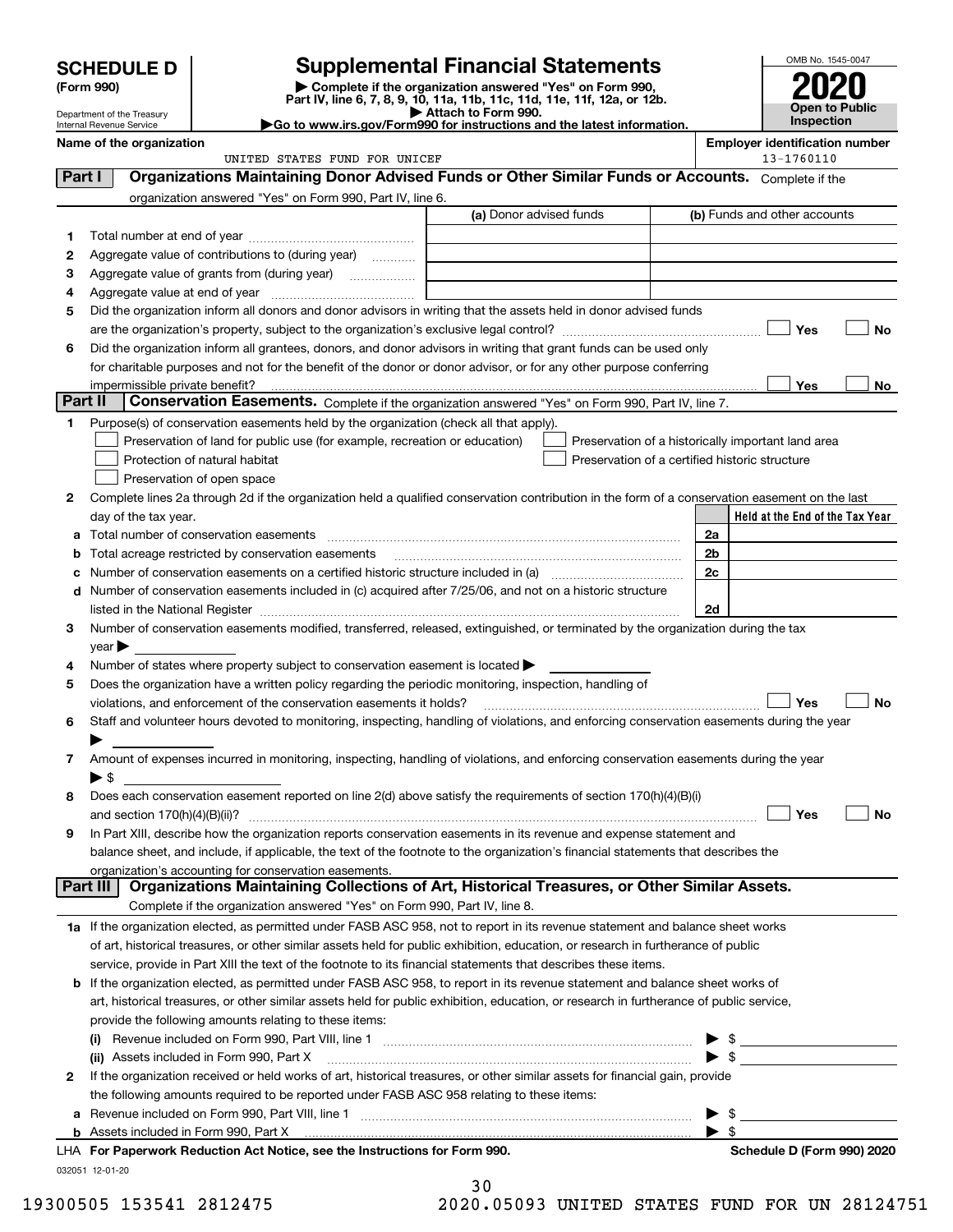| <b>Part III</b><br>(continued)<br>Using the organization's acquisition, accession, and other records, check any of the following that make significant use of its<br>3<br>collection items (check all that apply):<br>Public exhibition<br>Loan or exchange program<br>d<br>a<br>Scholarly research<br>Other and the control of the control of the control of the control of the control of the control of the control of the control of the control of the control of the control of the control of the control of the control of th<br>b<br>e<br>Preservation for future generations<br>c<br>Provide a description of the organization's collections and explain how they further the organization's exempt purpose in Part XIII.<br>4<br>During the year, did the organization solicit or receive donations of art, historical treasures, or other similar assets<br>5<br>Yes<br>No.<br>Part IV<br>Escrow and Custodial Arrangements. Complete if the organization answered "Yes" on Form 990, Part IV, line 9, or<br>reported an amount on Form 990, Part X, line 21.<br>1a Is the organization an agent, trustee, custodian or other intermediary for contributions or other assets not included<br>on Form 990, Part X? [11] matter contracts and contracts and contracts are contracted as a function of the set of the set of the set of the set of the set of the set of the set of the set of the set of the set of the set o<br>Yes<br>No<br>b If "Yes," explain the arrangement in Part XIII and complete the following table:<br>Amount<br>1c<br>Beginning balance <b>contract to the contract of the contract of the contract of the contract of the contract of t</b><br>c<br>Additions during the year manufactured and an annual contract of the year manufactured and all the year manufactured and all the year manufactured and all the year manufactured and all the year manufactured and all the yea<br>1d<br>Distributions during the year manufactured and continuum control of the year manufactured and the year manufactured and the year manufactured and the year manufactured and the year manufactured and the year manufactured an<br>1e<br>е<br>1f<br>f<br>2a Did the organization include an amount on Form 990, Part X, line 21, for escrow or custodial account liability?<br>Yes<br>No<br><b>b</b> If "Yes," explain the arrangement in Part XIII. Check here if the explanation has been provided on Part XIII<br><b>Part V</b><br>Endowment Funds. Complete if the organization answered "Yes" on Form 990, Part IV, line 10.<br>(a) Current year<br>(b) Prior year<br>(c) Two years back  <br>(d) Three years back   (e) Four years back<br>4, 162, 329.<br>4, 142, 329.<br>4, 152, 329.<br>1,642,329.<br>1,642,329.<br>Beginning of year balance<br>1a<br>10,000.<br>0.<br>10,000.<br>2,500,000.<br>0.<br>b<br>107,357.<br>207,887.<br>27, 247.<br>184,844.<br>43,385.<br>Net investment earnings, gains, and losses<br>d<br>e Other expenditures for facilities<br>184,844.<br>145,682.<br>27, 247.<br>43,385.<br>107,357.<br>and programs<br>$4,224,534.$ $4,162,329.$ $4,152,329.$<br>1,642,329.<br>4, 142, 329.<br>End of year balance<br>g<br>Provide the estimated percentage of the current year end balance (line 1g, column (a)) held as:<br>2<br>Board designated or quasi-endowment<br>%<br>а<br>100<br>Permanent endowment ><br>%<br>b<br>$\mathbf c$ Term endowment $\blacktriangleright$<br>%<br>The percentages on lines 2a, 2b, and 2c should equal 100%.<br>3a Are there endowment funds not in the possession of the organization that are held and administered for the organization<br>Yes<br>No<br>by:<br>x<br>3a(i)<br>х<br>3a(ii)<br>3 <sub>b</sub><br>Describe in Part XIII the intended uses of the organization's endowment funds.<br>4<br><b>Part VI</b><br>Land, Buildings, and Equipment.<br>Complete if the organization answered "Yes" on Form 990, Part IV, line 11a. See Form 990, Part X, line 10.<br>(a) Cost or other<br>(b) Cost or other<br>Description of property<br>(c) Accumulated<br>(d) Book value<br>basis (investment)<br>depreciation<br>basis (other)<br>41,685,279.<br>14, 332, 286.<br>27, 352, 993.<br>45,966.<br>45,551.<br>415.<br>14,776.<br>6,157.<br>20,933.<br>7,788,664.<br>4,857,258.<br>2,931,406.<br>30,299,590.<br>▶ | UNITED STATES FUND FOR UNICEF<br>13-1760110<br>$Page$ 2<br>Schedule D (Form 990) 2020       |  |  |  |  |  |  |  |  |  |  |
|------------------------------------------------------------------------------------------------------------------------------------------------------------------------------------------------------------------------------------------------------------------------------------------------------------------------------------------------------------------------------------------------------------------------------------------------------------------------------------------------------------------------------------------------------------------------------------------------------------------------------------------------------------------------------------------------------------------------------------------------------------------------------------------------------------------------------------------------------------------------------------------------------------------------------------------------------------------------------------------------------------------------------------------------------------------------------------------------------------------------------------------------------------------------------------------------------------------------------------------------------------------------------------------------------------------------------------------------------------------------------------------------------------------------------------------------------------------------------------------------------------------------------------------------------------------------------------------------------------------------------------------------------------------------------------------------------------------------------------------------------------------------------------------------------------------------------------------------------------------------------------------------------------------------------------------------------------------------------------------------------------------------------------------------------------------------------------------------------------------------------------------------------------------------------------------------------------------------------------------------------------------------------------------------------------------------------------------------------------------------------------------------------------------------------------------------------------------------------------------------------------------------------------------------------------------------------------------------------------------------------------------------------------------------------------------------------------------------------------------------------------------------------------------------------------------------------------------------------------------------------------------------------------------------------------------------------------------------------------------------------------------------------------------------------------------------------------------------------------------------------------------------------------------------------------------------------------------------------------------------------------------------------------------------------------------------------------------------------------------------------------------------------------------------------------------------------------------------------------------------------------------------------------------------------------------------------------------------------------------------------------------------------------------------------------------------------------------------------------------------------------------------------------------------------------------------------------------------------------------------------------------------------------------------------------------------------------------------------------------------------------------------------------------------------------------------------------------------------------------------------------------------------------------------------------------------------------------------------------------------------------------------------------------------------------------------------|---------------------------------------------------------------------------------------------|--|--|--|--|--|--|--|--|--|--|
|                                                                                                                                                                                                                                                                                                                                                                                                                                                                                                                                                                                                                                                                                                                                                                                                                                                                                                                                                                                                                                                                                                                                                                                                                                                                                                                                                                                                                                                                                                                                                                                                                                                                                                                                                                                                                                                                                                                                                                                                                                                                                                                                                                                                                                                                                                                                                                                                                                                                                                                                                                                                                                                                                                                                                                                                                                                                                                                                                                                                                                                                                                                                                                                                                                                                                                                                                                                                                                                                                                                                                                                                                                                                                                                                                                                                                                                                                                                                                                                                                                                                                                                                                                                                                                                                                                                              | Organizations Maintaining Collections of Art, Historical Treasures, or Other Similar Assets |  |  |  |  |  |  |  |  |  |  |
|                                                                                                                                                                                                                                                                                                                                                                                                                                                                                                                                                                                                                                                                                                                                                                                                                                                                                                                                                                                                                                                                                                                                                                                                                                                                                                                                                                                                                                                                                                                                                                                                                                                                                                                                                                                                                                                                                                                                                                                                                                                                                                                                                                                                                                                                                                                                                                                                                                                                                                                                                                                                                                                                                                                                                                                                                                                                                                                                                                                                                                                                                                                                                                                                                                                                                                                                                                                                                                                                                                                                                                                                                                                                                                                                                                                                                                                                                                                                                                                                                                                                                                                                                                                                                                                                                                                              |                                                                                             |  |  |  |  |  |  |  |  |  |  |
|                                                                                                                                                                                                                                                                                                                                                                                                                                                                                                                                                                                                                                                                                                                                                                                                                                                                                                                                                                                                                                                                                                                                                                                                                                                                                                                                                                                                                                                                                                                                                                                                                                                                                                                                                                                                                                                                                                                                                                                                                                                                                                                                                                                                                                                                                                                                                                                                                                                                                                                                                                                                                                                                                                                                                                                                                                                                                                                                                                                                                                                                                                                                                                                                                                                                                                                                                                                                                                                                                                                                                                                                                                                                                                                                                                                                                                                                                                                                                                                                                                                                                                                                                                                                                                                                                                                              |                                                                                             |  |  |  |  |  |  |  |  |  |  |
|                                                                                                                                                                                                                                                                                                                                                                                                                                                                                                                                                                                                                                                                                                                                                                                                                                                                                                                                                                                                                                                                                                                                                                                                                                                                                                                                                                                                                                                                                                                                                                                                                                                                                                                                                                                                                                                                                                                                                                                                                                                                                                                                                                                                                                                                                                                                                                                                                                                                                                                                                                                                                                                                                                                                                                                                                                                                                                                                                                                                                                                                                                                                                                                                                                                                                                                                                                                                                                                                                                                                                                                                                                                                                                                                                                                                                                                                                                                                                                                                                                                                                                                                                                                                                                                                                                                              |                                                                                             |  |  |  |  |  |  |  |  |  |  |
|                                                                                                                                                                                                                                                                                                                                                                                                                                                                                                                                                                                                                                                                                                                                                                                                                                                                                                                                                                                                                                                                                                                                                                                                                                                                                                                                                                                                                                                                                                                                                                                                                                                                                                                                                                                                                                                                                                                                                                                                                                                                                                                                                                                                                                                                                                                                                                                                                                                                                                                                                                                                                                                                                                                                                                                                                                                                                                                                                                                                                                                                                                                                                                                                                                                                                                                                                                                                                                                                                                                                                                                                                                                                                                                                                                                                                                                                                                                                                                                                                                                                                                                                                                                                                                                                                                                              |                                                                                             |  |  |  |  |  |  |  |  |  |  |
|                                                                                                                                                                                                                                                                                                                                                                                                                                                                                                                                                                                                                                                                                                                                                                                                                                                                                                                                                                                                                                                                                                                                                                                                                                                                                                                                                                                                                                                                                                                                                                                                                                                                                                                                                                                                                                                                                                                                                                                                                                                                                                                                                                                                                                                                                                                                                                                                                                                                                                                                                                                                                                                                                                                                                                                                                                                                                                                                                                                                                                                                                                                                                                                                                                                                                                                                                                                                                                                                                                                                                                                                                                                                                                                                                                                                                                                                                                                                                                                                                                                                                                                                                                                                                                                                                                                              |                                                                                             |  |  |  |  |  |  |  |  |  |  |
|                                                                                                                                                                                                                                                                                                                                                                                                                                                                                                                                                                                                                                                                                                                                                                                                                                                                                                                                                                                                                                                                                                                                                                                                                                                                                                                                                                                                                                                                                                                                                                                                                                                                                                                                                                                                                                                                                                                                                                                                                                                                                                                                                                                                                                                                                                                                                                                                                                                                                                                                                                                                                                                                                                                                                                                                                                                                                                                                                                                                                                                                                                                                                                                                                                                                                                                                                                                                                                                                                                                                                                                                                                                                                                                                                                                                                                                                                                                                                                                                                                                                                                                                                                                                                                                                                                                              |                                                                                             |  |  |  |  |  |  |  |  |  |  |
|                                                                                                                                                                                                                                                                                                                                                                                                                                                                                                                                                                                                                                                                                                                                                                                                                                                                                                                                                                                                                                                                                                                                                                                                                                                                                                                                                                                                                                                                                                                                                                                                                                                                                                                                                                                                                                                                                                                                                                                                                                                                                                                                                                                                                                                                                                                                                                                                                                                                                                                                                                                                                                                                                                                                                                                                                                                                                                                                                                                                                                                                                                                                                                                                                                                                                                                                                                                                                                                                                                                                                                                                                                                                                                                                                                                                                                                                                                                                                                                                                                                                                                                                                                                                                                                                                                                              |                                                                                             |  |  |  |  |  |  |  |  |  |  |
|                                                                                                                                                                                                                                                                                                                                                                                                                                                                                                                                                                                                                                                                                                                                                                                                                                                                                                                                                                                                                                                                                                                                                                                                                                                                                                                                                                                                                                                                                                                                                                                                                                                                                                                                                                                                                                                                                                                                                                                                                                                                                                                                                                                                                                                                                                                                                                                                                                                                                                                                                                                                                                                                                                                                                                                                                                                                                                                                                                                                                                                                                                                                                                                                                                                                                                                                                                                                                                                                                                                                                                                                                                                                                                                                                                                                                                                                                                                                                                                                                                                                                                                                                                                                                                                                                                                              |                                                                                             |  |  |  |  |  |  |  |  |  |  |
|                                                                                                                                                                                                                                                                                                                                                                                                                                                                                                                                                                                                                                                                                                                                                                                                                                                                                                                                                                                                                                                                                                                                                                                                                                                                                                                                                                                                                                                                                                                                                                                                                                                                                                                                                                                                                                                                                                                                                                                                                                                                                                                                                                                                                                                                                                                                                                                                                                                                                                                                                                                                                                                                                                                                                                                                                                                                                                                                                                                                                                                                                                                                                                                                                                                                                                                                                                                                                                                                                                                                                                                                                                                                                                                                                                                                                                                                                                                                                                                                                                                                                                                                                                                                                                                                                                                              |                                                                                             |  |  |  |  |  |  |  |  |  |  |
|                                                                                                                                                                                                                                                                                                                                                                                                                                                                                                                                                                                                                                                                                                                                                                                                                                                                                                                                                                                                                                                                                                                                                                                                                                                                                                                                                                                                                                                                                                                                                                                                                                                                                                                                                                                                                                                                                                                                                                                                                                                                                                                                                                                                                                                                                                                                                                                                                                                                                                                                                                                                                                                                                                                                                                                                                                                                                                                                                                                                                                                                                                                                                                                                                                                                                                                                                                                                                                                                                                                                                                                                                                                                                                                                                                                                                                                                                                                                                                                                                                                                                                                                                                                                                                                                                                                              |                                                                                             |  |  |  |  |  |  |  |  |  |  |
|                                                                                                                                                                                                                                                                                                                                                                                                                                                                                                                                                                                                                                                                                                                                                                                                                                                                                                                                                                                                                                                                                                                                                                                                                                                                                                                                                                                                                                                                                                                                                                                                                                                                                                                                                                                                                                                                                                                                                                                                                                                                                                                                                                                                                                                                                                                                                                                                                                                                                                                                                                                                                                                                                                                                                                                                                                                                                                                                                                                                                                                                                                                                                                                                                                                                                                                                                                                                                                                                                                                                                                                                                                                                                                                                                                                                                                                                                                                                                                                                                                                                                                                                                                                                                                                                                                                              |                                                                                             |  |  |  |  |  |  |  |  |  |  |
|                                                                                                                                                                                                                                                                                                                                                                                                                                                                                                                                                                                                                                                                                                                                                                                                                                                                                                                                                                                                                                                                                                                                                                                                                                                                                                                                                                                                                                                                                                                                                                                                                                                                                                                                                                                                                                                                                                                                                                                                                                                                                                                                                                                                                                                                                                                                                                                                                                                                                                                                                                                                                                                                                                                                                                                                                                                                                                                                                                                                                                                                                                                                                                                                                                                                                                                                                                                                                                                                                                                                                                                                                                                                                                                                                                                                                                                                                                                                                                                                                                                                                                                                                                                                                                                                                                                              |                                                                                             |  |  |  |  |  |  |  |  |  |  |
|                                                                                                                                                                                                                                                                                                                                                                                                                                                                                                                                                                                                                                                                                                                                                                                                                                                                                                                                                                                                                                                                                                                                                                                                                                                                                                                                                                                                                                                                                                                                                                                                                                                                                                                                                                                                                                                                                                                                                                                                                                                                                                                                                                                                                                                                                                                                                                                                                                                                                                                                                                                                                                                                                                                                                                                                                                                                                                                                                                                                                                                                                                                                                                                                                                                                                                                                                                                                                                                                                                                                                                                                                                                                                                                                                                                                                                                                                                                                                                                                                                                                                                                                                                                                                                                                                                                              |                                                                                             |  |  |  |  |  |  |  |  |  |  |
|                                                                                                                                                                                                                                                                                                                                                                                                                                                                                                                                                                                                                                                                                                                                                                                                                                                                                                                                                                                                                                                                                                                                                                                                                                                                                                                                                                                                                                                                                                                                                                                                                                                                                                                                                                                                                                                                                                                                                                                                                                                                                                                                                                                                                                                                                                                                                                                                                                                                                                                                                                                                                                                                                                                                                                                                                                                                                                                                                                                                                                                                                                                                                                                                                                                                                                                                                                                                                                                                                                                                                                                                                                                                                                                                                                                                                                                                                                                                                                                                                                                                                                                                                                                                                                                                                                                              |                                                                                             |  |  |  |  |  |  |  |  |  |  |
|                                                                                                                                                                                                                                                                                                                                                                                                                                                                                                                                                                                                                                                                                                                                                                                                                                                                                                                                                                                                                                                                                                                                                                                                                                                                                                                                                                                                                                                                                                                                                                                                                                                                                                                                                                                                                                                                                                                                                                                                                                                                                                                                                                                                                                                                                                                                                                                                                                                                                                                                                                                                                                                                                                                                                                                                                                                                                                                                                                                                                                                                                                                                                                                                                                                                                                                                                                                                                                                                                                                                                                                                                                                                                                                                                                                                                                                                                                                                                                                                                                                                                                                                                                                                                                                                                                                              |                                                                                             |  |  |  |  |  |  |  |  |  |  |
|                                                                                                                                                                                                                                                                                                                                                                                                                                                                                                                                                                                                                                                                                                                                                                                                                                                                                                                                                                                                                                                                                                                                                                                                                                                                                                                                                                                                                                                                                                                                                                                                                                                                                                                                                                                                                                                                                                                                                                                                                                                                                                                                                                                                                                                                                                                                                                                                                                                                                                                                                                                                                                                                                                                                                                                                                                                                                                                                                                                                                                                                                                                                                                                                                                                                                                                                                                                                                                                                                                                                                                                                                                                                                                                                                                                                                                                                                                                                                                                                                                                                                                                                                                                                                                                                                                                              |                                                                                             |  |  |  |  |  |  |  |  |  |  |
|                                                                                                                                                                                                                                                                                                                                                                                                                                                                                                                                                                                                                                                                                                                                                                                                                                                                                                                                                                                                                                                                                                                                                                                                                                                                                                                                                                                                                                                                                                                                                                                                                                                                                                                                                                                                                                                                                                                                                                                                                                                                                                                                                                                                                                                                                                                                                                                                                                                                                                                                                                                                                                                                                                                                                                                                                                                                                                                                                                                                                                                                                                                                                                                                                                                                                                                                                                                                                                                                                                                                                                                                                                                                                                                                                                                                                                                                                                                                                                                                                                                                                                                                                                                                                                                                                                                              |                                                                                             |  |  |  |  |  |  |  |  |  |  |
|                                                                                                                                                                                                                                                                                                                                                                                                                                                                                                                                                                                                                                                                                                                                                                                                                                                                                                                                                                                                                                                                                                                                                                                                                                                                                                                                                                                                                                                                                                                                                                                                                                                                                                                                                                                                                                                                                                                                                                                                                                                                                                                                                                                                                                                                                                                                                                                                                                                                                                                                                                                                                                                                                                                                                                                                                                                                                                                                                                                                                                                                                                                                                                                                                                                                                                                                                                                                                                                                                                                                                                                                                                                                                                                                                                                                                                                                                                                                                                                                                                                                                                                                                                                                                                                                                                                              |                                                                                             |  |  |  |  |  |  |  |  |  |  |
|                                                                                                                                                                                                                                                                                                                                                                                                                                                                                                                                                                                                                                                                                                                                                                                                                                                                                                                                                                                                                                                                                                                                                                                                                                                                                                                                                                                                                                                                                                                                                                                                                                                                                                                                                                                                                                                                                                                                                                                                                                                                                                                                                                                                                                                                                                                                                                                                                                                                                                                                                                                                                                                                                                                                                                                                                                                                                                                                                                                                                                                                                                                                                                                                                                                                                                                                                                                                                                                                                                                                                                                                                                                                                                                                                                                                                                                                                                                                                                                                                                                                                                                                                                                                                                                                                                                              |                                                                                             |  |  |  |  |  |  |  |  |  |  |
|                                                                                                                                                                                                                                                                                                                                                                                                                                                                                                                                                                                                                                                                                                                                                                                                                                                                                                                                                                                                                                                                                                                                                                                                                                                                                                                                                                                                                                                                                                                                                                                                                                                                                                                                                                                                                                                                                                                                                                                                                                                                                                                                                                                                                                                                                                                                                                                                                                                                                                                                                                                                                                                                                                                                                                                                                                                                                                                                                                                                                                                                                                                                                                                                                                                                                                                                                                                                                                                                                                                                                                                                                                                                                                                                                                                                                                                                                                                                                                                                                                                                                                                                                                                                                                                                                                                              |                                                                                             |  |  |  |  |  |  |  |  |  |  |
|                                                                                                                                                                                                                                                                                                                                                                                                                                                                                                                                                                                                                                                                                                                                                                                                                                                                                                                                                                                                                                                                                                                                                                                                                                                                                                                                                                                                                                                                                                                                                                                                                                                                                                                                                                                                                                                                                                                                                                                                                                                                                                                                                                                                                                                                                                                                                                                                                                                                                                                                                                                                                                                                                                                                                                                                                                                                                                                                                                                                                                                                                                                                                                                                                                                                                                                                                                                                                                                                                                                                                                                                                                                                                                                                                                                                                                                                                                                                                                                                                                                                                                                                                                                                                                                                                                                              |                                                                                             |  |  |  |  |  |  |  |  |  |  |
|                                                                                                                                                                                                                                                                                                                                                                                                                                                                                                                                                                                                                                                                                                                                                                                                                                                                                                                                                                                                                                                                                                                                                                                                                                                                                                                                                                                                                                                                                                                                                                                                                                                                                                                                                                                                                                                                                                                                                                                                                                                                                                                                                                                                                                                                                                                                                                                                                                                                                                                                                                                                                                                                                                                                                                                                                                                                                                                                                                                                                                                                                                                                                                                                                                                                                                                                                                                                                                                                                                                                                                                                                                                                                                                                                                                                                                                                                                                                                                                                                                                                                                                                                                                                                                                                                                                              |                                                                                             |  |  |  |  |  |  |  |  |  |  |
|                                                                                                                                                                                                                                                                                                                                                                                                                                                                                                                                                                                                                                                                                                                                                                                                                                                                                                                                                                                                                                                                                                                                                                                                                                                                                                                                                                                                                                                                                                                                                                                                                                                                                                                                                                                                                                                                                                                                                                                                                                                                                                                                                                                                                                                                                                                                                                                                                                                                                                                                                                                                                                                                                                                                                                                                                                                                                                                                                                                                                                                                                                                                                                                                                                                                                                                                                                                                                                                                                                                                                                                                                                                                                                                                                                                                                                                                                                                                                                                                                                                                                                                                                                                                                                                                                                                              |                                                                                             |  |  |  |  |  |  |  |  |  |  |
|                                                                                                                                                                                                                                                                                                                                                                                                                                                                                                                                                                                                                                                                                                                                                                                                                                                                                                                                                                                                                                                                                                                                                                                                                                                                                                                                                                                                                                                                                                                                                                                                                                                                                                                                                                                                                                                                                                                                                                                                                                                                                                                                                                                                                                                                                                                                                                                                                                                                                                                                                                                                                                                                                                                                                                                                                                                                                                                                                                                                                                                                                                                                                                                                                                                                                                                                                                                                                                                                                                                                                                                                                                                                                                                                                                                                                                                                                                                                                                                                                                                                                                                                                                                                                                                                                                                              |                                                                                             |  |  |  |  |  |  |  |  |  |  |
|                                                                                                                                                                                                                                                                                                                                                                                                                                                                                                                                                                                                                                                                                                                                                                                                                                                                                                                                                                                                                                                                                                                                                                                                                                                                                                                                                                                                                                                                                                                                                                                                                                                                                                                                                                                                                                                                                                                                                                                                                                                                                                                                                                                                                                                                                                                                                                                                                                                                                                                                                                                                                                                                                                                                                                                                                                                                                                                                                                                                                                                                                                                                                                                                                                                                                                                                                                                                                                                                                                                                                                                                                                                                                                                                                                                                                                                                                                                                                                                                                                                                                                                                                                                                                                                                                                                              |                                                                                             |  |  |  |  |  |  |  |  |  |  |
|                                                                                                                                                                                                                                                                                                                                                                                                                                                                                                                                                                                                                                                                                                                                                                                                                                                                                                                                                                                                                                                                                                                                                                                                                                                                                                                                                                                                                                                                                                                                                                                                                                                                                                                                                                                                                                                                                                                                                                                                                                                                                                                                                                                                                                                                                                                                                                                                                                                                                                                                                                                                                                                                                                                                                                                                                                                                                                                                                                                                                                                                                                                                                                                                                                                                                                                                                                                                                                                                                                                                                                                                                                                                                                                                                                                                                                                                                                                                                                                                                                                                                                                                                                                                                                                                                                                              |                                                                                             |  |  |  |  |  |  |  |  |  |  |
|                                                                                                                                                                                                                                                                                                                                                                                                                                                                                                                                                                                                                                                                                                                                                                                                                                                                                                                                                                                                                                                                                                                                                                                                                                                                                                                                                                                                                                                                                                                                                                                                                                                                                                                                                                                                                                                                                                                                                                                                                                                                                                                                                                                                                                                                                                                                                                                                                                                                                                                                                                                                                                                                                                                                                                                                                                                                                                                                                                                                                                                                                                                                                                                                                                                                                                                                                                                                                                                                                                                                                                                                                                                                                                                                                                                                                                                                                                                                                                                                                                                                                                                                                                                                                                                                                                                              |                                                                                             |  |  |  |  |  |  |  |  |  |  |
|                                                                                                                                                                                                                                                                                                                                                                                                                                                                                                                                                                                                                                                                                                                                                                                                                                                                                                                                                                                                                                                                                                                                                                                                                                                                                                                                                                                                                                                                                                                                                                                                                                                                                                                                                                                                                                                                                                                                                                                                                                                                                                                                                                                                                                                                                                                                                                                                                                                                                                                                                                                                                                                                                                                                                                                                                                                                                                                                                                                                                                                                                                                                                                                                                                                                                                                                                                                                                                                                                                                                                                                                                                                                                                                                                                                                                                                                                                                                                                                                                                                                                                                                                                                                                                                                                                                              |                                                                                             |  |  |  |  |  |  |  |  |  |  |
|                                                                                                                                                                                                                                                                                                                                                                                                                                                                                                                                                                                                                                                                                                                                                                                                                                                                                                                                                                                                                                                                                                                                                                                                                                                                                                                                                                                                                                                                                                                                                                                                                                                                                                                                                                                                                                                                                                                                                                                                                                                                                                                                                                                                                                                                                                                                                                                                                                                                                                                                                                                                                                                                                                                                                                                                                                                                                                                                                                                                                                                                                                                                                                                                                                                                                                                                                                                                                                                                                                                                                                                                                                                                                                                                                                                                                                                                                                                                                                                                                                                                                                                                                                                                                                                                                                                              |                                                                                             |  |  |  |  |  |  |  |  |  |  |
|                                                                                                                                                                                                                                                                                                                                                                                                                                                                                                                                                                                                                                                                                                                                                                                                                                                                                                                                                                                                                                                                                                                                                                                                                                                                                                                                                                                                                                                                                                                                                                                                                                                                                                                                                                                                                                                                                                                                                                                                                                                                                                                                                                                                                                                                                                                                                                                                                                                                                                                                                                                                                                                                                                                                                                                                                                                                                                                                                                                                                                                                                                                                                                                                                                                                                                                                                                                                                                                                                                                                                                                                                                                                                                                                                                                                                                                                                                                                                                                                                                                                                                                                                                                                                                                                                                                              |                                                                                             |  |  |  |  |  |  |  |  |  |  |
|                                                                                                                                                                                                                                                                                                                                                                                                                                                                                                                                                                                                                                                                                                                                                                                                                                                                                                                                                                                                                                                                                                                                                                                                                                                                                                                                                                                                                                                                                                                                                                                                                                                                                                                                                                                                                                                                                                                                                                                                                                                                                                                                                                                                                                                                                                                                                                                                                                                                                                                                                                                                                                                                                                                                                                                                                                                                                                                                                                                                                                                                                                                                                                                                                                                                                                                                                                                                                                                                                                                                                                                                                                                                                                                                                                                                                                                                                                                                                                                                                                                                                                                                                                                                                                                                                                                              |                                                                                             |  |  |  |  |  |  |  |  |  |  |
|                                                                                                                                                                                                                                                                                                                                                                                                                                                                                                                                                                                                                                                                                                                                                                                                                                                                                                                                                                                                                                                                                                                                                                                                                                                                                                                                                                                                                                                                                                                                                                                                                                                                                                                                                                                                                                                                                                                                                                                                                                                                                                                                                                                                                                                                                                                                                                                                                                                                                                                                                                                                                                                                                                                                                                                                                                                                                                                                                                                                                                                                                                                                                                                                                                                                                                                                                                                                                                                                                                                                                                                                                                                                                                                                                                                                                                                                                                                                                                                                                                                                                                                                                                                                                                                                                                                              |                                                                                             |  |  |  |  |  |  |  |  |  |  |
|                                                                                                                                                                                                                                                                                                                                                                                                                                                                                                                                                                                                                                                                                                                                                                                                                                                                                                                                                                                                                                                                                                                                                                                                                                                                                                                                                                                                                                                                                                                                                                                                                                                                                                                                                                                                                                                                                                                                                                                                                                                                                                                                                                                                                                                                                                                                                                                                                                                                                                                                                                                                                                                                                                                                                                                                                                                                                                                                                                                                                                                                                                                                                                                                                                                                                                                                                                                                                                                                                                                                                                                                                                                                                                                                                                                                                                                                                                                                                                                                                                                                                                                                                                                                                                                                                                                              |                                                                                             |  |  |  |  |  |  |  |  |  |  |
|                                                                                                                                                                                                                                                                                                                                                                                                                                                                                                                                                                                                                                                                                                                                                                                                                                                                                                                                                                                                                                                                                                                                                                                                                                                                                                                                                                                                                                                                                                                                                                                                                                                                                                                                                                                                                                                                                                                                                                                                                                                                                                                                                                                                                                                                                                                                                                                                                                                                                                                                                                                                                                                                                                                                                                                                                                                                                                                                                                                                                                                                                                                                                                                                                                                                                                                                                                                                                                                                                                                                                                                                                                                                                                                                                                                                                                                                                                                                                                                                                                                                                                                                                                                                                                                                                                                              |                                                                                             |  |  |  |  |  |  |  |  |  |  |
|                                                                                                                                                                                                                                                                                                                                                                                                                                                                                                                                                                                                                                                                                                                                                                                                                                                                                                                                                                                                                                                                                                                                                                                                                                                                                                                                                                                                                                                                                                                                                                                                                                                                                                                                                                                                                                                                                                                                                                                                                                                                                                                                                                                                                                                                                                                                                                                                                                                                                                                                                                                                                                                                                                                                                                                                                                                                                                                                                                                                                                                                                                                                                                                                                                                                                                                                                                                                                                                                                                                                                                                                                                                                                                                                                                                                                                                                                                                                                                                                                                                                                                                                                                                                                                                                                                                              |                                                                                             |  |  |  |  |  |  |  |  |  |  |
|                                                                                                                                                                                                                                                                                                                                                                                                                                                                                                                                                                                                                                                                                                                                                                                                                                                                                                                                                                                                                                                                                                                                                                                                                                                                                                                                                                                                                                                                                                                                                                                                                                                                                                                                                                                                                                                                                                                                                                                                                                                                                                                                                                                                                                                                                                                                                                                                                                                                                                                                                                                                                                                                                                                                                                                                                                                                                                                                                                                                                                                                                                                                                                                                                                                                                                                                                                                                                                                                                                                                                                                                                                                                                                                                                                                                                                                                                                                                                                                                                                                                                                                                                                                                                                                                                                                              |                                                                                             |  |  |  |  |  |  |  |  |  |  |
|                                                                                                                                                                                                                                                                                                                                                                                                                                                                                                                                                                                                                                                                                                                                                                                                                                                                                                                                                                                                                                                                                                                                                                                                                                                                                                                                                                                                                                                                                                                                                                                                                                                                                                                                                                                                                                                                                                                                                                                                                                                                                                                                                                                                                                                                                                                                                                                                                                                                                                                                                                                                                                                                                                                                                                                                                                                                                                                                                                                                                                                                                                                                                                                                                                                                                                                                                                                                                                                                                                                                                                                                                                                                                                                                                                                                                                                                                                                                                                                                                                                                                                                                                                                                                                                                                                                              |                                                                                             |  |  |  |  |  |  |  |  |  |  |
|                                                                                                                                                                                                                                                                                                                                                                                                                                                                                                                                                                                                                                                                                                                                                                                                                                                                                                                                                                                                                                                                                                                                                                                                                                                                                                                                                                                                                                                                                                                                                                                                                                                                                                                                                                                                                                                                                                                                                                                                                                                                                                                                                                                                                                                                                                                                                                                                                                                                                                                                                                                                                                                                                                                                                                                                                                                                                                                                                                                                                                                                                                                                                                                                                                                                                                                                                                                                                                                                                                                                                                                                                                                                                                                                                                                                                                                                                                                                                                                                                                                                                                                                                                                                                                                                                                                              |                                                                                             |  |  |  |  |  |  |  |  |  |  |
|                                                                                                                                                                                                                                                                                                                                                                                                                                                                                                                                                                                                                                                                                                                                                                                                                                                                                                                                                                                                                                                                                                                                                                                                                                                                                                                                                                                                                                                                                                                                                                                                                                                                                                                                                                                                                                                                                                                                                                                                                                                                                                                                                                                                                                                                                                                                                                                                                                                                                                                                                                                                                                                                                                                                                                                                                                                                                                                                                                                                                                                                                                                                                                                                                                                                                                                                                                                                                                                                                                                                                                                                                                                                                                                                                                                                                                                                                                                                                                                                                                                                                                                                                                                                                                                                                                                              |                                                                                             |  |  |  |  |  |  |  |  |  |  |
|                                                                                                                                                                                                                                                                                                                                                                                                                                                                                                                                                                                                                                                                                                                                                                                                                                                                                                                                                                                                                                                                                                                                                                                                                                                                                                                                                                                                                                                                                                                                                                                                                                                                                                                                                                                                                                                                                                                                                                                                                                                                                                                                                                                                                                                                                                                                                                                                                                                                                                                                                                                                                                                                                                                                                                                                                                                                                                                                                                                                                                                                                                                                                                                                                                                                                                                                                                                                                                                                                                                                                                                                                                                                                                                                                                                                                                                                                                                                                                                                                                                                                                                                                                                                                                                                                                                              |                                                                                             |  |  |  |  |  |  |  |  |  |  |
|                                                                                                                                                                                                                                                                                                                                                                                                                                                                                                                                                                                                                                                                                                                                                                                                                                                                                                                                                                                                                                                                                                                                                                                                                                                                                                                                                                                                                                                                                                                                                                                                                                                                                                                                                                                                                                                                                                                                                                                                                                                                                                                                                                                                                                                                                                                                                                                                                                                                                                                                                                                                                                                                                                                                                                                                                                                                                                                                                                                                                                                                                                                                                                                                                                                                                                                                                                                                                                                                                                                                                                                                                                                                                                                                                                                                                                                                                                                                                                                                                                                                                                                                                                                                                                                                                                                              |                                                                                             |  |  |  |  |  |  |  |  |  |  |
|                                                                                                                                                                                                                                                                                                                                                                                                                                                                                                                                                                                                                                                                                                                                                                                                                                                                                                                                                                                                                                                                                                                                                                                                                                                                                                                                                                                                                                                                                                                                                                                                                                                                                                                                                                                                                                                                                                                                                                                                                                                                                                                                                                                                                                                                                                                                                                                                                                                                                                                                                                                                                                                                                                                                                                                                                                                                                                                                                                                                                                                                                                                                                                                                                                                                                                                                                                                                                                                                                                                                                                                                                                                                                                                                                                                                                                                                                                                                                                                                                                                                                                                                                                                                                                                                                                                              |                                                                                             |  |  |  |  |  |  |  |  |  |  |
|                                                                                                                                                                                                                                                                                                                                                                                                                                                                                                                                                                                                                                                                                                                                                                                                                                                                                                                                                                                                                                                                                                                                                                                                                                                                                                                                                                                                                                                                                                                                                                                                                                                                                                                                                                                                                                                                                                                                                                                                                                                                                                                                                                                                                                                                                                                                                                                                                                                                                                                                                                                                                                                                                                                                                                                                                                                                                                                                                                                                                                                                                                                                                                                                                                                                                                                                                                                                                                                                                                                                                                                                                                                                                                                                                                                                                                                                                                                                                                                                                                                                                                                                                                                                                                                                                                                              |                                                                                             |  |  |  |  |  |  |  |  |  |  |
|                                                                                                                                                                                                                                                                                                                                                                                                                                                                                                                                                                                                                                                                                                                                                                                                                                                                                                                                                                                                                                                                                                                                                                                                                                                                                                                                                                                                                                                                                                                                                                                                                                                                                                                                                                                                                                                                                                                                                                                                                                                                                                                                                                                                                                                                                                                                                                                                                                                                                                                                                                                                                                                                                                                                                                                                                                                                                                                                                                                                                                                                                                                                                                                                                                                                                                                                                                                                                                                                                                                                                                                                                                                                                                                                                                                                                                                                                                                                                                                                                                                                                                                                                                                                                                                                                                                              |                                                                                             |  |  |  |  |  |  |  |  |  |  |
|                                                                                                                                                                                                                                                                                                                                                                                                                                                                                                                                                                                                                                                                                                                                                                                                                                                                                                                                                                                                                                                                                                                                                                                                                                                                                                                                                                                                                                                                                                                                                                                                                                                                                                                                                                                                                                                                                                                                                                                                                                                                                                                                                                                                                                                                                                                                                                                                                                                                                                                                                                                                                                                                                                                                                                                                                                                                                                                                                                                                                                                                                                                                                                                                                                                                                                                                                                                                                                                                                                                                                                                                                                                                                                                                                                                                                                                                                                                                                                                                                                                                                                                                                                                                                                                                                                                              |                                                                                             |  |  |  |  |  |  |  |  |  |  |
|                                                                                                                                                                                                                                                                                                                                                                                                                                                                                                                                                                                                                                                                                                                                                                                                                                                                                                                                                                                                                                                                                                                                                                                                                                                                                                                                                                                                                                                                                                                                                                                                                                                                                                                                                                                                                                                                                                                                                                                                                                                                                                                                                                                                                                                                                                                                                                                                                                                                                                                                                                                                                                                                                                                                                                                                                                                                                                                                                                                                                                                                                                                                                                                                                                                                                                                                                                                                                                                                                                                                                                                                                                                                                                                                                                                                                                                                                                                                                                                                                                                                                                                                                                                                                                                                                                                              |                                                                                             |  |  |  |  |  |  |  |  |  |  |
|                                                                                                                                                                                                                                                                                                                                                                                                                                                                                                                                                                                                                                                                                                                                                                                                                                                                                                                                                                                                                                                                                                                                                                                                                                                                                                                                                                                                                                                                                                                                                                                                                                                                                                                                                                                                                                                                                                                                                                                                                                                                                                                                                                                                                                                                                                                                                                                                                                                                                                                                                                                                                                                                                                                                                                                                                                                                                                                                                                                                                                                                                                                                                                                                                                                                                                                                                                                                                                                                                                                                                                                                                                                                                                                                                                                                                                                                                                                                                                                                                                                                                                                                                                                                                                                                                                                              |                                                                                             |  |  |  |  |  |  |  |  |  |  |
|                                                                                                                                                                                                                                                                                                                                                                                                                                                                                                                                                                                                                                                                                                                                                                                                                                                                                                                                                                                                                                                                                                                                                                                                                                                                                                                                                                                                                                                                                                                                                                                                                                                                                                                                                                                                                                                                                                                                                                                                                                                                                                                                                                                                                                                                                                                                                                                                                                                                                                                                                                                                                                                                                                                                                                                                                                                                                                                                                                                                                                                                                                                                                                                                                                                                                                                                                                                                                                                                                                                                                                                                                                                                                                                                                                                                                                                                                                                                                                                                                                                                                                                                                                                                                                                                                                                              |                                                                                             |  |  |  |  |  |  |  |  |  |  |
|                                                                                                                                                                                                                                                                                                                                                                                                                                                                                                                                                                                                                                                                                                                                                                                                                                                                                                                                                                                                                                                                                                                                                                                                                                                                                                                                                                                                                                                                                                                                                                                                                                                                                                                                                                                                                                                                                                                                                                                                                                                                                                                                                                                                                                                                                                                                                                                                                                                                                                                                                                                                                                                                                                                                                                                                                                                                                                                                                                                                                                                                                                                                                                                                                                                                                                                                                                                                                                                                                                                                                                                                                                                                                                                                                                                                                                                                                                                                                                                                                                                                                                                                                                                                                                                                                                                              |                                                                                             |  |  |  |  |  |  |  |  |  |  |
|                                                                                                                                                                                                                                                                                                                                                                                                                                                                                                                                                                                                                                                                                                                                                                                                                                                                                                                                                                                                                                                                                                                                                                                                                                                                                                                                                                                                                                                                                                                                                                                                                                                                                                                                                                                                                                                                                                                                                                                                                                                                                                                                                                                                                                                                                                                                                                                                                                                                                                                                                                                                                                                                                                                                                                                                                                                                                                                                                                                                                                                                                                                                                                                                                                                                                                                                                                                                                                                                                                                                                                                                                                                                                                                                                                                                                                                                                                                                                                                                                                                                                                                                                                                                                                                                                                                              |                                                                                             |  |  |  |  |  |  |  |  |  |  |
|                                                                                                                                                                                                                                                                                                                                                                                                                                                                                                                                                                                                                                                                                                                                                                                                                                                                                                                                                                                                                                                                                                                                                                                                                                                                                                                                                                                                                                                                                                                                                                                                                                                                                                                                                                                                                                                                                                                                                                                                                                                                                                                                                                                                                                                                                                                                                                                                                                                                                                                                                                                                                                                                                                                                                                                                                                                                                                                                                                                                                                                                                                                                                                                                                                                                                                                                                                                                                                                                                                                                                                                                                                                                                                                                                                                                                                                                                                                                                                                                                                                                                                                                                                                                                                                                                                                              |                                                                                             |  |  |  |  |  |  |  |  |  |  |

**Schedule D (Form 990) 2020**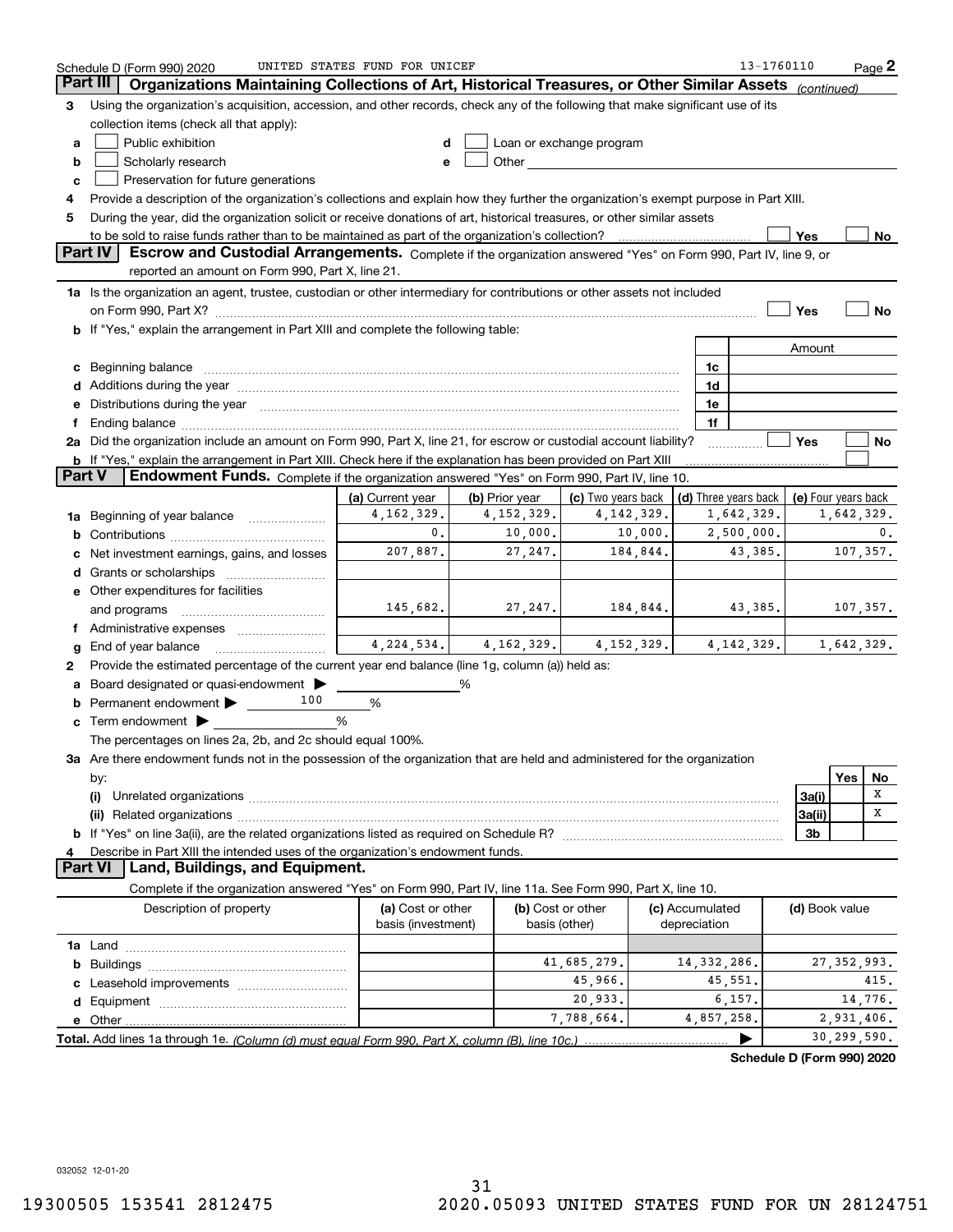#### **Part VII Investments - Other Securities.**

Complete if the organization answered "Yes" on Form 990, Part IV, line 11b. See Form 990, Part X, line 12.

| (a) Description of security or category (including name of security)                          | (b) Book value | (c) Method of valuation: Cost or end-of-year market value |
|-----------------------------------------------------------------------------------------------|----------------|-----------------------------------------------------------|
| (1) Financial derivatives                                                                     |                |                                                           |
| (2) Closely held equity interests                                                             |                |                                                           |
| $(3)$ Other                                                                                   |                |                                                           |
| (A)                                                                                           |                |                                                           |
| (B)                                                                                           |                |                                                           |
| (C)                                                                                           |                |                                                           |
| (D)                                                                                           |                |                                                           |
| (E)                                                                                           |                |                                                           |
| (F)                                                                                           |                |                                                           |
| (G)                                                                                           |                |                                                           |
| (H)                                                                                           |                |                                                           |
| <b>Total.</b> (Col. (b) must equal Form 990, Part X, col. (B) line 12.) $\blacktriangleright$ |                |                                                           |

#### **Part VIII Investments - Program Related.**

Complete if the organization answered "Yes" on Form 990, Part IV, line 11c. See Form 990, Part X, line 13.

| (a) Description of investment                                                                 | (b) Book value | (c) Method of valuation: Cost or end-of-year market value |
|-----------------------------------------------------------------------------------------------|----------------|-----------------------------------------------------------|
| (1)                                                                                           |                |                                                           |
| (2)                                                                                           |                |                                                           |
| $\frac{1}{2}$                                                                                 |                |                                                           |
| (4)                                                                                           |                |                                                           |
| $\left(5\right)$                                                                              |                |                                                           |
| (6)                                                                                           |                |                                                           |
| (7)                                                                                           |                |                                                           |
| (8)                                                                                           |                |                                                           |
| (9)                                                                                           |                |                                                           |
| <b>Total.</b> (Col. (b) must equal Form 990, Part X, col. (B) line 13.) $\blacktriangleright$ |                |                                                           |

#### **Part IX Other Assets.**

Complete if the organization answered "Yes" on Form 990, Part IV, line 11d. See Form 990, Part X, line 15.

| (a) Description                                                                                                   | (b) Book value |
|-------------------------------------------------------------------------------------------------------------------|----------------|
| (1)                                                                                                               |                |
| (2)                                                                                                               |                |
| (3)                                                                                                               |                |
| (4)                                                                                                               |                |
| $\frac{1}{2}$ (5)                                                                                                 |                |
| (6)                                                                                                               |                |
| (7)                                                                                                               |                |
| (8)                                                                                                               |                |
| (9)                                                                                                               |                |
|                                                                                                                   |                |
| <b>Part X   Other Liabilities.</b>                                                                                |                |
| Complete if the organization answered "Yes" on Form 990, Part IV, line 11e or 11f. See Form 990, Part X, line 25. |                |

**1. (a)** Description of liability **Book value** Book value Book value Book value Book value **Total.**  *(Column (b) must equal Form 990, Part X, col. (B) line 25.)* (1)(2)(3)(4)(5)(6)(7)(8)(9)Federal income taxes  $\blacktriangleright$ DUE TO AFFILIATE LIABILITIES UNDER SPLIT INTEREST AGREEMENTS 11,919,909. 3,493,544. 15,413,453.

**2.**Liability for uncertain tax positions. In Part XIII, provide the text of the footnote to the organization's financial statements that reports the organization's liability for uncertain tax positions under FASB ASC 740. Check here if the text of the footnote has been provided in Part XIII

 $\boxed{\mathbf{X}}$ 

**Schedule D (Form 990) 2020**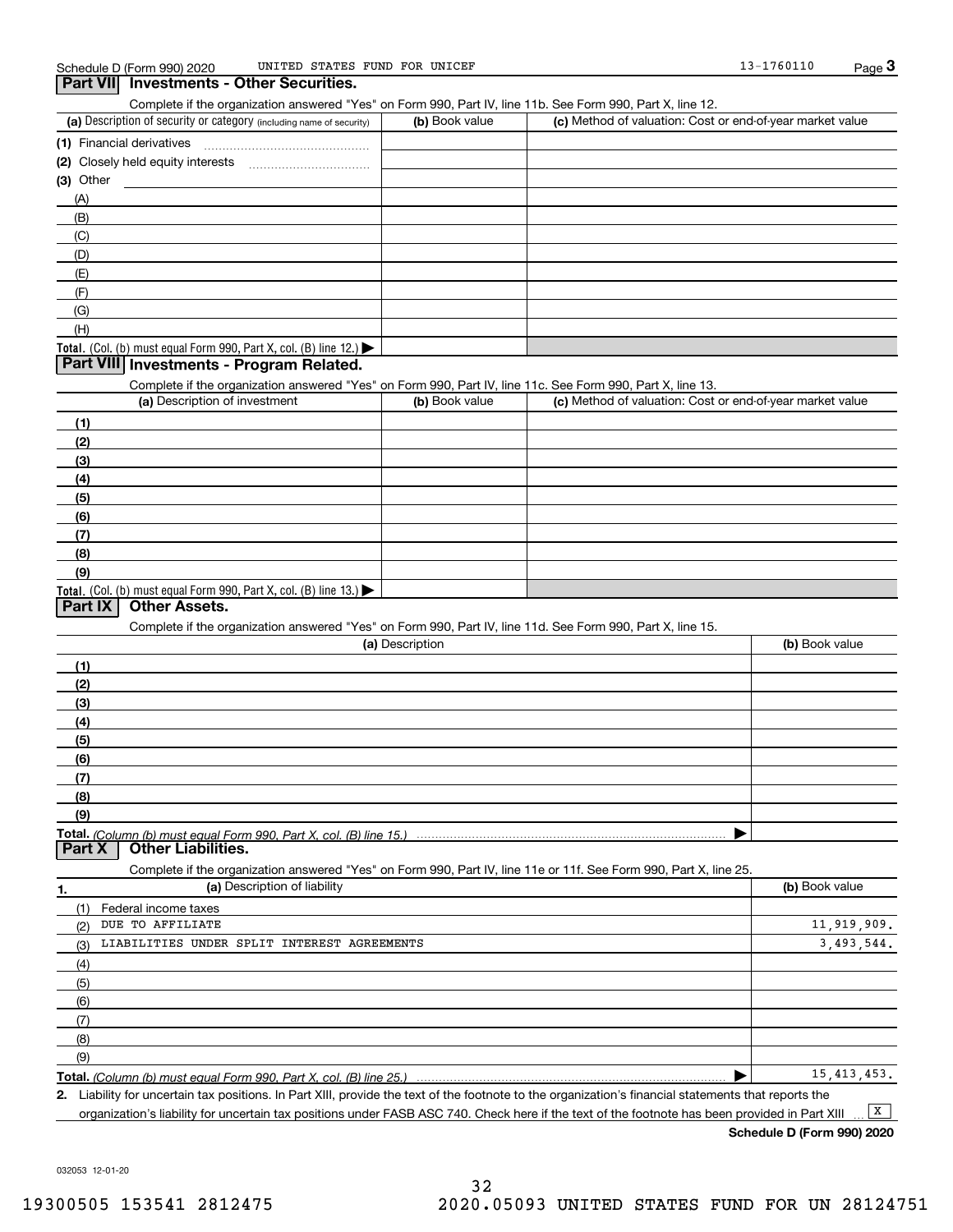|    | UNITED STATES FUND FOR UNICEF<br>Schedule D (Form 990) 2020                                                                                                                                                                         |                | 13-1760110<br><u>Pag</u> e 4 |
|----|-------------------------------------------------------------------------------------------------------------------------------------------------------------------------------------------------------------------------------------|----------------|------------------------------|
|    | Reconciliation of Revenue per Audited Financial Statements With Revenue per Return.<br>Part XI                                                                                                                                      |                |                              |
|    | Complete if the organization answered "Yes" on Form 990, Part IV, line 12a.                                                                                                                                                         |                |                              |
| 1  | Total revenue, gains, and other support per audited financial statements                                                                                                                                                            |                | 1                            |
| 2  | Amounts included on line 1 but not on Form 990, Part VIII, line 12:                                                                                                                                                                 |                |                              |
| a  | Net unrealized gains (losses) on investments [11] matter contracts and the unrealized gains (losses) on investments                                                                                                                 | 2a             |                              |
| b  |                                                                                                                                                                                                                                     | 2 <sub>b</sub> |                              |
| c  |                                                                                                                                                                                                                                     | 2c             |                              |
| d  | Other (Describe in Part XIII.) <b>Construction Contract Construction</b> (Describe in Part XIII.)                                                                                                                                   | 2d             |                              |
| е  | Add lines 2a through 2d                                                                                                                                                                                                             |                | <b>2e</b>                    |
| З  |                                                                                                                                                                                                                                     |                | 3                            |
|    | Amounts included on Form 990, Part VIII, line 12, but not on line 1:                                                                                                                                                                |                |                              |
| а  | Investment expenses not included on Form 990, Part VIII, line 7b [11, 111, 111, 111]                                                                                                                                                | 4a             |                              |
| b  | Other (Describe in Part XIII.) <b>Construction Contract Construction</b> Chemistry Chemistry Chemistry Chemistry Chemistry                                                                                                          | 4b             |                              |
| c. | Add lines 4a and 4b                                                                                                                                                                                                                 |                | 4c                           |
|    |                                                                                                                                                                                                                                     |                | 5                            |
|    | Part XII   Reconciliation of Expenses per Audited Financial Statements With Expenses per Return.                                                                                                                                    |                |                              |
|    | Complete if the organization answered "Yes" on Form 990, Part IV, line 12a.                                                                                                                                                         |                |                              |
| 1  | Total expenses and losses per audited financial statements [11] [12] manuscription control expenses and losses per audited financial statements [12] manuscription of the statements [12] manuscription of the statements [12]      |                | 1.                           |
| 2  | Amounts included on line 1 but not on Form 990, Part IX, line 25:                                                                                                                                                                   |                |                              |
| a  |                                                                                                                                                                                                                                     | 2a             |                              |
| b  |                                                                                                                                                                                                                                     | 2 <sub>b</sub> |                              |
|    |                                                                                                                                                                                                                                     | 2 <sub>c</sub> |                              |
|    |                                                                                                                                                                                                                                     | 2d             |                              |
| е  | Add lines 2a through 2d <b>contained a contained a contained a contained a</b> contained a contained a contained a contained a contained a contained a contained a contained a contained a contained a contained a contained a cont |                | 2e                           |
| 3  |                                                                                                                                                                                                                                     |                | 3                            |
| 4  | Amounts included on Form 990, Part IX, line 25, but not on line 1:                                                                                                                                                                  |                |                              |
| a  |                                                                                                                                                                                                                                     | 4a l           |                              |
| b  | Other (Describe in Part XIII.)                                                                                                                                                                                                      | 4 <sub>b</sub> |                              |
|    | c Add lines 4a and 4b                                                                                                                                                                                                               |                | 4c                           |
| 5. |                                                                                                                                                                                                                                     |                | 5                            |
|    | Part XIII Supplemental Information.                                                                                                                                                                                                 |                |                              |
|    | Provide the descriptions required for Part II, lines 3, 5, and 9; Part III, lines 1a and 4; Part IV, lines 1b and 2b; Part V, line 4; Part X, line 2; Part XI,                                                                      |                |                              |
|    | lines 2d and 4b; and Part XII, lines 2d and 4b. Also complete this part to provide any additional information.                                                                                                                      |                |                              |
|    |                                                                                                                                                                                                                                     |                |                              |

PART V, LINE 4:

THE PRINCIPAL OF THE ENDOWMENT IS PERMANENTLY RESTRICTED BUT THE

INVESTMENT INCOME CAN BE USED FOR OPERATIONS TO SUPPORT THE ORGANIZATION'S

MISSION.

PART X, LINE 2:

THE UNITED STATES FUND FOR UNICEF (UUSA) IS INCLUDED IN THE CONSOLIDATED

FINANCIAL STATEMENTS FOR UNITED STATES FUND FOR UNICEF AND AFFILIATES

(USF). THE INCOME TAX FOOTNOTE FROM THE CONSOLIDATED FINANCIAL STATEMENTS

STATES THE FOLLOWING:

THE FUND IS EXEMPT FROM FEDERAL INCOME TAXES UNDER SECTION 501(C)(3) OF

THE INTERNAL REVENUE CODE (IRC) AND IS CLASSIFIED AS A PUBLICLY SUPPORTED

33

032054 12-01-20

**Schedule D (Form 990) 2020**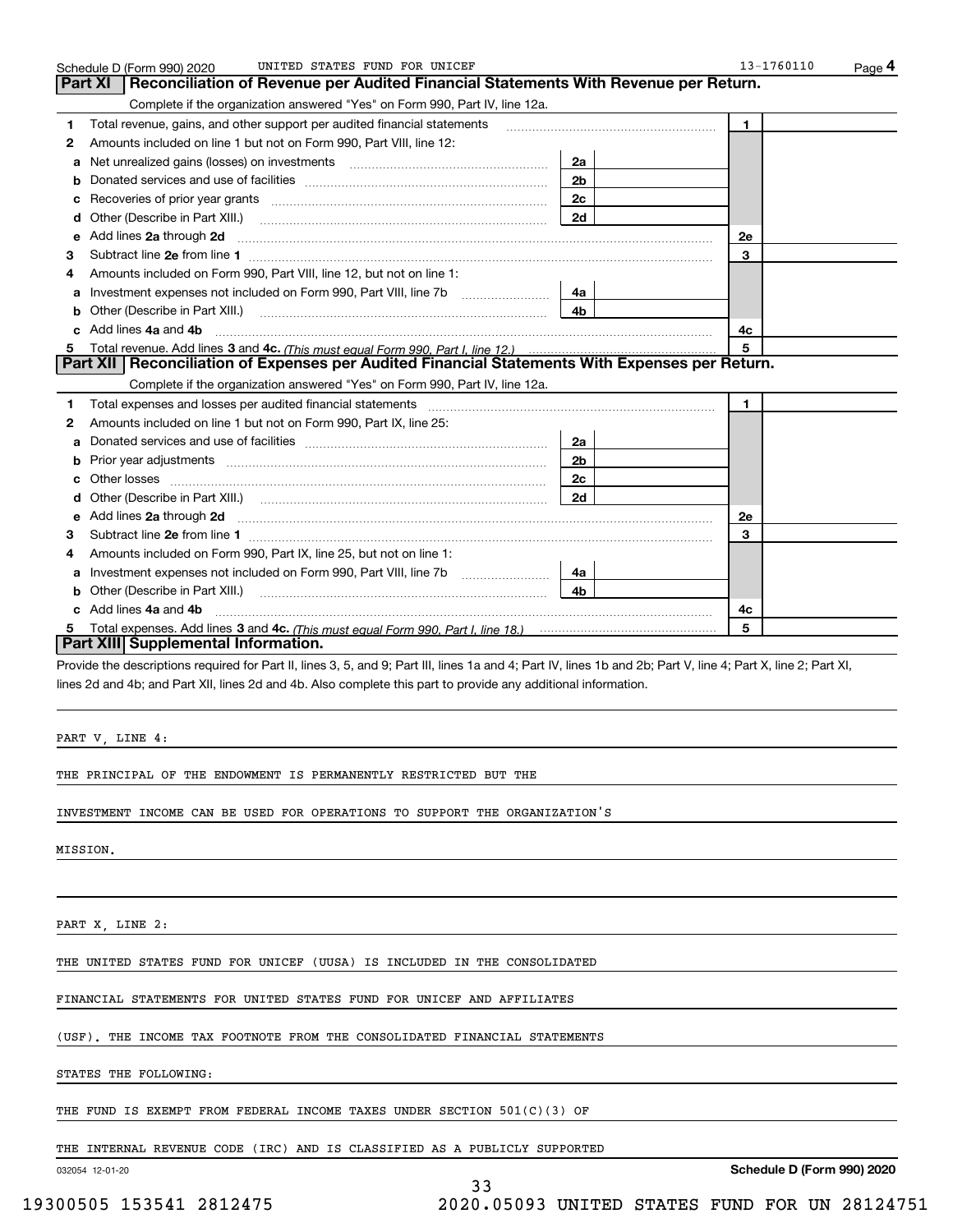*(continued)* **Part XIII Supplemental Information** 

ORGANIZATION AS DEFINED IN SECTION 509(A)(1) OF THE IRC. IF4C AND BF-GAC

ARE ALSO EXEMPT FROM FEDERAL INCOME TAXES UNDER SECTION 501(C)(3) OF THE

IRC AND ARE CLASSIFIED AS PUBLICLY SUPPORTED ORGANIZATIONS AS DEFINED IN

SECTION 509(A)(3) OF THE IRC. THE FUND, IF4C, AND THE BF-GAC ARE ALSO

EXEMPT FROM STATE AND LOCAL INCOME TAXES AND QUALIFY FOR THE MAXIMUM

CHARITABLE CONTRIBUTION DEDUCTION BY DONORS.

USF RECOGNIZES THE EFFECTS OF INCOME TAX POSITIONS ONLY IF THOSE POSITIONS

ARE MORE LIKELY THAN NOT OF BEING SUSTAINED. NO PROVISION FOR INCOME

TAXES HAS BEEN MADE, AS USF HAS NOT REPORTED ANY TAXABLE UNRELATED

BUSINESS INCOME, AND ANY UNRELATED BUSINESS INCOME IS OFFSET BY ASSOCIATED

EXPENDITURES. USF EVALUATES, ON AN ANNUAL BASIS, THE EFFECTS OF ANY

UNCERTAIN TAX POSITIONS ON ITS CONSOLIDATED FINANCIAL STATEMENTS. AS OF

JUNE 30 2021 AND 2020, USF HAS NOT IDENTIFIED OR PROVIDED FOR ANY SUCH

POSITIONS.

**Schedule D (Form 990) 2020**

032055 12-01-20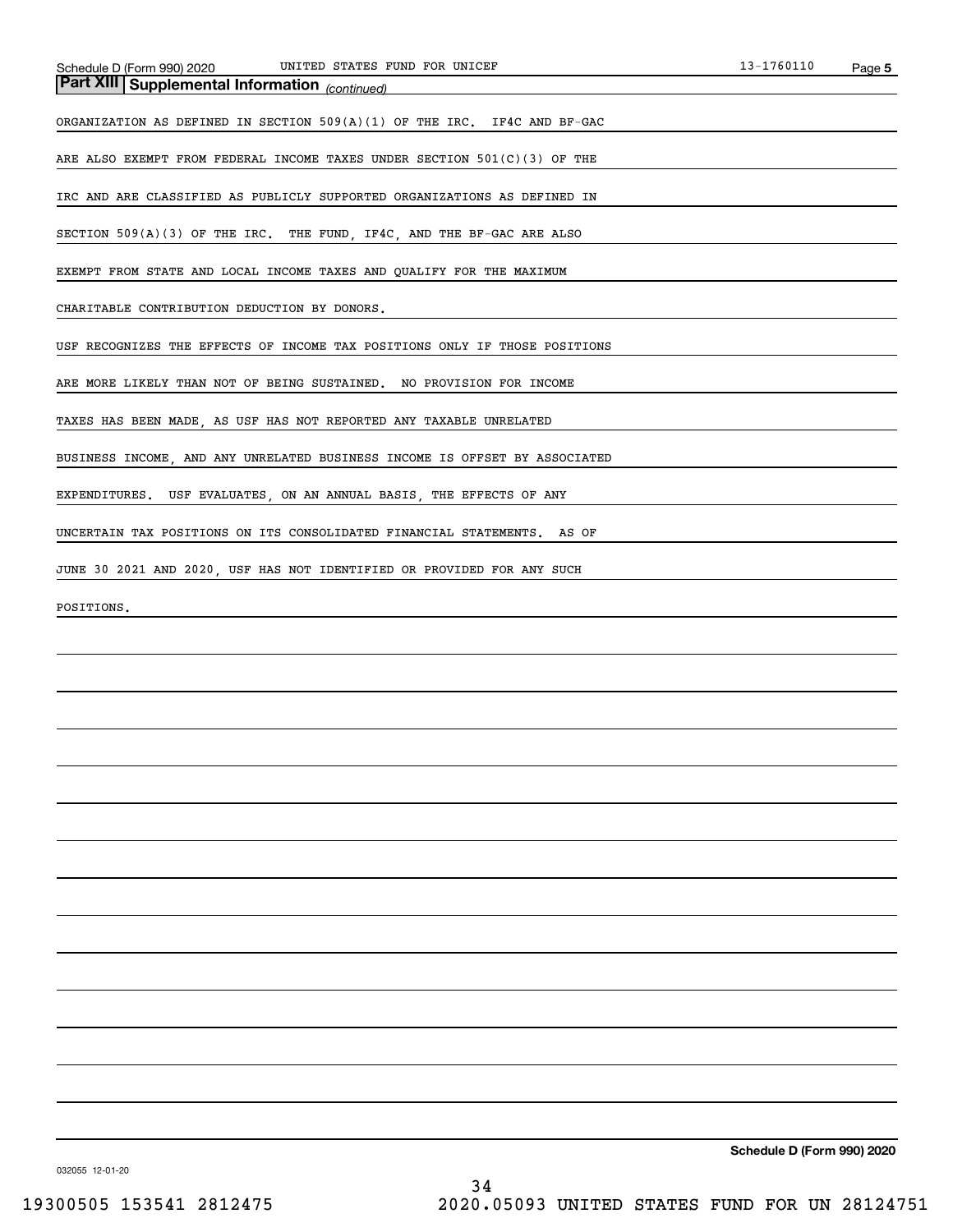| Attach to Form 990.<br>Department of the Treasury                                                  |                                           |                                                                                           |                                                                                                                                                                                                                                                      |                   | <b>Open to Public</b>                                                                                           |                                                                      |  |
|----------------------------------------------------------------------------------------------------|-------------------------------------------|-------------------------------------------------------------------------------------------|------------------------------------------------------------------------------------------------------------------------------------------------------------------------------------------------------------------------------------------------------|-------------------|-----------------------------------------------------------------------------------------------------------------|----------------------------------------------------------------------|--|
| Go to www.irs.gov/Form990 for instructions and the latest information.<br>Internal Revenue Service |                                           |                                                                                           |                                                                                                                                                                                                                                                      | <b>Inspection</b> |                                                                                                                 |                                                                      |  |
| Name of the organization                                                                           |                                           |                                                                                           |                                                                                                                                                                                                                                                      |                   |                                                                                                                 | <b>Employer identification number</b>                                |  |
| UNITED STATES FUND FOR UNICEF                                                                      |                                           |                                                                                           |                                                                                                                                                                                                                                                      |                   | 13-1760110                                                                                                      |                                                                      |  |
| Part I                                                                                             |                                           |                                                                                           | General Information on Activities Outside the United States. Complete if the organization answered "Yes" on                                                                                                                                          |                   |                                                                                                                 |                                                                      |  |
| Form 990, Part IV, line 14b.                                                                       |                                           |                                                                                           |                                                                                                                                                                                                                                                      |                   |                                                                                                                 |                                                                      |  |
| 1                                                                                                  |                                           |                                                                                           | For grantmakers. Does the organization maintain records to substantiate the amount of its grants and other assistance,<br>the grantees' eligibility for the grants or assistance, and the selection criteria used to award the grants or assistance? |                   |                                                                                                                 | $\overline{X}$ Yes<br>No                                             |  |
|                                                                                                    |                                           |                                                                                           |                                                                                                                                                                                                                                                      |                   |                                                                                                                 |                                                                      |  |
| 2<br>United States.                                                                                |                                           |                                                                                           | For grantmakers. Describe in Part V the organization's procedures for monitoring the use of its grants and other assistance outside the                                                                                                              |                   |                                                                                                                 |                                                                      |  |
| 3.                                                                                                 |                                           |                                                                                           | Activities per Region. (The following Part I, line 3 table can be duplicated if additional space is needed.)                                                                                                                                         |                   |                                                                                                                 |                                                                      |  |
| (a) Region                                                                                         | (b) Number of<br>offices<br>in the region | (c) Number of<br>employees,<br>agents, and<br>independent<br>contractors<br>in the region | (d) Activities conducted in the region<br>(by type) (such as, fundraising, pro-<br>gram services, investments, grants to<br>recipients located in the region)                                                                                        |                   | (e) If activity listed in (d)<br>is a program service,<br>describe specific type<br>of service(s) in the region | (f) Total<br>expenditures<br>for and<br>investments<br>in the region |  |
| CENTRAL AMERICA AND                                                                                |                                           |                                                                                           |                                                                                                                                                                                                                                                      |                   |                                                                                                                 |                                                                      |  |
| THE CARRIBEAN                                                                                      |                                           |                                                                                           | GRANTMAKING                                                                                                                                                                                                                                          |                   |                                                                                                                 | 17,951,593.                                                          |  |
|                                                                                                    |                                           |                                                                                           |                                                                                                                                                                                                                                                      |                   |                                                                                                                 |                                                                      |  |
|                                                                                                    |                                           |                                                                                           |                                                                                                                                                                                                                                                      |                   |                                                                                                                 |                                                                      |  |
| EAST ASIA & THE                                                                                    |                                           |                                                                                           |                                                                                                                                                                                                                                                      |                   |                                                                                                                 |                                                                      |  |
| PACIFIC                                                                                            |                                           |                                                                                           | GRANTMAKING                                                                                                                                                                                                                                          |                   |                                                                                                                 | 1,796,519.                                                           |  |
|                                                                                                    |                                           |                                                                                           |                                                                                                                                                                                                                                                      |                   |                                                                                                                 |                                                                      |  |
|                                                                                                    |                                           |                                                                                           |                                                                                                                                                                                                                                                      |                   |                                                                                                                 |                                                                      |  |
|                                                                                                    |                                           |                                                                                           |                                                                                                                                                                                                                                                      |                   |                                                                                                                 |                                                                      |  |
| <b>EUROPE</b>                                                                                      |                                           |                                                                                           | GRANTMAKING                                                                                                                                                                                                                                          |                   |                                                                                                                 | 15, 218, 727.                                                        |  |
|                                                                                                    |                                           |                                                                                           |                                                                                                                                                                                                                                                      |                   |                                                                                                                 |                                                                      |  |
|                                                                                                    |                                           |                                                                                           |                                                                                                                                                                                                                                                      |                   |                                                                                                                 |                                                                      |  |
| MIDDLE EAST AND                                                                                    |                                           |                                                                                           |                                                                                                                                                                                                                                                      |                   |                                                                                                                 |                                                                      |  |
| NORTH AFRICA                                                                                       |                                           |                                                                                           | GRANTMAKING                                                                                                                                                                                                                                          |                   |                                                                                                                 | 78,461,308.                                                          |  |
|                                                                                                    |                                           |                                                                                           |                                                                                                                                                                                                                                                      |                   |                                                                                                                 |                                                                      |  |
|                                                                                                    |                                           |                                                                                           |                                                                                                                                                                                                                                                      |                   |                                                                                                                 |                                                                      |  |
| SOUTH AMERICA                                                                                      |                                           |                                                                                           | GRANTMAKING                                                                                                                                                                                                                                          |                   |                                                                                                                 | 5,392,440.                                                           |  |
|                                                                                                    |                                           |                                                                                           |                                                                                                                                                                                                                                                      |                   |                                                                                                                 |                                                                      |  |
|                                                                                                    |                                           |                                                                                           |                                                                                                                                                                                                                                                      |                   |                                                                                                                 |                                                                      |  |
|                                                                                                    |                                           |                                                                                           |                                                                                                                                                                                                                                                      |                   |                                                                                                                 |                                                                      |  |
| SOUTH ASIA                                                                                         |                                           |                                                                                           | GRANTMAKING                                                                                                                                                                                                                                          |                   |                                                                                                                 | 102,144,682 <b>.</b>                                                 |  |
|                                                                                                    |                                           |                                                                                           |                                                                                                                                                                                                                                                      |                   |                                                                                                                 |                                                                      |  |
|                                                                                                    |                                           |                                                                                           |                                                                                                                                                                                                                                                      |                   |                                                                                                                 |                                                                      |  |
|                                                                                                    |                                           |                                                                                           |                                                                                                                                                                                                                                                      |                   |                                                                                                                 |                                                                      |  |
| SUB-SAHARAN AFRICA                                                                                 |                                           |                                                                                           | GRANTMAKING                                                                                                                                                                                                                                          |                   |                                                                                                                 | 122,954,167.                                                         |  |
|                                                                                                    |                                           |                                                                                           |                                                                                                                                                                                                                                                      |                   |                                                                                                                 |                                                                      |  |
|                                                                                                    |                                           |                                                                                           |                                                                                                                                                                                                                                                      |                   |                                                                                                                 |                                                                      |  |
| NORTH AMERICA                                                                                      |                                           |                                                                                           |                                                                                                                                                                                                                                                      |                   |                                                                                                                 |                                                                      |  |
| (OUTSIDE US)                                                                                       | 0                                         | 0                                                                                         | GRANTMAKING                                                                                                                                                                                                                                          |                   |                                                                                                                 | 1,400,514.<br>\$45,319,950.                                          |  |
| <b>3 a</b> Subtotal                                                                                |                                           |                                                                                           |                                                                                                                                                                                                                                                      |                   |                                                                                                                 |                                                                      |  |
| <b>b</b> Total from continuation<br>sheets to Part I                                               | 0                                         | 0                                                                                         |                                                                                                                                                                                                                                                      |                   |                                                                                                                 | $\mathbf{0}$ .                                                       |  |
| c Totals (add lines 3a                                                                             |                                           |                                                                                           |                                                                                                                                                                                                                                                      |                   |                                                                                                                 |                                                                      |  |
| and 3b)                                                                                            | 0                                         | 0                                                                                         |                                                                                                                                                                                                                                                      |                   |                                                                                                                 | \$45,319,950.                                                        |  |

**| Complete if the organization answered "Yes" on Form 990, Part IV, line 14b, 15, or 16.**

**Statement of Activities Outside the United States** 

**For Paperwork Reduction Act Notice, see the Instructions for Form 990. Schedule F (Form 990) 2020** LHA

OMB No. 1545-0047

**2020**

032071 12-03-20

**(Form 990)**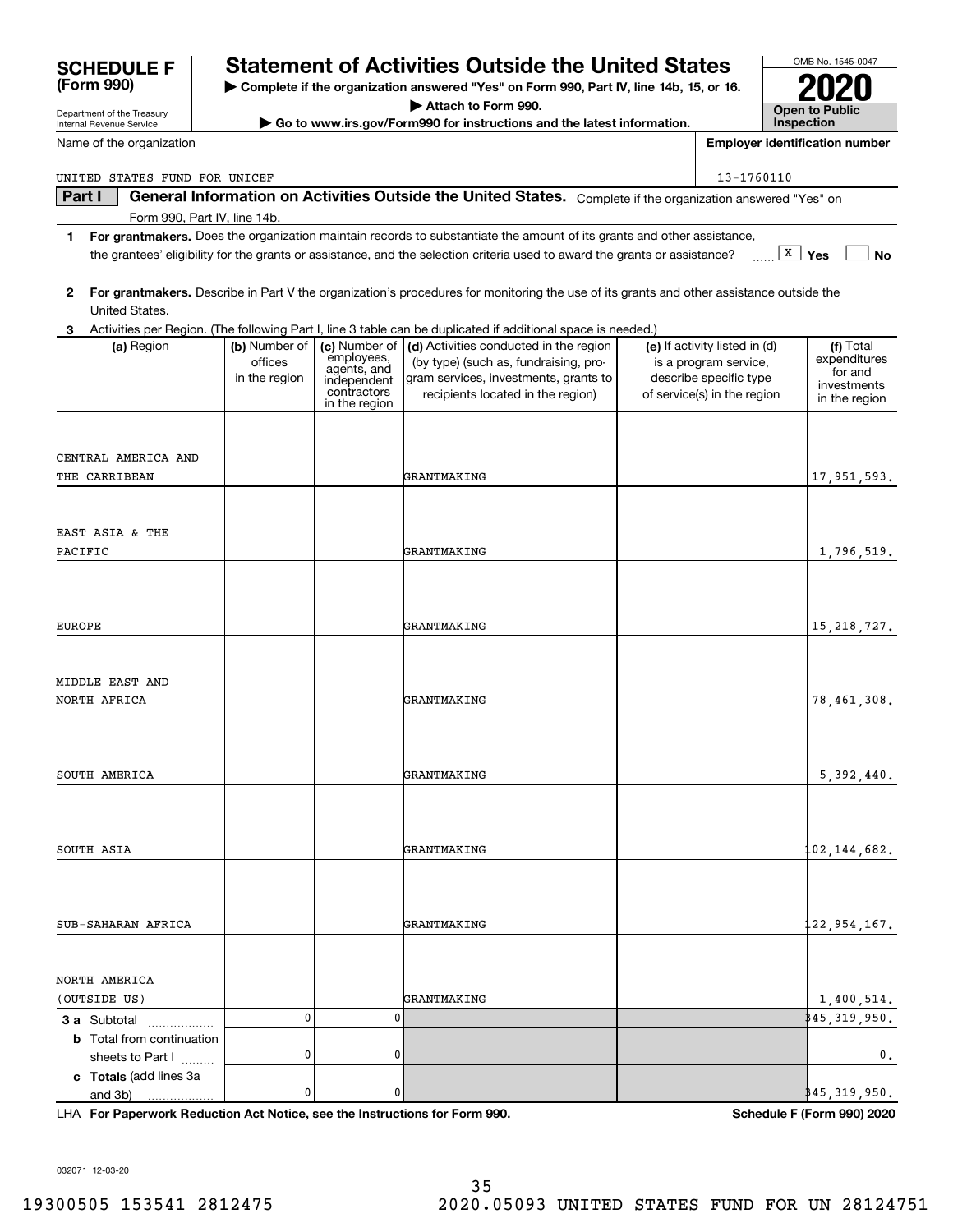Part II | Grants and Other Assistance to Organizations or Entities Outside the United States. Complete if the organization answered "Yes" on Form 990, Part IV, line 15, for any recipient who received more than \$5,000. Part II can be duplicated if additional space is needed.

| 1<br>(a) Name of organization                              | (b) IRS code section<br>and EIN (if applicable) | (c) Region                   | (d) Purpose of<br>grant                                                                                                                 | (e) Amount<br>of cash grant | (f) Manner of<br>cash disbursement | (g) Amount of<br>noncash<br>assistance | (h) Description<br>of noncash<br>assistance | (i) Method of<br>valuation (book, FMV,<br>appraisal, other) |
|------------------------------------------------------------|-------------------------------------------------|------------------------------|-----------------------------------------------------------------------------------------------------------------------------------------|-----------------------------|------------------------------------|----------------------------------------|---------------------------------------------|-------------------------------------------------------------|
|                                                            |                                                 |                              |                                                                                                                                         |                             |                                    |                                        | PHARMACEUTICALS,                            |                                                             |
|                                                            |                                                 |                              |                                                                                                                                         |                             |                                    |                                        | CLOTHING,                                   |                                                             |
|                                                            |                                                 | CENTRAL AMERICA              |                                                                                                                                         |                             |                                    |                                        | FREIGHT, AND                                |                                                             |
|                                                            |                                                 | AND THE CARRIBEAN SEE PART V |                                                                                                                                         | 17,462,818. WIRES           |                                    |                                        | 488, 775. OTHER SERVICES                    | FMV                                                         |
|                                                            |                                                 |                              |                                                                                                                                         |                             |                                    |                                        | PHARMACEUTICALS,                            |                                                             |
|                                                            |                                                 |                              |                                                                                                                                         |                             |                                    |                                        | CLOTHING,                                   |                                                             |
|                                                            |                                                 | EAST ASIA & THE              |                                                                                                                                         |                             |                                    |                                        | FREIGHT, AND                                |                                                             |
|                                                            |                                                 | PACIFIC                      | SEE PART V                                                                                                                              | 1,676,423. WIRES            |                                    |                                        | 120,096. OTHER SERVICES                     | FMV                                                         |
|                                                            |                                                 |                              |                                                                                                                                         |                             |                                    |                                        | PHARMACEUTICALS,                            |                                                             |
|                                                            |                                                 |                              |                                                                                                                                         |                             |                                    |                                        | CLOTHING,                                   |                                                             |
|                                                            |                                                 |                              |                                                                                                                                         |                             |                                    |                                        | FREIGHT, AND                                |                                                             |
|                                                            |                                                 | <b>EUROPE</b>                | SEE PART V                                                                                                                              | 14, 149, 662. WIRES         |                                    |                                        | 1,069,065. OTHER SERVICES                   | FMV                                                         |
|                                                            |                                                 |                              |                                                                                                                                         |                             |                                    |                                        | PHARMACEUTICALS,                            |                                                             |
|                                                            |                                                 |                              |                                                                                                                                         |                             |                                    |                                        | CLOTHING,                                   |                                                             |
|                                                            |                                                 | MIDDLE EAST AND              |                                                                                                                                         |                             |                                    |                                        | FREIGHT, AND                                |                                                             |
|                                                            |                                                 | NORTH AFRICA                 | SEE PART V                                                                                                                              | 76,784,265. WIRES           |                                    |                                        | 1,677,043. OTHER SERVICES                   | FMV                                                         |
|                                                            |                                                 |                              |                                                                                                                                         |                             |                                    |                                        | PHARMACEUTICALS,                            |                                                             |
|                                                            |                                                 |                              |                                                                                                                                         |                             |                                    |                                        | CLOTHING,                                   |                                                             |
|                                                            |                                                 |                              |                                                                                                                                         |                             |                                    |                                        | FREIGHT, AND                                |                                                             |
|                                                            |                                                 | SOUTH AMERICA                | SEE PART V                                                                                                                              | 5, 232, 439. WIRES          |                                    |                                        | 160,001. OTHER SERVICES                     | FMV                                                         |
|                                                            |                                                 |                              |                                                                                                                                         |                             |                                    |                                        | PHARMACEUTICALS,                            |                                                             |
|                                                            |                                                 |                              |                                                                                                                                         |                             |                                    |                                        | CLOTHING                                    |                                                             |
|                                                            |                                                 |                              |                                                                                                                                         |                             |                                    |                                        | FREIGHT, AND                                |                                                             |
|                                                            |                                                 | SOUTH ASIA                   | SEE PART V                                                                                                                              | 102,064,941. <i>W</i> IRES  |                                    |                                        | 79,741. OTHER SERVICES                      | FMV                                                         |
|                                                            |                                                 |                              |                                                                                                                                         |                             |                                    |                                        | PHARMACEUTICALS,                            |                                                             |
|                                                            |                                                 |                              |                                                                                                                                         |                             |                                    |                                        | CLOTHING,                                   |                                                             |
|                                                            |                                                 | <b>SUB-SAHARAN</b>           |                                                                                                                                         |                             |                                    |                                        | FREIGHT, AND                                |                                                             |
|                                                            |                                                 | AFRICA                       | SEE PART V                                                                                                                              | 122,119,821. WIRES          |                                    |                                        | 834, 346. OTHER SERVICES                    | FMV                                                         |
|                                                            |                                                 |                              |                                                                                                                                         |                             |                                    |                                        |                                             |                                                             |
|                                                            |                                                 |                              |                                                                                                                                         |                             |                                    |                                        |                                             |                                                             |
|                                                            |                                                 | NORTH AMERICA                |                                                                                                                                         |                             |                                    |                                        |                                             |                                                             |
|                                                            |                                                 | (OUTSIDE US)                 | SEE PART V                                                                                                                              | 629,661. WIRES              |                                    | 0.                                     |                                             |                                                             |
| $\mathbf{2}$                                               |                                                 |                              | Enter total number of recipient organizations listed above that are recognized as charities by the foreign country, recognized as a tax |                             |                                    |                                        |                                             |                                                             |
|                                                            |                                                 |                              | exempt 501(c)(3) organization by the IRS, or for which the grantee or counsel has provided a section 501(c)(3) equivalency letter       |                             |                                    |                                        |                                             |                                                             |
| Enter total number of other organizations or entities<br>3 |                                                 |                              |                                                                                                                                         |                             |                                    |                                        |                                             | $\mathbf{1}$                                                |

SEE PART V FOR COLUMN (D) DESCRIPTIONS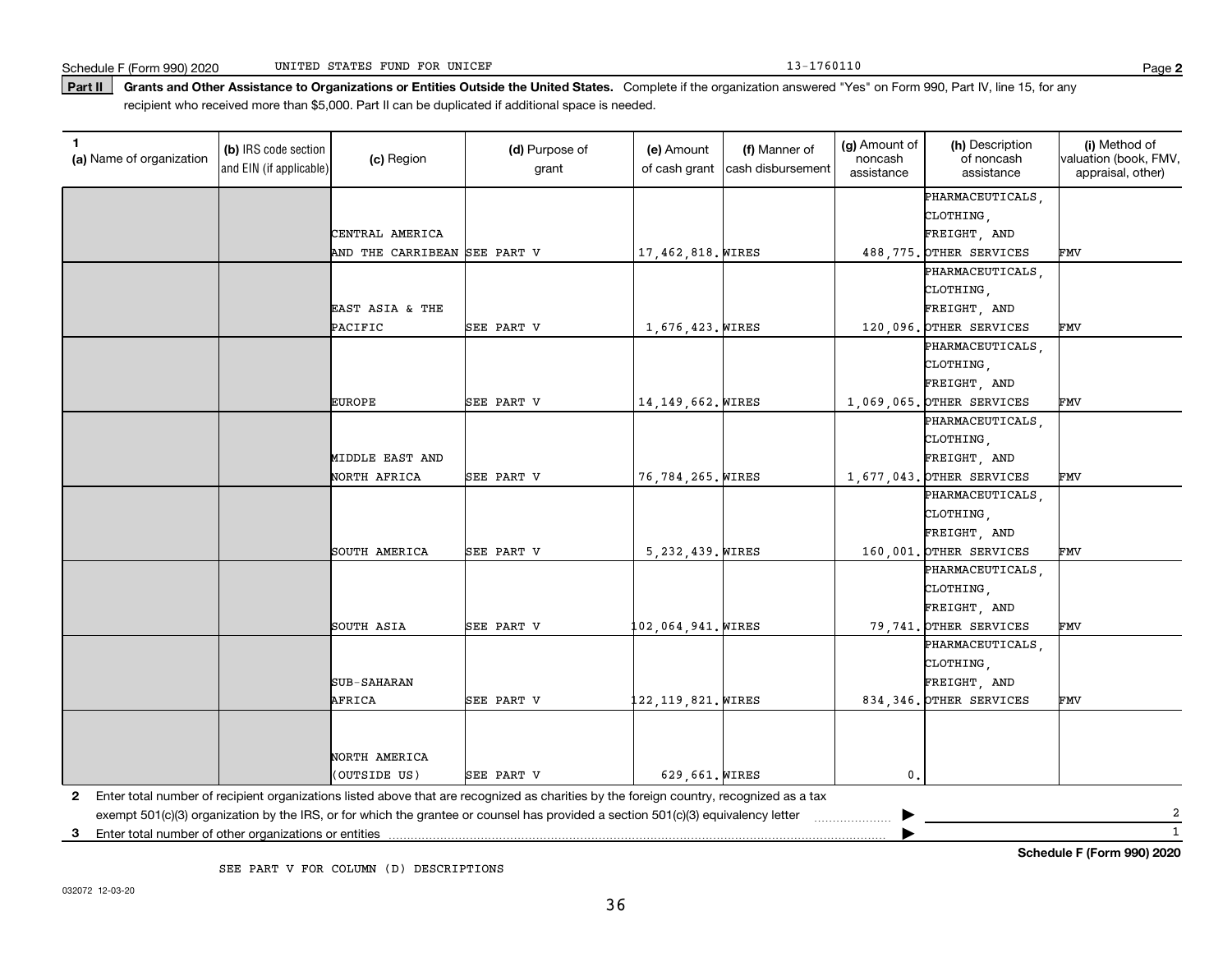|              | Schedule F (Form 990)    |                                                 | UNITED STATES FUND FOR UNICEF                                                                                                                |                         |                             | $13 - 1760110$                     |                                         |                                              | Page 2                                                      |
|--------------|--------------------------|-------------------------------------------------|----------------------------------------------------------------------------------------------------------------------------------------------|-------------------------|-----------------------------|------------------------------------|-----------------------------------------|----------------------------------------------|-------------------------------------------------------------|
| Part II      |                          |                                                 | Continuation of Grants and Other Assistance to Organizations or Entities Outside the United States. (Schedule F (Form 990), Part II, line 1) |                         |                             |                                    |                                         |                                              |                                                             |
| $\mathbf{1}$ | (a) Name of organization | (b) IRS code section<br>and EIN (if applicable) | (c) Region                                                                                                                                   | (d) Purpose of<br>grant | (e) Amount<br>of cash grant | (f) Manner of<br>cash disbursement | (g) Amount of<br>non-cash<br>assistance | (h) Description<br>of non-cash<br>assistance | (i) Method of<br>valuation (book, FMV,<br>appraisal, other) |
|              |                          |                                                 | NORTH AMERICA<br>(OUTSIDE US)                                                                                                                | SEE PART V              | 770,853. WIRES              |                                    | $\mathfrak o$ .                         |                                              |                                                             |
|              |                          |                                                 |                                                                                                                                              |                         |                             |                                    |                                         |                                              |                                                             |
|              |                          |                                                 |                                                                                                                                              |                         |                             |                                    |                                         |                                              |                                                             |
|              |                          |                                                 |                                                                                                                                              |                         |                             |                                    |                                         |                                              |                                                             |
|              |                          |                                                 |                                                                                                                                              |                         |                             |                                    |                                         |                                              |                                                             |
|              |                          |                                                 |                                                                                                                                              |                         |                             |                                    |                                         |                                              |                                                             |
|              |                          |                                                 |                                                                                                                                              |                         |                             |                                    |                                         |                                              |                                                             |
|              |                          |                                                 |                                                                                                                                              |                         |                             |                                    |                                         |                                              |                                                             |
|              |                          |                                                 |                                                                                                                                              |                         |                             |                                    |                                         |                                              |                                                             |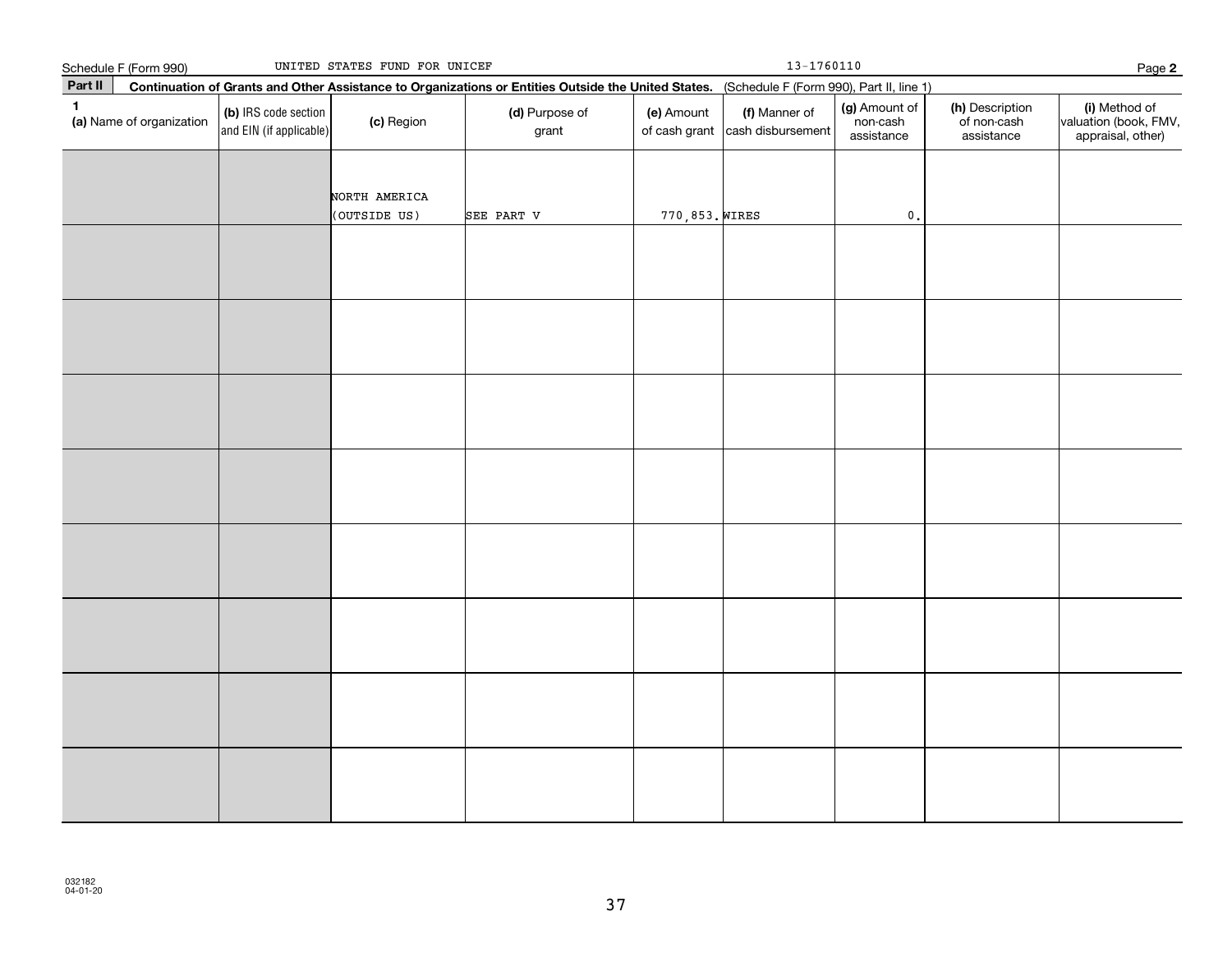**(a)** Type of grant or assistance  $\qquad$  **(b)** Region

Part III can be duplicated if additional space is needed.

**(c)** Number of **| (d)** Amount of **| (e)** Manner of **| (f)** Amount of **| (g)** Description of **| (h)** 

(f) Amount of noncashassistance

noncash assistance

(e) Manner of cash disbursement

#### Part III Grants and Other Assistance to Individuals Outside the United States. Complete if the organization answered "Yes" on Form 990, Part IV, line 16. Schedule F (Form 990) 2020 UNITED STATES FUND FOR UNICEF 13-1760110 Page

(c) Number of recipients

(d) Amount of cash grant

Page 3

**(h)** Method of<br>valuation<br>(book, FMV,<br>appraisal, other)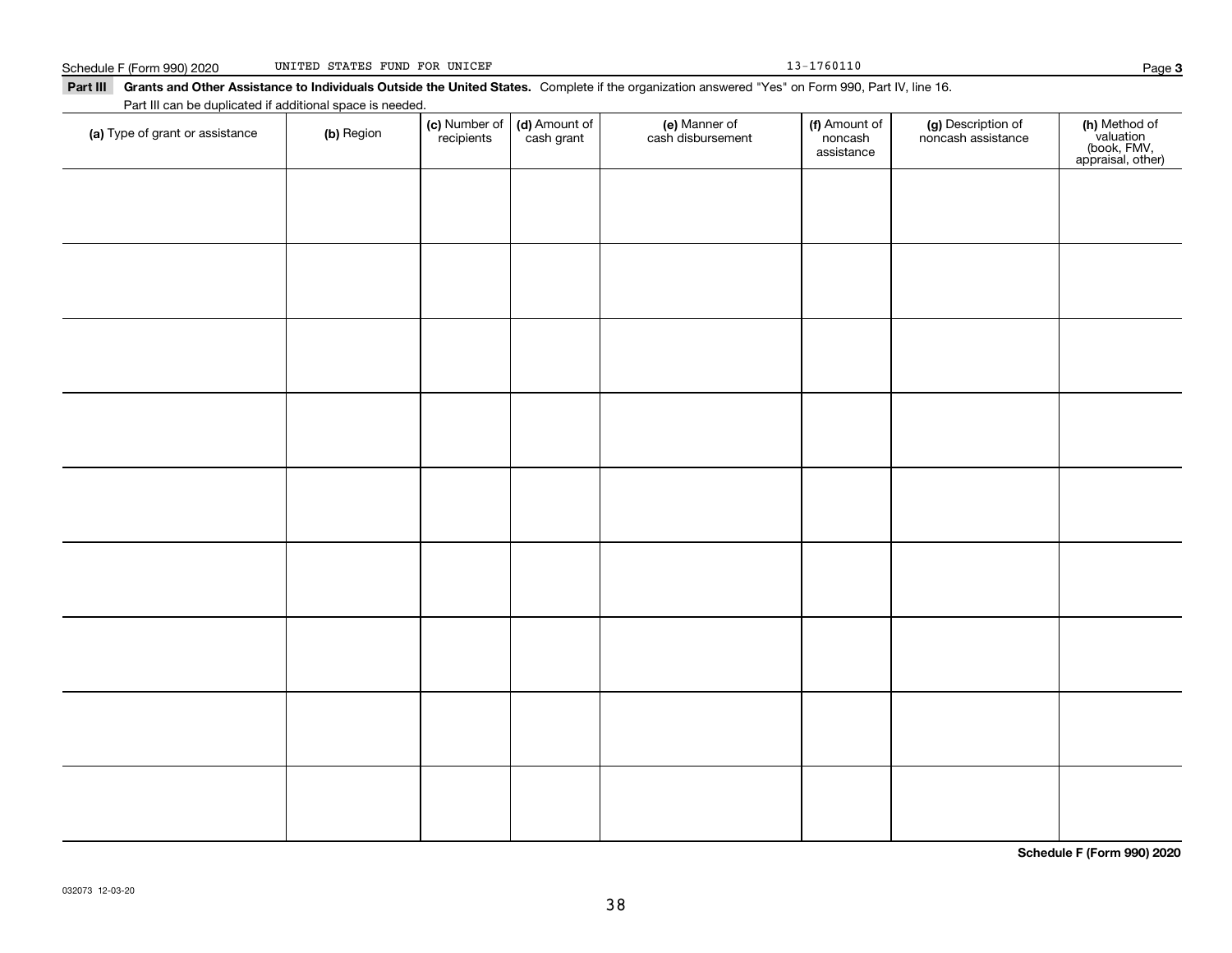**4**

| 1            | Was the organization a U.S. transferor of property to a foreign corporation during the tax year? If "Yes."<br>the organization may be required to file Form 926, Return by a U.S. Transferor of Property to a Foreign                                                                                                                                                                                                                                       | Yes | X<br>No   |
|--------------|-------------------------------------------------------------------------------------------------------------------------------------------------------------------------------------------------------------------------------------------------------------------------------------------------------------------------------------------------------------------------------------------------------------------------------------------------------------|-----|-----------|
| $\mathbf{2}$ | Did the organization have an interest in a foreign trust during the tax year? If "Yes," the organization may<br>be required to separately file Form 3520, Annual Return To Report Transactions With Foreign Trusts and<br>Receipt of Certain Foreign Gifts, and/or Form 3520-A, Annual Information Return of Foreign Trust With a<br>U.S. Owner (see Instructions for Forms 3520 and 3520-A; don't file with Form 990) <i>manageronia (see Instructions</i> | Yes | X  <br>No |
| 3            | Did the organization have an ownership interest in a foreign corporation during the tax year? If "Yes."<br>the organization may be required to file Form 5471, Information Return of U.S. Persons With Respect to<br>Certain Foreign Corporations (see Instructions for Form 5471) <i>manded contained contained corporation</i> contained to                                                                                                               | Yes | x<br>Nο   |
| 4            | Was the organization a direct or indirect shareholder of a passive foreign investment company or a<br>qualified electing fund during the tax year? If "Yes," the organization may be required to file Form 8621.<br>Information Return by a Shareholder of a Passive Foreign Investment Company or Qualified Electing<br>Fund (see Instructions for Form 8621) manufactured control and the control of the state of the state of the st                     | Yes | X<br>No   |
| 5            | Did the organization have an ownership interest in a foreign partnership during the tax year? If "Yes."<br>the organization may be required to file Form 8865, Return of U.S. Persons With Respect to Certain<br>Foreign Partnerships (see Instructions for Form 8865) <i>mand contained the contained contained to the states of the</i>                                                                                                                   | Yes | x<br>No   |
| 6            | Did the organization have any operations in or related to any boycotting countries during the tax year? If<br>"Yes," the organization may be required to separately file Form 5713, International Boycott Report (see                                                                                                                                                                                                                                       | Yes |           |

**Schedule F (Form 990) 2020**

032074 12-03-20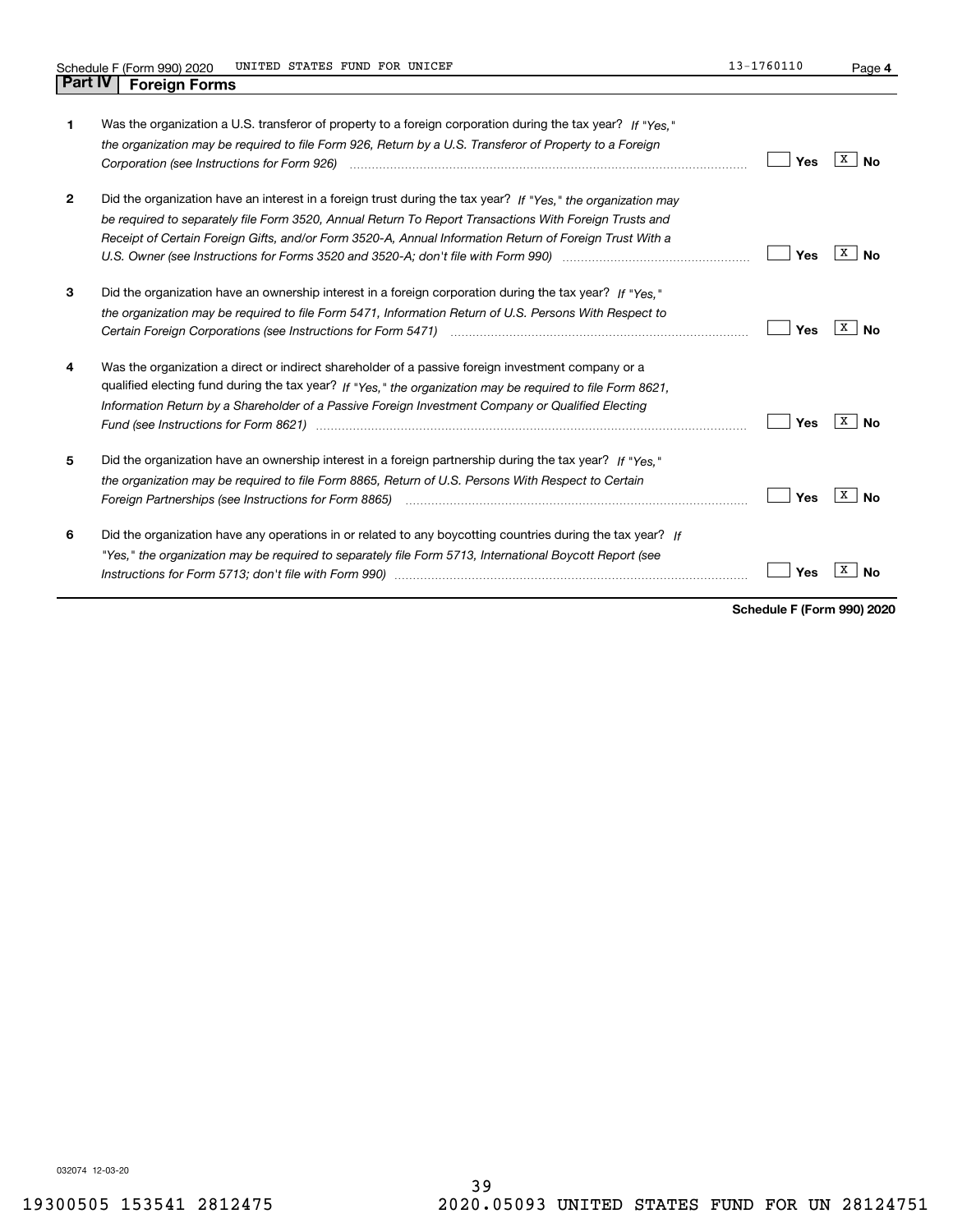| UNITED STATES FUND FOR UNICEF<br>Schedule F (Form 990) 2020                                                                           | 13-1760110 | Page 5 |
|---------------------------------------------------------------------------------------------------------------------------------------|------------|--------|
| Part V<br><b>Supplemental Information</b>                                                                                             |            |        |
| Provide the information required by Part I, line 2 (monitoring of funds); Part I, line 3, column (f) (accounting method; amounts of   |            |        |
| investments vs. expenditures per region); Part II, line 1 (accounting method); Part III (accounting method); and Part III, column (c) |            |        |
| (estimated number of recipients), as applicable. Also complete this part to provide any additional information. See instructions.     |            |        |
|                                                                                                                                       |            |        |
| PART I, LINE 2:                                                                                                                       |            |        |
| THE UNITED STATES FUND FOR UNICEF MONITORS THE GRANTS BY REQUIRING THE                                                                |            |        |
| GRANTEE, PRIMARILY UNICEF, TO SUBMIT REPORTS AND MILESTONES AS DEFINED IN                                                             |            |        |
| THE GRANT AGREEMENT AND BY REVIEWING SUCH REPORTS. GRANTEES (PRIMARILY                                                                |            |        |
|                                                                                                                                       |            |        |
| UNICEF COUNTRY OFFICES) ARE RESPONSIBLE FOR ENSURING THAT PROJECTS ARE                                                                |            |        |
| EXECUTED IN ACCORDANCE WITH DEFINED TIMELINES AND MILESTONES AS SET FORTH                                                             |            |        |
| IN THE GRANT. IN CERTAIN SITUATIONS, SITE VISITS ARE MADE TO ASCERTAIN                                                                |            |        |
| COMPLIANCE WITH GRANT AGREEMENTS. IN THE CASE OF OTHER PROGRAMS LIKE THE                                                              |            |        |
| COUNTDOWN 2030 AND OTHER SIMILAR PROGRAMS AN ANNUAL MEETING OF THE                                                                    |            |        |
| GRANTEES IS HELD TO ASCERTAIN THAT THE PROGRAM AND PROJECTS ARE EXECUTED                                                              |            |        |
| IN ACCORDANCE WITH THE DEFINED TIMELINES AND MILESTONES AS SET FORTH IN                                                               |            |        |
| THE AGREEMENT AND ANY MODIFICATIONS, REVISIONS AND AMENDMENTS ARE                                                                     |            |        |

EXECUTED AS NEEDED.

PART II, COLUMN (D):

REGION: CENTRAL AMERICA AND THE CARRIBEAN

(D) PURPOSE OF GRANT: SEE PART V

UNICEF WORKS IN OVER 190 COUNTRIES AND TERRITORIES TO SAVE CHILDREN'S

LIVES, DEFEND THEIR RIGHTS AND HELP THEM REACH THEIR FULL POTENTIAL FROM

EARLY CHILDHOOD THROUGH ADOLESCENCE.

REGION: EAST ASIA & THE PACIFIC

(D) PURPOSE OF GRANT: SEE PART V

UNICEF WORKS IN OVER 190 COUNTRIES AND TERRITORIES TO SAVE CHILDREN'S

LIVES, DEFEND THEIR RIGHTS AND HELP THEM REACH THEIR FULL POTENTIAL FROM

EARLY CHILDHOOD THROUGH ADOLESCENCE.

032075 12-03-20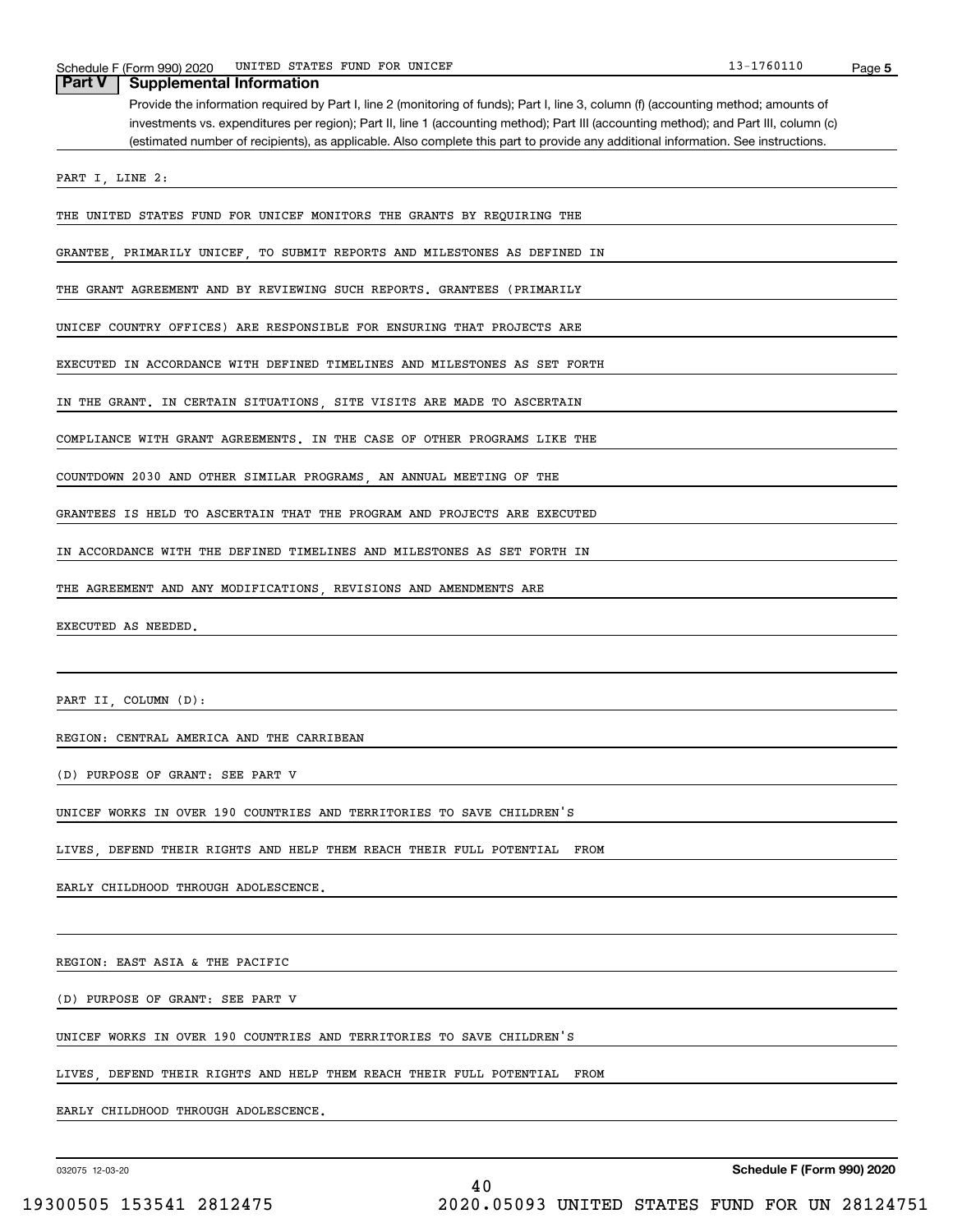| UNITED STATES FUND FOR UNICEF<br>Schedule F (Form 990) 2020                                                                           | 13-1760110 | Page 5 |
|---------------------------------------------------------------------------------------------------------------------------------------|------------|--------|
| <b>Part V</b><br><b>Supplemental Information</b>                                                                                      |            |        |
| Provide the information required by Part I, line 2 (monitoring of funds); Part I, line 3, column (f) (accounting method; amounts of   |            |        |
| investments vs. expenditures per region); Part II, line 1 (accounting method); Part III (accounting method); and Part III, column (c) |            |        |
| (estimated number of recipients), as applicable. Also complete this part to provide any additional information. See instructions.     |            |        |
| REGION: EUROPE                                                                                                                        |            |        |
|                                                                                                                                       |            |        |
| (D) PURPOSE OF GRANT: SEE PART V                                                                                                      |            |        |
| UNICEF WORKS IN OVER 190 COUNTRIES AND TERRITORIES TO SAVE CHILDREN'S                                                                 |            |        |
| LIVES, DEFEND THEIR RIGHTS AND HELP THEM REACH THEIR FULL POTENTIAL FROM                                                              |            |        |
| EARLY CHILDHOOD THROUGH ADOLESCENCE.                                                                                                  |            |        |
|                                                                                                                                       |            |        |
| REGION: MIDDLE EAST AND NORTH AFRICA                                                                                                  |            |        |
| (D) PURPOSE OF GRANT: SEE PART V                                                                                                      |            |        |
| UNICEF WORKS IN OVER 190 COUNTRIES AND TERRITORIES TO SAVE CHILDREN'S                                                                 |            |        |
| LIVES, DEFEND THEIR RIGHTS AND HELP THEM REACH THEIR FULL POTENTIAL FROM                                                              |            |        |
| EARLY CHILDHOOD THROUGH ADOLESCENCE.                                                                                                  |            |        |
|                                                                                                                                       |            |        |
| REGION: SOUTH AMERICA                                                                                                                 |            |        |
| (D) PURPOSE OF GRANT: SEE PART V                                                                                                      |            |        |
| UNICEF WORKS IN OVER 190 COUNTRIES AND TERRITORIES TO SAVE CHILDREN'S                                                                 |            |        |
| LIVES, DEFEND THEIR RIGHTS AND HELP THEM REACH THEIR FULL POTENTIAL FROM                                                              |            |        |
| EARLY CHILDHOOD THROUGH ADOLESCENCE.                                                                                                  |            |        |
|                                                                                                                                       |            |        |
| REGION: SOUTH ASIA                                                                                                                    |            |        |
|                                                                                                                                       |            |        |

41

(D) PURPOSE OF GRANT: SEE PART V

UNICEF WORKS IN OVER 190 COUNTRIES AND TERRITORIES TO SAVE CHILDREN'S

LIVES, DEFEND THEIR RIGHTS AND HELP THEM REACH THEIR FULL POTENTIAL FROM

EARLY CHILDHOOD THROUGH ADOLESCENCE.

REGION: SUB-SAHARAN AFRICA

(D) PURPOSE OF GRANT: SEE PART V

UNICEF WORKS IN OVER 190 COUNTRIES AND TERRITORIES TO SAVE CHILDREN'S

032075 12-03-20

**Schedule F (Form 990) 2020**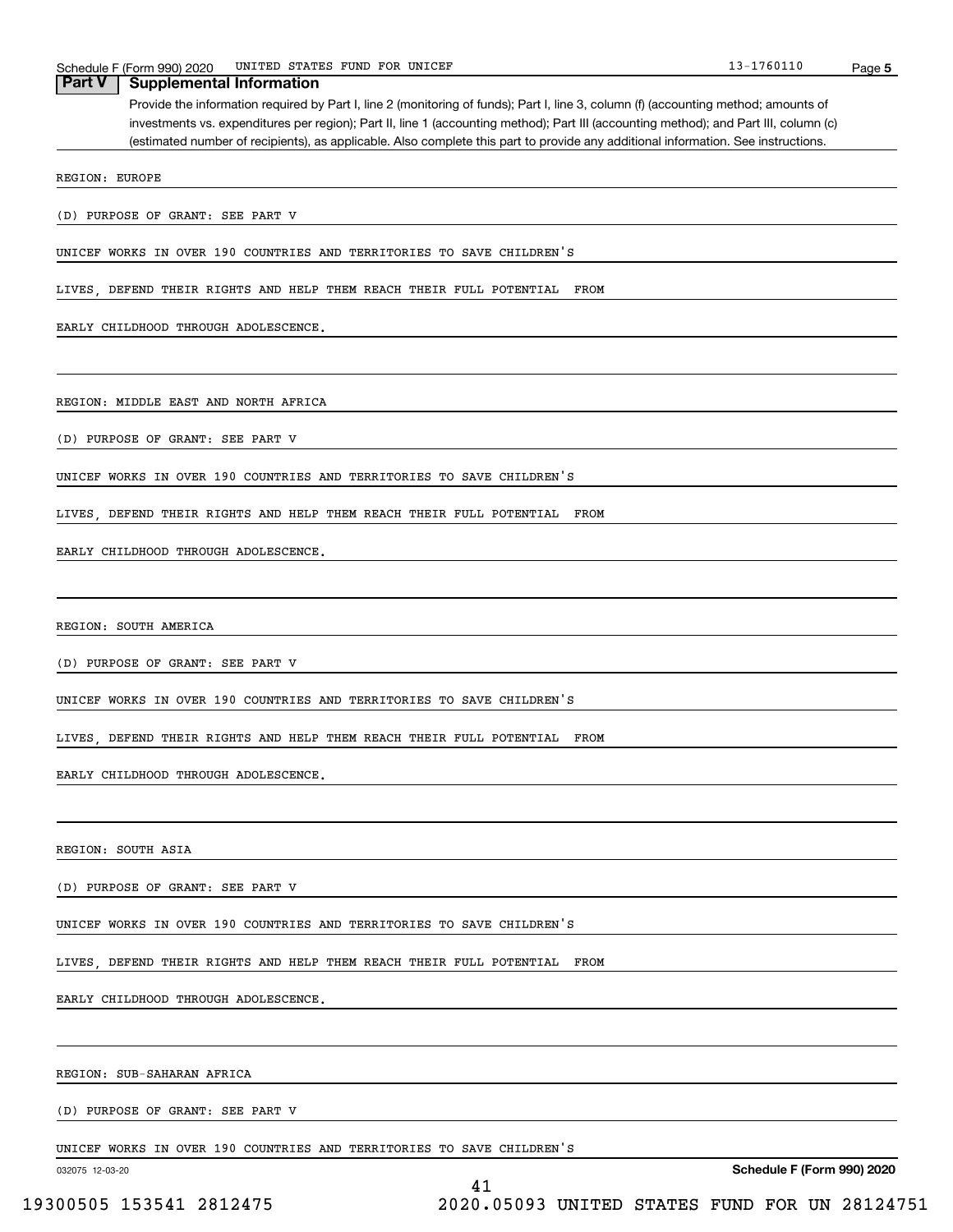Schedule F (Form 990) 2020 UNITED STATES FUND FOR UNICEF<br> **Part V** Supplemental Information<br>
Part V Supplemental Information Provide the information required by Part I, line 2 (monitoring of funds); Part I, line 3, column (f) (accounting method; amounts of investments vs. expenditures per region); Part II, line 1 (accounting method); Part III (accounting method); and Part III, column (c) (estimated number of recipients), as applicable. Also complete this part to provide any additional information. See instructions. **Supplemental Information** 

LIVES, DEFEND THEIR RIGHTS AND HELP THEM REACH THEIR FULL POTENTIAL FROM

EARLY CHILDHOOD THROUGH ADOLESCENCE.

REGION: NORTH AMERICA (OUTSIDE US)

(D) PURPOSE OF GRANT: SEE PART V

THE PURPOSE IS TO STRENGTHEN THE COUNTDOWN TO 2030: STRENGTHENING GLOBAL,

REGIONAL AND COUNTRY ANALYTIC CAPACITY, WHICH AIMS TO PROVIDE RIGOROUS

ANALYSES ON GLOBAL, REGIONAL AND COUNTRY PROGRESS OF WOMEN'S, CHILDREN'S

AND ADOLESCENTS' HEALTH.

REGION: NORTH AMERICA (OUTSIDE US)

(D) PURPOSE OF GRANT: SEE PART V

THE PURPOSE IS TO STRENGTHEN THE COUNTDOWN TO 2030: STRENGTHENING GLOBAL,

REGIONAL AND COUNTRY ANALYTIC CAPACITY, WHICH AIMS TO PROVIDE RIGOROUS

ANALYSES ON GLOBAL, REGIONAL AND COUNTRY PROGRESS OF WOMEN'S, CHILDREN'S

AND ADOLESCENTS' HEALTH.

032075 12-03-20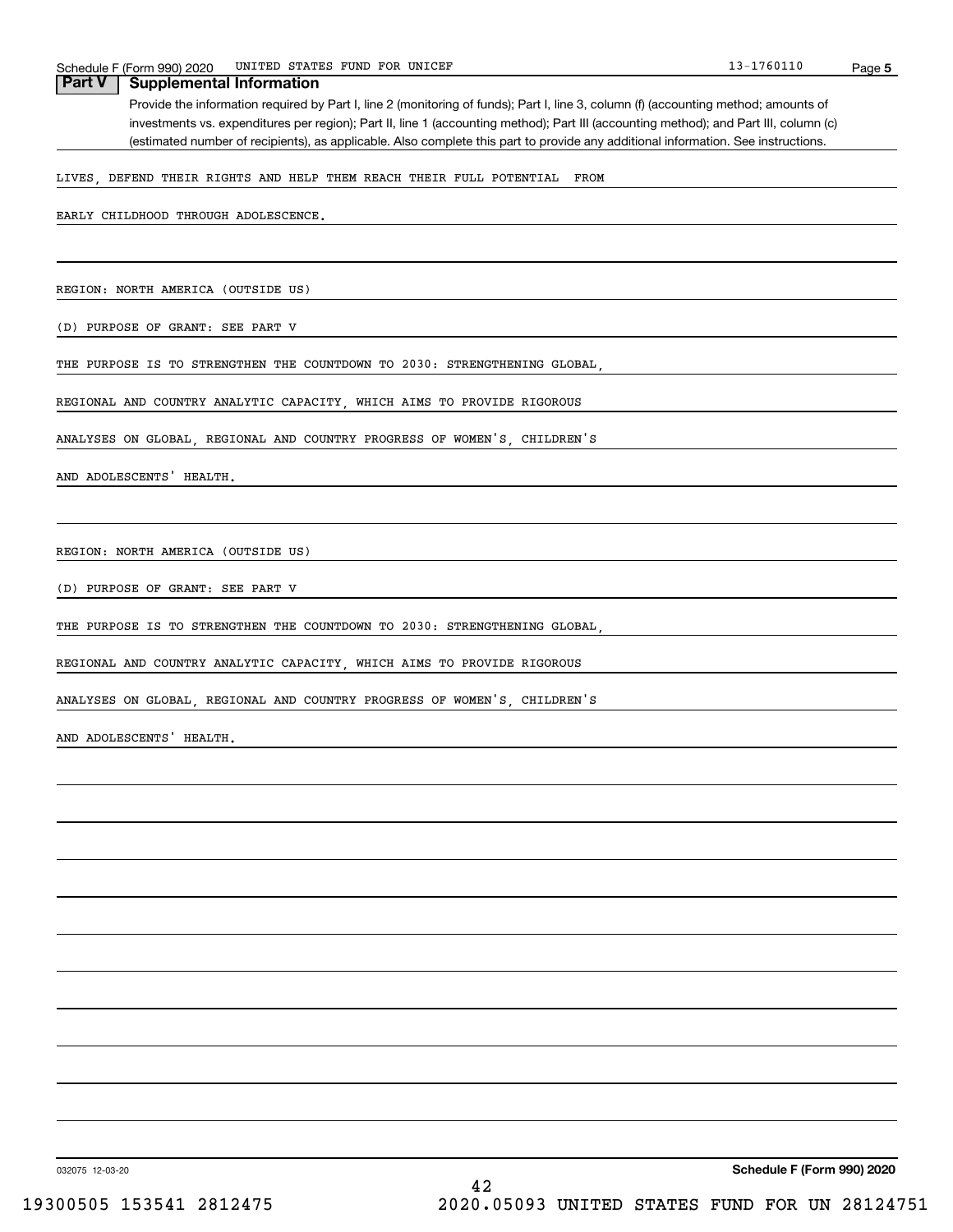| <b>SCHEDULE G</b>                                         |                                                                                                                                                                     | <b>Supplemental Information Regarding Fundraising or Gaming Activities</b>                                                                         |                               |           |                                       |  |                                        | OMB No. 1545-0047                     |
|-----------------------------------------------------------|---------------------------------------------------------------------------------------------------------------------------------------------------------------------|----------------------------------------------------------------------------------------------------------------------------------------------------|-------------------------------|-----------|---------------------------------------|--|----------------------------------------|---------------------------------------|
| (Form 990 or 990-EZ)                                      | Complete if the organization answered "Yes" on Form 990, Part IV, line 17, 18, or 19, or if the<br>organization entered more than \$15,000 on Form 990-EZ, line 6a. |                                                                                                                                                    |                               |           |                                       |  |                                        | 2020                                  |
| Attach to Form 990 or Form 990-EZ.                        |                                                                                                                                                                     |                                                                                                                                                    |                               |           |                                       |  |                                        | <b>Open to Public</b>                 |
| Department of the Treasury<br>Internal Revenue Service    |                                                                                                                                                                     | ► Go to www.irs.gov/Form990 for instructions and the latest information.                                                                           |                               |           |                                       |  |                                        | Inspection                            |
| Name of the organization                                  |                                                                                                                                                                     |                                                                                                                                                    |                               |           |                                       |  |                                        | <b>Employer identification number</b> |
|                                                           |                                                                                                                                                                     | UNITED STATES FUND FOR UNICEF                                                                                                                      |                               |           |                                       |  | 13-1760110                             |                                       |
| Part I                                                    | required to complete this part.                                                                                                                                     | Fundraising Activities. Complete if the organization answered "Yes" on Form 990, Part IV, line 17. Form 990-EZ filers are not                      |                               |           |                                       |  |                                        |                                       |
|                                                           |                                                                                                                                                                     | 1 Indicate whether the organization raised funds through any of the following activities. Check all that apply.                                    |                               |           |                                       |  |                                        |                                       |
| X  <br>Mail solicitations<br>a                            |                                                                                                                                                                     | e X                                                                                                                                                |                               |           | Solicitation of non-government grants |  |                                        |                                       |
| X  <br>b                                                  | Internet and email solicitations                                                                                                                                    | f                                                                                                                                                  |                               |           | Solicitation of government grants     |  |                                        |                                       |
| $\boxed{\textbf{X}}$ Phone solicitations<br>C             |                                                                                                                                                                     | g[X]<br>Special fundraising events                                                                                                                 |                               |           |                                       |  |                                        |                                       |
| $\boxed{\textbf{x}}$ In-person solicitations<br>d         |                                                                                                                                                                     |                                                                                                                                                    |                               |           |                                       |  |                                        |                                       |
|                                                           |                                                                                                                                                                     | 2 a Did the organization have a written or oral agreement with any individual (including officers, directors, trustees, or                         |                               |           |                                       |  | $\sqrt{X}$ Yes                         |                                       |
|                                                           |                                                                                                                                                                     | key employees listed in Form 990, Part VII) or entity in connection with professional fundraising services?                                        |                               |           |                                       |  |                                        | No                                    |
| compensated at least \$5,000 by the organization.         |                                                                                                                                                                     | <b>b</b> If "Yes," list the 10 highest paid individuals or entities (fundraisers) pursuant to agreements under which the fundraiser is to be       |                               |           |                                       |  |                                        |                                       |
|                                                           |                                                                                                                                                                     |                                                                                                                                                    |                               |           |                                       |  |                                        |                                       |
| (i) Name and address of individual                        |                                                                                                                                                                     |                                                                                                                                                    | (iii) Did<br>fundraiser       |           | (iv) Gross receipts                   |  | (v) Amount paid<br>to (or retained by) | (vi) Amount paid                      |
| or entity (fundraiser)                                    |                                                                                                                                                                     | (ii) Activity                                                                                                                                      | have custody<br>or control of |           | from activity                         |  | fundraiser                             | to (or retained by)<br>organization   |
|                                                           |                                                                                                                                                                     |                                                                                                                                                    | contributions?                |           |                                       |  | listed in col. (i)                     |                                       |
| MARKETEAM - 600 NORTHPARK                                 |                                                                                                                                                                     |                                                                                                                                                    | Yes                           | <b>No</b> |                                       |  |                                        |                                       |
| TOWN CTR, 1200 ABERNATHY RD<br>BLUE STATE DIGITAL - 62187 |                                                                                                                                                                     | DIRECT MAIL FUNDRAISING                                                                                                                            |                               | х         | 3,517,025.                            |  | 621,249.                               | 2,895,776.                            |
| COLLECTIONS CENTER DRIVE,                                 |                                                                                                                                                                     | INTERNET AND E-MAIL<br>MARKETING                                                                                                                   |                               | х         |                                       |  |                                        | $-68,407.$                            |
| INFOCISION MANAGEMENT CORP. -                             |                                                                                                                                                                     | TELEMARKETING SERVICES FOR                                                                                                                         |                               |           | 942,033.                              |  | 1,010,440.                             |                                       |
| P.O. BOX 74171, CLEVELAND, OH                             |                                                                                                                                                                     | KIND                                                                                                                                               |                               | Х         | 307,859.                              |  | 70,928.                                | 236,931.                              |
| SD&A TELESERVICES, INC. -                                 |                                                                                                                                                                     |                                                                                                                                                    |                               |           |                                       |  |                                        |                                       |
| 5757 WEST CENTURY BLVD, LOS                               |                                                                                                                                                                     | TELEMARKETING SERVICES                                                                                                                             |                               | х         | 244,883.                              |  | 247,095.                               | $-2, 212.$                            |
| OUTERWALL INC - PO BOX 91258,                             |                                                                                                                                                                     |                                                                                                                                                    |                               |           |                                       |  |                                        |                                       |
| BELLEVUE, WA 98009                                        |                                                                                                                                                                     | TRICK OR TREAT FUNDRAISING                                                                                                                         |                               | х         | 50,689.                               |  | 5,069.                                 | 45,620.                               |
|                                                           |                                                                                                                                                                     |                                                                                                                                                    |                               |           |                                       |  |                                        |                                       |
|                                                           |                                                                                                                                                                     |                                                                                                                                                    |                               |           |                                       |  |                                        |                                       |
|                                                           |                                                                                                                                                                     |                                                                                                                                                    |                               |           |                                       |  |                                        |                                       |
|                                                           |                                                                                                                                                                     |                                                                                                                                                    |                               |           |                                       |  |                                        |                                       |
|                                                           |                                                                                                                                                                     |                                                                                                                                                    |                               |           |                                       |  |                                        |                                       |
|                                                           |                                                                                                                                                                     |                                                                                                                                                    |                               |           |                                       |  |                                        |                                       |
|                                                           |                                                                                                                                                                     |                                                                                                                                                    |                               |           |                                       |  |                                        |                                       |
|                                                           |                                                                                                                                                                     |                                                                                                                                                    |                               |           |                                       |  |                                        |                                       |
|                                                           |                                                                                                                                                                     |                                                                                                                                                    |                               |           |                                       |  |                                        |                                       |
|                                                           |                                                                                                                                                                     |                                                                                                                                                    |                               |           | 5,062,489.                            |  | 1,954,781.                             | 3,107,708.                            |
| Total                                                     |                                                                                                                                                                     | 3 List all states in which the organization is registered or licensed to solicit contributions or has been notified it is exempt from registration |                               |           |                                       |  |                                        |                                       |
| or licensing.                                             |                                                                                                                                                                     |                                                                                                                                                    |                               |           |                                       |  |                                        |                                       |
|                                                           |                                                                                                                                                                     | AK, AL, AR, AZ, CA, CO, CT, DC, DE, FL, GA, HI, IA, ID, IL, IN, KS, KY, LA, MA, MD, ME, MI, MN, MO                                                 |                               |           |                                       |  |                                        |                                       |

MS,MT,NC,ND,NE,NH,NJ,NM,NV,NY,OH,OK,OR,PA,PR,RI,SC,SD,TN,TX,UT,VA,VT,WA,WI

WV,WY

LHA For Paperwork Reduction Act Notice, see the Instructions for Form 990 or 990-EZ. Schedule G (Form 990 or 990-EZ) 2020 SEE PART IV FOR CONTINUATIONS

032081 11-25-20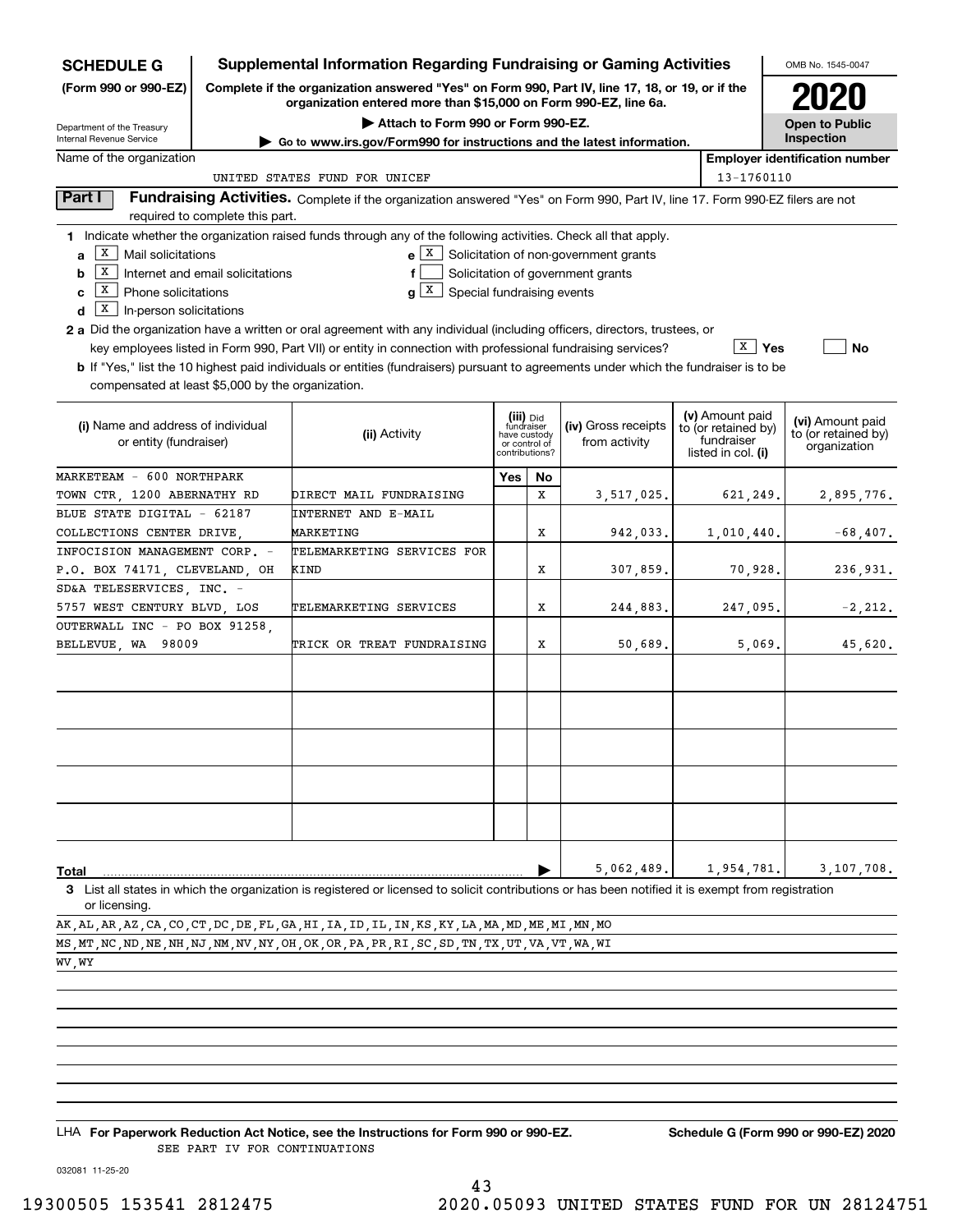#### Schedule G (Form 990 or 990-EZ) 2020 Page UNITED STATES FUND FOR UNICEF 13-1760110

**Part II** | Fundraising Events. Complete if the organization answered "Yes" on Form 990, Part IV, line 18, or reported more than \$15,000

|                                   |        | of fundraising event contributions and gross income on Form 990-EZ, lines 1 and 6b. List events with gross receipts greater than \$5,000. |                                     |                         |                  |                            |  |  |
|-----------------------------------|--------|-------------------------------------------------------------------------------------------------------------------------------------------|-------------------------------------|-------------------------|------------------|----------------------------|--|--|
|                                   |        |                                                                                                                                           | (a) Event $#1$                      | $(b)$ Event #2          | (c) Other events |                            |  |  |
|                                   |        |                                                                                                                                           | FALL VIRTUAL EVENTUNICEF WON'T STOP |                         |                  | (d) Total events           |  |  |
|                                   |        |                                                                                                                                           | DEC 2020                            | VIRTUAL EVENT MAY       | 15               | (add col. (a) through      |  |  |
|                                   |        |                                                                                                                                           | (event type)                        | (event type)            | (total number)   | col. (c)                   |  |  |
|                                   |        |                                                                                                                                           |                                     |                         |                  |                            |  |  |
| Revenue                           |        |                                                                                                                                           | 4, 255, 769.                        | 260,955.                | 743,802.         | 5, 260, 526.               |  |  |
|                                   |        |                                                                                                                                           |                                     |                         |                  |                            |  |  |
|                                   |        |                                                                                                                                           | 4, 255, 769.                        | 260,955.                | 700,985.         | 5, 217, 709.               |  |  |
|                                   |        |                                                                                                                                           |                                     |                         |                  |                            |  |  |
|                                   | 3      | Gross income (line 1 minus line 2)                                                                                                        |                                     |                         | 42,817.          | 42,817.                    |  |  |
|                                   |        |                                                                                                                                           |                                     |                         |                  |                            |  |  |
|                                   |        |                                                                                                                                           |                                     |                         |                  |                            |  |  |
|                                   |        |                                                                                                                                           |                                     |                         |                  |                            |  |  |
|                                   | 5      |                                                                                                                                           |                                     |                         |                  |                            |  |  |
|                                   |        |                                                                                                                                           |                                     |                         |                  |                            |  |  |
|                                   | 6      |                                                                                                                                           |                                     |                         |                  |                            |  |  |
| Direct Expenses                   |        |                                                                                                                                           |                                     |                         |                  |                            |  |  |
|                                   |        | 7 Food and beverages                                                                                                                      |                                     |                         |                  |                            |  |  |
|                                   |        |                                                                                                                                           |                                     |                         |                  |                            |  |  |
|                                   |        |                                                                                                                                           |                                     |                         |                  |                            |  |  |
|                                   | 8<br>9 |                                                                                                                                           |                                     |                         | 42,817.          | 42,817.                    |  |  |
|                                   |        | 10 Direct expense summary. Add lines 4 through 9 in column (d)                                                                            |                                     |                         | 42,817.          |                            |  |  |
|                                   |        | 11 Net income summary. Subtract line 10 from line 3, column (d)                                                                           |                                     |                         |                  | $\mathbf{0}$ .             |  |  |
| <b>Part III</b>                   |        | <b>Gaming.</b> Complete if the organization answered "Yes" on Form 990, Part IV, line 19, or reported more than                           |                                     |                         |                  |                            |  |  |
|                                   |        |                                                                                                                                           |                                     |                         |                  |                            |  |  |
| \$15,000 on Form 990-EZ, line 6a. |        |                                                                                                                                           |                                     |                         |                  |                            |  |  |
|                                   |        |                                                                                                                                           |                                     |                         |                  |                            |  |  |
|                                   |        |                                                                                                                                           | (a) Bingo                           | (b) Pull tabs/instant   | (c) Other gaming | (d) Total gaming (add      |  |  |
|                                   |        |                                                                                                                                           |                                     | bingo/progressive bingo |                  | col. (a) through col. (c)) |  |  |
| Revenue                           |        |                                                                                                                                           |                                     |                         |                  |                            |  |  |
|                                   | 1.     |                                                                                                                                           |                                     |                         |                  |                            |  |  |
|                                   |        |                                                                                                                                           |                                     |                         |                  |                            |  |  |
|                                   |        |                                                                                                                                           |                                     |                         |                  |                            |  |  |
|                                   |        |                                                                                                                                           |                                     |                         |                  |                            |  |  |
|                                   | 3      |                                                                                                                                           |                                     |                         |                  |                            |  |  |
| Expenses                          |        |                                                                                                                                           |                                     |                         |                  |                            |  |  |
| Direct                            | 4      |                                                                                                                                           |                                     |                         |                  |                            |  |  |
|                                   |        |                                                                                                                                           |                                     |                         |                  |                            |  |  |
|                                   | 5      | Other direct expenses                                                                                                                     |                                     |                         |                  |                            |  |  |
|                                   |        |                                                                                                                                           | Yes<br>%                            | Yes<br>$\%$             | Yes<br>%         |                            |  |  |
|                                   |        | 6 Volunteer labor                                                                                                                         | No                                  | No                      | No               |                            |  |  |
|                                   |        |                                                                                                                                           |                                     |                         |                  |                            |  |  |
|                                   | 7      | Direct expense summary. Add lines 2 through 5 in column (d)                                                                               |                                     |                         |                  |                            |  |  |
|                                   |        |                                                                                                                                           |                                     |                         |                  |                            |  |  |
|                                   | 8      |                                                                                                                                           |                                     |                         |                  |                            |  |  |
|                                   |        |                                                                                                                                           |                                     |                         |                  |                            |  |  |
|                                   |        | 9 Enter the state(s) in which the organization conducts gaming activities:                                                                |                                     |                         |                  |                            |  |  |
|                                   |        |                                                                                                                                           |                                     |                         |                  | Yes<br>No                  |  |  |
|                                   |        |                                                                                                                                           |                                     |                         |                  |                            |  |  |
|                                   |        |                                                                                                                                           |                                     |                         |                  |                            |  |  |
|                                   |        |                                                                                                                                           |                                     |                         |                  | No<br>Yes                  |  |  |

032082 11-25-20

**Schedule G (Form 990 or 990-EZ) 2020**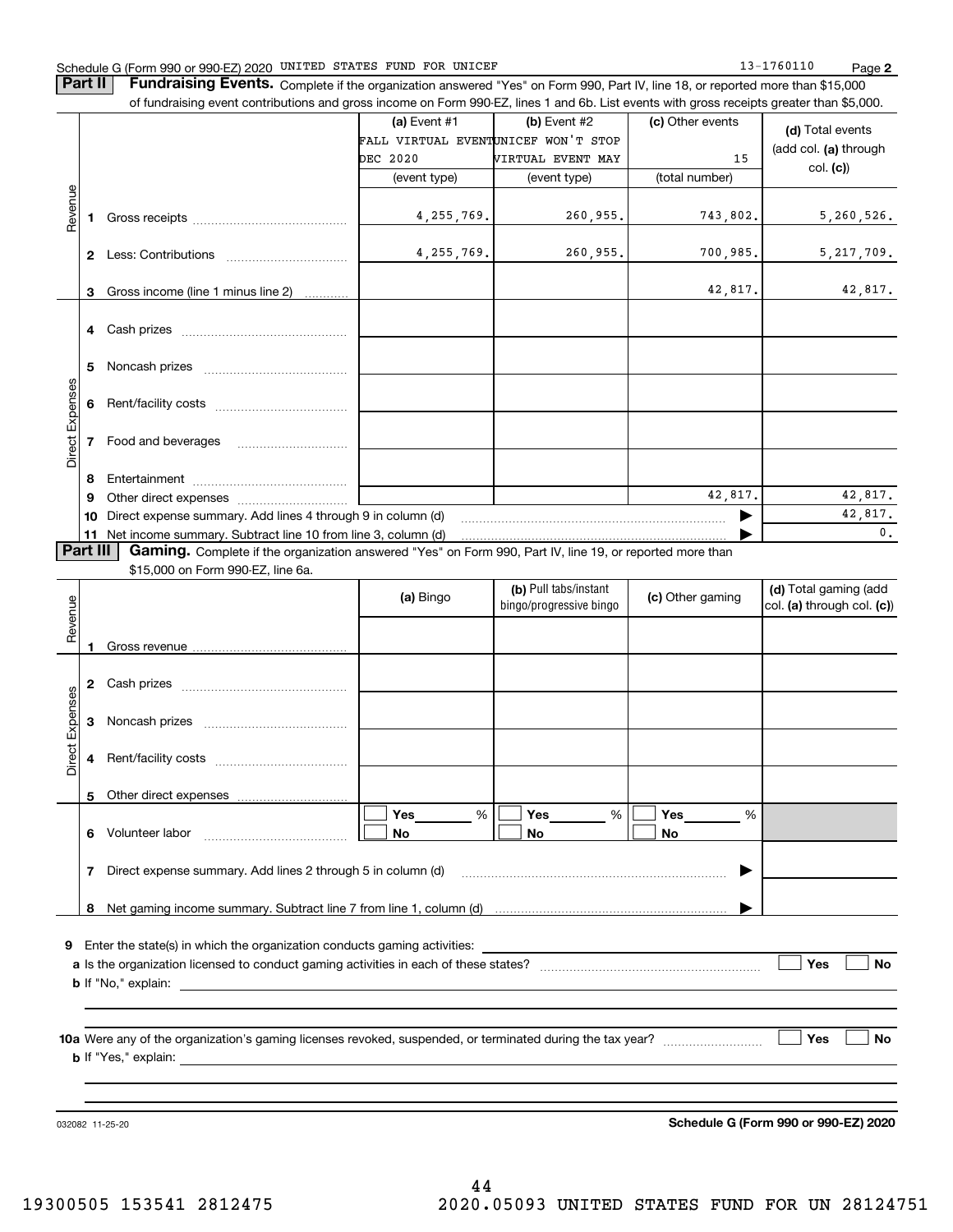| Schedule G (Form 990 or 990-EZ) 2020 UNITED STATES FUND FOR UNICEF                                                                                | 13-1760110      |            | Page 3               |
|---------------------------------------------------------------------------------------------------------------------------------------------------|-----------------|------------|----------------------|
|                                                                                                                                                   |                 | — ∣ Yes    | No                   |
| 12 Is the organization a grantor, beneficiary or trustee of a trust, or a member of a partnership or other entity formed                          |                 |            |                      |
|                                                                                                                                                   |                 | $\Box$ Yes | No                   |
| 13 Indicate the percentage of gaming activity conducted in:                                                                                       |                 |            |                      |
|                                                                                                                                                   | 13a             |            | %                    |
| <b>b</b> An outside facility <i>www.communicality www.communicality.communicality www.communicality www.communicality.communicality</i>           | 13 <sub>b</sub> |            | %                    |
| 14 Enter the name and address of the person who prepares the organization's gaming/special events books and records:                              |                 |            |                      |
|                                                                                                                                                   |                 |            |                      |
|                                                                                                                                                   |                 |            |                      |
|                                                                                                                                                   |                 |            | No                   |
|                                                                                                                                                   |                 |            |                      |
| of gaming revenue retained by the third party > \$ ______________________________                                                                 |                 |            |                      |
| c If "Yes," enter name and address of the third party:                                                                                            |                 |            |                      |
| Name $\blacktriangleright$ $\lrcorner$                                                                                                            |                 |            |                      |
|                                                                                                                                                   |                 |            |                      |
|                                                                                                                                                   |                 |            |                      |
| 16 Gaming manager information:                                                                                                                    |                 |            |                      |
|                                                                                                                                                   |                 |            |                      |
|                                                                                                                                                   |                 |            |                      |
| Gaming manager compensation > \$                                                                                                                  |                 |            |                      |
|                                                                                                                                                   |                 |            |                      |
|                                                                                                                                                   |                 |            |                      |
|                                                                                                                                                   |                 |            |                      |
|                                                                                                                                                   |                 |            |                      |
| Employee<br>Director/officer<br>Independent contractor                                                                                            |                 |            |                      |
| <b>17</b> Mandatory distributions:                                                                                                                |                 |            |                      |
| a Is the organization required under state law to make charitable distributions from the gaming proceeds to                                       |                 |            |                      |
| retain the state gaming license?                                                                                                                  |                 |            | $\Box$ Yes $\Box$ No |
| <b>b</b> Enter the amount of distributions required under state law to be distributed to other exempt organizations or spent in the               |                 |            |                      |
| organization's own exempt activities during the tax year $\triangleright$ \$                                                                      |                 |            |                      |
| Part IV<br>Supplemental Information. Provide the explanations required by Part I, line 2b, columns (iii) and (v); and Part III, lines 9, 9b, 10b, |                 |            |                      |
| 15b, 15c, 16, and 17b, as applicable. Also provide any additional information. See instructions.                                                  |                 |            |                      |
| SCHEDULE G, PART I, LINE 2B, LIST OF TEN HIGHEST PAID FUNDRAISERS:                                                                                |                 |            |                      |
|                                                                                                                                                   |                 |            |                      |
| (I) NAME OF FUNDRAISER: MARKETEAM                                                                                                                 |                 |            |                      |
|                                                                                                                                                   |                 |            |                      |
| (I) ADDRESS OF FUNDRAISER:                                                                                                                        |                 |            |                      |
| 600 NORTHPARK TOWN CTR, 1200 ABERNATHY RD NE, SUITE 400, ATLANTA, GA 30328                                                                        |                 |            |                      |
|                                                                                                                                                   |                 |            |                      |
| (I) NAME OF FUNDRAISER: BLUE STATE DIGITAL                                                                                                        |                 |            |                      |
| (I) ADDRESS OF FUNDRAISER:                                                                                                                        |                 |            |                      |
| 62187 COLLECTIONS CENTER DRIVE, CHICAGO, IL<br>60693-0621                                                                                         |                 |            |                      |
| Schedule G (Form 990 or 990-EZ) 2020<br>032083 11-25-20<br>45                                                                                     |                 |            |                      |
|                                                                                                                                                   |                 |            |                      |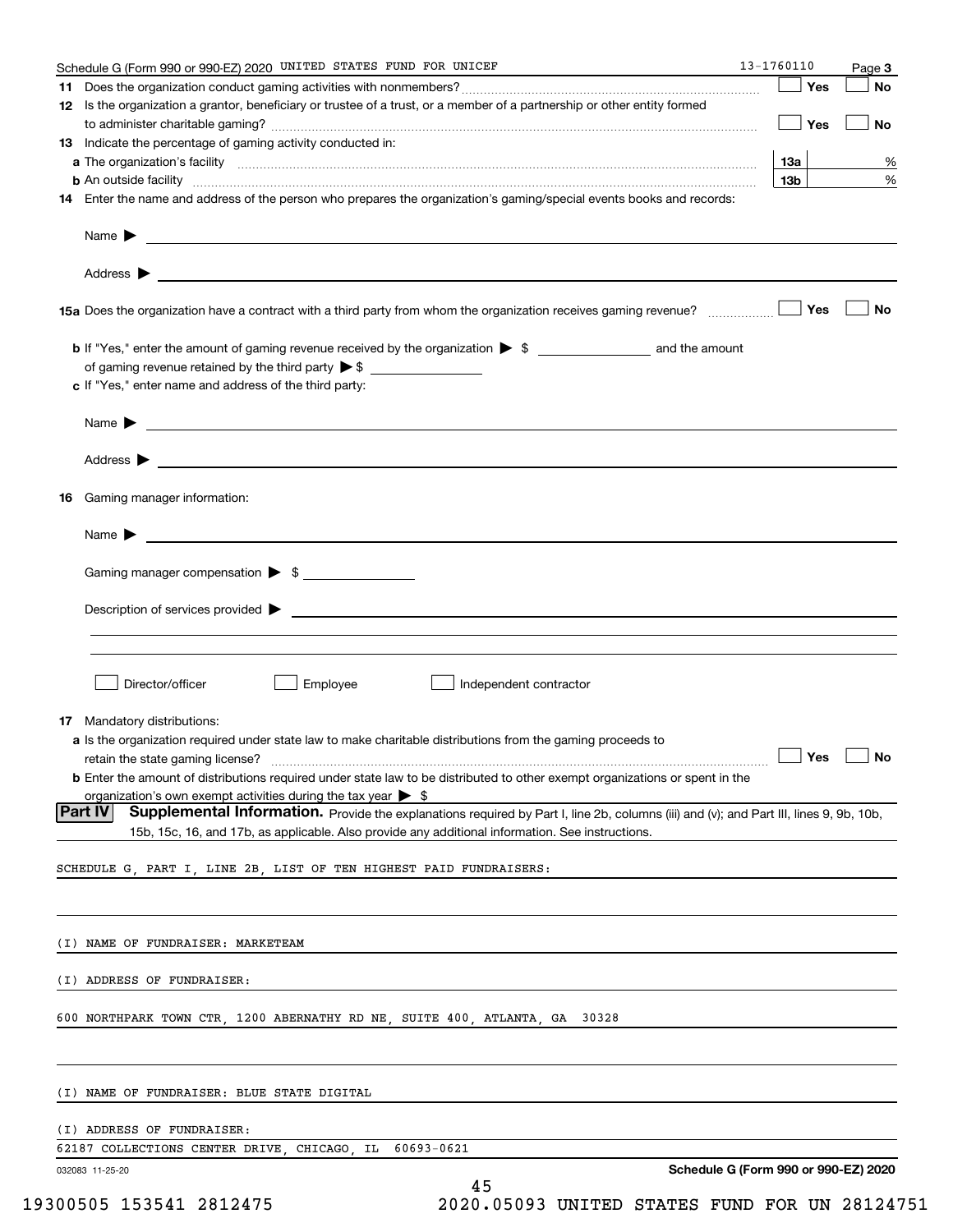(I) NAME OF FUNDRAISER: INFOCISION MANAGEMENT CORP.

(I) ADDRESS OF FUNDRAISER: P.O. BOX 74171, CLEVELAND, OH 44194-4171

(I) NAME OF FUNDRAISER: SD&A TELESERVICES, INC.

(I) ADDRESS OF FUNDRAISER: 5757 WEST CENTURY BLVD, LOS ANGELES, CA 90045

**Schedule G (Form 990 or 990-EZ)**

032084 04-01-20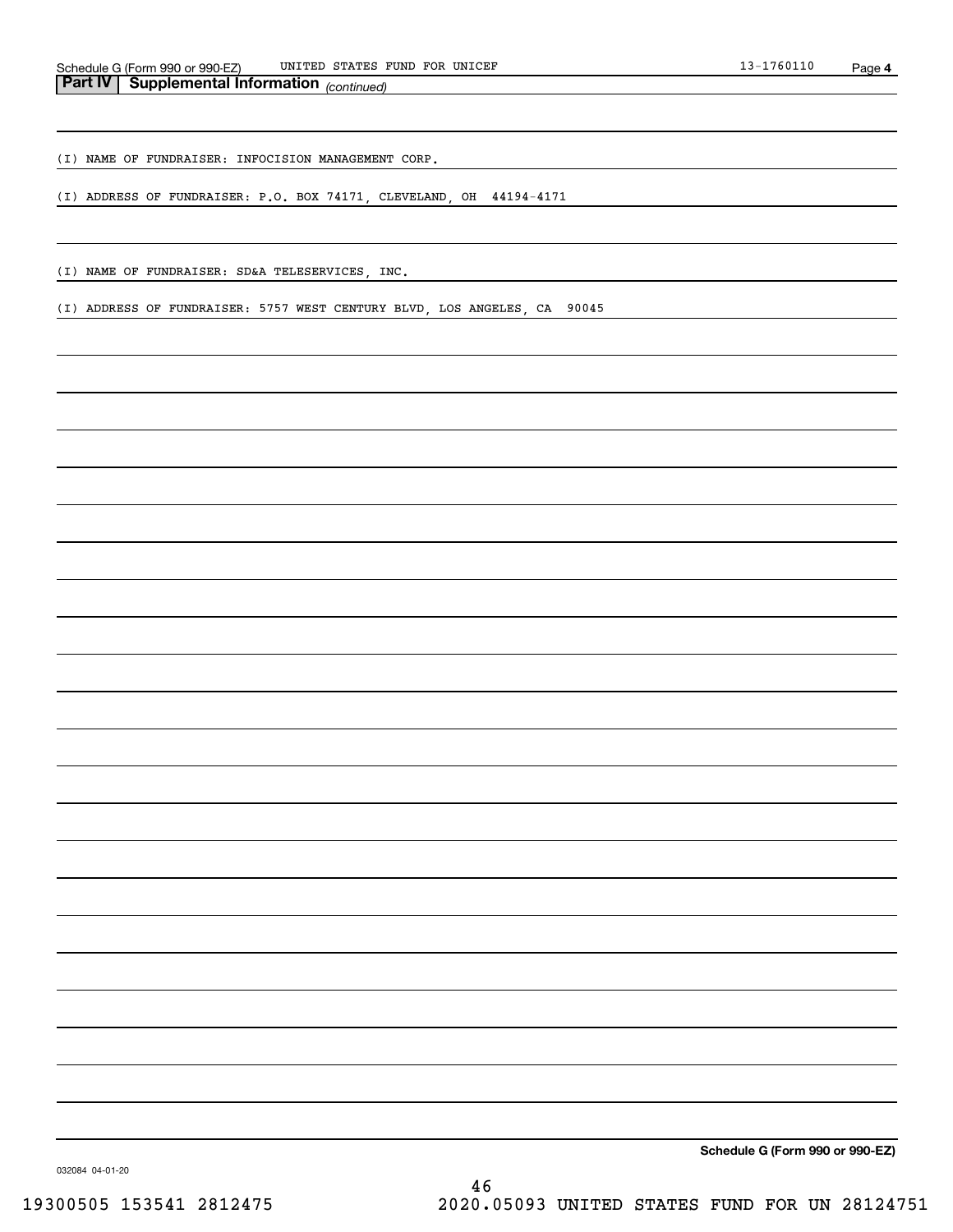| (Form 990)                                                                                                                                                                                                                                                                |                               | Governments, and Individuals in the United States<br>Complete if the organization answered "Yes" on Form 990, Part IV, line 21 or 22. |                                                                              | <b>Grants and Other Assistance to Organizations,</b> |                                                                |                                          | OMB No. 1545-0047                                   |
|---------------------------------------------------------------------------------------------------------------------------------------------------------------------------------------------------------------------------------------------------------------------------|-------------------------------|---------------------------------------------------------------------------------------------------------------------------------------|------------------------------------------------------------------------------|------------------------------------------------------|----------------------------------------------------------------|------------------------------------------|-----------------------------------------------------|
| Department of the Treasury<br>Internal Revenue Service                                                                                                                                                                                                                    |                               |                                                                                                                                       | Attach to Form 990.<br>Go to www.irs.gov/Form990 for the latest information. |                                                      |                                                                |                                          | <b>Open to Public</b><br>Inspection                 |
| Name of the organization                                                                                                                                                                                                                                                  | UNITED STATES FUND FOR UNICEF |                                                                                                                                       |                                                                              |                                                      |                                                                |                                          | <b>Employer identification number</b><br>13-1760110 |
| Part I<br><b>General Information on Grants and Assistance</b>                                                                                                                                                                                                             |                               |                                                                                                                                       |                                                                              |                                                      |                                                                |                                          |                                                     |
| Does the organization maintain records to substantiate the amount of the grants or assistance, the grantees' eligibility for the grants or assistance, and the selection<br>1.                                                                                            |                               |                                                                                                                                       |                                                                              |                                                      |                                                                |                                          | X Yes<br>  No                                       |
| Describe in Part IV the organization's procedures for monitoring the use of grant funds in the United States<br>$\mathbf{2}$<br>Part II                                                                                                                                   |                               |                                                                                                                                       |                                                                              |                                                      |                                                                |                                          |                                                     |
| Grants and Other Assistance to Domestic Organizations and Domestic Governments. Complete if the organization answered "Yes" on Form 990, Part IV, line 21, for any<br>recipient that received more than \$5,000. Part II can be duplicated if additional space is needed. |                               |                                                                                                                                       |                                                                              |                                                      |                                                                |                                          |                                                     |
| 1 (a) Name and address of organization<br>or government                                                                                                                                                                                                                   | $(b)$ EIN                     | (c) IRC section<br>(if applicable)                                                                                                    | (d) Amount of<br>cash grant                                                  | (e) Amount of<br>non-cash<br>assistance              | (f) Method of<br>valuation (book,<br>FMV, appraisal,<br>other) | (g) Description of<br>noncash assistance | (h) Purpose of grant<br>or assistance               |
| RESEARCH FOUNDATION OF SUNY<br>P.O. BOX 9<br>ALBANY, NY 12201                                                                                                                                                                                                             | $14-1368361$ 501(C)(3)        |                                                                                                                                       | 174,570.                                                                     | 0.                                                   |                                                                |                                          | <b>DISASTER RELIEF</b>                              |
| THE ARTHUR ASHE INSTITUTE FOR<br>URBAN HEALTH - 450 CLARKSON AVE<br>#1232 - BROOKLYN, NY 11203                                                                                                                                                                            | $11-3185372$ 501(C)(3)        |                                                                                                                                       | 250,000                                                                      | 0.                                                   |                                                                |                                          | SEE PART IV                                         |
| NEW YORK UNIVERSITY<br>SCPS REGISTRATION OFFICE<br>STUYVESANT STATION, NY 10009                                                                                                                                                                                           | $13 - 5562308$ $501(C)(3)$    |                                                                                                                                       | 10,533.                                                                      | 0.                                                   |                                                                |                                          | <b>SEE PART IV</b>                                  |
| BRIGHAM AND WOMEN'S HOSPITAL INC.<br>75 FRANCIS ST<br>BOSTON, MA 02115                                                                                                                                                                                                    | $04 - 2312909$ 501(C)(3)      |                                                                                                                                       | 10,000                                                                       | 0.                                                   |                                                                |                                          | <b>SEE PART IV</b>                                  |
| CHILDREN'S HEALTH FUND<br>215 W 125TH ST<br>NEW YORK, NY 10027                                                                                                                                                                                                            | $13 - 3468427$ 501(C)(3)      |                                                                                                                                       | 10,000                                                                       | 0.                                                   |                                                                |                                          | TO DELIVER HEALTHCARE TO<br>KIDS IN THE USA.        |
| PRESIDENT & FELLOWS OF HARVARD<br>COLLEGE - 651 HUNGTINGTON AVE -<br>BOSTON, MA 02115                                                                                                                                                                                     | $04 - 2103580$ 501(C)(3)      |                                                                                                                                       | 2,000,000,                                                                   | $\mathbf{0}$ .                                       |                                                                |                                          | SEE PART IV                                         |
| Enter total number of section 501(c)(3) and government organizations listed in the line 1 table<br>2                                                                                                                                                                      |                               |                                                                                                                                       |                                                                              |                                                      |                                                                |                                          | 14.                                                 |
| Enter total number of other organizations listed in the line 1 table<br>3<br>For Paperwork Reduction Act Notice, see the Instructions for Form 990.<br>LHA.                                                                                                               |                               |                                                                                                                                       |                                                                              |                                                      |                                                                |                                          | Schedule I (Form 990) 2020                          |

SEE PART IV FOR COLUMN (H) DESCRIPTIONS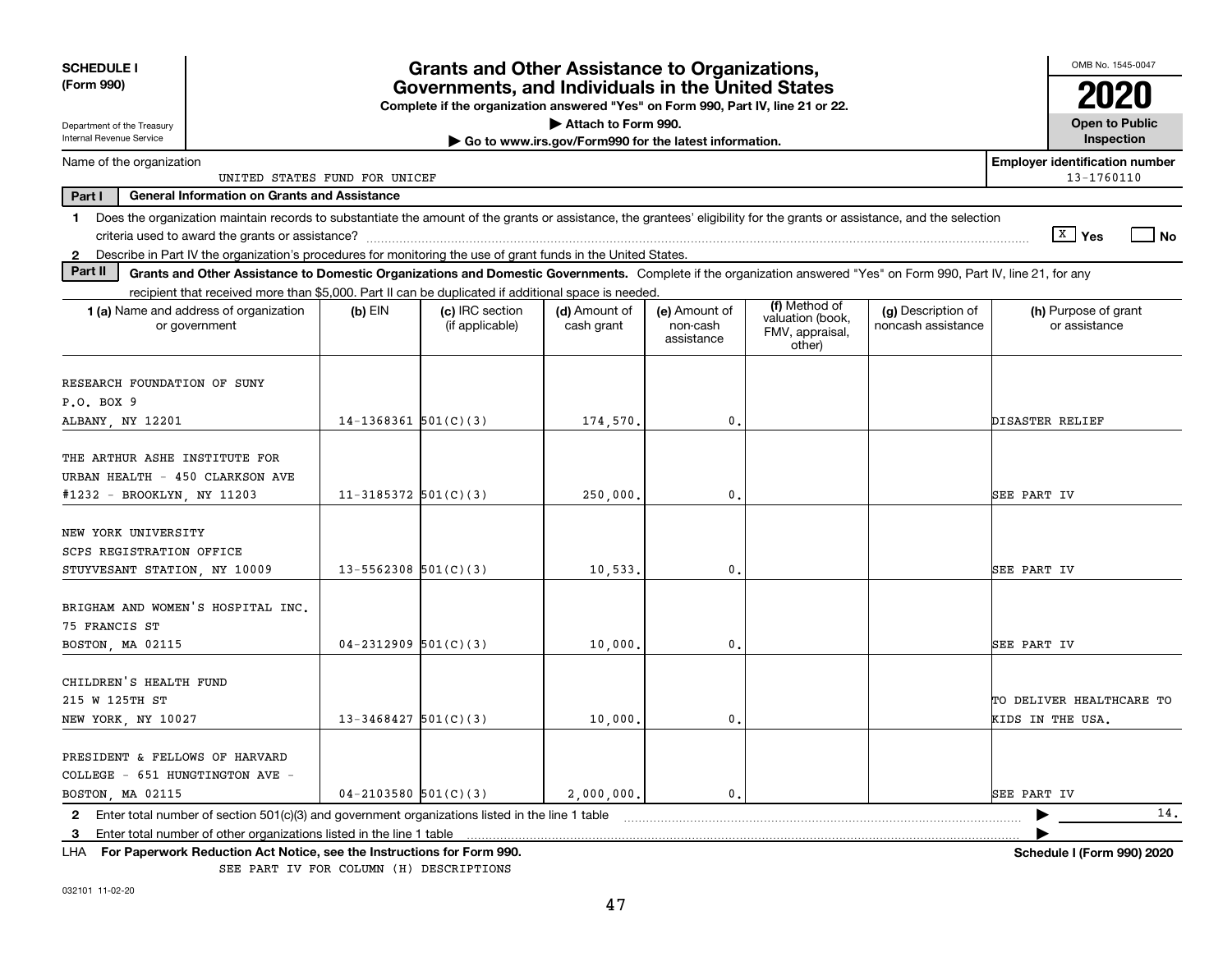Schedule I (Form 990) Page 1 UNITED STATES FUND FOR UNICEF

**Part II Continuation of Grants and Other Assistance to Domestic Organizations and Domestic Governments**  (Schedule I (Form 990), Part II.)

 $(b)$  EIN  $(c)$  IRC section

**(a) (b) (c) (d) (e) (f) (g) (h)** Name and address of

(d) Amount of

| organization or government       |                          | if applicable | cash grant    | non-cash<br>assistance | valuation<br>(book, FMV,<br>appraisal, other) | non-cash assistance | or assistance             |
|----------------------------------|--------------------------|---------------|---------------|------------------------|-----------------------------------------------|---------------------|---------------------------|
|                                  |                          |               |               |                        |                                               |                     | TO FUND THE PLACEMENT OF  |
| CHURCH WORLD SERVICE             |                          |               |               |                        |                                               |                     | LONG TERM VOLUNTEERS IN   |
| 475 RIVERSIDE DR                 |                          |               |               |                        |                                               |                     | THE BORDER SHELTER CORP   |
| NEW YORK, NY 10115               | $13-4080201$ 501(C)(3)   |               | 175,000       | 0.                     |                                               |                     | PROGRAMS.                 |
| FEEDING AMERICA                  |                          |               |               |                        |                                               |                     |                           |
| 161 NORTH CLARK STREET, STE 700  |                          |               |               |                        |                                               |                     | TO PROVIDE MEALS TO       |
| CHICAGO, IL 60601                | $36-3673599$ $501(C)(3)$ |               | 10,000        | 0.                     |                                               |                     | FAMILIES IN THE USA.      |
| THE GREATER HOUSTON COMMUNITY    |                          |               |               |                        |                                               |                     |                           |
| FOUNDATION - 515 POST OAK BLVD,  |                          |               |               |                        |                                               |                     |                           |
| STE 1000 - HOUSTON, TX 77027     | $23 - 7160400$ 501(C)(3) |               | 50,000        | $\mathfrak o$ .        |                                               |                     | SEE PART IV               |
| CHILDREN OF PERSIA               |                          |               |               |                        |                                               |                     |                           |
| P.O. BOX 2602                    |                          |               |               |                        |                                               |                     |                           |
| MONTGOMERY VILLAGE, MD 20886     | 52-2236795 $501(C)(3)$   |               | 42,311.       | $^{\rm 0}$ .           |                                               |                     | SEE PART IV               |
|                                  |                          |               |               |                        |                                               |                     |                           |
| SPECIAL OLYMPICS DC              |                          |               |               |                        |                                               |                     |                           |
| 1133 19TH STREET NW              |                          |               |               |                        |                                               |                     |                           |
| WASHINGTON, DC 20036             | 52-0889518 $501(C)(3)$   |               | 25,000        | 0.                     |                                               |                     | SEE PART IV               |
| JOHNS HOPKINS BLOOMBERG SCHOOL   |                          |               |               |                        |                                               |                     |                           |
| 615 N. WOLFE ST                  |                          |               |               |                        |                                               |                     |                           |
| BALTIMORE, MD 21205              | 52-0595110 $501(C)(3)$   |               | 2,773,828     | 0.                     |                                               |                     | SEE PART IV               |
| NATIONAL FOREST FOUNDATION       |                          |               |               |                        |                                               |                     |                           |
|                                  |                          |               |               |                        |                                               |                     | TO SUPPORT THE NFF'S TREE |
| BLDG 27, STE 3, FORT MISSOULA RD |                          |               |               |                        |                                               |                     |                           |
| MISSOULA, MT 59804               | 52-1786332 $501(C)(3)$   |               | 10,000        | 0.                     |                                               |                     | PLANTING CAMPAIGN.        |
| UNICEF USA IMPACT FUND FOR       |                          |               |               |                        |                                               |                     |                           |
| CHILDREN - 125 MAIDEN LANE 10 FL |                          |               |               |                        |                                               |                     |                           |
| NEW YORK, NY 10038               | $20-3287404$ 501(C)(3)   |               | 24, 384, 451. | 0.                     |                                               |                     | SEE PART IV               |

(e) Amount of

(f) Method of

(g) Description of

13-1760110

(h) Purpose of grant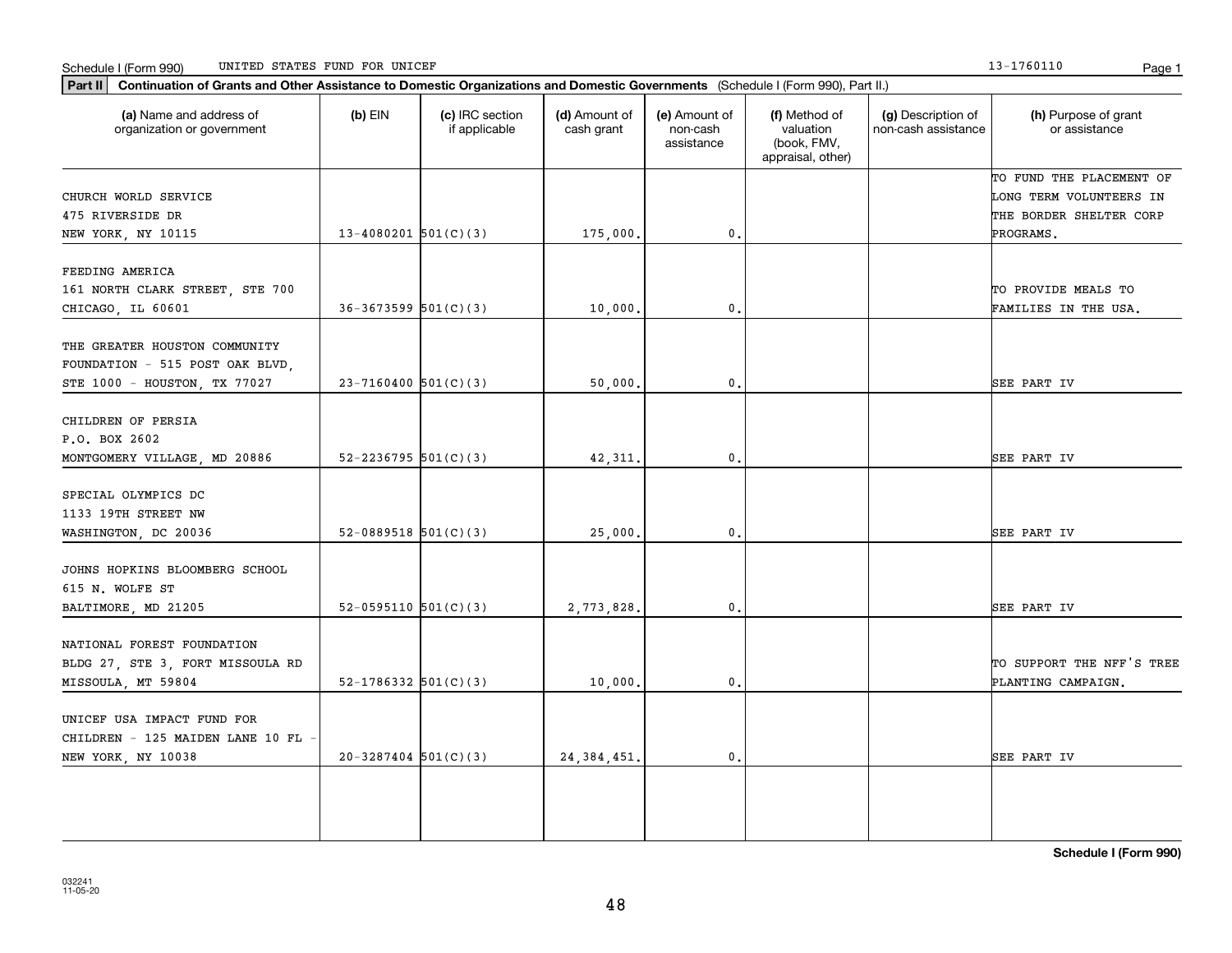**2**

**Part III** | Grants and Other Assistance to Domestic Individuals. Complete if the organization answered "Yes" on Form 990, Part IV, line 22. Part III can be duplicated if additional space is needed.

| (a) Type of grant or assistance | (b) Number of<br>recipients | (c) Amount of<br>cash grant | (d) Amount of non-<br>cash assistance | (e) Method of valuation<br>(book, FMV, appraisal, other) | (f) Description of noncash assistance |
|---------------------------------|-----------------------------|-----------------------------|---------------------------------------|----------------------------------------------------------|---------------------------------------|
|                                 |                             |                             |                                       |                                                          |                                       |
|                                 |                             |                             |                                       |                                                          |                                       |
|                                 |                             |                             |                                       |                                                          |                                       |
|                                 |                             |                             |                                       |                                                          |                                       |
|                                 |                             |                             |                                       |                                                          |                                       |
|                                 |                             |                             |                                       |                                                          |                                       |
|                                 |                             |                             |                                       |                                                          |                                       |
|                                 |                             |                             |                                       |                                                          |                                       |
|                                 |                             |                             |                                       |                                                          |                                       |
|                                 |                             |                             |                                       |                                                          |                                       |

Part IV | Supplemental Information. Provide the information required in Part I, line 2; Part III, column (b); and any other additional information.

PART I, LINE 2:

THE US FUND FOR UNICEF MONITORS THE GRANTS BY REQUIRING THE GRANTEES TO

SUBMIT AN ANNUAL REPORT AND IN CERTAIN CASES PROGRESS REPORTS AS OUTLINED

IN THE GRANT AGREEMENT AND BY REVIEWING SUCH REPORTS. GRANTEES ARE HELD TO

ACCOUNT AND ARE RESPONSIBLE FOR ENSURING THAT PROJECTS ARE EXECUTED IN

ACCORDANCE WITH THE GUIDELINES AND MILESTONES SET FORTH IN THE AGREEMENT.

ADDITIONALLY, THE GRANTEES ARE HELD TO ACCOUNT FOR THE FUNDING AND THE

CORRESPONDING BUDGET.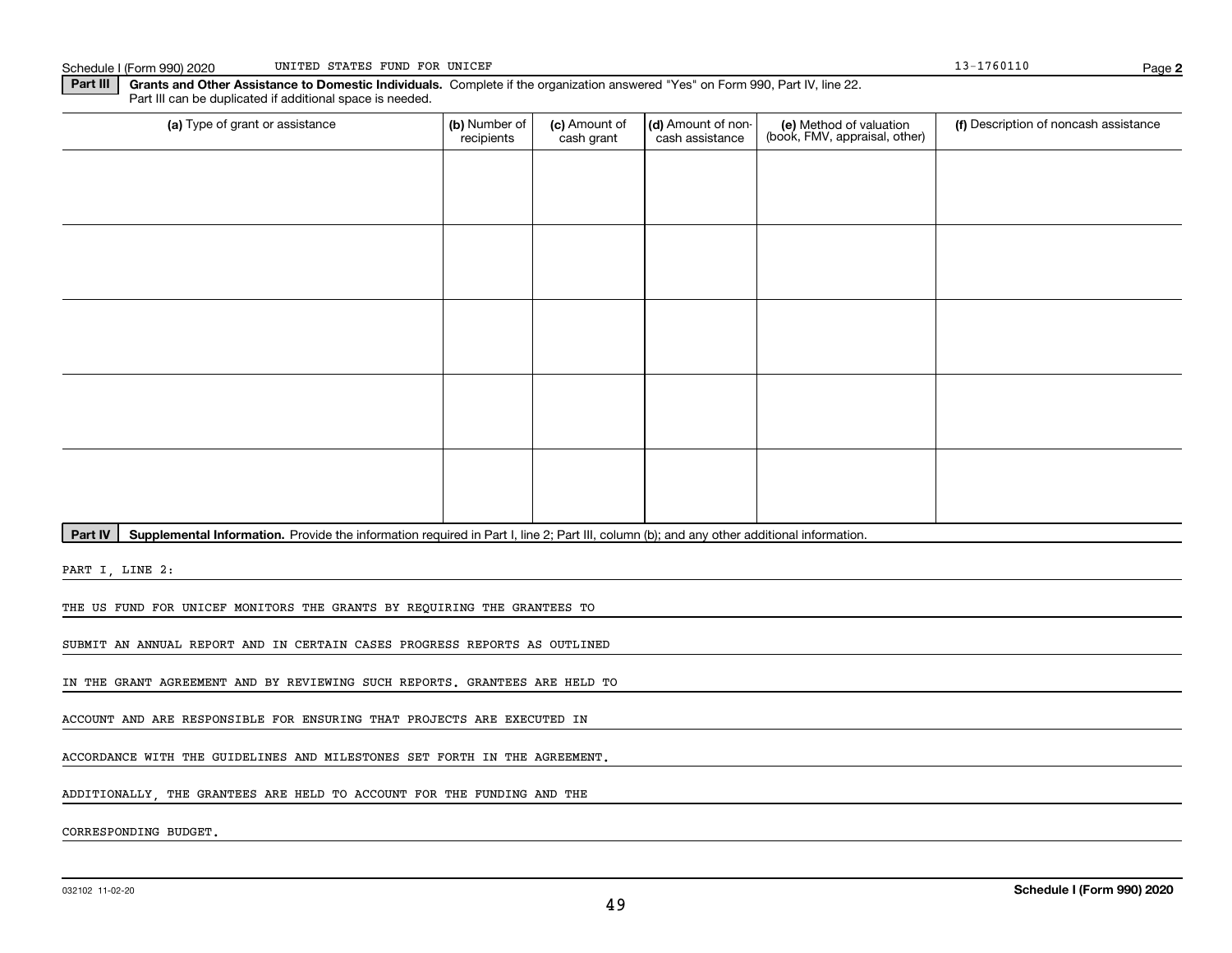**Part IV Supplemental Information**

PART II, LINE 1, COLUMN (H):

#### NAME OF ORGANIZATION OR GOVERNMENT:

THE ARTHUR ASHE INSTITUTE FOR URBAN HEALTH

(H) PURPOSE OF GRANT OR ASSISTANCE: SEE PART IV

THE PURPOSE IS TO BUILD THE ORGANIZATION'S CAPACITY TO PROVIDE MENTAL

HEALTH OUTREACH AND SUPPORT TO COMMUNITIES OF COLOR IN BROOKLYN, NY IN

RESPONSE TO COVID-19.

NAME OF ORGANIZATION OR GOVERNMENT: NEW YORK UNIVERSITY

(H) PURPOSE OF GRANT OR ASSISTANCE: SEE PART IV

THE PURPOSE OF THE GRANT IS TO SUPPORT THE PROJECT CALLED "RAPID

MORTALITY SURVEILLANCE DURING COVID-19" WHICH AIMS TO DEVELOP A VIABLE

APPROACH TO GENERATING TIMELY MORTALITY DATA USING MOBILE PHONE SURVEYS

IN LOW AND LOWER-MIDDLE INCOME COUNTRIES.

NAME OF ORGANIZATION OR GOVERNMENT: BRIGHAM AND WOMEN'S HOSPITAL INC.

(H) PURPOSE OF GRANT OR ASSISTANCE: SEE PART IV

THE PURPOSE OF THE GRANT IS TO SUPPORT THE ORGANIZATION'S COMMITMENT TO

OFFERING COMPASSIONATE SPIRITUAL CARE AND EMOTIONAL SUPPORT AS RESOURCES

FOR HEALING.

NAME OF ORGANIZATION OR GOVERNMENT:

PRESIDENT & FELLOWS OF HARVARD COLLEGE

(H) PURPOSE OF GRANT OR ASSISTANCE: SEE PART IV

TO ESTABLISH A PERMANENT ENDOWMENT FUND TO SUPPORT THE CHILD PROTECTION

PROFESSIONAL TRAINING PROGRAM AT HARVARD. THE PROGRAM AIMS TO STRENGTHEN

50

THE KNOWLEDGE OF CHILD PROTECTION PROFESSIONALS, AND BUILD CAPACITY TO

DEVELOP AND EXPAND INTEGRATED PROTECTION SYSTEMS, WHICH PROVIDE A

**Schedule I (Form 990)**

032291 04-01-20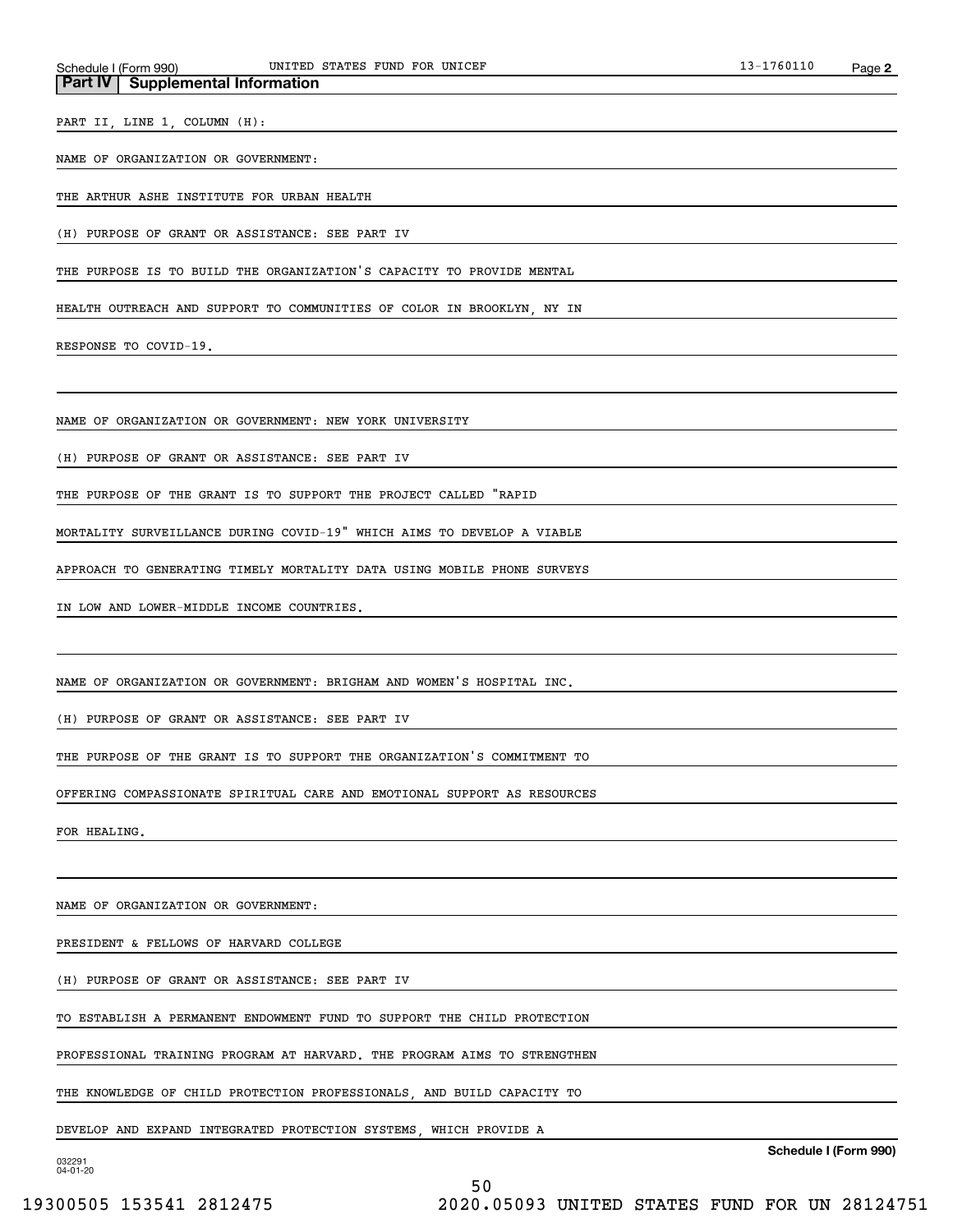**Part IV Supplemental Information**

HOLISTIC RESPONSE TO CHILDREN THREATENED WITH VIOLENCE, ABUSE, NEGLECT,

EXPLOITATION AND DEPRIVATION OF LIBERTY.

NAME OF ORGANIZATION OR GOVERNMENT:

THE GREATER HOUSTON COMMUNITY FOUNDATION

(H) PURPOSE OF GRANT OR ASSISTANCE: SEE PART IV

TO SUPPORT THE CITY OF HOUSTON MAYOR'S OFFICE OF EDUCATION, CHILD

FRIENDLY CITY INITATIVE IN THE HIRE OF ADMINISTRATIVE ASSISTANCE.

NAME OF ORGANIZATION OR GOVERNMENT: CHILDREN OF PERSIA

(H) PURPOSE OF GRANT OR ASSISTANCE: SEE PART IV

TO SUPPORT ESTABLISHED HOME CARE PROGRAMS TO TRANSFORM THE LIVES OF MANY

CHILDREN WHO LACK PROPER CARE.

NAME OF ORGANIZATION OR GOVERNMENT: SPECIAL OLYMPICS DC

(H) PURPOSE OF GRANT OR ASSISTANCE: SEE PART IV

TO SUPPORT ONGOING PARTNERSHIP PROGRAMMING IN THE FOLLOWING NATIONS:

JAMAICA, PERU, PARAGUAY, BRAZIL, MEXICO, MOLDOVA, BOSNIA AND HERZEGOVINA

AND ZAMBIA.

NAME OF ORGANIZATION OR GOVERNMENT: JOHNS HOPKINS BLOOMBERG SCHOOL

(H) PURPOSE OF GRANT OR ASSISTANCE: SEE PART IV

TO SUPPORT THE CONTRIBUTION OF WOMEN'S, CHILDREN'S AND ADOLESCENTS'

HEALTH BY COLLECTING, SYNTHESIZING, ANALYZING AND REPORTING ON THE BEST

AVAILABLE DATA ON COVERAGE OF EFFECTIVE HEALTH AND NUTRITION

INTERVENTIONS.

NAME OF ORGANIZATION OR GOVERNMENT: UNICEF USA IMPACT FUND FOR CHILDREN

**Schedule I (Form 990)**

032291 04-01-20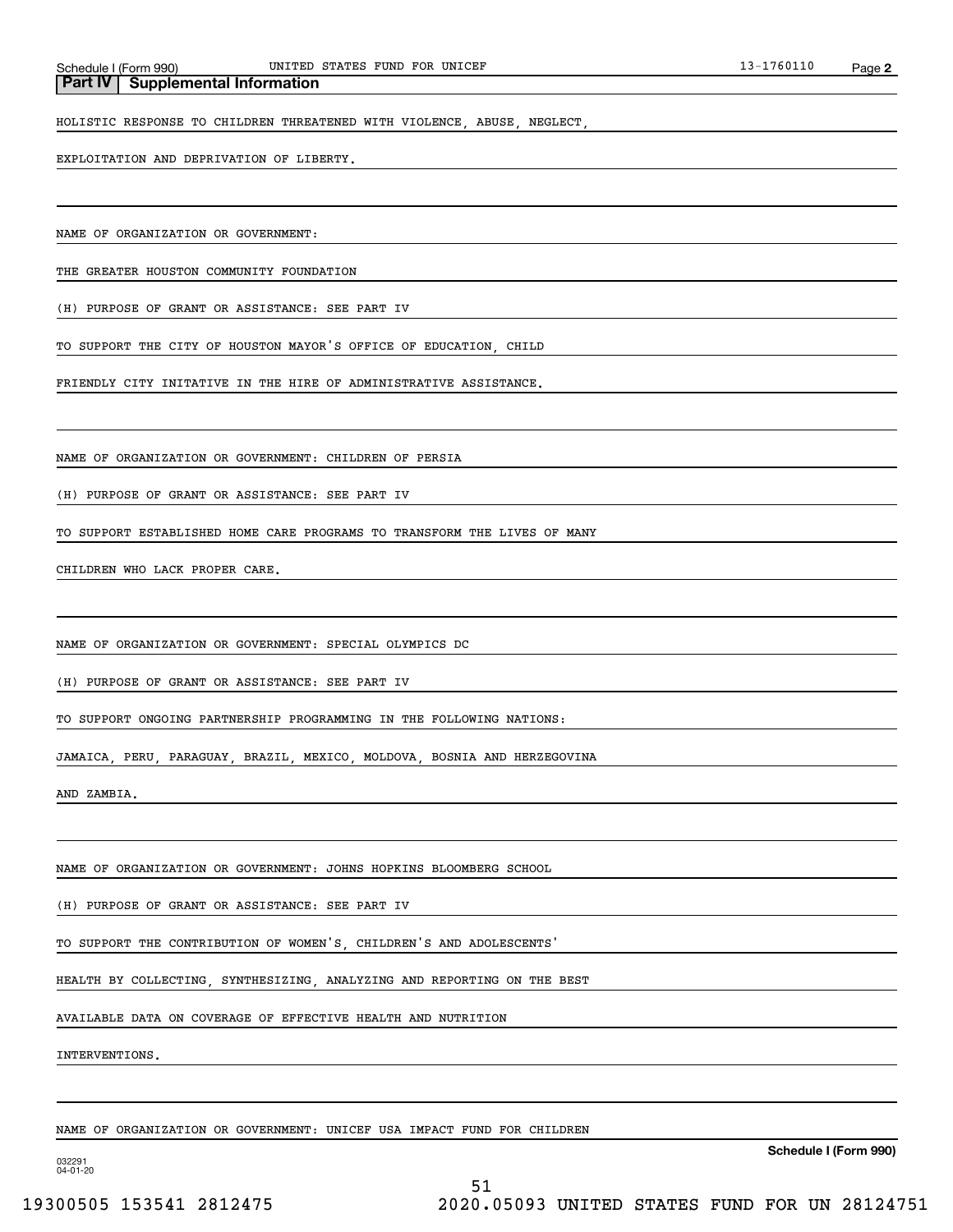**Part IV** | Supplemental Information

(H) PURPOSE OF GRANT OR ASSISTANCE: SEE PART IV

TO PROVIDE FINANCIAL RESOURCES TO SECURE BETTER PRICING, FASTER DELIVERY,

AND A CONSISTENT FLOW OF ESSENTIAL GOODS FOR CHILDREN IN THE DEVELOPING

WORLD BY DISTRIBUTING CRITICAL, FLEXIBLE CAPITAL TO OVERCOME TRADITIONAL

FUNDING OBSTACLES WHEN PURCHASING URGENTLY NEEDED SUPPLIES THAT SAVE

CHILDREN'S LIVES.

**Schedule I (Form 990)**

032291 04-01-20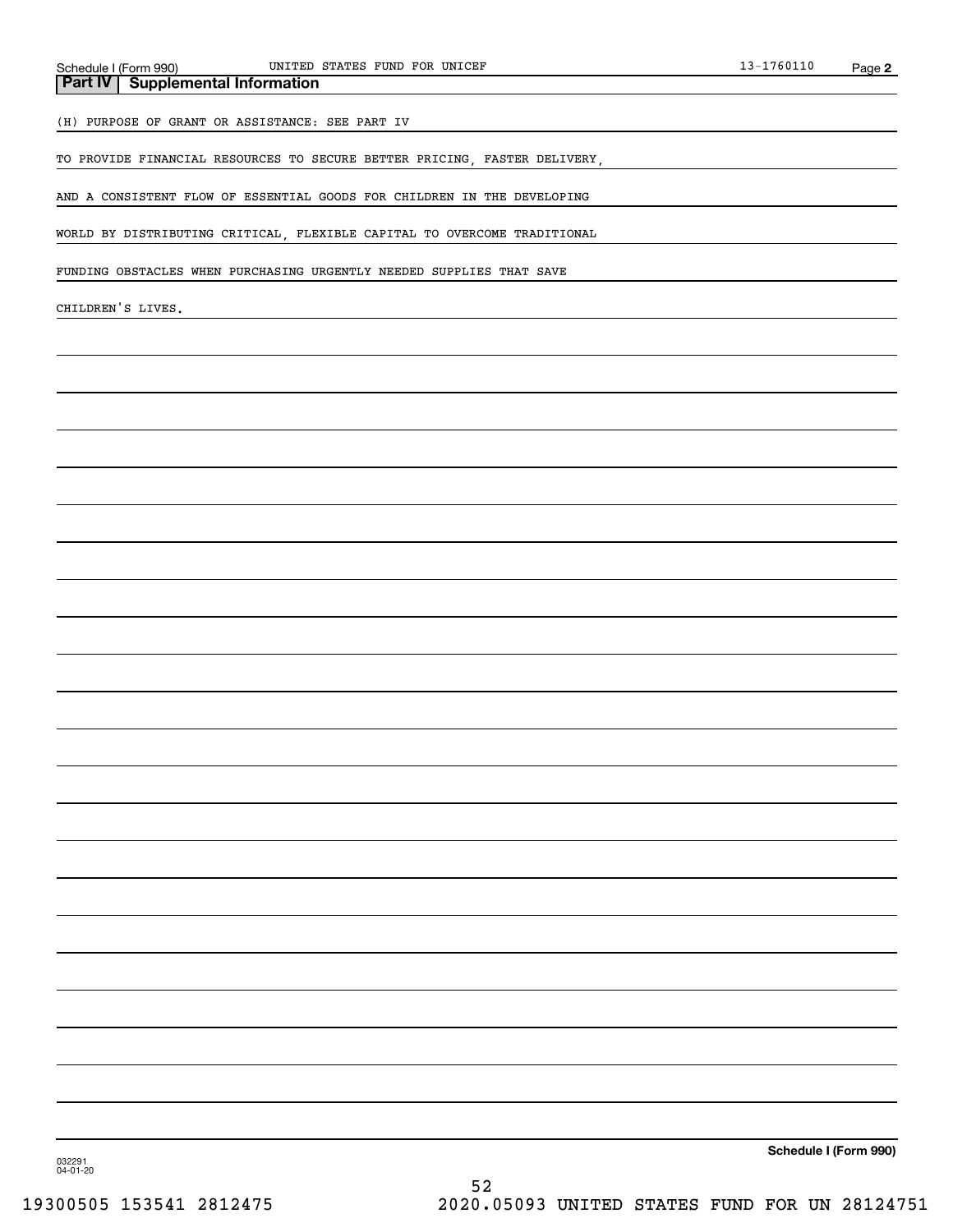|                                                                                                             | <b>SCHEDULE J</b>                                                                                                                                                                                                                        |                                                                                                               | <b>Compensation Information</b>                                                                                        |                                       | OMB No. 1545-0047          |     |    |  |  |  |
|-------------------------------------------------------------------------------------------------------------|------------------------------------------------------------------------------------------------------------------------------------------------------------------------------------------------------------------------------------------|---------------------------------------------------------------------------------------------------------------|------------------------------------------------------------------------------------------------------------------------|---------------------------------------|----------------------------|-----|----|--|--|--|
|                                                                                                             | (Form 990)                                                                                                                                                                                                                               | For certain Officers, Directors, Trustees, Key Employees, and Highest                                         |                                                                                                                        |                                       |                            |     |    |  |  |  |
|                                                                                                             |                                                                                                                                                                                                                                          |                                                                                                               | <b>Compensated Employees</b>                                                                                           |                                       | 2020                       |     |    |  |  |  |
|                                                                                                             |                                                                                                                                                                                                                                          |                                                                                                               | Complete if the organization answered "Yes" on Form 990, Part IV, line 23.<br>Attach to Form 990.                      |                                       | <b>Open to Public</b>      |     |    |  |  |  |
|                                                                                                             | Department of the Treasury<br>Internal Revenue Service                                                                                                                                                                                   |                                                                                                               | Go to www.irs.gov/Form990 for instructions and the latest information.                                                 |                                       | Inspection                 |     |    |  |  |  |
|                                                                                                             | Name of the organization                                                                                                                                                                                                                 |                                                                                                               |                                                                                                                        | <b>Employer identification number</b> |                            |     |    |  |  |  |
|                                                                                                             |                                                                                                                                                                                                                                          | UNITED STATES FUND FOR UNICEF                                                                                 |                                                                                                                        | 13-1760110                            |                            |     |    |  |  |  |
|                                                                                                             | Part I                                                                                                                                                                                                                                   | <b>Questions Regarding Compensation</b>                                                                       |                                                                                                                        |                                       |                            |     |    |  |  |  |
|                                                                                                             |                                                                                                                                                                                                                                          |                                                                                                               |                                                                                                                        |                                       |                            | Yes | No |  |  |  |
| 1a                                                                                                          |                                                                                                                                                                                                                                          |                                                                                                               | Check the appropriate box(es) if the organization provided any of the following to or for a person listed on Form 990, |                                       |                            |     |    |  |  |  |
|                                                                                                             |                                                                                                                                                                                                                                          | Part VII, Section A, line 1a. Complete Part III to provide any relevant information regarding these items.    |                                                                                                                        |                                       |                            |     |    |  |  |  |
|                                                                                                             | First-class or charter travel                                                                                                                                                                                                            |                                                                                                               | Housing allowance or residence for personal use                                                                        |                                       |                            |     |    |  |  |  |
|                                                                                                             | Travel for companions                                                                                                                                                                                                                    |                                                                                                               | Payments for business use of personal residence                                                                        |                                       |                            |     |    |  |  |  |
|                                                                                                             |                                                                                                                                                                                                                                          | Tax indemnification and gross-up payments                                                                     | Health or social club dues or initiation fees                                                                          |                                       |                            |     |    |  |  |  |
|                                                                                                             |                                                                                                                                                                                                                                          | Discretionary spending account                                                                                | Personal services (such as maid, chauffeur, chef)                                                                      |                                       |                            |     |    |  |  |  |
|                                                                                                             |                                                                                                                                                                                                                                          |                                                                                                               |                                                                                                                        |                                       |                            |     |    |  |  |  |
|                                                                                                             |                                                                                                                                                                                                                                          |                                                                                                               | <b>b</b> If any of the boxes on line 1a are checked, did the organization follow a written policy regarding payment or |                                       |                            |     |    |  |  |  |
|                                                                                                             |                                                                                                                                                                                                                                          | reimbursement or provision of all of the expenses described above? If "No," complete Part III to explain      |                                                                                                                        |                                       | 1b                         |     |    |  |  |  |
| 2                                                                                                           |                                                                                                                                                                                                                                          |                                                                                                               | Did the organization require substantiation prior to reimbursing or allowing expenses incurred by all directors,       |                                       |                            |     |    |  |  |  |
|                                                                                                             |                                                                                                                                                                                                                                          |                                                                                                               |                                                                                                                        |                                       | $\mathbf{2}$               |     |    |  |  |  |
|                                                                                                             |                                                                                                                                                                                                                                          |                                                                                                               |                                                                                                                        |                                       |                            |     |    |  |  |  |
| З                                                                                                           | Indicate which, if any, of the following the organization used to establish the compensation of the organization's<br>CEO/Executive Director. Check all that apply. Do not check any boxes for methods used by a related organization to |                                                                                                               |                                                                                                                        |                                       |                            |     |    |  |  |  |
|                                                                                                             |                                                                                                                                                                                                                                          |                                                                                                               |                                                                                                                        |                                       |                            |     |    |  |  |  |
|                                                                                                             | establish compensation of the CEO/Executive Director, but explain in Part III.                                                                                                                                                           |                                                                                                               |                                                                                                                        |                                       |                            |     |    |  |  |  |
|                                                                                                             | X<br>Compensation committee<br>Written employment contract<br>X<br>X<br>Independent compensation consultant                                                                                                                              |                                                                                                               |                                                                                                                        |                                       |                            |     |    |  |  |  |
|                                                                                                             |                                                                                                                                                                                                                                          |                                                                                                               | Compensation survey or study<br>X                                                                                      |                                       |                            |     |    |  |  |  |
|                                                                                                             | $X$ Form 990 of other organizations                                                                                                                                                                                                      |                                                                                                               | Approval by the board or compensation committee                                                                        |                                       |                            |     |    |  |  |  |
| 4                                                                                                           |                                                                                                                                                                                                                                          | During the year, did any person listed on Form 990, Part VII, Section A, line 1a, with respect to the filing  |                                                                                                                        |                                       |                            |     |    |  |  |  |
|                                                                                                             | organization or a related organization:                                                                                                                                                                                                  |                                                                                                               |                                                                                                                        |                                       |                            |     |    |  |  |  |
| a                                                                                                           |                                                                                                                                                                                                                                          | Receive a severance payment or change-of-control payment?                                                     |                                                                                                                        |                                       | 4a                         | х   |    |  |  |  |
| b                                                                                                           |                                                                                                                                                                                                                                          | Participate in or receive payment from a supplemental nongualified retirement plan?                           |                                                                                                                        |                                       | 4b                         |     | X  |  |  |  |
| с                                                                                                           |                                                                                                                                                                                                                                          | Participate in or receive payment from an equity-based compensation arrangement?                              |                                                                                                                        |                                       | 4c                         |     | X  |  |  |  |
|                                                                                                             |                                                                                                                                                                                                                                          | If "Yes" to any of lines 4a-c, list the persons and provide the applicable amounts for each item in Part III. |                                                                                                                        |                                       |                            |     |    |  |  |  |
|                                                                                                             |                                                                                                                                                                                                                                          |                                                                                                               |                                                                                                                        |                                       |                            |     |    |  |  |  |
|                                                                                                             |                                                                                                                                                                                                                                          | Only section 501(c)(3), 501(c)(4), and 501(c)(29) organizations must complete lines 5-9.                      |                                                                                                                        |                                       |                            |     |    |  |  |  |
|                                                                                                             |                                                                                                                                                                                                                                          |                                                                                                               | For persons listed on Form 990, Part VII, Section A, line 1a, did the organization pay or accrue any compensation      |                                       |                            |     |    |  |  |  |
|                                                                                                             | contingent on the revenues of:                                                                                                                                                                                                           |                                                                                                               |                                                                                                                        |                                       |                            |     |    |  |  |  |
|                                                                                                             |                                                                                                                                                                                                                                          |                                                                                                               |                                                                                                                        |                                       | 5a                         |     | х  |  |  |  |
|                                                                                                             | <b>b</b> Any related organization?                                                                                                                                                                                                       |                                                                                                               |                                                                                                                        |                                       | 5b                         |     | x  |  |  |  |
|                                                                                                             |                                                                                                                                                                                                                                          | If "Yes" on line 5a or 5b, describe in Part III.                                                              |                                                                                                                        |                                       |                            |     |    |  |  |  |
| 6                                                                                                           |                                                                                                                                                                                                                                          |                                                                                                               | For persons listed on Form 990, Part VII, Section A, line 1a, did the organization pay or accrue any compensation      |                                       |                            |     |    |  |  |  |
|                                                                                                             | contingent on the net earnings of:                                                                                                                                                                                                       |                                                                                                               |                                                                                                                        |                                       |                            |     |    |  |  |  |
| a                                                                                                           |                                                                                                                                                                                                                                          |                                                                                                               |                                                                                                                        |                                       | 6a                         |     | х  |  |  |  |
|                                                                                                             |                                                                                                                                                                                                                                          |                                                                                                               |                                                                                                                        |                                       | 6b                         |     | х  |  |  |  |
|                                                                                                             |                                                                                                                                                                                                                                          | If "Yes" on line 6a or 6b, describe in Part III.                                                              |                                                                                                                        |                                       |                            |     |    |  |  |  |
|                                                                                                             |                                                                                                                                                                                                                                          |                                                                                                               | 7 For persons listed on Form 990, Part VII, Section A, line 1a, did the organization provide any nonfixed payments     |                                       |                            |     |    |  |  |  |
|                                                                                                             |                                                                                                                                                                                                                                          |                                                                                                               |                                                                                                                        |                                       | $\overline{7}$             | х   |    |  |  |  |
| 8                                                                                                           | Were any amounts reported on Form 990, Part VII, paid or accrued pursuant to a contract that was subject to the                                                                                                                          |                                                                                                               |                                                                                                                        |                                       |                            |     |    |  |  |  |
|                                                                                                             | initial contract exception described in Regulations section 53.4958-4(a)(3)? If "Yes," describe in Part III                                                                                                                              |                                                                                                               |                                                                                                                        |                                       | 8                          |     | х  |  |  |  |
| If "Yes" on line 8, did the organization also follow the rebuttable presumption procedure described in<br>9 |                                                                                                                                                                                                                                          |                                                                                                               |                                                                                                                        |                                       |                            |     |    |  |  |  |
|                                                                                                             | 9<br>Regulations section 53.4958-6(c)?                                                                                                                                                                                                   |                                                                                                               |                                                                                                                        |                                       |                            |     |    |  |  |  |
|                                                                                                             |                                                                                                                                                                                                                                          | LHA For Paperwork Reduction Act Notice, see the Instructions for Form 990.                                    |                                                                                                                        |                                       | Schedule J (Form 990) 2020 |     |    |  |  |  |

032111 12-07-20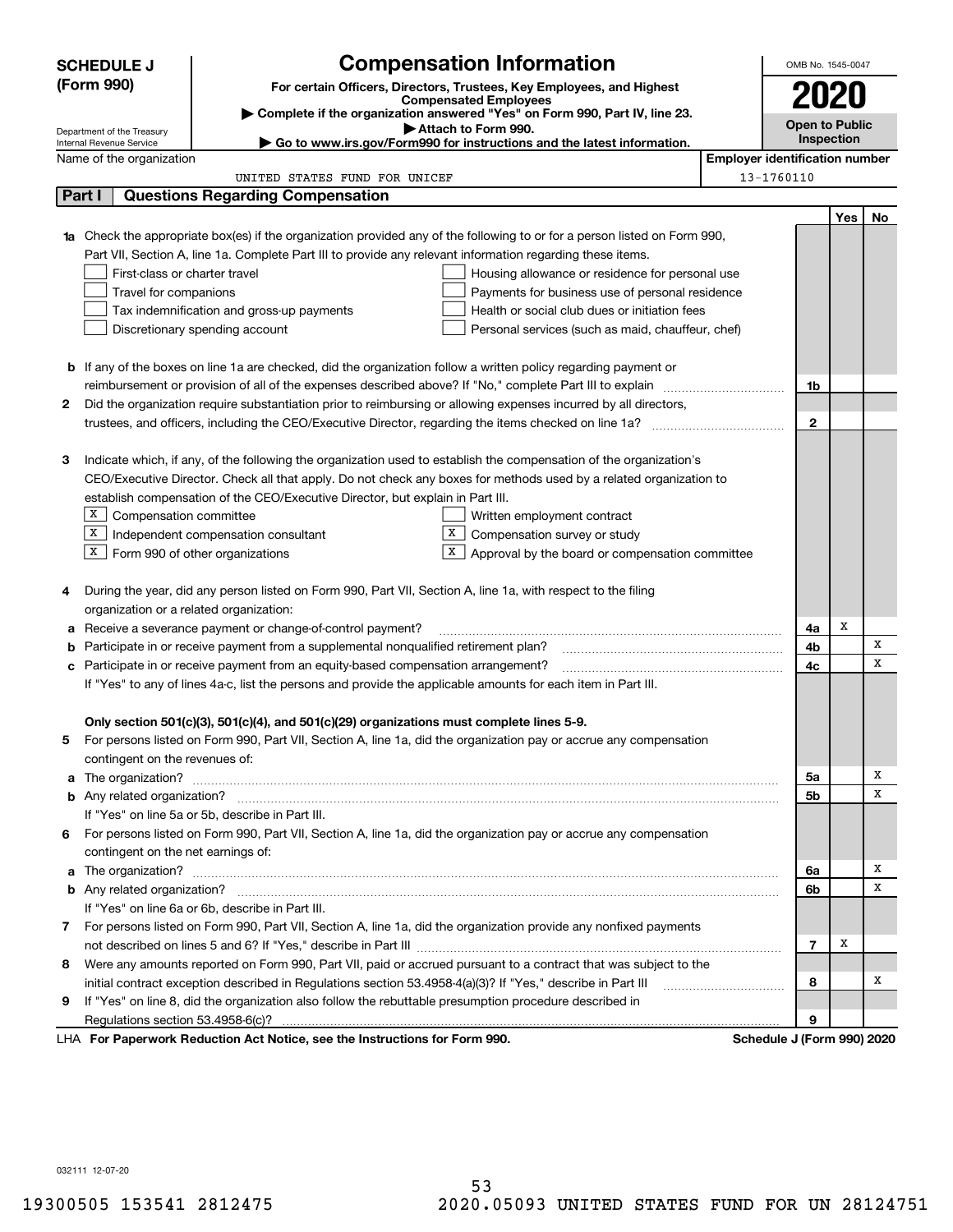13-1760110

# **Part II Officers, Directors, Trustees, Key Employees, and Highest Compensated Employees.**  Schedule J (Form 990) 2020 Page Use duplicate copies if additional space is needed.

For each individual whose compensation must be reported on Schedule J, report compensation from the organization on row (i) and from related organizations, described in the instructions, on row (ii). Do not list any individuals that aren't listed on Form 990, Part VII.

**Note:**  The sum of columns (B)(i)-(iii) for each listed individual must equal the total amount of Form 990, Part VII, Section A, line 1a, applicable column (D) and (E) amounts for that individual.

|                                    |      |                          | (B) Breakdown of W-2 and/or 1099-MISC compensation |                                           | (C) Retirement and             | (D) Nontaxable<br>benefits | (E) Total of columns | (F) Compensation                                           |
|------------------------------------|------|--------------------------|----------------------------------------------------|-------------------------------------------|--------------------------------|----------------------------|----------------------|------------------------------------------------------------|
| (A) Name and Title                 |      | (i) Base<br>compensation | (ii) Bonus &<br>incentive<br>compensation          | (iii) Other<br>reportable<br>compensation | other deferred<br>compensation |                            | $(B)(i)-(D)$         | in column (B)<br>reported as deferred<br>on prior Form 990 |
| (1) MICHAEL J. NYENHUIS            | (i)  | 472.881                  | $\mathbf{0}$ .                                     | 20,889                                    | $\mathbf{0}$                   | 11,390                     | 505,160              | 0.                                                         |
| DIRECTOR/PRESIDENT/CEO             | (ii) | 0                        | 0.                                                 | $\mathbf{0}$                              | 0                              | $\Omega$                   | 0                    | 0.                                                         |
| BRETT D. ROBINSON<br>(2)           | (i)  | 367,542                  | 50,000                                             | 509                                       | 26,532                         | 44,175                     | 488,758              | $\mathbf{0}$ .                                             |
| CFAO/TREASURER                     | (ii) | 0                        | $\mathbf{0}$ .                                     | $\mathbf{0}$                              | 0                              | $\Omega$                   | 0                    | $\mathbf{0}$ .                                             |
| ANDREW RHODES<br>(3)               | (i)  | 368,002                  | 0.                                                 | 1,875                                     | 11,400                         | 43,714                     | 424,991              | $\mathbf{0}$ .                                             |
| CHIEF INFORMATION OFFICER          | (ii) | $\mathbf 0$              | 0.                                                 | $\mathbf{0}$                              | 0                              | $\Omega$                   | 0                    | $\mathbf{0}$ .                                             |
| ANUCHA BROWNE<br>(4)               | (i)  | 320,865                  | 0.                                                 | 1,875                                     | 20,304                         | 47,114                     | 390,158              | 0.                                                         |
| CAEO/ASST. SECRETARY               | (ii) | $\mathbf{0}$             | $\mathbf{0}$ .                                     | $\mathbf{0}$                              | $\Omega$                       | $\Omega$                   | 0                    | $\mathbf{0}$ .                                             |
| SHELLEY EFFMAN<br>(5)              | (i)  | 308.779                  | $\mathbf{0}$ .                                     | 5,539                                     | 12,718                         | 44,310                     | 371,346              | $\mathbf{0}$ .                                             |
| CHIEF MARKETING OFFICER            | (ii) | $\mathbf{0}$             | $\mathbf{0}$ .                                     | $\mathbf{0}$                              | 0                              | $\mathbf{0}$               | 0                    | 0.                                                         |
| GABRIELLA MORRIS<br>(6)            | (i)  | 213,997                  | 40,000                                             | 31,041                                    | 17,427                         | 32,533                     | 334,998              | 0.                                                         |
| SR. VP- FOUNDATION AND CORP. PARTN | (ii) | $\mathbf 0$              | 0                                                  | $\mathbf 0$ .                             | 0                              | $\mathbf{0}$               | 0                    | $\mathbf{0}$ .                                             |
| <b>BRIAN MEYERS</b><br>(7)         | (i)  | 200,388                  | 60,000                                             | 630                                       | 19,291                         | 48,735                     | 329,044              | 0.                                                         |
| VP-PHILANTHROPY ADVANCEMENT        | (i)  | 0.                       | 0                                                  | $\mathbf{0}$                              | 0                              | $\mathbf{0}$               | 0                    | 0.                                                         |
| MICHAEL KLOMPUS<br>(8)             | (i)  | 250,791                  | $\mathbf 0$                                        | 654                                       | 3,077                          | 53,429                     | 307,951              | 0.                                                         |
| CHIEF PEOPLE OFFICER               | (ii) | $\mathbf 0$              | 0.                                                 | $\mathbf{0}$                              | 0                              | 0                          | 0                    | 0.                                                         |
| HELENE L VALLONE-RAFFAELE<br>(9)   | (i)  | 241,647                  | 0.                                                 | 7,544                                     | 19,406                         | 38,116                     | 306.713              | $\mathbf{0}$ .                                             |
| VP-DONOR STRATEGY AND EXPERIENCE   | (ii) | $\mathbf{0}$             | 0.                                                 | 0                                         | 0                              | 0                          | 0                    | $\mathbf{0}$ .                                             |
| (10) KRISTI BURNHAM                | (i)  | 202,089                  | 0.                                                 | 20,503                                    | 18,054                         | 46,368                     | 287,014              | 0.                                                         |
| VP-PROFESSIONAL LEARNING AND DEV.  | (ii) | $\mathbf 0$              | 0.                                                 | 0.                                        | 0                              | 0                          |                      | 0.                                                         |
| (11) MICHELE WALSH                 | (i)  | 208,527                  | 0.                                                 | 635.                                      | 18,424                         | 51,810                     | 279,396              | $\mathbf{0}$ .                                             |
| CHIEF OF STAFF/ASST. SECRETARY (AS | (ii) | 0.                       | 0.                                                 | $\mathbf{0}$                              | 0                              | 0                          | 0                    | $\mathbf{0}$ .                                             |
| (12) LESLIE GOLDMAN                | (i)  | 210,379                  | $\mathsf 0$ .                                      | 20,154                                    | 19,644                         | 22,288                     | 272,465              | 0.                                                         |
| VP-GLOBAL CAUSE PARTNERSHIPS       | (ii) | $\mathbf{0}$             | 0.                                                 | 0.                                        | 0                              | $\mathbf{0}$               | 0                    | $\mathbf{0}$ .                                             |
| (13) LISA SZARKOWSKI               | (i)  | 210,337                  | 0.                                                 | 1,003.                                    | 10,931                         | 17,111                     | 239,382              | $\mathbf{0}$ .                                             |
| SPECIAL ADVISOR                    | (ii) | $\mathbf{0}$ .           | $\mathbf{0}$ .                                     | 0.                                        | $\mathbf{0}$                   | $\mathbf{0}$               | 0                    | $\mathbf{0}$ .                                             |
| (14) ALPHA CONTEH                  | (i)  | 203,675                  | $\mathbf{0}$ .                                     | 533.                                      | 0                              | 33,904                     | 238,112              | $\mathbf{0}$ .                                             |
| VP-FINANCE AND BUDGET/ASST. TREASU | (ii) | 0,                       | 0.                                                 | $\mathbf{0}$ .                            | 0                              | $\mathbf{0}$ .             | $\mathbf{0}$         | $\mathbf{0}$ .                                             |
| (15) CHELSEA PETERS                | (i)  | 108,055                  | 50,000                                             | 38.312.                                   | 9,865                          | 16,075                     | 222,307              | $\mathbf{0}$ .                                             |
| SVP-REGIONS (UNTIL 4/24/20)        | (ii) | 0.                       | 0.                                                 | 0.                                        | $\mathbf{0}$                   | $\mathbf{0}$ .             | 0.                   | $\mathbf 0$ .                                              |
| (16) RICHARD ESSERMAN              | (i)  | 30,091                   | 0.                                                 | 92,663.                                   | 2,934                          | 7,570                      | 133,258              | $\mathbf 0$ .                                              |
| FORMER OFFICER (UNTIL 1/31/20)     | (ii) | 0.                       | 0.                                                 | 0.                                        | $\mathbf 0$ .                  | 0.                         | 0.                   | $\mathbf{0}$ .                                             |

**Schedule J (Form 990) 2020**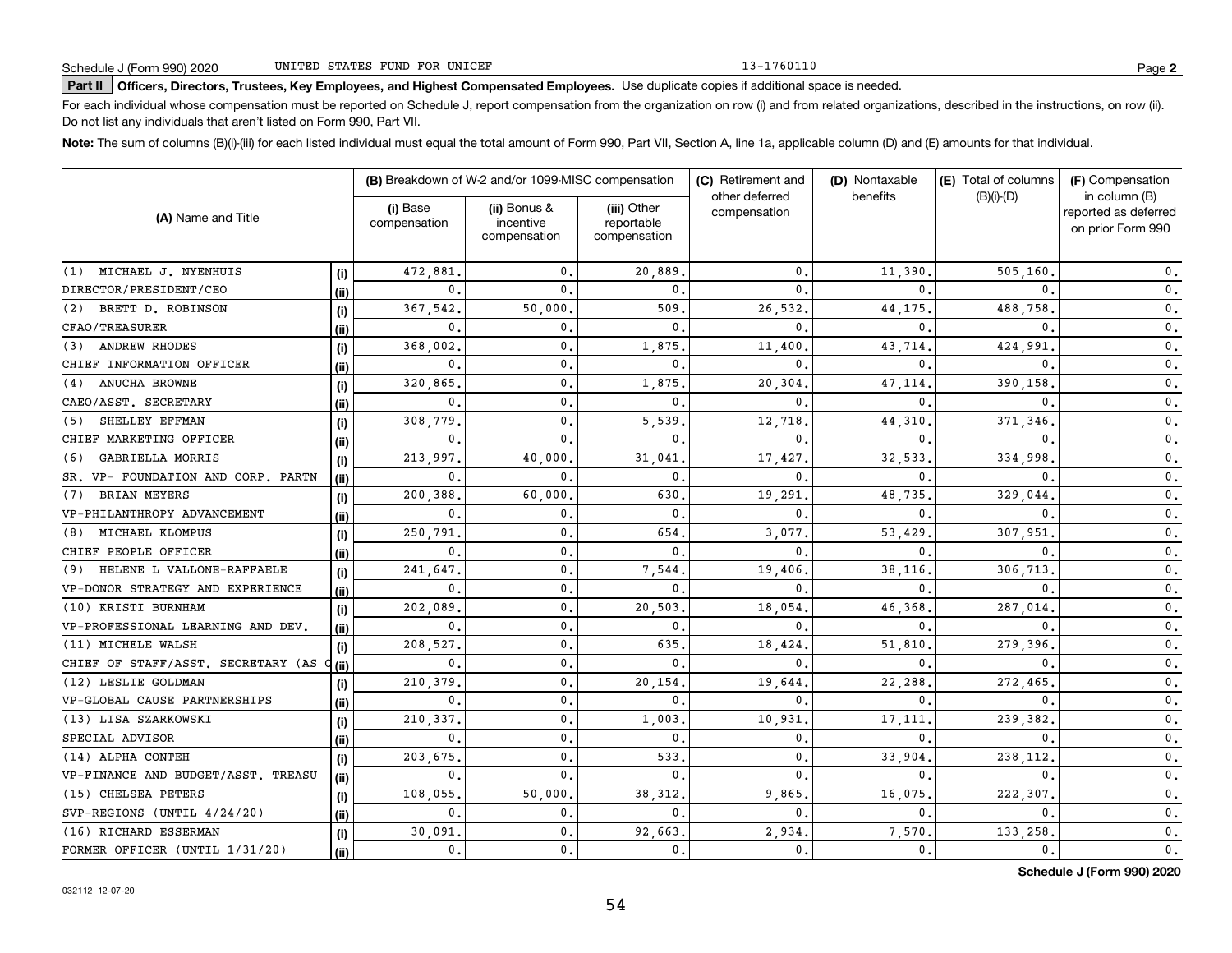#### **Part III Supplemental Information**

Schedule J (Form 990) 2020 UNITED STATES FUND FOR UNICEF<br>Part III Supplemental Information<br>Provide the information, explanation, or descriptions required for Part I, lines 1a, 1b, 3, 4a, 4b, 4c, 5a, 5b, 6a, 6b, 7, and 8, a

PART I, LINE 3:

THE COMPENSATION AND HUMAN RESOURCES COMMITTEE OF THE BOARD OF DIRECTORS

HAS THE RESPONSIBILITY TO RECOMMEND AND SERVE AS A RESOURCE WITH RESPECT TO

THE NATURE AND AMOUNT OF COMPENSATION TO BE INCLUDED IN THE CEO'S CONTRACT,

SUBJECT TO APPROVAL BY THE BOARD. DURING THE CONTRACT PROCESS, A

COMPARABILITY STUDY (THE "STUDY") IS CONDUCTED BY AN OUTSIDE EMPLOYEE

COMPENSATION AND BENEFITS FIRM WHICH TAKES INTO CONSIDERATION OTHER DIRECT

PEER FUNDRAISING, ADVOCACY, AND RELIEF ORGANIZATIONS IN DETERMINING THE

TOTAL COMPENSATION OF THE CEO TO INCLUDE SALARY, BENEFITS, AND INCENTIVES

AS APPROPRIATE. ALSO, ON AN ANNUAL BASIS, A REVIEW OF THE CEO'S PERFORMANCE

IS CONDUCTED UNDER A SIMILAR COMPARABLE PROCESS.

PART I, LINE 4A:

SEVERANCE PAYMENT TO RICHARD ESSERMAN

VP FINANCE AND BUDGET/ASSISTANT TREASURER- \$60,537

PART I, LINE 7:

BRETT D. ROBINSON RECEIVED A NON-FIXED \$50,000 RETENTION BONUS. CHELSEA

PETERS RECEIVED A NON-FIXED \$50,000 RETENTION BONUS. EACH WAS ELIGIBLE TO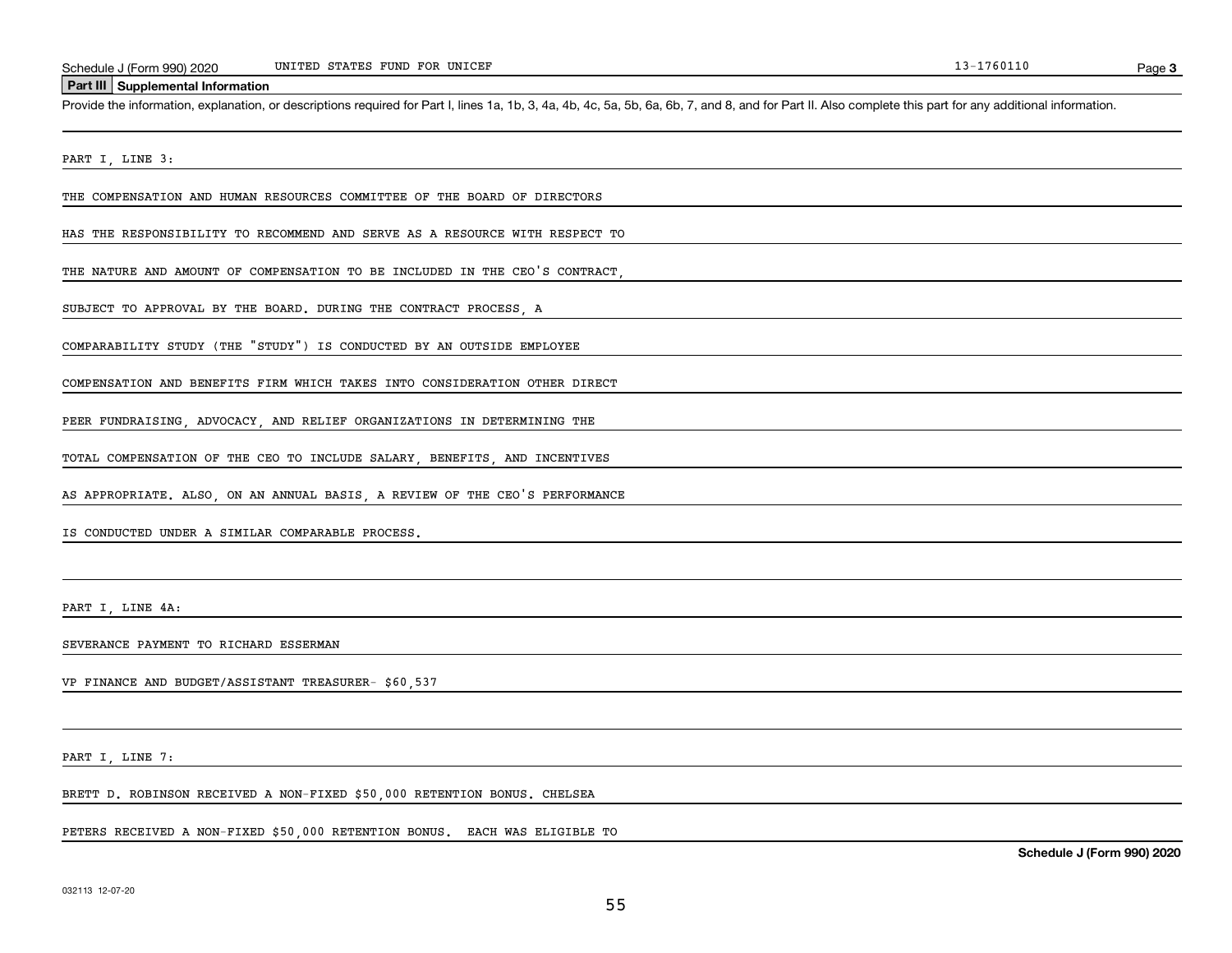**Part III Supplemental Information**

Schedule J (Form 990) 2020 UNITED STATES FUND FOR UNICEF<br>Part III Supplemental Information<br>Provide the information, explanation, or descriptions required for Part I, lines 1a, 1b, 3, 4a, 4b, 4c, 5a, 5b, 6a, 6b, 7, and 8, a

RECEIVE THE RETENTION BONUS COMPENSATION BASED ON MEETING SPECIFIC METRICS

THAT WERE REVIEWED AND APPROVED BY THE FINANCE COMMITTEE. GABRIELLA MORRIS

RECEIVED \$40,000 OF A NON-FIXED BONUS PAYMENT IN RECOGNITION OF HER

ASSUMING TEMPORARY SENIOR LEVEL DUTIES. BRIAN MEYERS RECEIVED A NON-FIXED

\$60,000 BONUS IN RECOGNITION OF HIS ADDITIONAL SENIOR LEVEL DUTIES.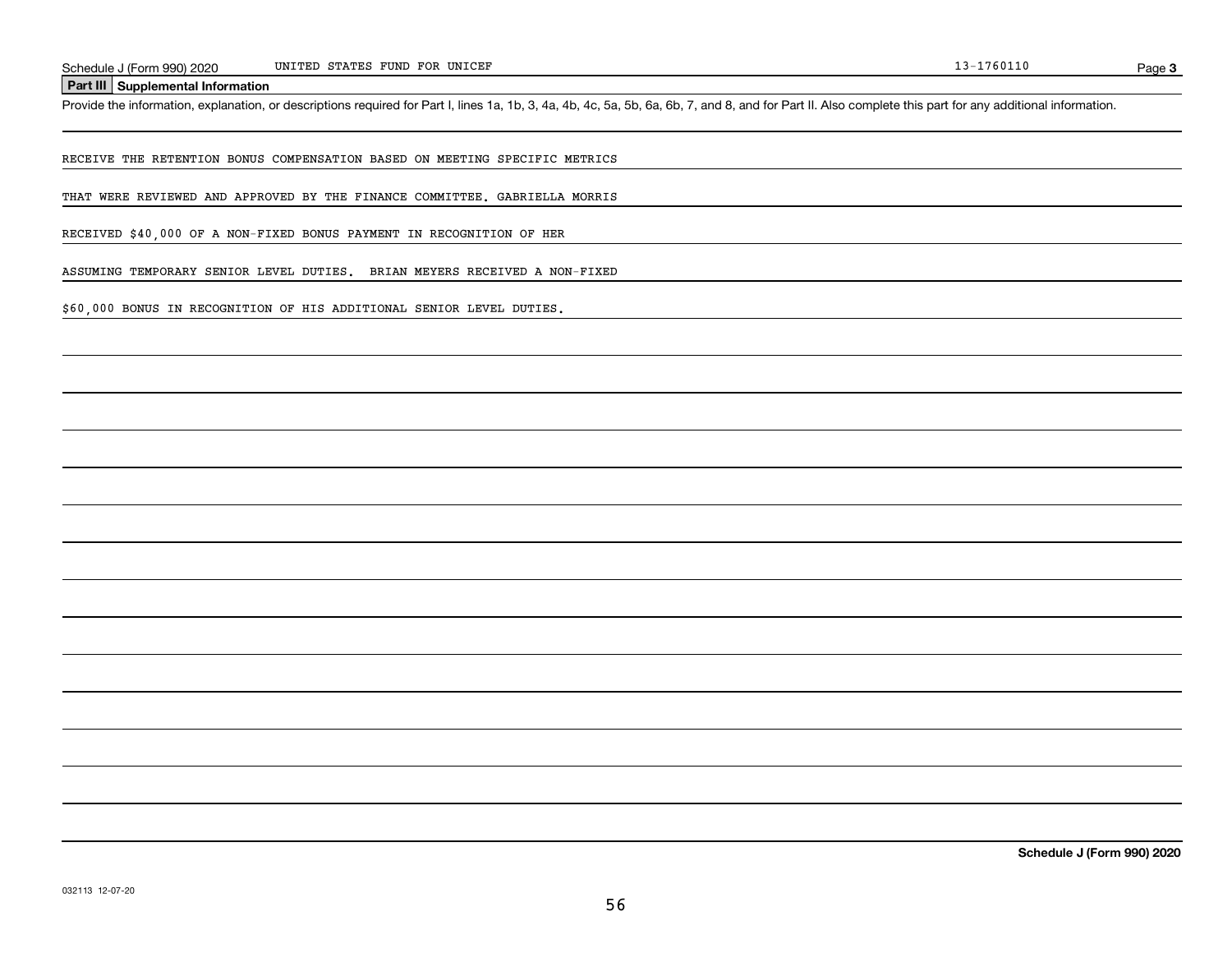| <b>Employer identification number</b><br>Name of the organization<br>13-1760110<br>UNITED STATES FUND FOR UNICEF<br>Part I<br><b>Bond Issues</b><br>(g) Defeased (h) On behalf<br>(i) Pooled<br>(b) Issuer EIN<br>$(c)$ CUSIP $#$<br>(d) Date issued<br>(f) Description of purpose<br>(a) Issuer name<br>(e) Issue price<br>of issuer<br>financing<br>Yes<br><b>Yes</b><br>No<br><b>Yes</b><br><b>No</b><br>No<br>BUILD NYC RESOURCE CORPORATION<br><b>REFINANCE NYCIDA 2007A &amp;</b><br>$\mathbf x$<br>$45 - 4040561$<br>39,100,000. 2007B BONDS<br>x<br>A SERIES 2016<br><b>NONE</b><br>09/22/16<br>x<br>в<br>C<br>D<br><b>Proceeds</b><br>Part II<br>В<br>C<br>D<br>A<br>7, 375, 965.<br>Amount of bonds retired<br>$\mathbf{2}$<br>39,100,000.<br>3<br>4<br>5<br>6<br>Proceeds in refunding escrows<br>591,000.<br>Issuance costs from proceeds<br>7<br>Credit enhancement from proceeds<br>8<br>9<br>Working capital expenditures from proceeds<br>Capital expenditures from proceeds<br>10<br>38,409,000,<br>Other spent proceeds<br>11<br>Other unspent proceeds<br>12<br>2016<br>13<br><b>Yes</b><br><b>No</b><br><b>Yes</b><br><b>No</b><br><b>Yes</b><br><b>No</b><br>Yes<br><b>No</b><br>Were the bonds issued as part of a refunding issue of tax-exempt bonds (or,<br>14<br>x | <b>SCHEDULE K</b><br>(Form 990)<br>Department of the Treasury<br>Internal Revenue Service | <b>Supplemental Information on Tax-Exempt Bonds</b><br>Complete if the organization answered "Yes" on Form 990, Part IV, line 24a. Provide descriptions,<br>explanations, and any additional information in Part VI.<br>Attach to Form 990. $\triangleright$ Go to www.irs.gov/Form 990 for instructions and the latest information. |  |  |  |  |  |  | OMB No. 1545-0047<br>2020<br><b>Open to Public</b><br>Inspection |  |  |  |  |  |  |
|----------------------------------------------------------------------------------------------------------------------------------------------------------------------------------------------------------------------------------------------------------------------------------------------------------------------------------------------------------------------------------------------------------------------------------------------------------------------------------------------------------------------------------------------------------------------------------------------------------------------------------------------------------------------------------------------------------------------------------------------------------------------------------------------------------------------------------------------------------------------------------------------------------------------------------------------------------------------------------------------------------------------------------------------------------------------------------------------------------------------------------------------------------------------------------------------------------------------------------------------------------------------------------------------|-------------------------------------------------------------------------------------------|--------------------------------------------------------------------------------------------------------------------------------------------------------------------------------------------------------------------------------------------------------------------------------------------------------------------------------------|--|--|--|--|--|--|------------------------------------------------------------------|--|--|--|--|--|--|
|                                                                                                                                                                                                                                                                                                                                                                                                                                                                                                                                                                                                                                                                                                                                                                                                                                                                                                                                                                                                                                                                                                                                                                                                                                                                                              |                                                                                           |                                                                                                                                                                                                                                                                                                                                      |  |  |  |  |  |  |                                                                  |  |  |  |  |  |  |
|                                                                                                                                                                                                                                                                                                                                                                                                                                                                                                                                                                                                                                                                                                                                                                                                                                                                                                                                                                                                                                                                                                                                                                                                                                                                                              |                                                                                           |                                                                                                                                                                                                                                                                                                                                      |  |  |  |  |  |  |                                                                  |  |  |  |  |  |  |
|                                                                                                                                                                                                                                                                                                                                                                                                                                                                                                                                                                                                                                                                                                                                                                                                                                                                                                                                                                                                                                                                                                                                                                                                                                                                                              |                                                                                           |                                                                                                                                                                                                                                                                                                                                      |  |  |  |  |  |  |                                                                  |  |  |  |  |  |  |
|                                                                                                                                                                                                                                                                                                                                                                                                                                                                                                                                                                                                                                                                                                                                                                                                                                                                                                                                                                                                                                                                                                                                                                                                                                                                                              |                                                                                           |                                                                                                                                                                                                                                                                                                                                      |  |  |  |  |  |  |                                                                  |  |  |  |  |  |  |
|                                                                                                                                                                                                                                                                                                                                                                                                                                                                                                                                                                                                                                                                                                                                                                                                                                                                                                                                                                                                                                                                                                                                                                                                                                                                                              |                                                                                           |                                                                                                                                                                                                                                                                                                                                      |  |  |  |  |  |  |                                                                  |  |  |  |  |  |  |
|                                                                                                                                                                                                                                                                                                                                                                                                                                                                                                                                                                                                                                                                                                                                                                                                                                                                                                                                                                                                                                                                                                                                                                                                                                                                                              |                                                                                           |                                                                                                                                                                                                                                                                                                                                      |  |  |  |  |  |  |                                                                  |  |  |  |  |  |  |
|                                                                                                                                                                                                                                                                                                                                                                                                                                                                                                                                                                                                                                                                                                                                                                                                                                                                                                                                                                                                                                                                                                                                                                                                                                                                                              |                                                                                           |                                                                                                                                                                                                                                                                                                                                      |  |  |  |  |  |  |                                                                  |  |  |  |  |  |  |
|                                                                                                                                                                                                                                                                                                                                                                                                                                                                                                                                                                                                                                                                                                                                                                                                                                                                                                                                                                                                                                                                                                                                                                                                                                                                                              |                                                                                           |                                                                                                                                                                                                                                                                                                                                      |  |  |  |  |  |  |                                                                  |  |  |  |  |  |  |
|                                                                                                                                                                                                                                                                                                                                                                                                                                                                                                                                                                                                                                                                                                                                                                                                                                                                                                                                                                                                                                                                                                                                                                                                                                                                                              |                                                                                           |                                                                                                                                                                                                                                                                                                                                      |  |  |  |  |  |  |                                                                  |  |  |  |  |  |  |
|                                                                                                                                                                                                                                                                                                                                                                                                                                                                                                                                                                                                                                                                                                                                                                                                                                                                                                                                                                                                                                                                                                                                                                                                                                                                                              |                                                                                           |                                                                                                                                                                                                                                                                                                                                      |  |  |  |  |  |  |                                                                  |  |  |  |  |  |  |
|                                                                                                                                                                                                                                                                                                                                                                                                                                                                                                                                                                                                                                                                                                                                                                                                                                                                                                                                                                                                                                                                                                                                                                                                                                                                                              |                                                                                           |                                                                                                                                                                                                                                                                                                                                      |  |  |  |  |  |  |                                                                  |  |  |  |  |  |  |
|                                                                                                                                                                                                                                                                                                                                                                                                                                                                                                                                                                                                                                                                                                                                                                                                                                                                                                                                                                                                                                                                                                                                                                                                                                                                                              |                                                                                           |                                                                                                                                                                                                                                                                                                                                      |  |  |  |  |  |  |                                                                  |  |  |  |  |  |  |
|                                                                                                                                                                                                                                                                                                                                                                                                                                                                                                                                                                                                                                                                                                                                                                                                                                                                                                                                                                                                                                                                                                                                                                                                                                                                                              |                                                                                           |                                                                                                                                                                                                                                                                                                                                      |  |  |  |  |  |  |                                                                  |  |  |  |  |  |  |
|                                                                                                                                                                                                                                                                                                                                                                                                                                                                                                                                                                                                                                                                                                                                                                                                                                                                                                                                                                                                                                                                                                                                                                                                                                                                                              |                                                                                           |                                                                                                                                                                                                                                                                                                                                      |  |  |  |  |  |  |                                                                  |  |  |  |  |  |  |
|                                                                                                                                                                                                                                                                                                                                                                                                                                                                                                                                                                                                                                                                                                                                                                                                                                                                                                                                                                                                                                                                                                                                                                                                                                                                                              |                                                                                           |                                                                                                                                                                                                                                                                                                                                      |  |  |  |  |  |  |                                                                  |  |  |  |  |  |  |
|                                                                                                                                                                                                                                                                                                                                                                                                                                                                                                                                                                                                                                                                                                                                                                                                                                                                                                                                                                                                                                                                                                                                                                                                                                                                                              |                                                                                           |                                                                                                                                                                                                                                                                                                                                      |  |  |  |  |  |  |                                                                  |  |  |  |  |  |  |
|                                                                                                                                                                                                                                                                                                                                                                                                                                                                                                                                                                                                                                                                                                                                                                                                                                                                                                                                                                                                                                                                                                                                                                                                                                                                                              |                                                                                           |                                                                                                                                                                                                                                                                                                                                      |  |  |  |  |  |  |                                                                  |  |  |  |  |  |  |
|                                                                                                                                                                                                                                                                                                                                                                                                                                                                                                                                                                                                                                                                                                                                                                                                                                                                                                                                                                                                                                                                                                                                                                                                                                                                                              |                                                                                           |                                                                                                                                                                                                                                                                                                                                      |  |  |  |  |  |  |                                                                  |  |  |  |  |  |  |
|                                                                                                                                                                                                                                                                                                                                                                                                                                                                                                                                                                                                                                                                                                                                                                                                                                                                                                                                                                                                                                                                                                                                                                                                                                                                                              |                                                                                           |                                                                                                                                                                                                                                                                                                                                      |  |  |  |  |  |  |                                                                  |  |  |  |  |  |  |
|                                                                                                                                                                                                                                                                                                                                                                                                                                                                                                                                                                                                                                                                                                                                                                                                                                                                                                                                                                                                                                                                                                                                                                                                                                                                                              |                                                                                           |                                                                                                                                                                                                                                                                                                                                      |  |  |  |  |  |  |                                                                  |  |  |  |  |  |  |
|                                                                                                                                                                                                                                                                                                                                                                                                                                                                                                                                                                                                                                                                                                                                                                                                                                                                                                                                                                                                                                                                                                                                                                                                                                                                                              |                                                                                           |                                                                                                                                                                                                                                                                                                                                      |  |  |  |  |  |  |                                                                  |  |  |  |  |  |  |
|                                                                                                                                                                                                                                                                                                                                                                                                                                                                                                                                                                                                                                                                                                                                                                                                                                                                                                                                                                                                                                                                                                                                                                                                                                                                                              |                                                                                           |                                                                                                                                                                                                                                                                                                                                      |  |  |  |  |  |  |                                                                  |  |  |  |  |  |  |
|                                                                                                                                                                                                                                                                                                                                                                                                                                                                                                                                                                                                                                                                                                                                                                                                                                                                                                                                                                                                                                                                                                                                                                                                                                                                                              |                                                                                           |                                                                                                                                                                                                                                                                                                                                      |  |  |  |  |  |  |                                                                  |  |  |  |  |  |  |
|                                                                                                                                                                                                                                                                                                                                                                                                                                                                                                                                                                                                                                                                                                                                                                                                                                                                                                                                                                                                                                                                                                                                                                                                                                                                                              |                                                                                           |                                                                                                                                                                                                                                                                                                                                      |  |  |  |  |  |  |                                                                  |  |  |  |  |  |  |
|                                                                                                                                                                                                                                                                                                                                                                                                                                                                                                                                                                                                                                                                                                                                                                                                                                                                                                                                                                                                                                                                                                                                                                                                                                                                                              |                                                                                           |                                                                                                                                                                                                                                                                                                                                      |  |  |  |  |  |  |                                                                  |  |  |  |  |  |  |
|                                                                                                                                                                                                                                                                                                                                                                                                                                                                                                                                                                                                                                                                                                                                                                                                                                                                                                                                                                                                                                                                                                                                                                                                                                                                                              |                                                                                           |                                                                                                                                                                                                                                                                                                                                      |  |  |  |  |  |  |                                                                  |  |  |  |  |  |  |
|                                                                                                                                                                                                                                                                                                                                                                                                                                                                                                                                                                                                                                                                                                                                                                                                                                                                                                                                                                                                                                                                                                                                                                                                                                                                                              |                                                                                           |                                                                                                                                                                                                                                                                                                                                      |  |  |  |  |  |  |                                                                  |  |  |  |  |  |  |
|                                                                                                                                                                                                                                                                                                                                                                                                                                                                                                                                                                                                                                                                                                                                                                                                                                                                                                                                                                                                                                                                                                                                                                                                                                                                                              |                                                                                           |                                                                                                                                                                                                                                                                                                                                      |  |  |  |  |  |  |                                                                  |  |  |  |  |  |  |
|                                                                                                                                                                                                                                                                                                                                                                                                                                                                                                                                                                                                                                                                                                                                                                                                                                                                                                                                                                                                                                                                                                                                                                                                                                                                                              |                                                                                           |                                                                                                                                                                                                                                                                                                                                      |  |  |  |  |  |  |                                                                  |  |  |  |  |  |  |
|                                                                                                                                                                                                                                                                                                                                                                                                                                                                                                                                                                                                                                                                                                                                                                                                                                                                                                                                                                                                                                                                                                                                                                                                                                                                                              |                                                                                           |                                                                                                                                                                                                                                                                                                                                      |  |  |  |  |  |  |                                                                  |  |  |  |  |  |  |
|                                                                                                                                                                                                                                                                                                                                                                                                                                                                                                                                                                                                                                                                                                                                                                                                                                                                                                                                                                                                                                                                                                                                                                                                                                                                                              |                                                                                           |                                                                                                                                                                                                                                                                                                                                      |  |  |  |  |  |  |                                                                  |  |  |  |  |  |  |
| 15                                                                                                                                                                                                                                                                                                                                                                                                                                                                                                                                                                                                                                                                                                                                                                                                                                                                                                                                                                                                                                                                                                                                                                                                                                                                                           | Were the bonds issued as part of a refunding issue of taxable bonds (or, if               |                                                                                                                                                                                                                                                                                                                                      |  |  |  |  |  |  |                                                                  |  |  |  |  |  |  |
| X<br>X                                                                                                                                                                                                                                                                                                                                                                                                                                                                                                                                                                                                                                                                                                                                                                                                                                                                                                                                                                                                                                                                                                                                                                                                                                                                                       |                                                                                           |                                                                                                                                                                                                                                                                                                                                      |  |  |  |  |  |  |                                                                  |  |  |  |  |  |  |
| 16                                                                                                                                                                                                                                                                                                                                                                                                                                                                                                                                                                                                                                                                                                                                                                                                                                                                                                                                                                                                                                                                                                                                                                                                                                                                                           | Has the final allocation of proceeds been made?                                           |                                                                                                                                                                                                                                                                                                                                      |  |  |  |  |  |  |                                                                  |  |  |  |  |  |  |
| Does the organization maintain adequate books and records to support the<br>17<br>x<br>final allocation of proceeds?                                                                                                                                                                                                                                                                                                                                                                                                                                                                                                                                                                                                                                                                                                                                                                                                                                                                                                                                                                                                                                                                                                                                                                         |                                                                                           |                                                                                                                                                                                                                                                                                                                                      |  |  |  |  |  |  |                                                                  |  |  |  |  |  |  |

**For Paperwork Reduction Act Notice, see the Instructions for Form 990. Schedule K (Form 990) 2020** LHA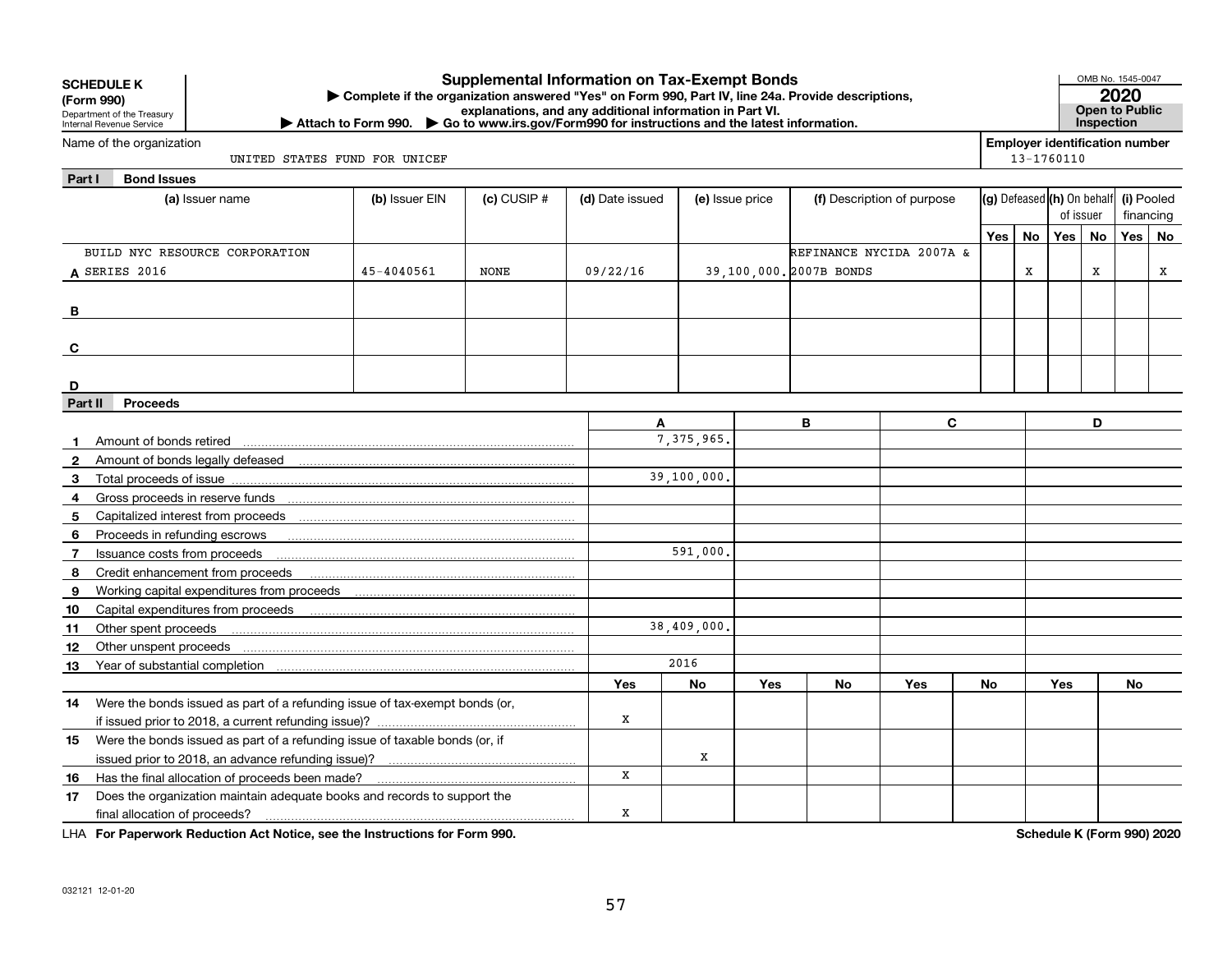#### Schedule K (Form 990) 2020 UNITED STATES FUND FOR UNICEF 13-1760110 Page

|  | L3-1760110 |  |  |  |  |
|--|------------|--|--|--|--|
|  |            |  |  |  |  |

**2**

| <b>Private Business Use</b><br>Part III |                                                                                             |     |             |      |     |           |     |              |     |           |
|-----------------------------------------|---------------------------------------------------------------------------------------------|-----|-------------|------|-----|-----------|-----|--------------|-----|-----------|
|                                         |                                                                                             |     |             |      | В   |           |     | C.           |     | D         |
| 1.                                      | Was the organization a partner in a partnership, or a member of an LLC,                     | Yes | <b>No</b>   |      | Yes | <b>No</b> | Yes | <b>No</b>    | Yes | <b>No</b> |
|                                         | which owned property financed by tax-exempt bonds?                                          |     | x           |      |     |           |     |              |     |           |
|                                         | 2 Are there any lease arrangements that may result in private business use of               |     |             |      |     |           |     |              |     |           |
|                                         |                                                                                             |     | x           |      |     |           |     |              |     |           |
|                                         | 3a Are there any management or service contracts that may result in private                 |     |             |      |     |           |     |              |     |           |
|                                         | business use of bond-financed property?                                                     | х   |             |      |     |           |     |              |     |           |
|                                         | b If "Yes" to line 3a, does the organization routinely engage bond counsel or other outside |     |             |      |     |           |     |              |     |           |
|                                         | counsel to review any management or service contracts relating to the financed property?    | X   |             |      |     |           |     |              |     |           |
|                                         | c Are there any research agreements that may result in private business use of              |     |             |      |     |           |     |              |     |           |
| bond-financed property?                 |                                                                                             |     | x           |      |     |           |     |              |     |           |
|                                         | d If "Yes" to line 3c, does the organization routinely engage bond counsel or other         |     |             |      |     |           |     |              |     |           |
|                                         | outside counsel to review any research agreements relating to the financed property?        |     |             |      |     |           |     |              |     |           |
| 4                                       | Enter the percentage of financed property used in a private business use by entities        |     |             |      |     |           |     |              |     |           |
|                                         | other than a section 501(c)(3) organization or a state or local government<br>. ▶           |     | .00         | %    |     | %         |     | %            |     | %         |
| 5                                       | Enter the percentage of financed property used in a private business use as a               |     |             |      |     |           |     |              |     |           |
|                                         | result of unrelated trade or business activity carried on by your organization,             |     |             |      |     |           |     |              |     |           |
|                                         |                                                                                             |     | .00         | %    |     | %         |     | %            |     | %         |
| 6                                       |                                                                                             |     | .00         | $\%$ |     | %         |     | %            |     | %         |
| $\overline{7}$                          |                                                                                             |     | $\mathbf x$ |      |     |           |     |              |     |           |
|                                         | 8a Has there been a sale or disposition of any of the bond-financed property to a non-      |     |             |      |     |           |     |              |     |           |
|                                         | governmental person other than a 501(c)(3) organization since the bonds were issued?        |     | x           |      |     |           |     |              |     |           |
|                                         | <b>b</b> If "Yes" to line 8a, enter the percentage of bond-financed property sold or        |     |             |      |     |           |     |              |     |           |
| disposed of                             |                                                                                             |     |             | %    |     | %         |     | %            |     |           |
|                                         | c If "Yes" to line 8a, was any remedial action taken pursuant to Regulations                |     |             |      |     |           |     |              |     |           |
|                                         |                                                                                             |     |             |      |     |           |     |              |     |           |
|                                         | 9 Has the organization established written procedures to ensure that all                    |     |             |      |     |           |     |              |     |           |
|                                         | nonqualified bonds of the issue are remediated in accordance with the                       |     |             |      |     |           |     |              |     |           |
|                                         | requirements under Regulations sections 1.141-12 and 1.145-2?                               |     | x           |      |     |           |     |              |     |           |
| Part IV Arbitrage                       |                                                                                             |     |             |      |     |           |     |              |     |           |
|                                         |                                                                                             |     | A           |      | B   |           |     | $\mathbf{C}$ |     | D         |
| 1                                       | Has the issuer filed Form 8038-T, Arbitrage Rebate, Yield Reduction and                     | Yes | No          |      | Yes | <b>No</b> | Yes | No           | Yes | No        |
|                                         | Penalty in Lieu of Arbitrage Rebate?                                                        |     | X           |      |     |           |     |              |     |           |
|                                         | 2 If "No" to line 1, did the following apply?                                               |     |             |      |     |           |     |              |     |           |
|                                         |                                                                                             |     | x           |      |     |           |     |              |     |           |
|                                         |                                                                                             | x   |             |      |     |           |     |              |     |           |
| c No rebate due?                        |                                                                                             |     | X           |      |     |           |     |              |     |           |
|                                         | If "Yes" to line 2c, provide in Part VI the date the rebate computation was                 |     |             |      |     |           |     |              |     |           |
| performed                               |                                                                                             |     |             |      |     |           |     |              |     |           |
| 3                                       | Is the bond issue a variable rate issue?                                                    |     | x           |      |     |           |     |              |     |           |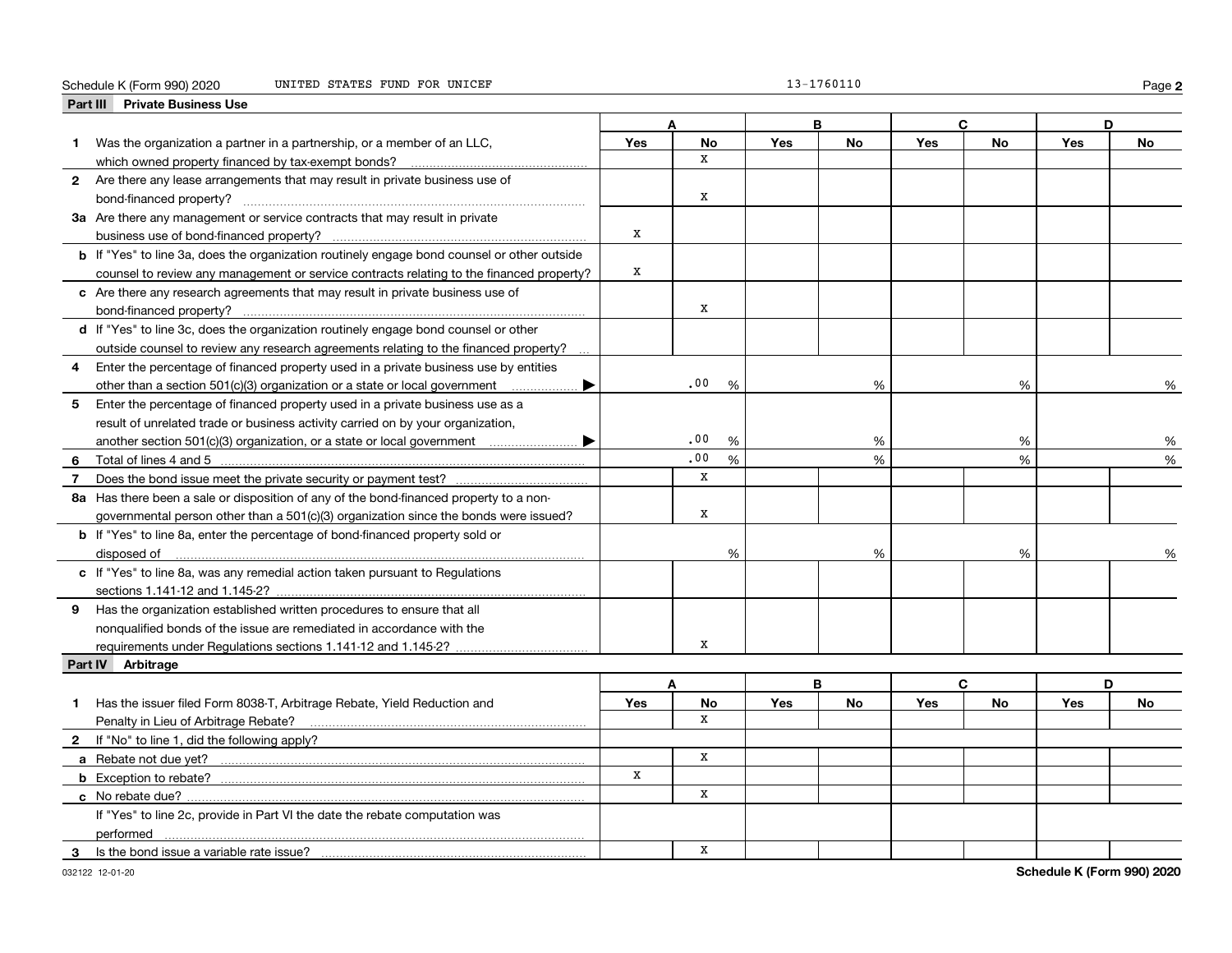#### Schedule K (Form 990) 2020 UNITED STATES FUND FOR UNICEF 13-1760110 Page

| Part IV Arbitrage (continued)                                                                                                |     |    |            |    |            |           |     |    |  |
|------------------------------------------------------------------------------------------------------------------------------|-----|----|------------|----|------------|-----------|-----|----|--|
|                                                                                                                              | Α   |    |            | B  |            | C         | D   |    |  |
| 4a Has the organization or the governmental issuer entered into a qualified                                                  | Yes | No | <b>Yes</b> | No | <b>Yes</b> | <b>No</b> | Yes | No |  |
|                                                                                                                              |     | x  |            |    |            |           |     |    |  |
|                                                                                                                              |     |    |            |    |            |           |     |    |  |
|                                                                                                                              |     |    |            |    |            |           |     |    |  |
|                                                                                                                              |     |    |            |    |            |           |     |    |  |
|                                                                                                                              |     |    |            |    |            |           |     |    |  |
| 5a Were gross proceeds invested in a guaranteed investment contract (GIC)?                                                   |     | x  |            |    |            |           |     |    |  |
|                                                                                                                              |     |    |            |    |            |           |     |    |  |
| c Term of GIC                                                                                                                |     |    |            |    |            |           |     |    |  |
| d Was the requiatory safe harbor for establishing the fair market value of the GIC satisfied?                                |     |    |            |    |            |           |     |    |  |
| Were any gross proceeds invested beyond an available temporary period?<br>6                                                  |     | x  |            |    |            |           |     |    |  |
| Has the organization established written procedures to monitor the<br>7 <sup>7</sup>                                         |     |    |            |    |            |           |     |    |  |
| requirements of section 148?                                                                                                 |     | x  |            |    |            |           |     |    |  |
| <b>Procedures To Undertake Corrective Action</b><br>Part V                                                                   |     |    |            |    |            |           |     |    |  |
|                                                                                                                              |     | A  |            | B  |            | C         | D   |    |  |
| Has the organization established written procedures to ensure that violations                                                | Yes | No | <b>Yes</b> | No | <b>Yes</b> | <b>No</b> | Yes | No |  |
| of federal tax requirements are timely identified and corrected through the                                                  |     |    |            |    |            |           |     |    |  |
| voluntary closing agreement program if self-remediation isn't available under                                                |     |    |            |    |            |           |     |    |  |
| applicable regulations?                                                                                                      |     | x  |            |    |            |           |     |    |  |
| Part VI Supplemental Information. Provide additional information for responses to questions on Schedule K. See instructions. |     |    |            |    |            |           |     |    |  |
| PART III, LINE 9                                                                                                             |     |    |            |    |            |           |     |    |  |
| UNITED STATES FUND FOR UNICEF (UUSA) ROUTINELY MONITORS THE USE OF                                                           |     |    |            |    |            |           |     |    |  |
| BOND-FINANCED ASSETS AND REGULARLY ENGAGES BOND COUNSEL AS NECESSARY TO                                                      |     |    |            |    |            |           |     |    |  |
| ENSURE ALL POST-ISSUANCE COMPLIANCE REQUIREMENTS ARE MET.<br>THE                                                             |     |    |            |    |            |           |     |    |  |
| ORGANIZATION ESTABLISHED WRITTEN POLICIES PRIOR TO FILING THE 2020 FORM                                                      |     |    |            |    |            |           |     |    |  |
| 990, BUT SUBSEQUENT TO THE END OF THE FISCAL YEAR. THEREFORE, THE                                                            |     |    |            |    |            |           |     |    |  |
| ORGANIZATION HAS ANSWERED "NO" TO SCHEDULE K, PART III, LINE 9.                                                              |     |    |            |    |            |           |     |    |  |
|                                                                                                                              |     |    |            |    |            |           |     |    |  |
| PART IV LINE 2B:                                                                                                             |     |    |            |    |            |           |     |    |  |
| PART IV LINE 2B THE SERIES 2016 BOND MET THE 6-MONTH SPENDING                                                                |     |    |            |    |            |           |     |    |  |
| EXCEPTION, AS ALL BOND PROCEEDS WERE EXPENDED FOR THE PURPOSE OF THE                                                         |     |    |            |    |            |           |     |    |  |
| BOND WITHIN THE FIRST SIX MONTHS AFTER THE ISSUE DATE, THEREFORE NO                                                          |     |    |            |    |            |           |     |    |  |
| REBATE IS DUE.                                                                                                               |     |    |            |    |            |           |     |    |  |
|                                                                                                                              |     |    |            |    |            |           |     |    |  |
| PART IV, LINE 7:                                                                                                             |     |    |            |    |            |           |     |    |  |
| AS NOTED IN THE DISCLOSURE ABOVE FOR PART IV LINE 2B THE SERIES 2016                                                         |     |    |            |    |            |           |     |    |  |
| BOND MET THE 6-MONTH SPENDING EXCEPTION AND IS NOT SUBJECT TO ARBITRAGE                                                      |     |    |            |    |            |           |     |    |  |

REBATE REGULATIONS OR REPORTING. HOWEVER, TO ENSURE CONTINUED

COMPLIANCE WITH THE REQUIREMENTS OF SEC. 148, THE ORGANIZATION

ESTABLISHED WRITTEN POLICIES TO ENSURE ONGOING COMPLIANCE WITH SUCH

**3**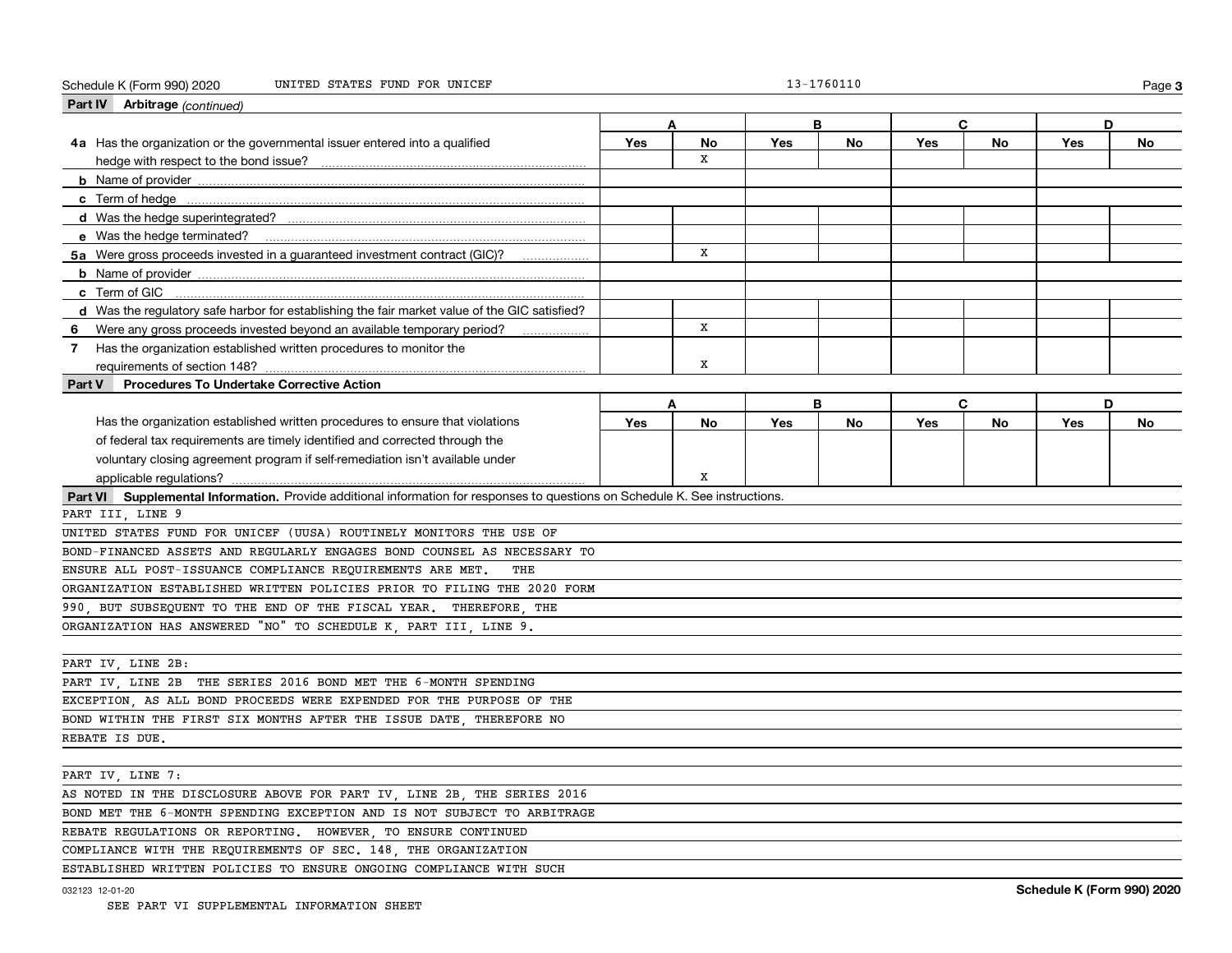| Schedule K (Form 990) 2020        | UNITED STATES FUND FOR UNICEF                                                                                                            | 13-1760110 | Page 4 |
|-----------------------------------|------------------------------------------------------------------------------------------------------------------------------------------|------------|--------|
|                                   | Part VI Supplemental Information. Provide additional information for responses to questions on Schedule K. See instructions. (continued) |            |        |
|                                   | REGULATIONS AND REPORTING REQUIREMENTS. THE POLICIES WERE ESTABLISHED                                                                    |            |        |
|                                   | PRIOR TO FILING THE 2020 FORM 990, BUT SUBSEQUENT TO THE END OF THE                                                                      |            |        |
|                                   | FISCAL YEAR. THEREFORE, THE ORGANIZATION HAS ANSWERED "NO" TO FORM                                                                       |            |        |
| 990, SCHEDULE K, PART IV, LINE 7. |                                                                                                                                          |            |        |
|                                   |                                                                                                                                          |            |        |
| PART V:                           |                                                                                                                                          |            |        |
|                                   | THE ORGANIZATION IMPLEMENTED WRITTEN POLICIES AND PROCEDURES TO REQUIRE                                                                  |            |        |
|                                   | THE ORGANIZATION TO CONSIDER UTILIZING THE VOLUNTARY CLOSING AGREEMENT                                                                   |            |        |
|                                   | PROGRAM TO TIMELY IDENTIFY AND CORRECT ANY VIOLATIONS OF FEDERAL TAX                                                                     |            |        |
|                                   | LAW, WHERE SELF-REMEDIATION IS NOT AVAILABLE UNDER APPLICABLE                                                                            |            |        |
|                                   | REGULATIONS. THE ORGANIZATION ESTABLISHED THESE WRITTEN POLICIES PRIOR                                                                   |            |        |
|                                   | TO FILING THE 2020 FORM 990, BUT SUBSEQUENT TO THE END OF THE FISCAL                                                                     |            |        |
|                                   | YEAR. THEREFORE, THE ORGANIZATION HAS ANSWERED NO TO SCHEDULE K, PART                                                                    |            |        |
| V.                                |                                                                                                                                          |            |        |
|                                   |                                                                                                                                          |            |        |
|                                   |                                                                                                                                          |            |        |
|                                   |                                                                                                                                          |            |        |
|                                   |                                                                                                                                          |            |        |
|                                   |                                                                                                                                          |            |        |
|                                   |                                                                                                                                          |            |        |
|                                   |                                                                                                                                          |            |        |
|                                   |                                                                                                                                          |            |        |
|                                   |                                                                                                                                          |            |        |
|                                   |                                                                                                                                          |            |        |
|                                   |                                                                                                                                          |            |        |
|                                   |                                                                                                                                          |            |        |
|                                   |                                                                                                                                          |            |        |
|                                   |                                                                                                                                          |            |        |
|                                   |                                                                                                                                          |            |        |
|                                   |                                                                                                                                          |            |        |
|                                   |                                                                                                                                          |            |        |
|                                   |                                                                                                                                          |            |        |
|                                   |                                                                                                                                          |            |        |
|                                   |                                                                                                                                          |            |        |
|                                   |                                                                                                                                          |            |        |
|                                   |                                                                                                                                          |            |        |
|                                   |                                                                                                                                          |            |        |
|                                   |                                                                                                                                          |            |        |
|                                   |                                                                                                                                          |            |        |
|                                   |                                                                                                                                          |            |        |
|                                   |                                                                                                                                          |            |        |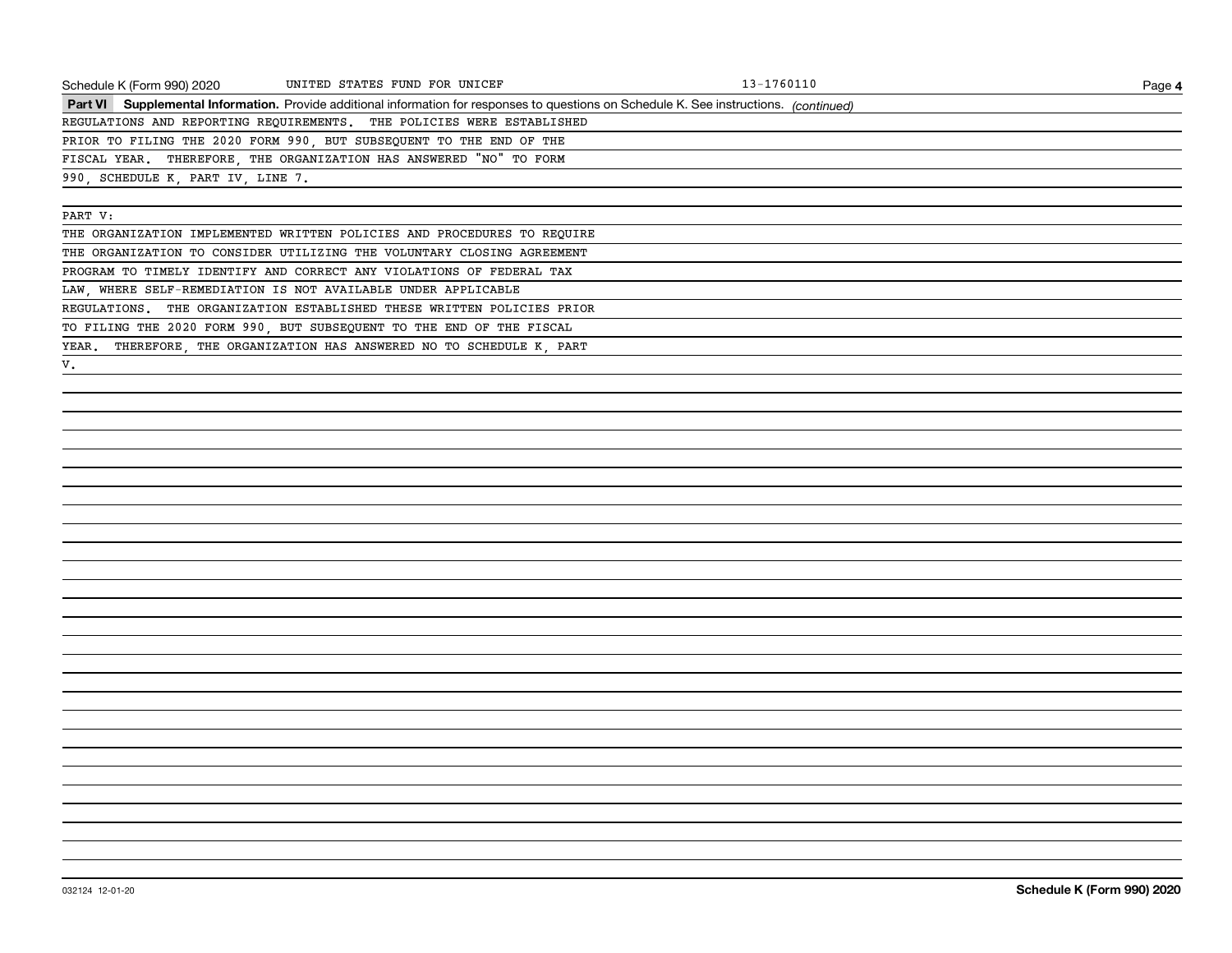#### **SCHEDULE M (Form 990)**

# **Noncash Contributions**

OMB No. 1545-0047

Department of the Treasury Internal Revenue Service

**Complete if the organizations answered "Yes" on Form 990, Part IV, lines 29 or 30.** <sup>J</sup>**2020 Attach to Form 990.** J

**Open to Public Inspection**

| Name of the organization |  |
|--------------------------|--|

 **Go to www.irs.gov/Form990 for instructions and the latest information.** J

**Employer identification number** 13-1760110

|        | UNITED STATES FUND FOR UNICEF                                                                                                                                                                                                                                                                                                                                     |                               |                                      |                                                                                                      |  | $13 - 1760110$                                               |     |    |
|--------|-------------------------------------------------------------------------------------------------------------------------------------------------------------------------------------------------------------------------------------------------------------------------------------------------------------------------------------------------------------------|-------------------------------|--------------------------------------|------------------------------------------------------------------------------------------------------|--|--------------------------------------------------------------|-----|----|
| Part I | <b>Types of Property</b>                                                                                                                                                                                                                                                                                                                                          |                               |                                      |                                                                                                      |  |                                                              |     |    |
|        |                                                                                                                                                                                                                                                                                                                                                                   | (a)<br>Check if<br>applicable | (b)<br>Number of<br>contributions or | (c)<br>Noncash contribution<br>amounts reported on<br>items contributed Form 990, Part VIII, line 1g |  | (d)<br>Method of determining<br>noncash contribution amounts |     |    |
| 1      |                                                                                                                                                                                                                                                                                                                                                                   |                               |                                      |                                                                                                      |  |                                                              |     |    |
| 2      |                                                                                                                                                                                                                                                                                                                                                                   |                               |                                      |                                                                                                      |  |                                                              |     |    |
| з      | Art - Fractional interests                                                                                                                                                                                                                                                                                                                                        |                               |                                      |                                                                                                      |  |                                                              |     |    |
| 4      |                                                                                                                                                                                                                                                                                                                                                                   |                               |                                      |                                                                                                      |  |                                                              |     |    |
| 5      | Clothing and household goods                                                                                                                                                                                                                                                                                                                                      | X                             |                                      | 3, 267, 474. FAIR VALUE                                                                              |  |                                                              |     |    |
| 6      |                                                                                                                                                                                                                                                                                                                                                                   | $\mathbf x$                   | 178                                  | 168,031. FAIR VALUE                                                                                  |  |                                                              |     |    |
| 7      |                                                                                                                                                                                                                                                                                                                                                                   |                               |                                      |                                                                                                      |  |                                                              |     |    |
| 8      |                                                                                                                                                                                                                                                                                                                                                                   |                               |                                      |                                                                                                      |  |                                                              |     |    |
| 9      |                                                                                                                                                                                                                                                                                                                                                                   | X                             | 546                                  | 17,280,537. FAIR VALUE                                                                               |  |                                                              |     |    |
| 10     | Securities - Closely held stock                                                                                                                                                                                                                                                                                                                                   |                               |                                      |                                                                                                      |  |                                                              |     |    |
| 11     | Securities - Partnership, LLC, or                                                                                                                                                                                                                                                                                                                                 |                               |                                      |                                                                                                      |  |                                                              |     |    |
|        | trust interests                                                                                                                                                                                                                                                                                                                                                   |                               |                                      |                                                                                                      |  |                                                              |     |    |
| 12     | Securities - Miscellaneous                                                                                                                                                                                                                                                                                                                                        |                               |                                      |                                                                                                      |  |                                                              |     |    |
| 13     | Qualified conservation contribution -                                                                                                                                                                                                                                                                                                                             |                               |                                      |                                                                                                      |  |                                                              |     |    |
|        | Historic structures                                                                                                                                                                                                                                                                                                                                               |                               |                                      |                                                                                                      |  |                                                              |     |    |
| 14     | Qualified conservation contribution - Other                                                                                                                                                                                                                                                                                                                       |                               |                                      |                                                                                                      |  |                                                              |     |    |
| 15     | Real estate - Residential                                                                                                                                                                                                                                                                                                                                         |                               |                                      |                                                                                                      |  |                                                              |     |    |
| 16     | Real estate - Commercial                                                                                                                                                                                                                                                                                                                                          |                               |                                      |                                                                                                      |  |                                                              |     |    |
| 17     |                                                                                                                                                                                                                                                                                                                                                                   |                               |                                      |                                                                                                      |  |                                                              |     |    |
| 18     |                                                                                                                                                                                                                                                                                                                                                                   |                               |                                      |                                                                                                      |  |                                                              |     |    |
| 19     |                                                                                                                                                                                                                                                                                                                                                                   |                               |                                      |                                                                                                      |  |                                                              |     |    |
| 20     | Drugs and medical supplies                                                                                                                                                                                                                                                                                                                                        | X                             | $\mathbf{1}$                         | 29,700. FAIR VALUE                                                                                   |  |                                                              |     |    |
| 21     |                                                                                                                                                                                                                                                                                                                                                                   |                               |                                      |                                                                                                      |  |                                                              |     |    |
| 22     |                                                                                                                                                                                                                                                                                                                                                                   |                               |                                      |                                                                                                      |  |                                                              |     |    |
| 23     |                                                                                                                                                                                                                                                                                                                                                                   |                               |                                      |                                                                                                      |  |                                                              |     |    |
| 24     |                                                                                                                                                                                                                                                                                                                                                                   |                               |                                      |                                                                                                      |  |                                                              |     |    |
| 25     | ( FREIGHT FOR E<br>Other $\blacktriangleright$                                                                                                                                                                                                                                                                                                                    | x                             | $\overline{a}$                       | 1,131,893. FAIR VALUE                                                                                |  |                                                              |     |    |
| 26     | $\qquad \qquad (\qquad \qquad \overbrace{\qquad \qquad }^{(n)} \qquad \qquad )$<br>Other                                                                                                                                                                                                                                                                          |                               |                                      |                                                                                                      |  |                                                              |     |    |
| 27     | $\begin{picture}(150,10) \put(0,0){\line(1,0){10}} \put(15,0){\line(1,0){10}} \put(15,0){\line(1,0){10}} \put(15,0){\line(1,0){10}} \put(15,0){\line(1,0){10}} \put(15,0){\line(1,0){10}} \put(15,0){\line(1,0){10}} \put(15,0){\line(1,0){10}} \put(15,0){\line(1,0){10}} \put(15,0){\line(1,0){10}} \put(15,0){\line(1,0){10}} \put(15,0){\line($<br>Other<br>▸ |                               |                                      |                                                                                                      |  |                                                              |     |    |
| 28     | Other                                                                                                                                                                                                                                                                                                                                                             |                               |                                      |                                                                                                      |  |                                                              |     |    |
| 29     | Number of Forms 8283 received by the organization during the tax year for contributions                                                                                                                                                                                                                                                                           |                               |                                      |                                                                                                      |  |                                                              |     |    |
|        | for which the organization completed Form 8283, Part V, Donee Acknowledgement                                                                                                                                                                                                                                                                                     |                               |                                      | 29                                                                                                   |  |                                                              | 0   |    |
|        |                                                                                                                                                                                                                                                                                                                                                                   |                               |                                      |                                                                                                      |  |                                                              | Yes | No |
|        | 30a During the year, did the organization receive by contribution any property reported in Part I, lines 1 through 28, that it                                                                                                                                                                                                                                    |                               |                                      |                                                                                                      |  |                                                              |     |    |
|        | must hold for at least three years from the date of the initial contribution, and which isn't required to be used for                                                                                                                                                                                                                                             |                               |                                      |                                                                                                      |  |                                                              |     |    |
|        | exempt purposes for the entire holding period?                                                                                                                                                                                                                                                                                                                    |                               |                                      |                                                                                                      |  | <b>30a</b>                                                   |     | х  |
| b      | If "Yes," describe the arrangement in Part II.                                                                                                                                                                                                                                                                                                                    |                               |                                      |                                                                                                      |  |                                                              |     |    |
| 31     | Does the organization have a gift acceptance policy that requires the review of any nonstandard contributions?                                                                                                                                                                                                                                                    |                               |                                      |                                                                                                      |  | 31                                                           | X   |    |
|        | 32a Does the organization hire or use third parties or related organizations to solicit, process, or sell noncash                                                                                                                                                                                                                                                 |                               |                                      |                                                                                                      |  |                                                              |     |    |
|        | contributions?                                                                                                                                                                                                                                                                                                                                                    |                               |                                      |                                                                                                      |  | <b>32a</b>                                                   | X   |    |
| b      | If "Yes," describe in Part II.                                                                                                                                                                                                                                                                                                                                    |                               |                                      |                                                                                                      |  |                                                              |     |    |
| 33     | If the organization didn't report an amount in column (c) for a type of property for which column (a) is checked,                                                                                                                                                                                                                                                 |                               |                                      |                                                                                                      |  |                                                              |     |    |
|        | describe in Part II.                                                                                                                                                                                                                                                                                                                                              |                               |                                      |                                                                                                      |  |                                                              |     |    |
|        |                                                                                                                                                                                                                                                                                                                                                                   |                               |                                      |                                                                                                      |  |                                                              |     |    |

**For Paperwork Reduction Act Notice, see the Instructions for Form 990. Schedule M (Form 990) 2020** LHA

032141 11-23-20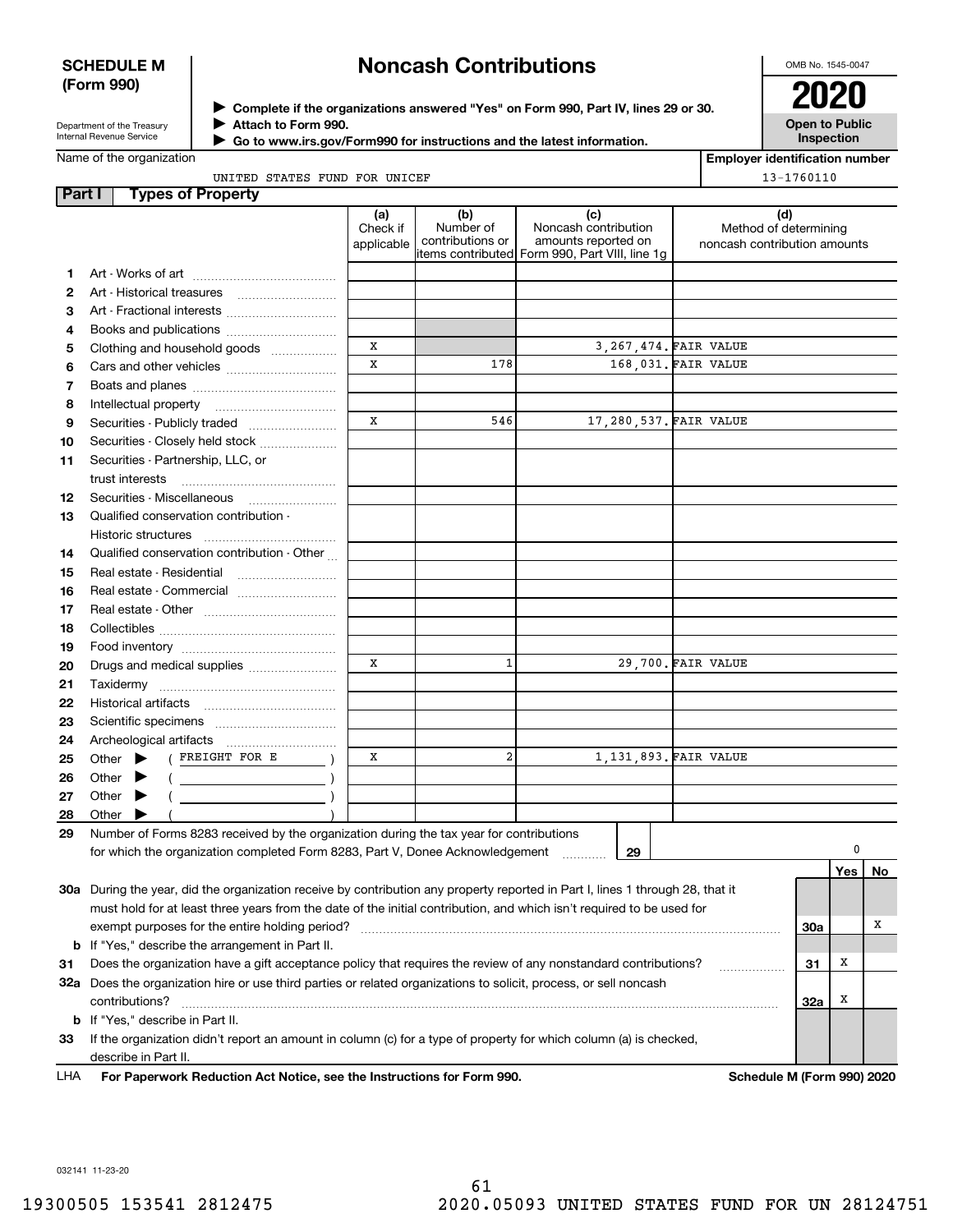Part II | Supplemental Information. Provide the information required by Part I, lines 30b, 32b, and 33, and whether the organization is reporting in Part I, column (b), the number of contributions, the number of items received, or a combination of both. Also complete this part for any additional information.

SCHEDULE M, LINE 32B:

THE US FUND FOR UNICEF CONTRACTED AN OUTSIDE VENDOR TO MANAGE AND SELL

DONATED VEHICLES.

SCHEDULE M PART I, COLUMN B:

NUMBER OF CONTRIBUTIONS

THE NUMBER OF CONTRIBUTIONS IS REPORTED.

**Schedule M (Form 990) 2020**

032142 11-23-20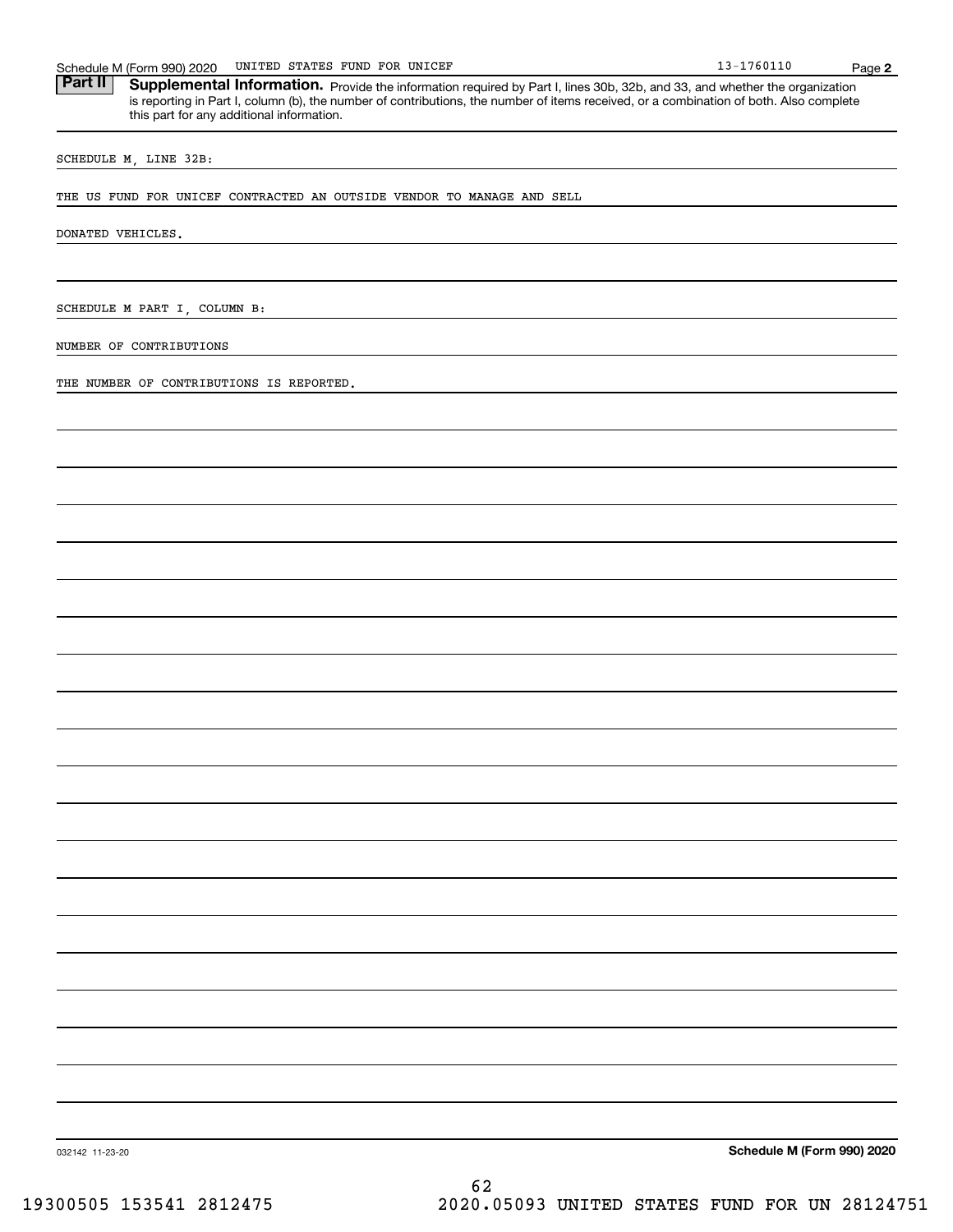**(Form 990 or 990-EZ)**

Department of the Treasury Internal Revenue Service Name of the organization

# **SCHEDULE O Supplemental Information to Form 990 or 990-EZ**

**Complete to provide information for responses to specific questions on Form 990 or 990-EZ or to provide any additional information. | Attach to Form 990 or 990-EZ. | Go to www.irs.gov/Form990 for the latest information.**



**Employer identification number**

UNITED STATES FUND FOR UNICEF 13-1760110

FORM 990, PART III, LINE 1, DESCRIPTION OF ORGANIZATION MISSION:

THE ORGANIZATION'S MISSION IS TO SUPPORT PROGRAMS, THROUGH FUNDRAISING,

ADVOCACY AND EDUCATION IN THE UNITED STATES, THAT DELIVER THE

ESSENTIALS THAT GIVE EVERY CHILD AN EQUITABLE CHANCE IN LIFE:

HEALTH-CARE AND IMMUNIZATIONS, SAFE WATER AND SANITATION, NUTRITION,

EDUCATION, EMERGENCY RELIEF, AND MORE. PROGRAMS ARE PROVIDED TO

CHILDREN, WOMEN, AND COMMUNITIES IN OVER 190 COUNTRIES AND TERRITORIES.

THE ORGANIZATION PARTNERS IN COORDINATION AND PLANNING WITH VOLUNTARY

AGENCIES ENGAGED IN CHILD RELIEF TO CREATE A BETTER WORLD FOR CHILDREN.

FORM 990, PART III, LINE 4A, PROGRAM SERVICE ACCOMPLISHMENTS:

GRANTS TO UNICEF AND OTHER NON-GOVERNMENTAL ORGANIZATIONS: THE BOARD OF

DIRECTORS OF THE US FUND FOR UNICEF (UUSA) HAS AUTHORIZED GRANTS TO THE

UNITED NATIONS CHILDREN'S FUND (UNICEF) AND OTHER NON-GOVERNMENTAL

ORGANIZATIONS (NGOS) FROM CONTRIBUTIONS AND IN-KIND GIFTS RECEIVED BY

UUSA. THESE GRANTS WERE USED BY UNICEF AND OTHER NGOS IN MORE THAN 190

COUNTRIES AND TERRITORIES SOLELY FOR THOSE ASSISTANCE PROJECTS APPROVED

BY THE BOARD OF DIRECTORS. UUSA'S GRANTS SUPPORT WORK TO DELIVER THE

ESSENTIALS THAT GIVE EVERY CHILD AN EQUITABLE CHANCE IN LIFE: HEALTH

CARE AND IMMUNIZATIONS SAFE WATER AND SANITATION, NUTRITION

EDUCATION, EMERGENCY RELIEF AND MORE. UNICEF CHILDHOOD IMMUNIZATION

WORK INCLUDED ROUTINE VACCINATION PROJECTS TO PREVENT MEASLES, POLIO,

TUBERCULOSIS AND MATERNAL AND NEONATAL TETANUS IN IMPOVERISHED AREAS.

UNICEF EDUCATION PROJECTS INCLUDED SCALING UP REMOTE LEARNING FOR

CHILDREN AT HOME AND ADDRESSING THE DIGITAL DIVIDE TO ALLOW EVERY CHILD

EQUAL ACCESS TO LEARNING. SPECIFICALLY, GIRLS' EDUCATION PROJECTS

032211 11-20-20 LHA For Paperwork Reduction Act Notice, see the Instructions for Form 990 or 990-EZ. Schedule O (Form 990 or 990-EZ) 2020

63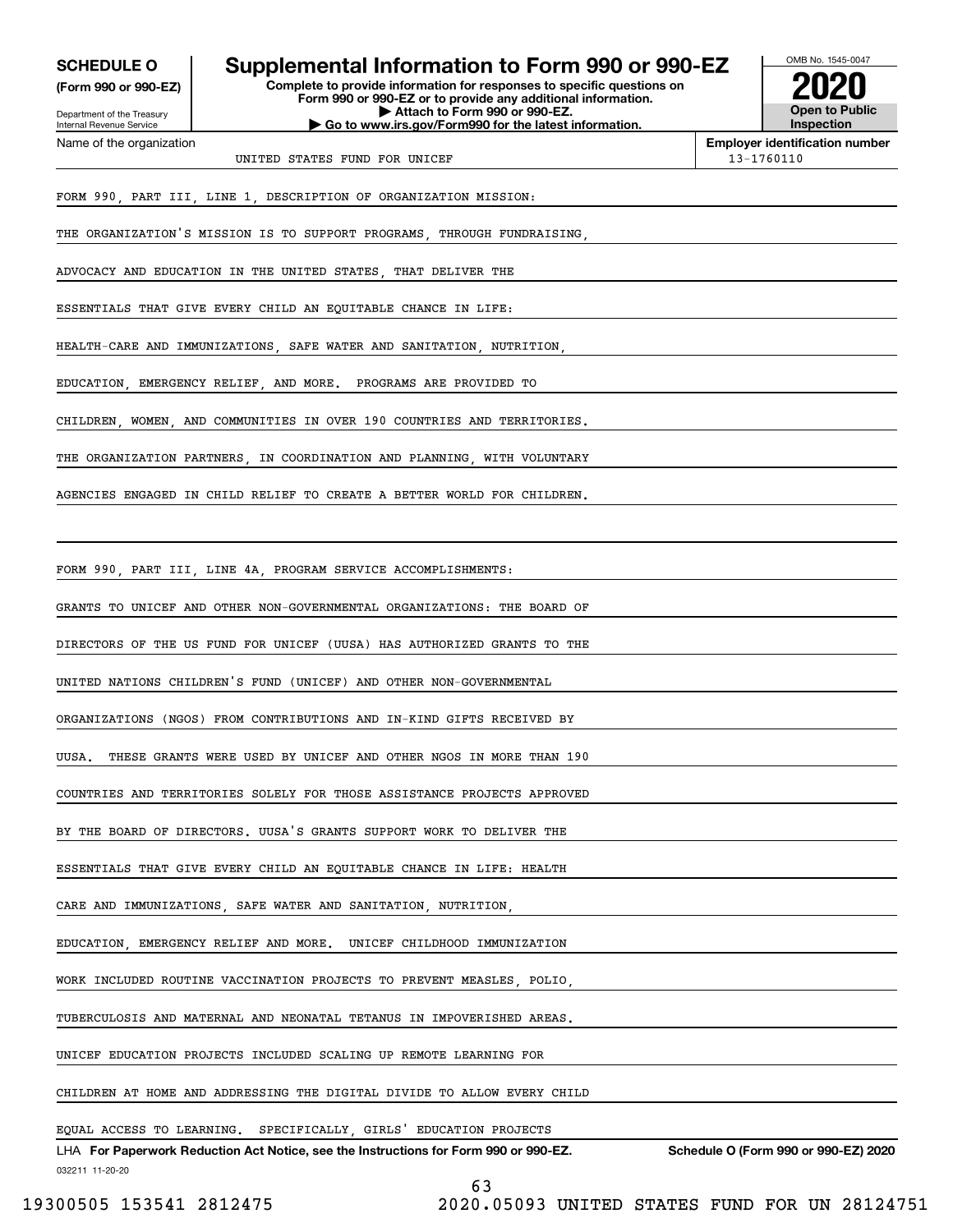| Schedule O (Form 990 or 990-EZ) 2020                                    | Page 2                                              |
|-------------------------------------------------------------------------|-----------------------------------------------------|
| Name of the organization<br>UNITED STATES FUND FOR UNICEF               | <b>Employer identification number</b><br>13-1760110 |
| INCLUDED THOSE DESIGNED TO INCREASE THE NUMBER OF GIRLS IN SCHOOL IN    |                                                     |
| COUNTRIES WHERE GIRLS LAG IN ENROLLMENT, TRAINING FEMALE TEACHERS,      |                                                     |
| IMPROVING GIRL'S SAFETY, PROVIDING APPROPRIATE FACILITIES AND PROMOTING |                                                     |
| CURRICULUMS AND LEARNING ENVIRONMENTS THAT ARE FREE OF GENDER BIAS.     |                                                     |
| UNICEF NUTRITION PROJECTS FOCUSED ON PROPER NOURISHMENT FOR BOTH        |                                                     |
| CHILDREN AND MOTHERS, INCLUDING PROVIDING VITAMIN A SUPPLEMENTS TO      |                                                     |
| STRENGTHEN IMMUNE SYSTEMS AND PREVENT IODINE DEFICIENCY, WHICH CAN      |                                                     |
| CAUSE BRAIN DAMAGE AND PHYSICAL LIMITATIONS. UNICEF ALSO ASSISTED       |                                                     |
| SEVERAL EMERGENCY SITUATIONS, INCLUDING THE UNPRECEDENTED COVID-19      |                                                     |
| PANDEMIC, BY PROVIDING CLEAN WATER, MEDICAL SUPPLIES, BASIC HEALTH      |                                                     |
| SERVICES, EDUCATIONAL AND RECREATIONAL SUPPLIES.                        |                                                     |
|                                                                         |                                                     |
| FORM 990, PART III, LINE 4B, PROGRAM SERVICE ACCOMPLISHMENTS:           |                                                     |
| PUBLIC INFORMATION: UUSA HAS RALLIED THE AMERICAN PUBLIC TO SUPPORT THE |                                                     |
| WORLD'S MOST VULNERABLE CHILDREN, REACHING HUNDREDS OF THOUSANDS OF     |                                                     |
| SUPPORTERS THROUGH ISSUE-ORIENTED VIDEOS, TELEVISION AND PUBLIC RADIO   |                                                     |
| SERVICE ANNOUNCEMENTS, A VARIETY OF PRESS AND PUBLICATIONS, THE         |                                                     |
| INTERNET VIA OUR WEBSITE (WWW.UNICEFUSA.ORG) AND OTHER MOBILE AND       |                                                     |
| THE UUSA COMMUNICATIONS TEAM WORKS RELENTLESSLY TO<br>SOCIAL PLATFORMS. |                                                     |
| EDUCATE THE PUBLIC ABOUT THE CHALLENGES FACING THE WORLD'S CHILDREN.    |                                                     |
| THIS YEAR, CHILDREN AND ADULTS ADDED MEANING TO THEIR HALLOWEEN-ING BY  |                                                     |
| SUPPORTING OUR TRADEMARK FUNDRAISER, TRICK-OR-TREAT FOR UNICEF.<br>TENS |                                                     |
| OF THOUSANDS OF COMPANIES AND INDIVIDUALS WERE INFORMED ABOUT THE WORK  |                                                     |
| OF UNICEF AND UUSA THROUGH IN-PERSON AND VIRTUAL GALAS, OUR SPEAKER     |                                                     |
| SERIES AND PROGRAM VISITS. THROUGH THE UNICEF KID POWER PROGRAM, KIDS   |                                                     |
| WERE EMPOWERED TO BECOME GLOBAL CITIZENS AND SUPPORT OTHER KIDS.        |                                                     |
| TOGETHER, UUSA AND ITS SUPPORTERS WERE ABLE TO HARNESS A COLLECTIVE,    |                                                     |
|                                                                         |                                                     |

GLOBAL VOICE TO IMPROVE THE LIVES OF CHILDREN.

032212 11-20-20

**Schedule O (Form 990 or 990-EZ) 2020**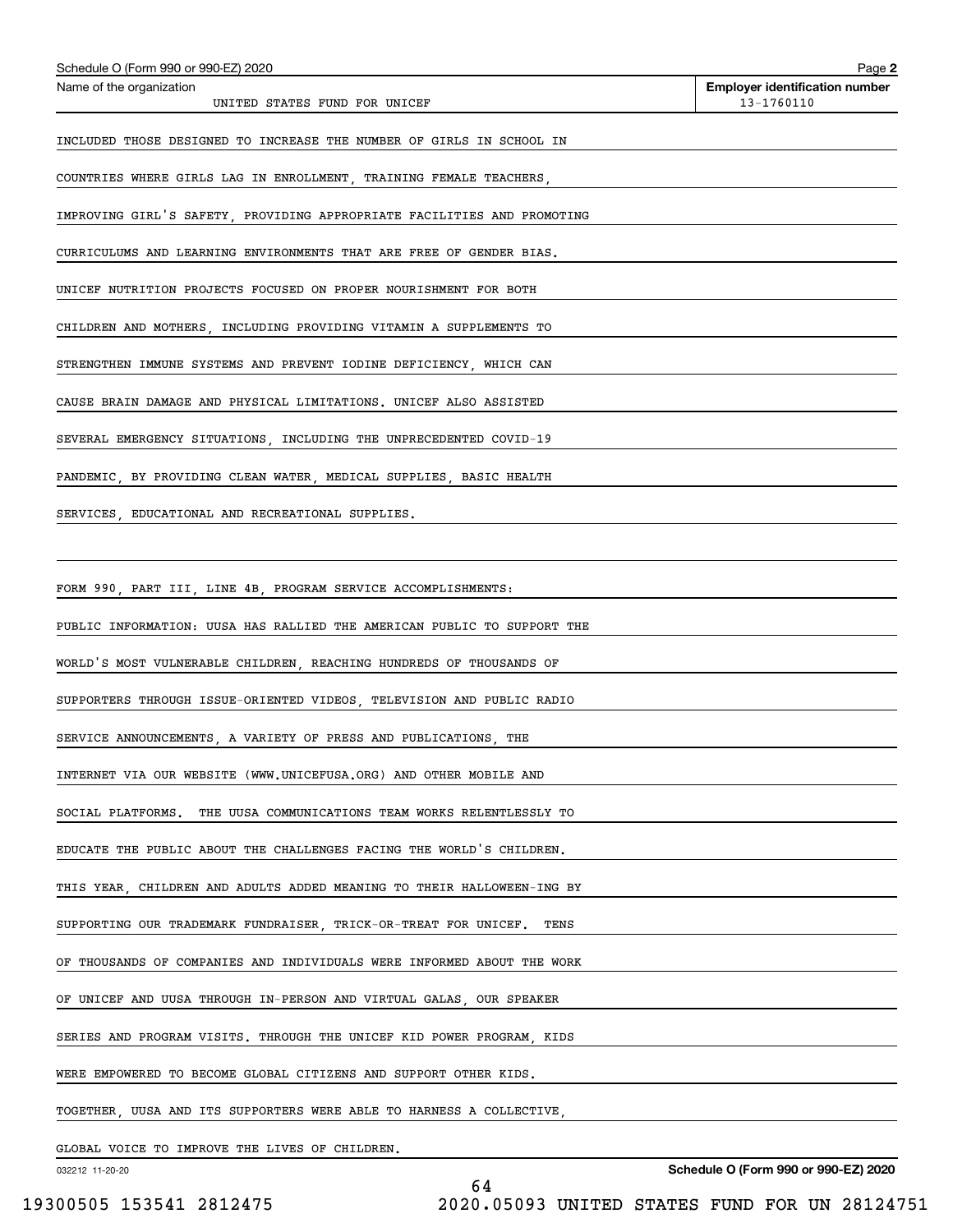UNITED STATES FUND FOR UNICEF 13-1760110

FORM 990, PART VI, SECTION A, LINE 1:

THE BOARD HAS DELEGATED THE AUTHORITY TO AN EXECUTIVE COMMITTEE TO ACT ON

BEHALF OF THE BOARD BETWEEN MEETINGS OF THE BOARD OF DIRECTORS. THE

EXECUTIVE COMMITTEE CONSISTS OF THE CHAIR, THE VICE CHAIR, THE SECRETARY

AND THE IMMEDIATE PAST CHAIR, THE PRESIDENT AND THE CHAIRS OF THE STANDING

COMMITTEES (INCLUDING THE CHAIR OF THE EXECUTIVE COMMITTEE), THE CHAIR OF

THE DEVELOPMENT COMMITTEE, AND THE CHAIR OF THE STRATEGIC PLANNING

COMMITTEE. IN THE EVENT THAT ANY OF THE NAMED COMMITTEES HAVE CO-CHAIRS,

THE CO-CHAIRS OF SUCH COMMITTEES SHALL DESIGNATE WHICH OF THEM WILL ATTEND

THE RESPECTIVE EXECUTIVE COMMITTEE MEETING. EXCEPT, AS OTHERWISE PROVIDED

IN THE BY-LAWS OR BY RESOLUTION OF THE BOARD, THE EXECUTIVE COMMITTEE SHALL

HAVE AND MAY EXERCISE ALL THE POWERS AND AUTHORITY OF THE BOARD, EXCEPT

THAT THE EXECUTIVE COMMITTEE MAY NOT REVERSE ANY ACTION TAKEN BY THE BOARD.

IN ALL CASES IN WHICH SPECIFIC DIRECTIONS SHALL NOT HAVE BEEN GIVEN BY THE

BOARD, THE EXECUTIVE COMMITTEE MAY APPOINT SUB-COMMITTEES AND SHALL ADVISE

AND AID THE OFFICERS OF THE ORGANIZATION IN ALL MATTERS CONCERNING ITS

INTERESTS AND ACTIVITIES.

FORM 990, PART VI, SECTION B, LINE 11B:

AFTER THE RETURN IS PREPARED BY STAFF, IT IS REVIEWED BY THE INTERIM CFO,

CHIEF PEOPLE OFFICER AND CHIEF LEGAL OFFICER AND LEGAL COUNSEL AS WELL AS

UUSA'S CEO. THE CEO REVIEWS THE RETURN WITH THE CHAIR OF THE AUDIT

COMMITTEE. THE CHAIR THEN PRESENTS THE RETURN TO THE AUDIT COMMITTEE FOR

REVIEW. AFTER THIS REVIEW IS COMPLETE, THE RETURN IS SHARED WITH THE

MEMBERS OF THE BOARD PRIOR TO FILING. THE RETURN IS FILED ELECTRONICALLY

WITH THE CEO SIGNING THE RETURN.

PREPARATION OF FORM 990 WAS ASSISTED BY KPMG LLP USING INFORMATION PROVIDED

65

032212 11-20-20

**Schedule O (Form 990 or 990-EZ) 2020**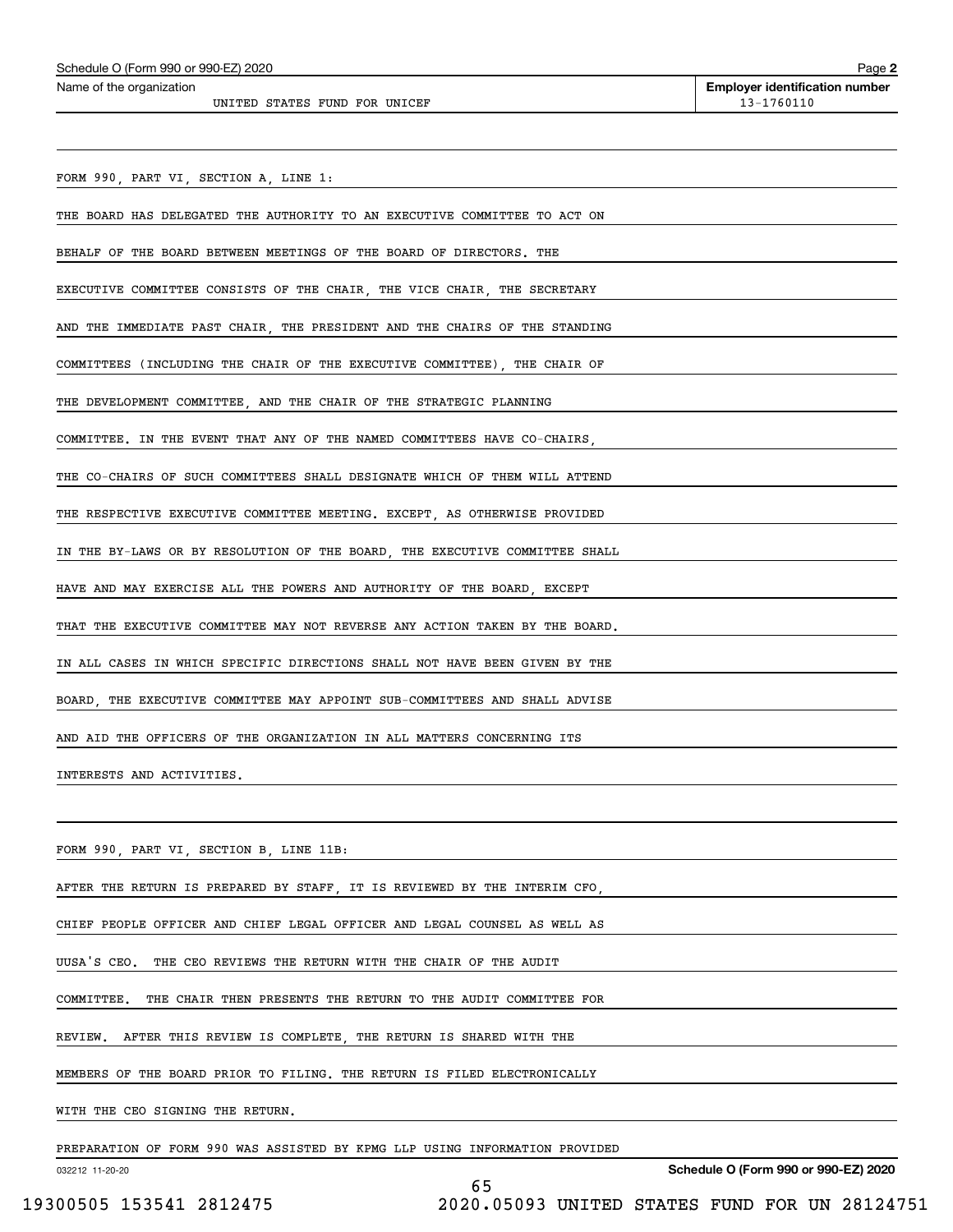**Employer identification number** Schedule O (Form 990 or 990-EZ) 2020<br>Name of the organization **provided by the organization number of the organization number** 

#### BY THE ORGANIZATION AND REVIEWED BY MANAGEMENT WITH OVERSIGHT

RESPONSIBILITY PRIOR TO THE SUBMISSION TO THE GOVERNING BODY FOR REVIEW.

FORM 990, PART VI, SECTION B, LINE 12C:

EVERY STAFF MEMBER OF THE UUSA IS REQUIRED ANNUALLY TO SIGN A FORM THAT

ENSURES EVERYONE IS AWARE OF AND IN COMPLIANCE WITH THE CONFLICT OF

INTEREST POLICY. THE PEOPLE & CULTURE DEPARTMENT COLLECTS THESE FORMS. IN

ADDITION, EVERY BOARD MEMBER AND PRINCIPAL OFFICER ANNUALLY COMPLETES A

CONFLICT OF INTEREST DISCLOSURE STATEMENT DISCLOSING THE FACTS RELATING TO

ANY ACTUAL OR POTENTIAL FINANCIAL INTEREST OR STATING THE HE OR SHE HAS NO

REPORTABLE FINANCIAL INTEREST THAT WOULD CONSTITUTE A CONFLICT OR POTENTIAL

CONFLICT OF INTEREST AND ACKNOWLEDGING THAT THEY REVIEWED, UNDERSTAND, AND

AGREE TO COMPLY WITH THE CONFLICT OF INTEREST POLICY. UUSA HAS AN EXTENSIVE

CONFLICT OF INTEREST POLICY THAT ESSENTIALLY REQUIRES ANY BOARD MEMBER OR

PRINCIPAL OFFICERS WITH A CONFLICT OR POTENTIAL CONFLICT OF INTEREST TO

DISCLOSE THE EXISTENCE AND ALL MATERIAL FACTS REGARDING ANY INTEREST IN A

TRANSACTION OR MATTER BEING CONSIDERED BY THE BOARD OR A BOARD COMMITTEE

AND RECUSE HIMSELF OR HERSELF FROM THE MEEING IN WHICH THE TRANSACTION OR

MATTER IS DISCUSSED AND VOTED UPON.

FORM 990, PART VI, SECTION B, LINE 15:

THE COMPENSATION AND HUMAN RESOURCES COMMITTEE OF THE BOARD OF DIRECTORS

HAS THE RESPONSIBILITY TO RECOMMEND AND SERVE AS A RESOURCE WITH RESPECT TO

THE NATURE AND AMOUNT OF COMPENSATION TO BE INCLUDED IN THE CEO'S CONTRACT,

SUBJECT TO THE APPROVAL OF THE BOARD. DURING THE CONTRACT PROCESS, A

COMPARABILITY STUDY (THE "STUDY") IS CONDUCTED BY AN OUTSIDE EMPLOYEE

COMPENSATION AND BENEFITS FIRM WHICH TAKES INTO CONSIDERATION OTHER DIRECT

66

PEER FUNDRAISING, ADVOCACY, AND RELIEF ORGANIZATIONS IN DETERMINING THE

032212 11-20-20

**Schedule O (Form 990 or 990-EZ) 2020**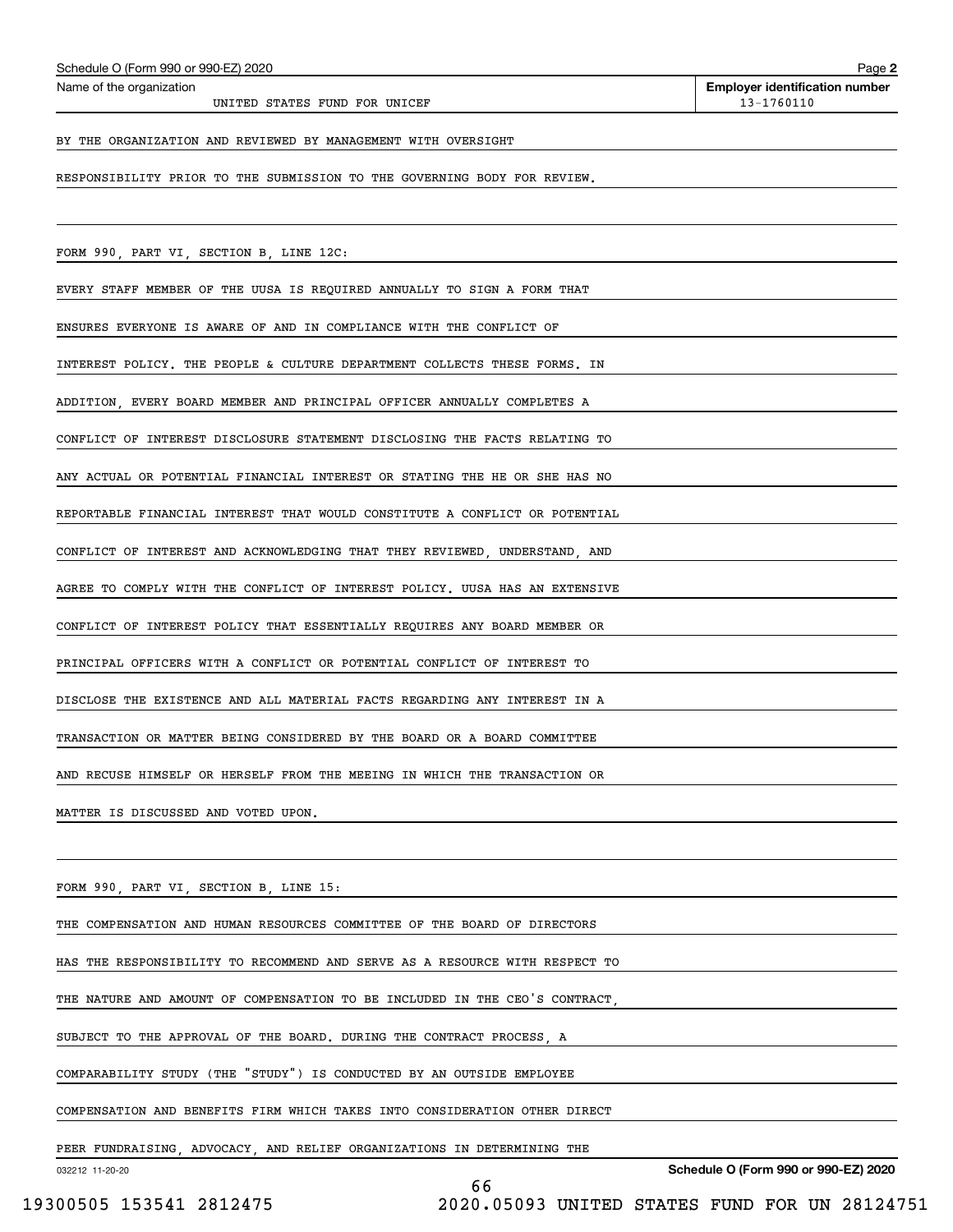| TOTAL COMPENSATION OF THE CEO TO INCLUDE SALARY, BENEFITS AND INCENTIVES AS                        |
|----------------------------------------------------------------------------------------------------|
| APPROPRIATE. ALSO, THE COMPENSATION AND HUMAN RESOURCES COMMITTEE OF THE                           |
| BOARD OF DIRECTORS SERVES AS A RESOURCE WITH RESPECT TO THE CEO'S                                  |
| COMPENSATION DECISIONS AND ACTIONS FOR OTHER OFFICERS AND KEY EMPLOYEES AT                         |
| UUSA FOLLOWING A COMPARABLE REVIEW PROCESS.                                                        |
|                                                                                                    |
| FORM 990, PART VI, LINE 17, LIST OF STATES RECEIVING COPY OF FORM 990:                             |
| AL, AR, CA, FL, GA, HI, IL, KS, KY, MA, MD, MI, MN, MS, NH, NJ, NM, NY, ND, OR, PA, RI, SC, TN, UT |
| VA,WV,WI                                                                                           |
|                                                                                                    |
| FORM 990, PART VI, SECTION C, LINE 18:                                                             |
| THE ORGANIZATION'S FORM 1023 AND FORM 990 ARE AVAILABLE UPON REQUEST. THE                          |
| ORGANIZATION'S FORMS 990 ARE POSTED ON THE ORGANIZATION'S WEBSITE AT                               |
| WWW.UNICEFUSA.ORG AND ARE ALSO AVAILABLE ON GUIDESTAR AND CHARITY                                  |
| NAVIGATOR.                                                                                         |
|                                                                                                    |
| FORM 990, PART VI, SECTION C, LINE 19:                                                             |
| THE ORGANIZATION GENERALLY DOES NOT MAKE AVAILABLE TO THE PUBLIC ITS                               |
| GOVERNING DOCUMENTS AND CONFLICT OF INTEREST POLICY. HOWEVER, THESE                                |
| DOCUMENTS ARE MADE AVAILABLE UPON REQUEST. THE FINANCIAL STATEMENTS ARE                            |
| POSTED ON THE ORGANIZATION'S WEBSITE AT WWW.UNICEFUSA.ORG.                                         |
|                                                                                                    |
| FORM 990, PART XI, LINE 9, CHANGES IN NET ASSETS:                                                  |
| CHANGE IN VALUE OF SPLIT INTEREST AGREEMENTS                                                       |
| $-65, 107.$<br>PLEDGE WRITE-OFFS                                                                   |
| $-4,920,816.$                                                                                      |

TOTAL TO FORM 990, PART XI, LINE 9  $-4,985,923$ .

032212 11-20-20

**Schedule O (Form 990 or 990-EZ) 2020**

Echedule O (Form 990 or 990-EZ) 2020<br>Name of the organization **number** Name of the organization **number** 

UNITED STATES FUND FOR UNICEF 13-1760110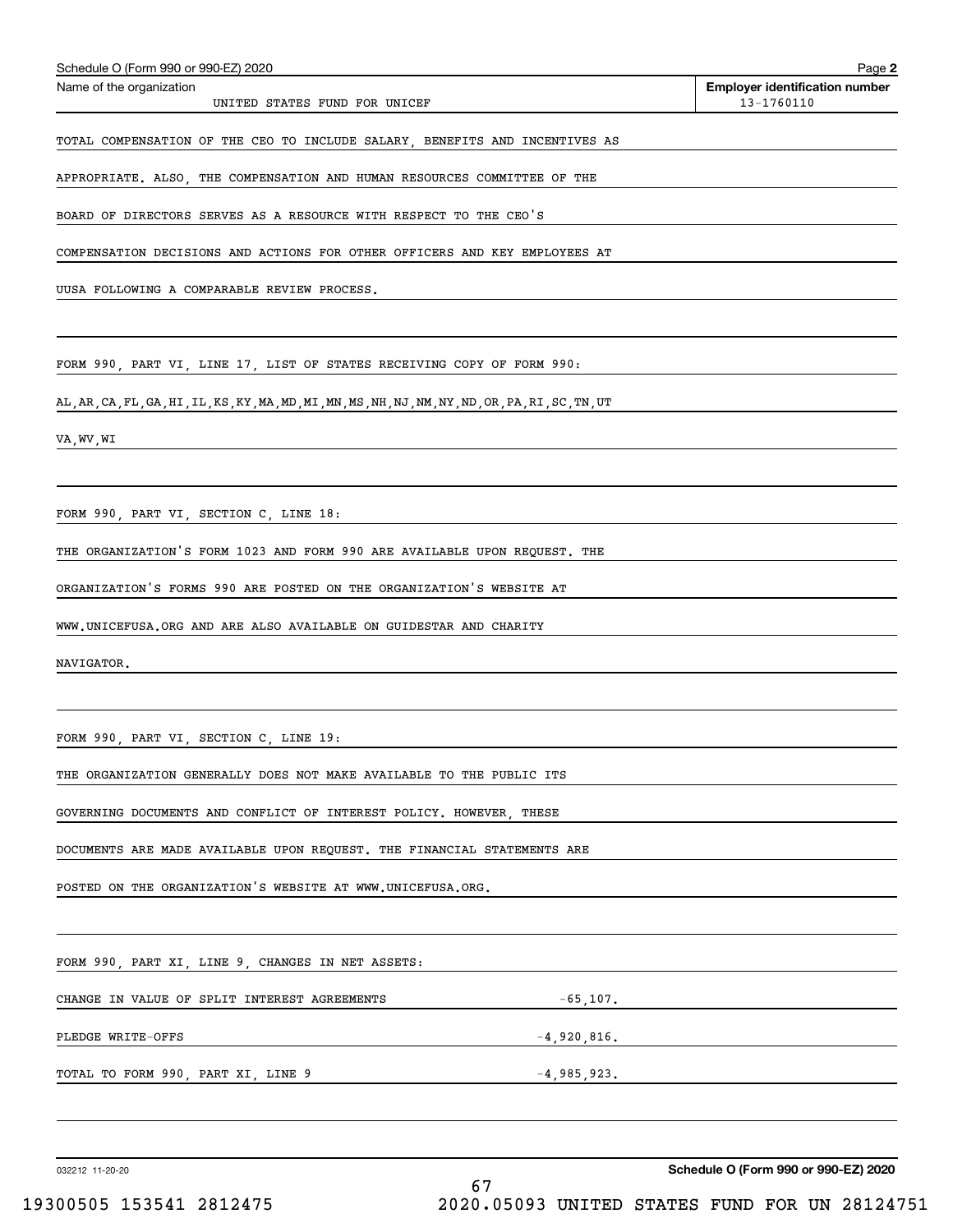032161 10-28-20 LHA

#### **SCHEDULE R (Form 990)**

# **Related Organizations and Unrelated Partnerships**

**Complete if the organization answered "Yes" on Form 990, Part IV, line 33, 34, 35b, 36, or 37.** |

**Attach to Form 990.**  |

**| Go to www.irs.gov/Form990 for instructions and the latest information. Inspection**

Department of the Treasury Internal Revenue Service Name of the organization

UNITED STATES FUND FOR UNICEF

**Part I Identification of Disregarded Entities.**  Complete if the organization answered "Yes" on Form 990, Part IV, line 33.

| (a)<br>Name, address, and EIN (if applicable)<br>of disregarded entity | (b)<br>Primary activity | (c)<br>Legal domicile (state or<br>foreign country) | (d)<br>Total income | (e)<br>End-of-year assets | (f)<br>Direct controlling<br>entity |
|------------------------------------------------------------------------|-------------------------|-----------------------------------------------------|---------------------|---------------------------|-------------------------------------|
|                                                                        |                         |                                                     |                     |                           |                                     |
|                                                                        |                         |                                                     |                     |                           |                                     |
|                                                                        |                         |                                                     |                     |                           |                                     |
|                                                                        |                         |                                                     |                     |                           |                                     |

#### **Identification of Related Tax-Exempt Organizations.** Complete if the organization answered "Yes" on Form 990, Part IV, line 34, because it had one or more related tax-exempt **Part II** organizations during the tax year.

| (a)<br>Name, address, and EIN<br>of related organization | (b)<br>Primary activity    | (c)<br>Legal domicile (state or<br>foreign country) | (d)<br>Exempt Code<br>section | (e)<br>Public charity<br>status (if section | (f)<br>Direct controlling<br>entity |     | $(g)$<br>Section 512(b)(13)<br>controlled<br>entity? |
|----------------------------------------------------------|----------------------------|-----------------------------------------------------|-------------------------------|---------------------------------------------|-------------------------------------|-----|------------------------------------------------------|
|                                                          |                            |                                                     |                               | 501(c)(3)                                   |                                     | Yes | No                                                   |
| UNICEF USA IMPACT FUND FOR CHILDREN INC -                |                            |                                                     |                               |                                             |                                     |     |                                                      |
| 20-3287404, 125 MAIDEN LANE 10TH FLOOR, NEW              | IMPACT INVESTING ENTITY OF |                                                     |                               |                                             | UNITED STATES                       |     |                                                      |
| YORK, NY 10038                                           | UNICEF USA                 | NEW YORK                                            | 501(C)(3)                     | LINE 12A, 1                                 | FUND FOR UNICEF                     | X   |                                                      |
| BRIDGE FUND GRANT ASSISTANCE CORPORATION -               |                            |                                                     |                               |                                             |                                     |     |                                                      |
| 46-0898424, 125 MAIDEN LANE 10TH FLOOR, NEW              | RECEIVE CONTRIBUTIONS AND  |                                                     |                               |                                             | UNITED STATES                       |     |                                                      |
| YORK, NY 10038                                           | MAKE DISTRIBUTIONS         | NEW YORK                                            | 501(C)(3)                     | LINE 12A 1                                  | FUND FOR UNICEF                     | х   |                                                      |
|                                                          |                            |                                                     |                               |                                             |                                     |     |                                                      |
|                                                          |                            |                                                     |                               |                                             |                                     |     |                                                      |
|                                                          |                            |                                                     |                               |                                             |                                     |     |                                                      |
|                                                          |                            |                                                     |                               |                                             |                                     |     |                                                      |
|                                                          |                            |                                                     |                               |                                             |                                     |     |                                                      |
|                                                          |                            |                                                     |                               |                                             |                                     |     |                                                      |

**For Paperwork Reduction Act Notice, see the Instructions for Form 990. Schedule R (Form 990) 2020**

OMB No. 1545-0047

**Open to Public 2020**

**Employer identification number**

13-1760110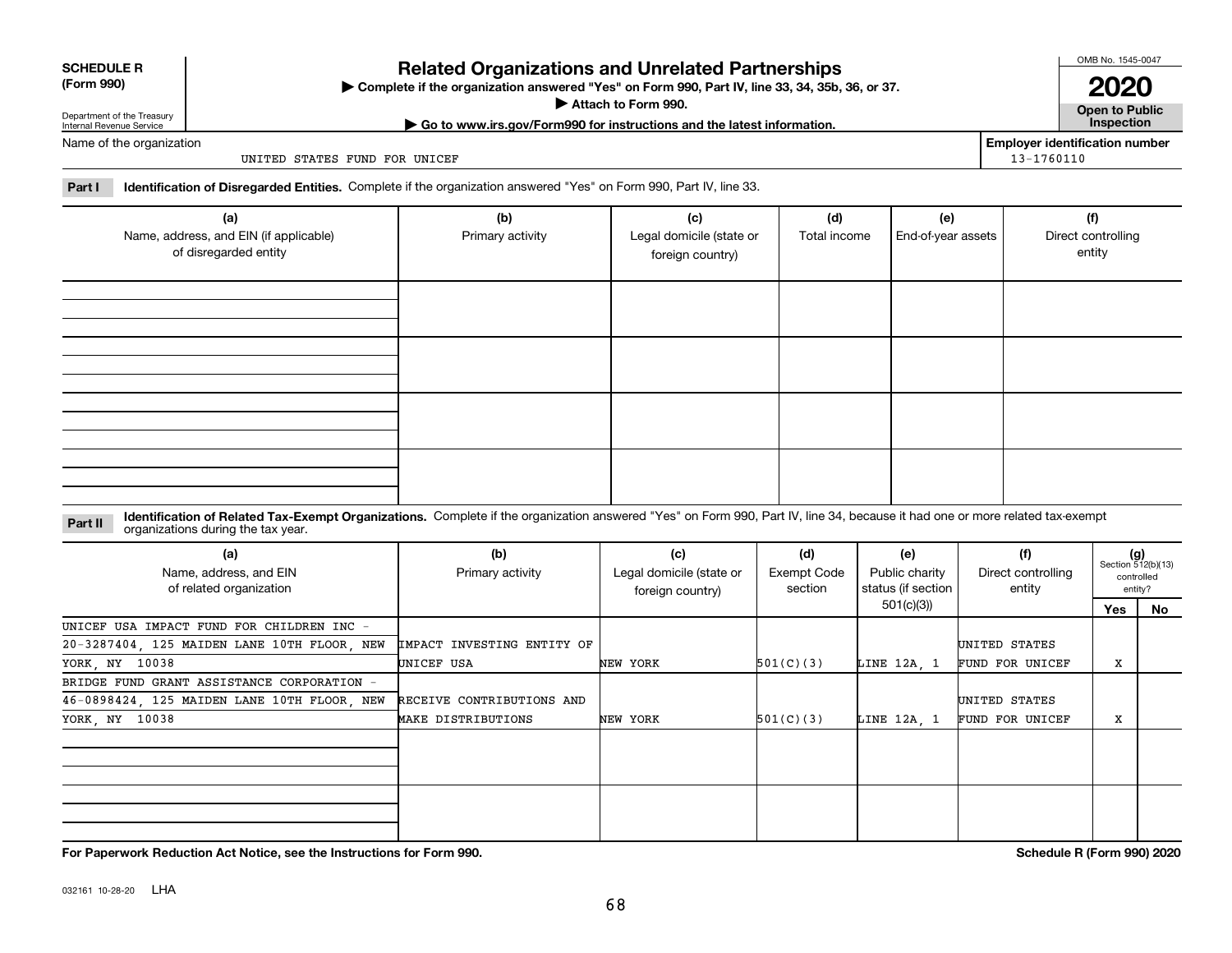**Identification of Related Organizations Taxable as a Partnership.** Complete if the organization answered "Yes" on Form 990, Part IV, line 34, because it had one or more related **Part III** organizations treated as a partnership during the tax year.

| (a)<br>Name, address, and EIN<br>of related organization | (b)<br>Primary activity | (c)<br>Legal<br>domicile<br>(state or<br>foreign<br>country) | (d)<br>Direct controlling<br>entity | (e)<br>Predominant income<br>(related, unrelated,<br>excluded from tax under<br>sections 512-514) | (f)<br>Share of total<br>income | (g)<br>Share of<br>end-of-year<br>assets | (h)<br>$Yes \mid$ | Disproportionate<br>allocations?<br>No | (i)<br>Code V-UBI<br>amount in box<br>20 of Schedule<br>K-1 (Form 1065) <b>Yes No</b> | (j) | (k)<br>General or Percentage<br>managing<br>partner?<br>partner? |
|----------------------------------------------------------|-------------------------|--------------------------------------------------------------|-------------------------------------|---------------------------------------------------------------------------------------------------|---------------------------------|------------------------------------------|-------------------|----------------------------------------|---------------------------------------------------------------------------------------|-----|------------------------------------------------------------------|
|                                                          |                         |                                                              |                                     |                                                                                                   |                                 |                                          |                   |                                        |                                                                                       |     |                                                                  |
|                                                          |                         |                                                              |                                     |                                                                                                   |                                 |                                          |                   |                                        |                                                                                       |     |                                                                  |
|                                                          |                         |                                                              |                                     |                                                                                                   |                                 |                                          |                   |                                        |                                                                                       |     |                                                                  |
|                                                          |                         |                                                              |                                     |                                                                                                   |                                 |                                          |                   |                                        |                                                                                       |     |                                                                  |

**Identification of Related Organizations Taxable as a Corporation or Trust.** Complete if the organization answered "Yes" on Form 990, Part IV, line 34, because it had one or more related **Part IV** organizations treated as a corporation or trust during the tax year.

| (a)<br>Name, address, and EIN<br>of related organization | (b)<br>Primary activity | (c)<br>Legal domicile<br>(state or<br>foreign<br>country) | (d)<br>Direct controlling<br>entity | (e)<br>Type of entity<br>(C corp, S corp,<br>or trust) | (f)<br>Share of total<br>income | (g)<br>Share of<br>end-of-year<br>assets | (h)<br>Percentage<br>ownership | $\begin{array}{c} \textbf{(i)}\\ \text{Section}\\ 512 \text{(b)} \text{(13)}\\ \text{controlled}\\ \text{entity?} \end{array}$<br>Yes No |
|----------------------------------------------------------|-------------------------|-----------------------------------------------------------|-------------------------------------|--------------------------------------------------------|---------------------------------|------------------------------------------|--------------------------------|------------------------------------------------------------------------------------------------------------------------------------------|
|                                                          |                         |                                                           |                                     |                                                        |                                 |                                          |                                |                                                                                                                                          |
|                                                          |                         |                                                           |                                     |                                                        |                                 |                                          |                                |                                                                                                                                          |
|                                                          |                         |                                                           |                                     |                                                        |                                 |                                          |                                |                                                                                                                                          |
|                                                          |                         |                                                           |                                     |                                                        |                                 |                                          |                                |                                                                                                                                          |
|                                                          |                         |                                                           |                                     |                                                        |                                 |                                          |                                |                                                                                                                                          |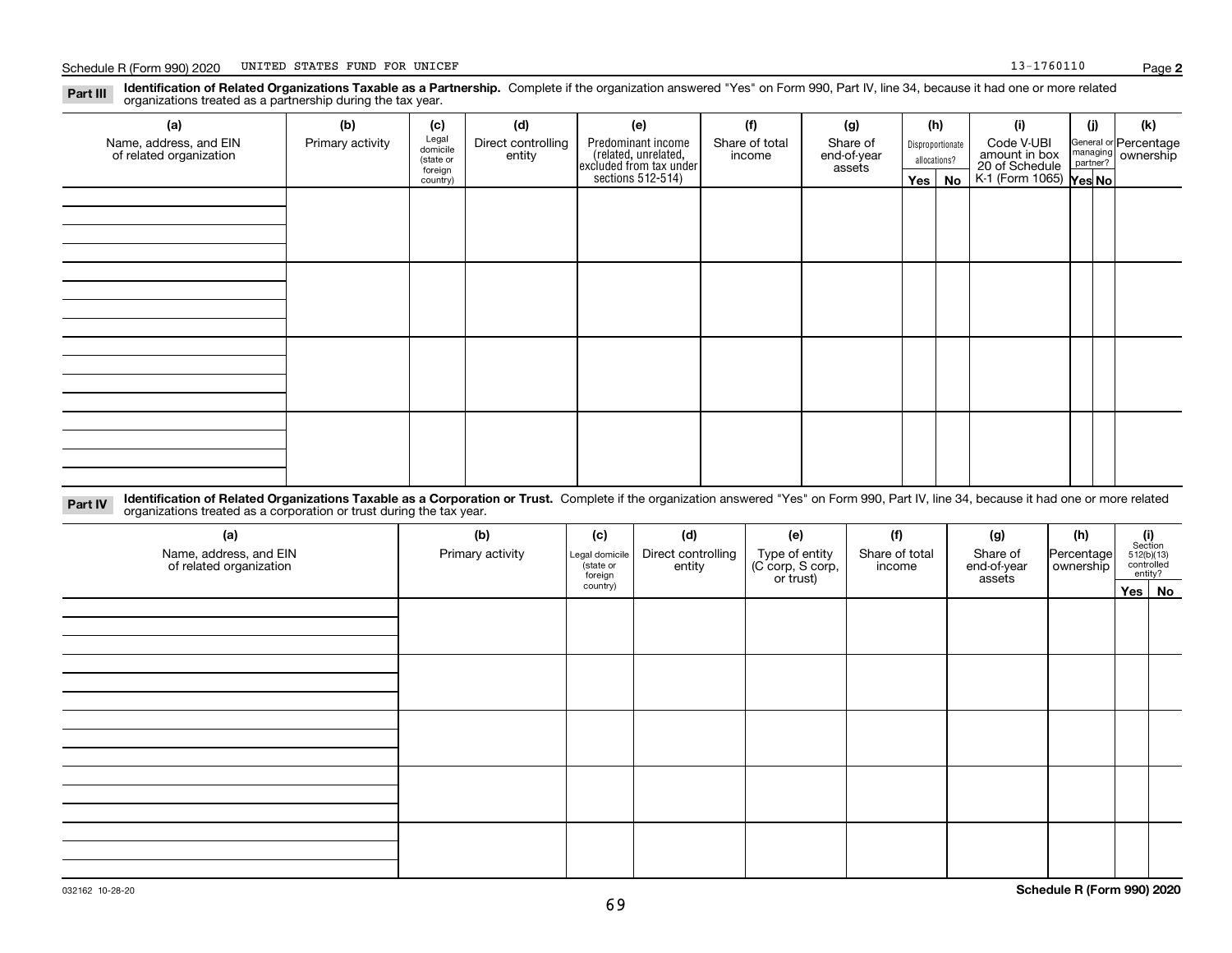**Part V** T**ransactions With Related Organizations.** Complete if the organization answered "Yes" on Form 990, Part IV, line 34, 35b, or 36.

| Note: Complete line 1 if any entity is listed in Parts II, III, or IV of this schedule. |                                                                                                                                                                                                                                |                 |   |              |  |  |
|-----------------------------------------------------------------------------------------|--------------------------------------------------------------------------------------------------------------------------------------------------------------------------------------------------------------------------------|-----------------|---|--------------|--|--|
|                                                                                         | 1 During the tax year, did the organization engage in any of the following transactions with one or more related organizations listed in Parts II-IV?                                                                          |                 |   |              |  |  |
|                                                                                         |                                                                                                                                                                                                                                | 1a              |   | X            |  |  |
|                                                                                         |                                                                                                                                                                                                                                | 1 <sub>b</sub>  | X |              |  |  |
|                                                                                         | c Gift, grant, or capital contribution from related organization(s)                                                                                                                                                            | 1c              |   | x            |  |  |
|                                                                                         | d Loans or loan guarantees to or for related organization(s) committion contains and contains a container and contains a contact the contact of the contact or for related organization(s) committed by contact and contact th | 1d              |   | х            |  |  |
|                                                                                         | e Loans or loan quarantees by related organization(s)                                                                                                                                                                          | 1e              |   | X            |  |  |
|                                                                                         |                                                                                                                                                                                                                                |                 |   |              |  |  |
|                                                                                         | f Dividends from related organization(s) manufactured contains and contained a series of the contact of the contact of the contact of the contact of the contact of the contact of the contact of the contact of the contact o | 1f              |   | X            |  |  |
|                                                                                         | g Sale of assets to related organization(s) www.assettion.com/www.assettion.com/www.assettion.com/www.assettion.com/www.assettion.com/www.assettion.com/www.assettion.com/www.assettion.com/www.assettion.com/www.assettion.co | 1 <sub>g</sub>  |   | x            |  |  |
|                                                                                         | h Purchase of assets from related organization(s) manufactured content to content the content of assets from related organization(s)                                                                                           | 1h              |   | х            |  |  |
|                                                                                         | Exchange of assets with related organization(s) www.communicallycommunicallycommunicallycommunicallycommunicallycommunicallycommunicallycommunicallycommunicallycommunicallycommunicallycommunicallycommunicallycommunicallyco | 1i              |   | X            |  |  |
|                                                                                         |                                                                                                                                                                                                                                | 1i              |   | X            |  |  |
|                                                                                         |                                                                                                                                                                                                                                |                 |   |              |  |  |
|                                                                                         |                                                                                                                                                                                                                                | 1k              |   | х            |  |  |
|                                                                                         | Performance of services or membership or fundraising solicitations for related organization(s)                                                                                                                                 | 11              |   | X            |  |  |
|                                                                                         |                                                                                                                                                                                                                                | 1 <sub>m</sub>  |   | $\mathbf{x}$ |  |  |
|                                                                                         |                                                                                                                                                                                                                                | 1n              | X |              |  |  |
|                                                                                         |                                                                                                                                                                                                                                | 10 <sub>o</sub> | X |              |  |  |
|                                                                                         |                                                                                                                                                                                                                                |                 |   |              |  |  |
|                                                                                         | p Reimbursement paid to related organization(s) for expenses [1111] and the content of the content of the content of the content of the content of the content of the content of the content of the content of the content of  | 1p              |   | x            |  |  |
|                                                                                         |                                                                                                                                                                                                                                | 1a              |   | X            |  |  |
|                                                                                         |                                                                                                                                                                                                                                |                 |   |              |  |  |
|                                                                                         |                                                                                                                                                                                                                                | 1r              |   | Х            |  |  |
|                                                                                         |                                                                                                                                                                                                                                | 1s              |   | x            |  |  |

**2**If the answer to any of the above is "Yes," see the instructions for information on who must complete this line, including covered relationships and transaction thresholds.

| (a)<br>Name of related organization           | (b)<br>Transaction<br>type (a-s) | (c)<br>Amount involved | (d)<br>Method of determining amount involved |
|-----------------------------------------------|----------------------------------|------------------------|----------------------------------------------|
| (1) UNICEF USA IMPACT FUND FOR CHILDREN, INC. | В                                | 24,384,451. CASH       |                                              |
| (2)                                           |                                  |                        |                                              |
| (3)                                           |                                  |                        |                                              |
| (4)                                           |                                  |                        |                                              |
| (5)                                           |                                  |                        |                                              |
| (6)                                           |                                  |                        |                                              |

 $\overline{\phantom{a}}$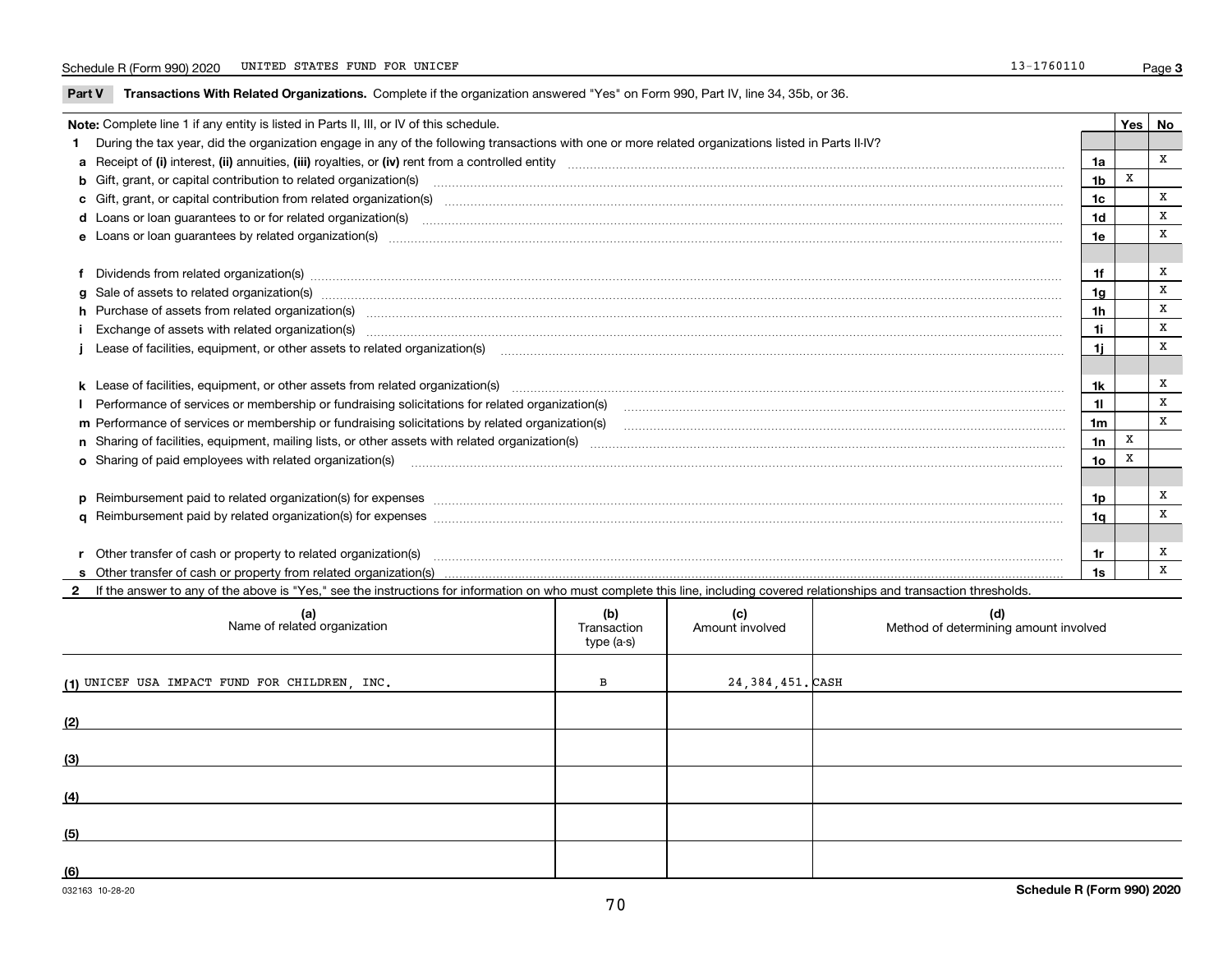#### Schedule R (Form 990) 2020 Page UNITED STATES FUND FOR UNICEF

**Part VI Unrelated Organizations Taxable as a Partnership. Complete if the organization answered "Yes" on Form 990, Part IV, line 37.** 

Provide the following information for each entity taxed as a partnership through which the organization conducted more than five percent of its activities (measured by total assets or gross revenue) that was not a related organization. See instructions regarding exclusion for certain investment partnerships.

| (a)<br>Name, address, and EIN<br>of entity | (b)<br>Primary activity | (c)<br>Legal domicile<br>(state or foreign<br>country) | (d)<br>Predominant income<br>(related, unrelated,<br>excluded from tax under<br>sections 512-514) | $\begin{array}{c} \textbf{(e)}\\ \text{Are all} \\ \text{partners sec.}\\ 501(c)(3)\\ \text{orgs.?} \end{array}$<br>Yes No | (f)<br>Share of<br>total<br>income | (g)<br>Share of<br>end-of-year<br>assets | (h)<br>Dispropor-<br>tionate<br>allocations?<br>Yes No | (i)<br>Code V-UBI<br>amount in box 20 managing<br>of Schedule K-1 partner? ownership<br>(Form 1065)<br>ves No | (i)<br>Yes No | (k) |
|--------------------------------------------|-------------------------|--------------------------------------------------------|---------------------------------------------------------------------------------------------------|----------------------------------------------------------------------------------------------------------------------------|------------------------------------|------------------------------------------|--------------------------------------------------------|---------------------------------------------------------------------------------------------------------------|---------------|-----|
|                                            |                         |                                                        |                                                                                                   |                                                                                                                            |                                    |                                          |                                                        |                                                                                                               |               |     |
|                                            |                         |                                                        |                                                                                                   |                                                                                                                            |                                    |                                          |                                                        |                                                                                                               |               |     |
|                                            |                         |                                                        |                                                                                                   |                                                                                                                            |                                    |                                          |                                                        |                                                                                                               |               |     |
|                                            |                         |                                                        |                                                                                                   |                                                                                                                            |                                    |                                          |                                                        |                                                                                                               |               |     |
|                                            |                         |                                                        |                                                                                                   |                                                                                                                            |                                    |                                          |                                                        |                                                                                                               |               |     |
|                                            |                         |                                                        |                                                                                                   |                                                                                                                            |                                    |                                          |                                                        |                                                                                                               |               |     |
|                                            |                         |                                                        |                                                                                                   |                                                                                                                            |                                    |                                          |                                                        |                                                                                                               |               |     |
|                                            |                         |                                                        |                                                                                                   |                                                                                                                            |                                    |                                          |                                                        |                                                                                                               |               |     |

**Schedule R (Form 990) 2020**